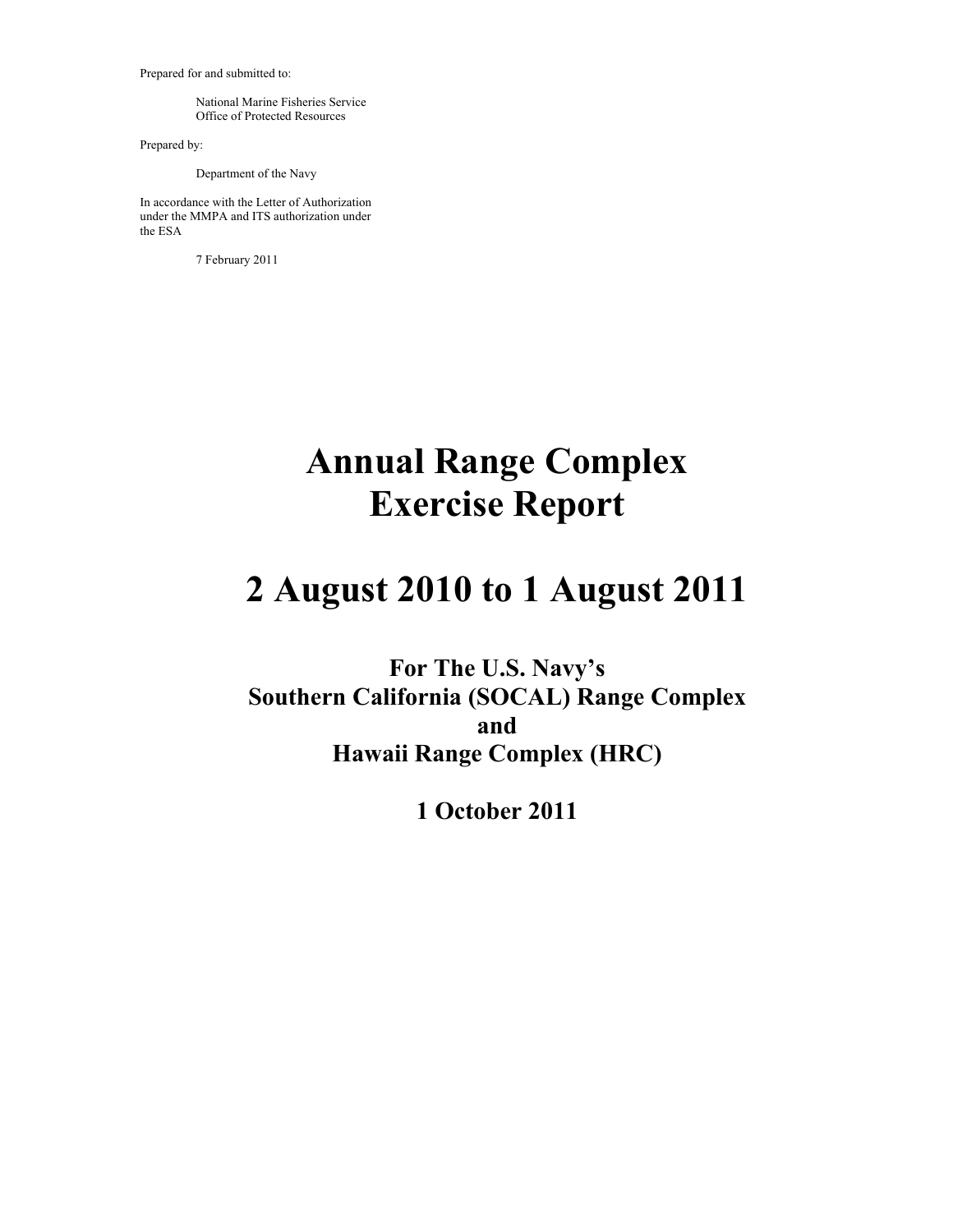# **TABLE OF CONTENTS**

#### SOUTHERN CALIFORNIA RANGE COMPLEX

|     | (1) SOCAL – MFAS/HFAS Major Training Exercises |  |
|-----|------------------------------------------------|--|
| (i) |                                                |  |
|     |                                                |  |
|     |                                                |  |
|     | (2) SOCAL - ASW Summary                        |  |
|     |                                                |  |
|     |                                                |  |
|     |                                                |  |
|     |                                                |  |
|     |                                                |  |
|     |                                                |  |

#### HAWAII RANGE COMPLEX

| (1) HRC – MFAS/HFAS Major Training Exercises |  |
|----------------------------------------------|--|
|                                              |  |
|                                              |  |
|                                              |  |
| $(2)$ HRC – ASW Summary                      |  |
|                                              |  |
|                                              |  |
|                                              |  |
|                                              |  |
|                                              |  |
|                                              |  |
|                                              |  |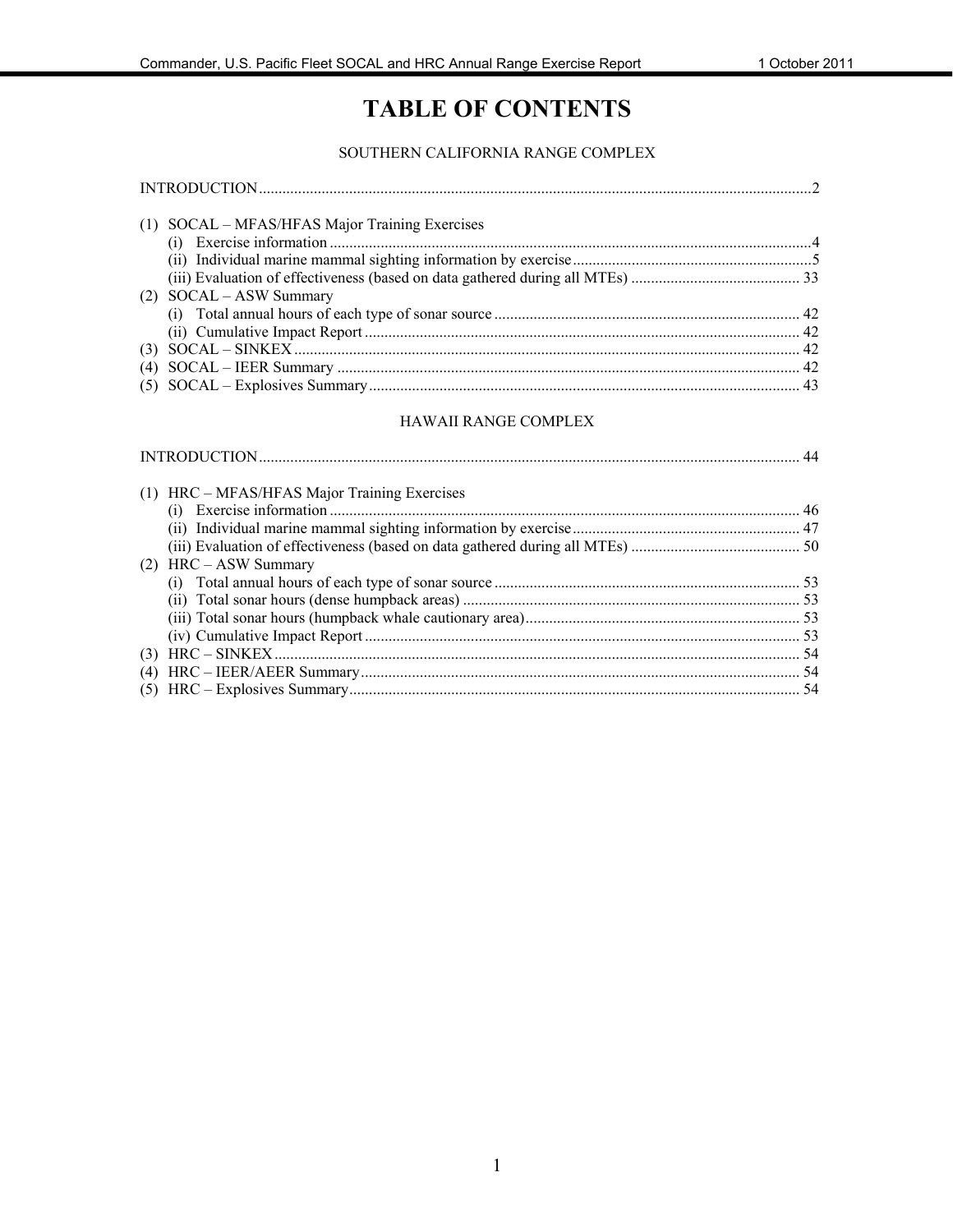# **SOUTHERN CALIFORNIA RANGE COMPLEX**

#### **INTRODUCTION**

The U.S. Navy prepared this Annual Range Complex Exercise Report covering the period from 2 August 2010 to 1 August 2011 in compliance with the National Marine Fisheries Service (NMFS) Final Rule under the Marine Mammal Protection Act (MMPA) for the Southern California (SOCAL) Range Complex.

In the SOCAL Range Complex Letter of Authorization "Requirements for monitoring and reporting", the following report subsections were specified and are present within this report for the SOCAL Range Complex:

- (1) Mid-Frequency Active Sonar (MFAS)/High-Frequency Active Sonar (HFAS) Major Training Exercises (MTE).
	- (i) Exercise information (for each MTE).
	- (ii) Individual marine mammal sighting information (for each MTE).
	- (iii) Evaluation (based on data gathered during all MTEs) of effectiveness of mitigation measures designed to avoid exposing marine mammals to MFAS. This evaluation shall identify the specific observations that support any conclusion the Navy reaches about the effectiveness of the mitigation.
- (2) Anti-Submarine Warfare (ASW) Summary
	- (i) Total annual hours of each type of sonar source
	- (ii) Cumulative Impact Report
- (3) Sinking Exercises (SINKEX)
	- (i) Exercise information (for each SINKEX)
	- (ii) Individual marine mammal observation information (for each mammal sighting)
- (4) Improved Extended Echo Ranging (IEER) Summary
	- (i) Total number of IEER events conducted in the SOCAL Range Complex
	- (ii) Total expended/detonated rounds (buoys)
	- (iii) Total number of self-scuttled IEER rounds
- (5) Explosives Summary
	- (i) Total annual number of each type of explosive exercises
	- (ii) Total annual expended/detonated rounds for each explosive type

This Annual Report covers the period from 2 August 2010 to 1 August 2011, and the information represents the best practical data collection for this period. The data collection and reporting timeline differs from the actual LOA dates. In order to provide a better representation of annual exercise data for the SOCAL Range Complex, the Navy has combined all exercise data from 2 August 2010 to 1 August 2011 and compared it to the annual allocations provided in the 7 February 2011 SOCAL Letter of Authorization. This representation of annual exercise data shall be repeated in future Annual Reports. To provide accounting for the entire five year period of the authorization, the Navy will also submit a final report at the end of the five years to provide comprehensive totals of authorized usage.

Finally, on review of accumulated reporting metrics, the Navy has determined that certain portions become classified by their summary. Information designated as classified in this report will be submitted to NMFS in a separate classified version of this report.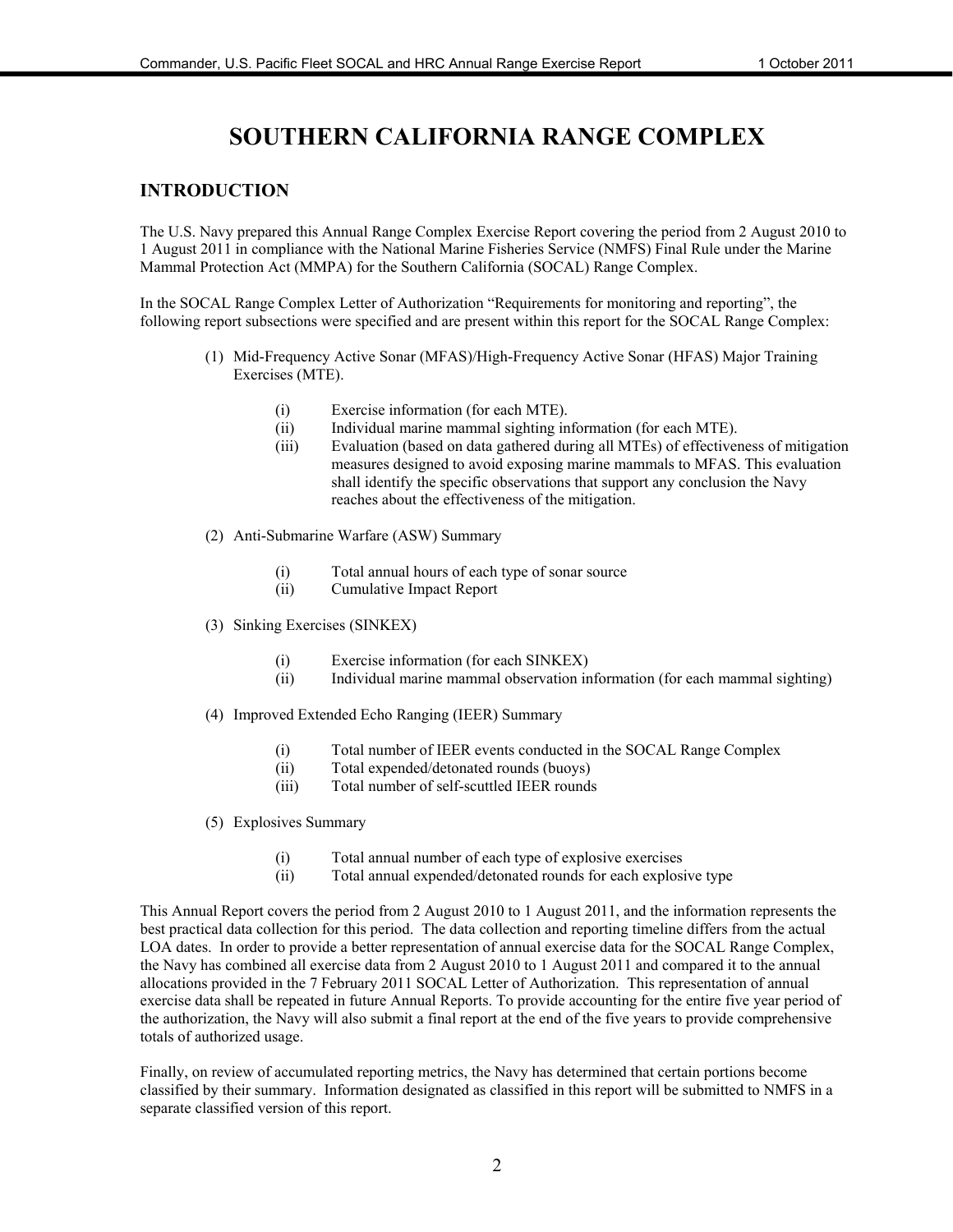### **(1) SOCAL – MFAS/HFAS Major Training Exercises**

This section summarizes authorized sonar use and marine mammal observations from the MTEs conducted within the SOCAL Range Complex between 2 August 2010 and 1 August 2011.

For SOCAL, MTEs include Ship Anti-Submarine Warfare Readiness and Evaluation Measuring (SHAREM), Sustainment Exercises (SUSTEX), Integrated Anti-Submarine Warfare Course Phase II (IAC II), Composite Training Unit Exercises (C2X), and Joint Task Forces Exercises (JTFEX).

There were a total of eleven MTEs within the SOCAL Range Complex between 2 August 2010 and 1 August 2011. Exercise specific details as described in the SOCAL Final Rule  $\S216.275(f)(1)$ i-iii and LOA include:

(i) Exercise Information (for each MTE)

(ii) Individual Marine Mammal Sighting Information (for each MTE)

(iii) Evaluation (based on data gathered during all MTEs) of the effectiveness of mitigation measures designed to avoid exposing marine mammals to MFAS. This evaluation shall identify the specific observations that support any conclusions the Navy reaches about the effectiveness of the mitigation.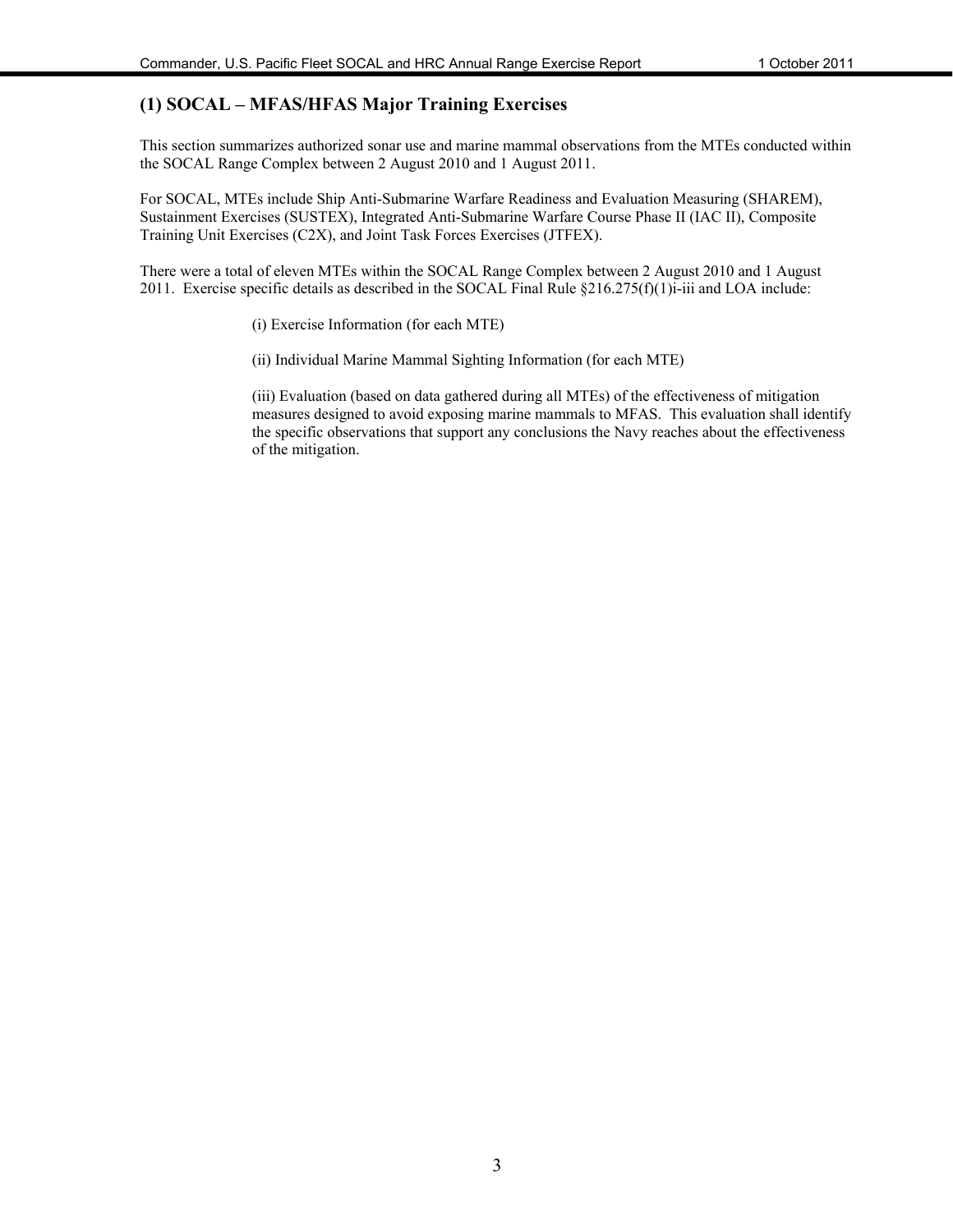### **(i) Exercise information**

#### **Table S1-i-1. MTEs conducted in the SOCAL Range Complex.**

|                           |                               |              | used       |        |               | (D) $\#$ and types of active sources |                              |                  |                   |        | sources used |          | $(E)$ # and types of passive |                 |                               |                  |        |              | $(F)$ # and types of vessels and aircraft<br>participating |                      |                                          |            |           |                          |                                                          | sonar                            |                             | (I) Total hours ea. active source |               |            |                            |                     |                   |                                                       |
|---------------------------|-------------------------------|--------------|------------|--------|---------------|--------------------------------------|------------------------------|------------------|-------------------|--------|--------------|----------|------------------------------|-----------------|-------------------------------|------------------|--------|--------------|------------------------------------------------------------|----------------------|------------------------------------------|------------|-----------|--------------------------|----------------------------------------------------------|----------------------------------|-----------------------------|-----------------------------------|---------------|------------|----------------------------|---------------------|-------------------|-------------------------------------------------------|
| Exercise<br>$\widehat{A}$ | (B) Date                      | (C) Location | $SO(8-53)$ | SQS-56 | <b>BQQ-10</b> | BQS-15**                             | $AQS-22$ (or $AQS-13F$ )**** | SSQ-62 Sonobuoys | Nixie<br>$SLQ-25$ | SQS-53 | SQS-56       | $SQR-19$ | <b>BQQ-10</b>                | <b>BQS-15**</b> | $A$ QS-13F)****<br>AQS-22 (or | SSQ-53 Sonobuoys | C      | $_{\rm DDG}$ | FFG                                                        | H-60F/R dipping helo | non-dipping helo<br>$\rm SH{\text -}60B$ | Submarines | P-3C MPRA | ships<br>Non-ASW surface | (G) Total hours of observation by<br>watchstanders (hrs) | of all active<br>(H) Total hours | ${\bf SO8}\text{-}{\bf S3}$ | SQS-56                            | <b>BQQ-10</b> | $BQS-15**$ | $AQS-22$ (or $AQS-13F)***$ | Sonobuoys<br>SSQ-62 | Nixie<br>$SLQ-25$ | average) (ft)<br>(J) Wave height<br>(high, low, and a |
| $C2X**$                   | $23$ JUL $-$<br>12 AUG        | S            | $*$        | $\ast$ | $\ast$        | $\ast$                               | $\ast$                       | $\ast$           | $\ast$            | $\ast$ | $\ast$       | $\ast$   | $\ast$                       | $\ast$          | $\ast$                        | $\ast$           | $\ast$ | $*$          | $\ast$                                                     | $\ast$               | $\ast$                                   | $\ast$     | $\ast$    | $\overline{4}$           | 10,560                                                   | $\ast$                           | $*$                         | $\ast$                            | $\ast$        | $\ast$     | $\ast$                     | $*$                 | $\ast$            | 6,1,3                                                 |
| <b>SUSTEX</b>             | $5$ AUG $-$<br><b>20 AUG</b>  | S            | $\ast$     | $\ast$ | $\ast$        | $\ast$                               | $\ast$                       | $\ast$           | $\ast$            | $\ast$ | $\ast$       | $\ast$   | $\ast$                       | $\ast$          | $\ast$                        | $\ast$           | $\ast$ | $\ast$       | $\ast$                                                     | $\ast$               | $\ast$                                   | $\ast$     | $\ast$    |                          | 4,380                                                    | $\ast$                           | $\ast$                      | $\ast$                            |               | $\ast$     | $\ast$                     | $\ast$              | $\ast$            | 8,1,4                                                 |
| <b>IAC II</b>             | $31$ AUG $-$<br>2 SEP         | S            | $\ast$     | $\ast$ | $\ast$        | $\ast$                               | $\ast$                       | $\ast$           | $\ast$            | $\ast$ | $\ast$       | $\ast$   | $\ast$                       | $\ast$          | $\ast$                        | $\ast$           | $\ast$ | $\ast$       | $\ast$                                                     | $\ast$               | $\ast$                                   | $\ast$     | $\ast$    | 2                        | 3,067                                                    | $\ast$                           | $\ast$                      | $\ast$                            | $\ast$        | $\ast$     | $\ast$                     | $\ast$              | $\ast$            | 6,1,3                                                 |
| <b>IAC II</b>             | $20$ OCT $-$<br><b>22 OCT</b> | S            | $\ast$     | $\ast$ | $\ast$        | $\ast$                               | $\ast$                       | $\ast$           | $\ast$            | $\ast$ | $\ast$       | $\ast$   | $\ast$                       | $\ast$          | $*$                           | $\ast$           | $\ast$ | $\ast$       | $\ast$                                                     | $\ast$               | $\ast$                                   | $\ast$     | $\ast$    | $\overline{2}$           | 1,172                                                    | $\ast$                           | $\ast$                      | $\ast$                            | $\ast$        | $\ast$     | $\ast$                     | $\ast$              | $\ast$            | 14,2,4                                                |
| C2X                       | 25 OCT-<br><b>15 NOV</b>      | S            | $\ast$     | $\ast$ | $\ast$        | $\ast$                               | $\ast$                       | $\ast$           | $\ast$            | $\ast$ | $\ast$       | $\ast$   | $\ast$                       | $\ast$          | $\ast$                        | $\ast$           | $\ast$ | $*$          | $\ast$                                                     | $\ast$               | $\ast$                                   | $\ast$     | $\ast$    | 2                        | 14.644                                                   | $\ast$                           | $\ast$                      | $\ast$                            | $\ast$        | $\ast$     | $\ast$                     | $\ast$              | $\ast$            | 14,2,4                                                |
| C2X                       | $4 NOV -$<br><b>19 NOV</b>    | <sup>S</sup> | $\ast$     | $\ast$ | $\ast$        | $\ast$                               | $\ast$                       | $\ast$           | $\ast$            | $\ast$ | $\ast$       | $\ast$   | $\ast$                       | $\ast$          | $\ast$                        | $\ast$           | $\ast$ | $*$          | $\ast$                                                     | $\ast$               | $\ast$                                   | $\ast$     | $\ast$    | $\mathbf{3}$             | 6,212                                                    | $\ast$                           | $\ast$                      | $\ast$                            | $\ast$        | $\ast$     | $\ast$                     | $\ast$              | $\ast$            | 6,1,2                                                 |
| C2X                       | $30 NOV -$<br><b>20 DEC</b>   | S            | $\ast$     | $\ast$ | $\ast$        | $\ast$                               | $\ast$                       | $\ast$           | $\ast$            | $\ast$ | $\ast$       | $\ast$   | $\ast$                       | $\ast$          | $\ast$                        | $\ast$           | $\ast$ | $\ast$       | $\ast$                                                     | $\ast$               | $\ast$                                   | $\ast$     | $\ast$    | 2                        | 15,145                                                   | $\ast$                           | $\ast$                      | $\ast$                            | $\ast$        | $\ast$     | $\ast$                     | $\ast$              | $\ast$            | 15,1,3                                                |
| <b>JTFEX</b>              | $4$ FEB $-$<br>9 FEB          | S            | $*$        | $\ast$ | $\ast$        | $\ast$                               | $\ast$                       | $\ast$           | $\ast$            | $\ast$ | $\ast$       | $\ast$   | $\ast$                       | $*$             | $\ast$                        | $\ast$           | $\ast$ | $\ast$       | $\ast$                                                     | $\ast$               | $\ast$                                   | $\ast$     | $\ast$    | $\overline{2}$           | 6,084                                                    | $\ast$                           | $*$                         | $\ast$                            | $*$           | $\ast$     | $\ast$                     | $*$                 | $\ast$            | 5,1,3                                                 |
| <b>IAC II</b>             | $18$ FEB $-$<br><b>20 FEB</b> | S            | $\ast$     | $\ast$ | $\ast$        | $\ast$                               | $\ast$                       | $\ast$           | $\ast$            | $\ast$ | $\ast$       | $\ast$   | $\ast$                       | $\ast$          | $\ast$                        | $\ast$           | $\ast$ | $\ast$       | $\ast$                                                     | $\ast$               | $\ast$                                   | $\ast$     | $\ast$    |                          | 3,566                                                    | $\ast$                           | $\ast$                      | $\ast$                            | $\ast$        | $\ast$     | $\ast$                     | $\ast$              | $\ast$            | 9,2,4                                                 |
| C2X                       | $6$ MAY $-$<br><b>27 MAY</b>  | S            | $\ast$     | $\ast$ | $\ast$        | $\ast$                               | $\ast$                       | $\ast$           | $\ast$            | $\ast$ | $\ast$       | $\ast$   | $\ast$                       | $\ast$          | $\ast$                        | $\ast$           | $\ast$ | $\ast$       | $\ast$                                                     | $\ast$               | $\ast$                                   | $\ast$     | $\ast$    |                          | 13,290                                                   | $\ast$                           | $\ast$                      | $\ast$                            | $\ast$        | $\ast$     | $\ast$                     | $\ast$              | $\ast$            | 8,4,6                                                 |
| <b>JTFEX</b>              | $3$ JUN $-$<br>8 JUN          | S            | $\ast$     | $\ast$ | $\ast$        | $\ast$                               | $\ast$                       | $\ast$           | $\ast$            | $\ast$ | $\ast$       | $\ast$   | $\ast$                       | $\ast$          | $\ast$                        | $\ast$           | $\ast$ | $\ast$       | $\ast$                                                     | $\ast$               | $\ast$                                   | $\ast$     | $\ast$    |                          | 3,626                                                    | $\ast$                           | $\ast$                      | $\ast$                            | $\ast$        | $\ast$     | $\ast$                     | $\ast$              | $\ast$            | 8,4,6                                                 |

C2X=Composite Training Exercise; IAC II=Integrated ASW Course (Phase II); JTFEX=Joint Task Force Exercise; SUSTEX=Sustainment Exercise S=SOCAL Range Complex

\* Information is contained in the classified version of this report.

\*\* Data collected from 2 August – 12 August 2010 is presented in this report. Data from 23 July – 1 August 2010 was included in the 2010 Annual Exercise Report. \*\*\* Submarine mid-frequency navigational sonar (BQS-15) incorrectly designated BQQ-15 in Final Rule and LOA.

\*\*\*\* AQS-22 used as surrogate for AQS-13F; AQS-22 source level is higher than AQS-13F.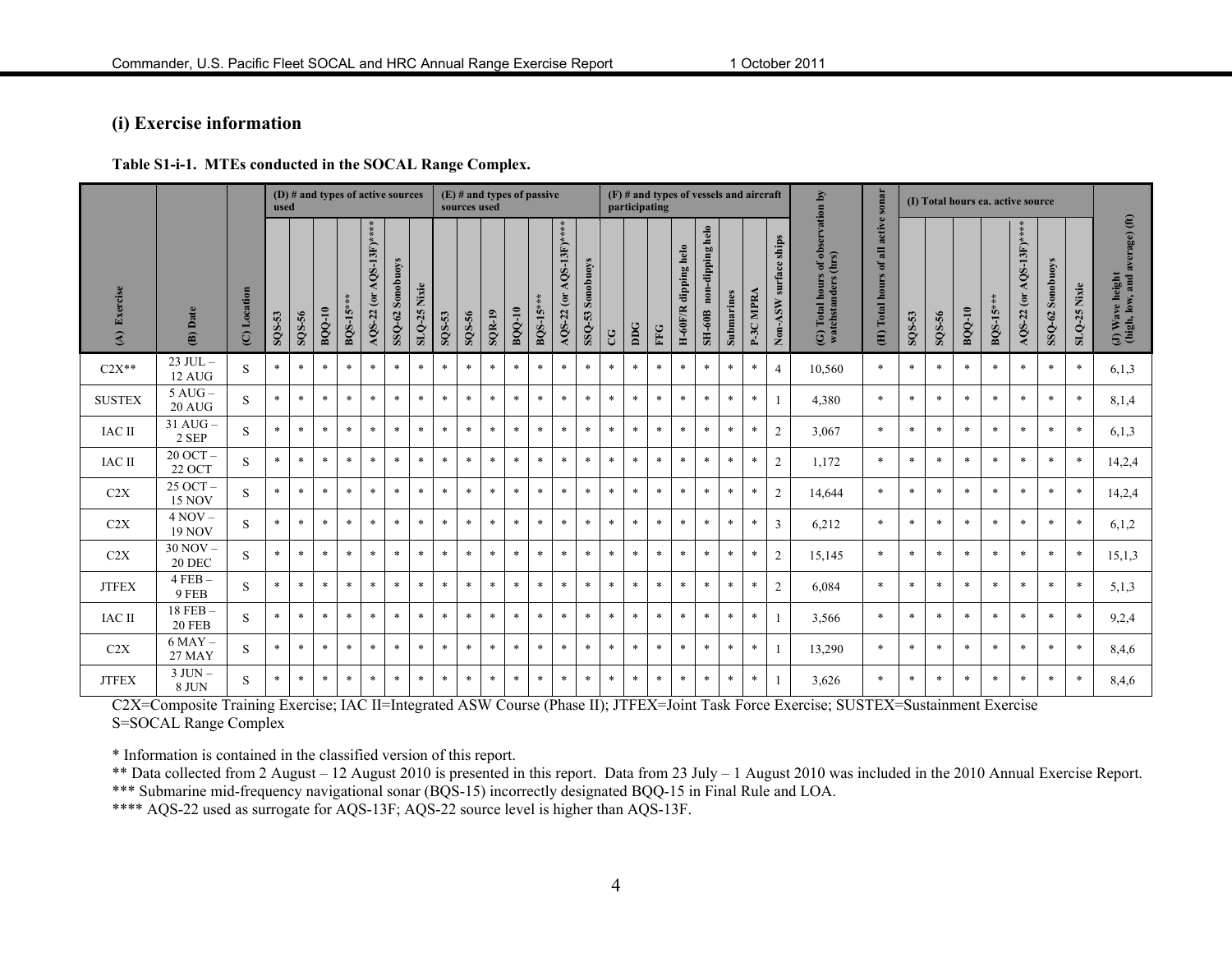## **(ii) Individual marine mammal sighting information by exercise**

| (A) Location | (B) Species | of individuals<br>$\overline{C}$ # | (D) Calves observed (y/n) | (E) Initial detection sensor | (F) Platform detection from | (G) Length of time observed<br>(imin) | (H) Wave height (ft) | (I) Visibility (nm) | (J) Sonar source in use $(y/n)$ | (K) Range (yds) | (L) Mitigation implemented | hull-mounted, true bearing<br>and estimation of animal's<br>of animal from ship, true<br>(M) If source in use (J) is<br>direction of ship's travel,<br>motion relative to ship | (N) Observed behavior      |
|--------------|-------------|------------------------------------|---------------------------|------------------------------|-----------------------------|---------------------------------------|----------------------|---------------------|---------------------------------|-----------------|----------------------------|--------------------------------------------------------------------------------------------------------------------------------------------------------------------------------|----------------------------|
| <b>SOCAL</b> | whale       | $\mathbf{1}$                       | $\mathbf N$               | <b>VIS</b>                   | non-ASW ship                | $\overline{2}$                        | $\overline{4}$       | $10\,$              | na                              | 1000-2000       | Maneuvered<br>away         | na                                                                                                                                                                             | Closing, surfacing         |
| SOCAL        | dolphin     | $25\,$                             | $\mathbf N$               | <b>VIS</b>                   | $\rm{DDG}$                  | $\mathfrak{Z}$                        | $\mathbf{1}$         | 10                  | Y                               | $<$ 200         | na                         | dolphins bearing 180,<br>ship course 170,<br>paralleling ship                                                                                                                  | Paralleling ship           |
| SOCAL        | dolphin     | 12                                 | ${\bf N}$                 | <b>VIS</b>                   | CG                          | -1                                    | nr                   | 9                   | $\mathbf N$                     | $<$ 200         | na                         | na                                                                                                                                                                             | $\mathop{\rm nr}\nolimits$ |
| <b>SOCAL</b> | pinniped    | $\mathbf{1}$                       | $\mathbf N$               | <b>VIS</b>                   | <b>DDG</b>                  | 3                                     | $\overline{1}$       | 10                  | N                               | $<$ 200         | na                         | na                                                                                                                                                                             | nr                         |
| SOCAL        | dolphin     | $\overline{4}$                     | N                         | <b>VIS</b>                   | <b>DDG</b>                  | -1                                    | $\overline{1}$       | 10                  | N                               | $<$ 200         | na                         | na                                                                                                                                                                             | nr                         |
| SOCAL        | dolphin     | $\overline{2}$                     | $\mathbf N$               | <b>VIS</b>                   | $\rm{DDG}$                  | $\overline{2}$                        | $\overline{2}$       | $10\,$              | N                               | $<$ 200 $\,$    | na                         | na                                                                                                                                                                             | nr                         |
| <b>SOCAL</b> | dolphin     | $\mathbf{3}$                       | $\mathbf N$               | <b>VIS</b>                   | $\rm{DDG}$                  | 5                                     | 2                    | 10                  | N                               | $<$ 200 $\,$    | na                         | na                                                                                                                                                                             | nr                         |
| SOCAL        | dolphin     | 10                                 | N                         | <b>VIS</b>                   | CG                          | 3                                     | nr                   | 10                  | N                               | $<$ 200         | na                         | na                                                                                                                                                                             | nr                         |
| <b>SOCAL</b> | whale       | $\mathbf{1}$                       | $\mathbf N$               | <b>VIS</b>                   | $\operatorname{DDG}$        | $\mathop{\rm nr}\nolimits$            | -1                   | 10                  | N                               | >2000           | na                         | na                                                                                                                                                                             | nr                         |
| <b>SOCAL</b> | whale       | 10                                 | $\mathbf N$               | <b>VIS</b>                   | $\rm CG$                    | 20                                    | 2                    | 9                   | $\mathbf N$                     | >2000           | na                         | na                                                                                                                                                                             | nr                         |
| SOCAL        | whale       | 13                                 | $\mathbf N$               | <b>VIS</b>                   | $\rm CG$                    | 30                                    | $\mathbf{1}$         | 10                  | N                               | >2000           | na                         | na                                                                                                                                                                             | nr                         |
| SOCAL        | whale       |                                    | N                         | <b>VIS</b>                   | $\rm{DDG}$                  | nr                                    | $\overline{c}$       | 10                  | N                               | >2000           | na                         | na                                                                                                                                                                             | nr                         |
| SOCAL        | dolphin     | 40                                 | ${\bf N}$                 | $_{\rm VIS}$                 | $\rm{CG}$                   | $\overline{4}$                        | $\mathbf{1}$         | $10\,$              | $\mathbf N$                     | 1000-2000       | na                         | na                                                                                                                                                                             | nr                         |
| SOCAL        | dolphin     | 30                                 | ${\bf N}$                 | $_{\rm VIS}$                 | $\rm{CG}$                   | 5                                     |                      | 10                  | N                               | 1000-2000       | na                         | na                                                                                                                                                                             | nr                         |
| <b>SOCAL</b> | dolphin     | $40\,$                             | Y                         | $_{\rm VIS}$                 | $\rm{CG}$                   | 5                                     | -1                   | 10                  | N                               | 1000-2000       | na                         | na                                                                                                                                                                             | nr                         |
| SOCAL        | dolphin     | 15                                 | $\mathbf N$               | <b>VIS</b>                   | CG                          | 10                                    | -1                   | 10                  | $\mathbf N$                     | 1000-2000       | na                         | $\operatorname{na}$                                                                                                                                                            | $\mathop{\rm nr}\nolimits$ |

#### **Table S1-ii-1. SOCAL MTE – Individual Marine Mammal Sighting Information: C2X 23 Jul – 12 Aug 2010.**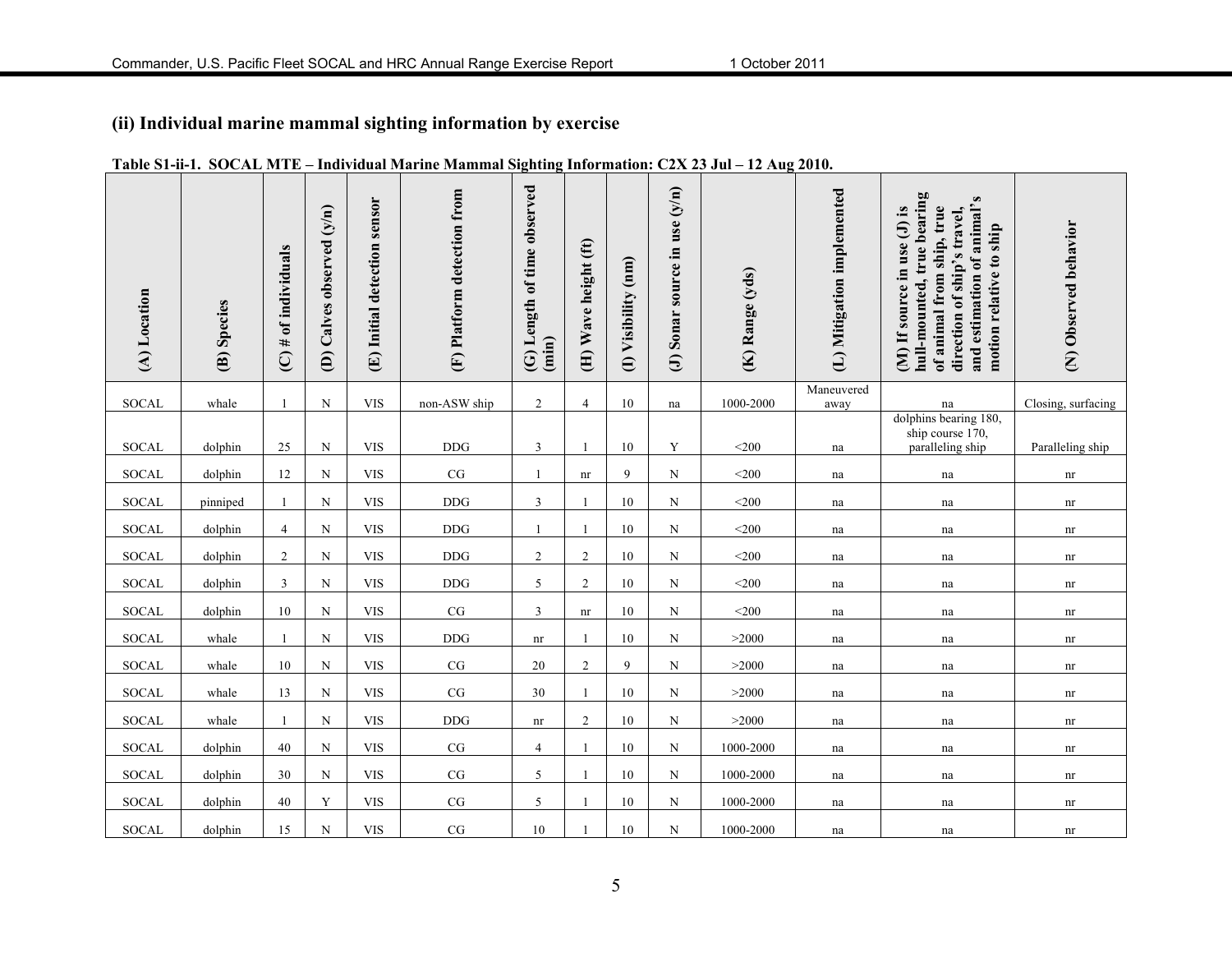| <b>SOCAL</b> | whale   | $\mathbf{1}$   | N           | <b>VIS</b>   | $\operatorname{DDG}$ | nr                         | $\mathbf{1}$   | 10     | N  | 1000-2000                  | na                  | na | nr                         |
|--------------|---------|----------------|-------------|--------------|----------------------|----------------------------|----------------|--------|----|----------------------------|---------------------|----|----------------------------|
| SOCAL        | dolphin | 80             | Y           | <b>VIS</b>   | <b>DDG</b>           | 6                          | 2              | 10     | N  | 1000-2000                  | na                  | na | nr                         |
| SOCAL        | dolphin | $\overline{2}$ | $\mathbf N$ | <b>VIS</b>   | $DDG$                | $\mathop{\rm nr}\nolimits$ | $\overline{2}$ | 10     | N  | 1000-2000                  | na                  | na | $\mathop{\rm nr}\nolimits$ |
| SOCAL        | whale   | $\overline{2}$ | N           | <b>VIS</b>   | CG                   | $\overline{2}$             | $\mathbf{3}$   | 10     | N  | 1000-2000                  | na                  | na | $\mathop{\rm nr}\nolimits$ |
| SOCAL        | whale   | $\overline{2}$ | $\mathbf N$ | <b>VIS</b>   | <b>DDG</b>           | 3                          | 3              | 10     | N  | $1000 - 2000$              | $\operatorname{na}$ | na | nr                         |
| SOCAL        | dolphin | 20             | $\mathbf N$ | <b>VIS</b>   | $\rm{CG}$            | 15                         | $\mathbf{3}$   | 10     | N  | 200-500                    | na                  | na | $\mathop{\rm nr}\nolimits$ |
| <b>SOCAL</b> | dolphin | 10             | $\mathbf N$ | <b>VIS</b>   | $\rm{CG}$            | 5                          | nr             | 10     | N  | 200-500                    | na                  | na | $\mathop{\rm nr}\nolimits$ |
| <b>SOCAL</b> | whale   | $\overline{2}$ | $\mathbf N$ | <b>VIS</b>   | CG                   | $\mathbf{1}$               | nr             | 5      | N  | 500-1000                   | na                  | na | $\mathop{\rm nr}\nolimits$ |
| SOCAL        | dolphin | 20             | N           | $_{\rm VIS}$ | $\rm{DDG}$           | $\mathop{\rm nr}\nolimits$ | 1              | 10     | N  | 500-1000                   | na                  | na | $\mathop{\rm nr}\nolimits$ |
| <b>SOCAL</b> | dolphin | $\overline{2}$ | N           | <b>VIS</b>   | <b>DDG</b>           | $\overline{c}$             | 2              | 10     | N  | 500-1000                   | na                  | na | nr                         |
| <b>SOCAL</b> | dolphin | 35             | $\mathbf Y$ | $_{\rm VIS}$ | <b>DDG</b>           | 3                          | 2              | 10     | N  | 500-1000                   | na                  | na | $\mathop{\rm nr}\nolimits$ |
| SOCAL        | dolphin | nr             | N           | <b>VIS</b>   | $DDG$                | $\mathop{\rm nr}\nolimits$ | 2              | 10     | N  | 500-1000                   | $\operatorname{na}$ | na | $\mathop{\rm nr}\nolimits$ |
| SOCAL        | dolphin | 10             | $\mathbf N$ | <b>VIS</b>   | <b>DDG</b>           | $\mathbf{1}$               | $\overline{4}$ | 10     | N  | 500-1000                   | na                  | na | $\mathop{\rm nr}\nolimits$ |
| <b>SOCAL</b> | dolphin | 50             | $\mathbf N$ | <b>VIS</b>   | $\rm{CG}$            | 15                         | 1              | 10     | N  | $\mathop{\rm nr}\nolimits$ | na                  | na | $\mathop{\rm nr}\nolimits$ |
| SOCAL        | dolphin | 200            | $\mathbf N$ | <b>VIS</b>   | $\rm{CG}$            | 25                         | $\mathbf{1}$   | 10     | N  | nr                         | na                  | na | $\mathop{\rm nr}\nolimits$ |
| SOCAL        | dolphin | nr             | N           | <b>ACO</b>   | $DDG$                | $\mathop{\rm nr}\nolimits$ | -1             | 10     | N  | nr                         | na                  | na | nr                         |
| <b>SOCAL</b> | dolphin | nr             | $\mathbf N$ | <b>ACO</b>   | <b>DDG</b>           | 3                          | 2              | 10     | N  | nr                         | na                  | na | nr                         |
| <b>SOCAL</b> | dolphin | nr             | $\mathbf N$ | <b>ACO</b>   | <b>DDG</b>           | $\mathop{\rm nr}\nolimits$ | $\overline{2}$ | 10     | N  | nr                         | na                  | na | $\mathop{\rm nr}\nolimits$ |
| SOCAL        | whale   | $\mathbf{1}$   | N           | <b>VIS</b>   | non-ASW ship         | 3                          | $\overline{2}$ | 10     | na | >2000                      | na                  | na | Blowing                    |
| <b>SOCAL</b> | whale   | 1              | N           | <b>VIS</b>   | non-ASW ship         | $\overline{c}$             | 1              | 10     | na | 1000-2000                  | $\operatorname{na}$ | na | Blowing                    |
| <b>SOCAL</b> | whale   | 1              | $\mathbf N$ | <b>VIS</b>   | non-ASW ship         | $\overline{2}$             | 2              | 10     | na | 1000-2000                  | na                  | na | Blowing                    |
| SOCAL        | whale   | $\mathbf{1}$   | ${\bf N}$   | <b>VIS</b>   | non-ASW ship         | $\overline{2}$             | $\overline{4}$ | 10     | na | 1000-2000                  | Maneuvered<br>away  | na | Closing, surfacing         |
| SOCAL        | whale   | $\overline{c}$ | $\mathbf N$ | <b>VIS</b>   | non-ASW ship         | $\overline{2}$             | $\overline{2}$ | 10     | na | 1000-2000                  | na                  | na | Surfacing                  |
| SOCAL        | dolphin | 5              | $\mathbf N$ | <b>VIS</b>   | non-ASW ship         | 2                          | $\mathbf{1}$   | 10     | na | 200-500                    | na                  | na | Paralleling ship           |
| SOCAL        | whale   |                | $\mathbf N$ | <b>VIS</b>   | non-ASW ship         | $\mathbf{1}$               | $\overline{2}$ | $10\,$ | na | 200-500                    | na                  | na | Surfacing                  |
| SOCAL        | whale   | $\overline{c}$ | $\mathbf N$ | <b>VIS</b>   | non-ASW ship         | $\overline{4}$             | $\overline{2}$ | 10     | na | 500-1000                   | na                  | na | Blowing                    |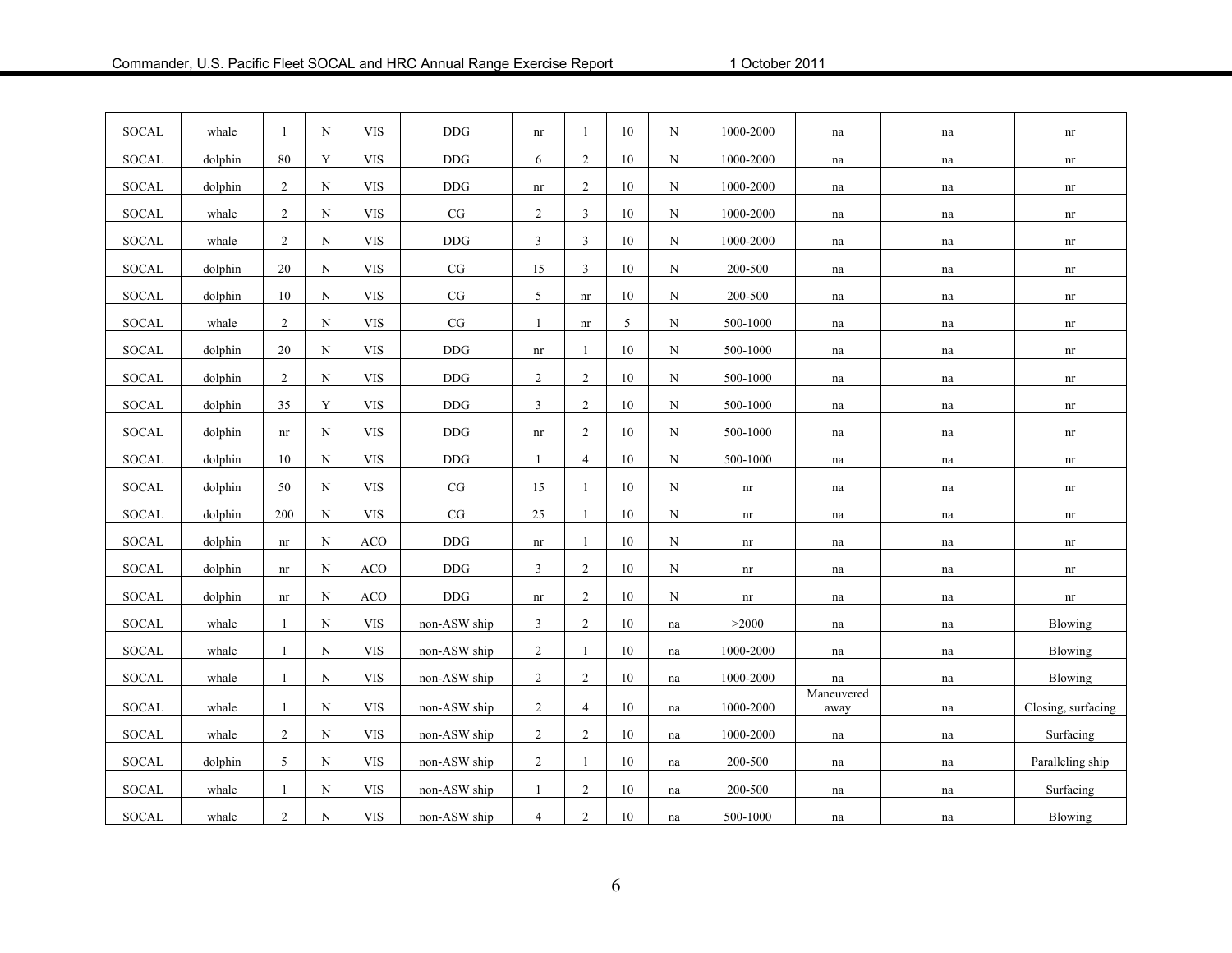| <b>SOCAL</b> | whale    | 2              | $\mathbf N$ | <b>VIS</b>                         | non-ASW ship | 5                          | $\overline{2}$ | 10                         | na          | 500-1000  | na                | na                                          | Blowing                    |
|--------------|----------|----------------|-------------|------------------------------------|--------------|----------------------------|----------------|----------------------------|-------------|-----------|-------------------|---------------------------------------------|----------------------------|
| <b>SOCAL</b> | dolphin  | 16             | $\mathbf N$ | <b>VIS</b>                         | non-ASW ship | $\mathfrak{Z}$             | $\overline{2}$ | 10                         | na          | 500-1000  | na                | na                                          | Bowriding                  |
| SOCAL        | dolphin  | 30             | $\mathbf N$ | <b>VIS</b>                         | non-ASW ship | $\overline{2}$             | $\overline{3}$ | 10                         | na          | 500-1000  | na                | na                                          | Bowriding                  |
|              |          |                |             |                                    |              |                            |                |                            |             |           | Sonar             | dolphins bearing 005,                       |                            |
| SOCAL        | dolphin  | 10             | ${\bf N}$   | <b>VIS</b>                         | <b>DDG</b>   | $\mathop{\rm nr}\nolimits$ | 2              | 10                         | Y           | $<$ 200   | powerdown         | ship course 351, nr                         | $\mathop{\rm nr}\nolimits$ |
|              |          |                |             |                                    |              |                            |                |                            |             |           | Sonar             | pinniped bearing 015,                       |                            |
| SOCAL        | pinniped | -1             | N           | <b>VIS</b>                         | <b>DDG</b>   | 5                          | $\mathbf{1}$   | 10                         | Y           | $<$ 200   | shutdown          | ship course 349, nr                         | nr                         |
| SOCAL        | dolphin  | -1             | $\mathbf N$ | $\ensuremath{\mathrm{VIS}}\xspace$ | <b>DDG</b>   | 1                          | $\overline{2}$ | 10                         | $\mathbf Y$ | $<$ 200   | Sonar<br>shutdown | dolphin bearing 005,<br>ship course 256, nr |                            |
|              |          |                |             |                                    |              |                            |                |                            |             |           | Sonar             | dolphins bearing 315,                       | nr                         |
| SOCAL        | dolphin  | 20             | N           | <b>VIS</b>                         | <b>DDG</b>   | 5                          | 2              | 10                         | Y           | $<$ 200   | shutdown          | ship course 314, nr                         | nr                         |
|              |          |                |             |                                    |              |                            |                |                            |             |           | Sonar             | whale bearing 248,                          |                            |
| <b>SOCAL</b> | whale    | -1             | N           | $_{\rm VIS}$                       | $\rm{DDG}$   | $\mathop{\rm nr}\nolimits$ | 2              | 10                         | Y           | $<$ 200   | shutdown          | ship course 133, nr                         | nr                         |
|              |          |                |             |                                    |              |                            |                |                            |             |           | Sonar             | whale bearing 030,                          |                            |
| <b>SOCAL</b> | whale    | $\mathbf{1}$   | $\mathbf N$ | <b>VIS</b>                         | <b>DDG</b>   | $\mathop{\rm nr}\nolimits$ | 2              | 10                         | Y           | $<$ 200   | shutdown          | ship course 284, nr                         | nr                         |
|              |          |                |             |                                    |              |                            |                |                            |             |           | Sonar             |                                             |                            |
| <b>SOCAL</b> | dolphin  | $\overline{4}$ | $\mathbf N$ | <b>VIS</b>                         | <b>DDG</b>   | $\mathbf{3}$               | nr             | $\mathop{\rm nr}\nolimits$ | Y           | $<$ 200   | shutdown          | nr, nr, nr                                  | nr                         |
|              |          |                |             |                                    |              |                            |                |                            |             |           |                   | whales bearing 030,                         |                            |
|              |          |                |             |                                    |              |                            |                |                            |             |           |                   | ship course 297,                            |                            |
| <b>SOCAL</b> | whale    | $\overline{3}$ | $\mathbf N$ | <b>VIS</b>                         | <b>DDG</b>   | 5                          | $\overline{4}$ | 10                         | Y           | >2000     | na                | paralleling ship                            | Blowing                    |
|              |          |                |             |                                    |              |                            |                |                            |             |           |                   | dolphins bearing 000,                       |                            |
|              |          |                |             |                                    |              |                            |                |                            |             |           |                   | ship course 335,                            |                            |
| SOCAL        | dolphin  | 100            | ${\bf N}$   | <b>VIS</b>                         | <b>DDG</b>   | 5                          | $\overline{3}$ | 10                         | $\mathbf Y$ | >2000     | na                | paralleling ship                            | Paralleling ship           |
|              |          |                |             |                                    |              |                            |                |                            |             |           |                   | whale bearing 180,                          |                            |
| SOCAL        | whale    | $\mathbf{1}$   | $\mathbf N$ | <b>VIS</b>                         | <b>DDG</b>   | $\overline{2}$             | $\overline{c}$ | 10                         | $\mathbf Y$ | >2000     | na                | ship course 201, nr                         | nr                         |
|              |          |                |             |                                    |              |                            |                |                            |             |           |                   | whales bearing 296,                         |                            |
| SOCAL        | whale    | $\mathbf{3}$   | $\mathbf N$ | <b>VIS</b>                         | <b>DDG</b>   | $\mathop{\rm nr}\nolimits$ | 2              | 10                         | $\mathbf Y$ | >2000     | na                | ship course 310, nr                         | nr                         |
|              |          |                |             |                                    |              |                            |                |                            |             |           |                   | whale bearing 030,                          |                            |
| SOCAL        | whale    | -1             | $\mathbf N$ | <b>VIS</b>                         | <b>DDG</b>   | 5                          | $\overline{4}$ | 10                         | $\mathbf Y$ | >2000     | na                | ship course 249, nr                         | nr                         |
|              |          |                |             |                                    |              |                            |                |                            |             |           |                   | whale bearing 235,                          |                            |
| <b>SOCAL</b> | whale    | $\mathbf{1}$   | $\mathbf N$ | <b>VIS</b>                         | $\rm{DDG}$   | nr                         | $\mathbf{1}$   | 10                         | $\mathbf Y$ | >2000     | na                | ship course 319, nr                         | nr                         |
|              |          |                |             |                                    |              |                            |                |                            |             |           | Sonar             | pinniped bearing 268,                       |                            |
| SOCAL        | pinniped | -1             | ${\bf N}$   | <b>VIS</b>                         | $\rm{DDG}$   | 5                          | 2              | 10                         | $\mathbf Y$ | >2000     | powerdown         | ship course 168, nr                         | nr                         |
|              |          |                |             |                                    |              |                            |                |                            |             |           |                   | dolphins bearing 010,                       |                            |
|              |          |                |             |                                    |              |                            |                |                            |             |           |                   | ship course 000,                            |                            |
| SOCAL        | dolphin  | 20             | ${\bf N}$   | <b>VIS</b>                         | $\rm{DDG}$   | 5                          | $\overline{1}$ | 10                         | $\mathbf Y$ | 1000-2000 | na                | paralleling ship                            | Paralleling ship           |
|              |          |                |             |                                    |              |                            |                |                            |             |           |                   | dolphins bearing 090,                       |                            |
|              |          |                |             |                                    |              |                            |                |                            |             |           |                   | ship course 006,                            |                            |
| <b>SOCAL</b> | dolphin  | 150            | ${\bf N}$   | $_{\rm VIS}$                       | DDG          | 3                          | 3              | 10                         | $\mathbf Y$ | 1000-2000 | na                | paralleling ship                            | Paralleling ship           |
|              |          |                |             |                                    |              |                            |                |                            |             |           |                   | whale bearing 112,                          |                            |
| SOCAL        | whale    | -1             | ${\bf N}$   | <b>VIS</b>                         | $\rm{DDG}$   | $\mathop{\rm nr}\nolimits$ | 2              | 10                         | $\mathbf Y$ | 1000-2000 | na                | ship course 259, nr                         | $\mathop{\rm nr}\nolimits$ |
|              |          |                |             |                                    |              |                            |                |                            |             |           | Sonar             | pinniped bearing 300,                       |                            |
| <b>SOCAL</b> | pinniped | $\mathbf{1}$   | $\mathbf N$ | <b>VIS</b>                         | $\rm{DDG}$   | $\overline{2}$             | 2              | $\tau$                     | $\mathbf Y$ | 1000-2000 | powerdown         | ship course 175, nr                         | nr                         |
|              |          |                |             |                                    |              |                            |                |                            |             |           | Sonar             | whale bearing 270,                          |                            |
| <b>SOCAL</b> | whale    | $\overline{1}$ | ${\bf N}$   | <b>VIS</b>                         | <b>DDG</b>   | 5                          | $\overline{2}$ | 8                          | $\mathbf Y$ | 1000-2000 | powerdown         | ship course 168, nr                         | nr                         |
|              |          |                |             |                                    |              |                            |                |                            |             |           | Sonar             | whale bearing 300,                          |                            |
| SOCAL        | whale    | -1             | ${\bf N}$   | <b>VIS</b>                         | <b>DDG</b>   | 5                          | 2              | 8                          | $\mathbf Y$ | 1000-2000 | powerdown         | ship course 310, nr                         | nr                         |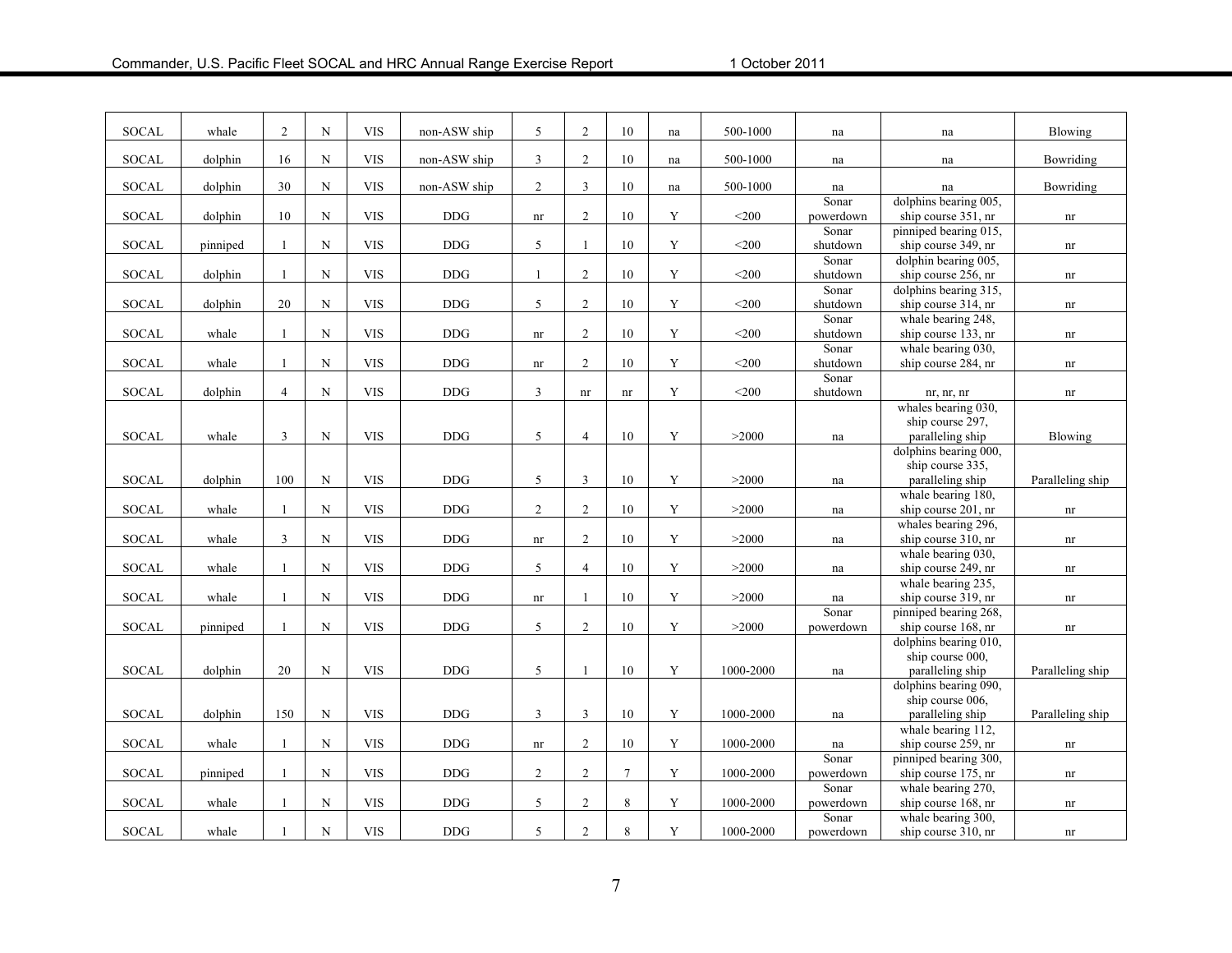|              |          |                |   |            |            |    |                |                |   |           | Sonar     | whales bearing 312,     |    |
|--------------|----------|----------------|---|------------|------------|----|----------------|----------------|---|-----------|-----------|-------------------------|----|
| <b>SOCAL</b> | whale    | $\overline{2}$ | Y | <b>VIS</b> | DDG        | 8  | 3              | 10             | V | 1000-2000 | powerdown | ship course 321, nr     | nr |
|              |          |                |   |            |            |    |                |                |   |           | Sonar     | whale bearing 355,      |    |
| <b>SOCAL</b> | whale    |                | N | <b>VIS</b> | DDG        | 5  | $\overline{2}$ | 10             | Y | 200-500   | powerdown | ship course 151, nr     | nr |
|              |          |                |   |            |            |    |                |                |   |           | Sonar     | dolphins bearing 210,   |    |
| <b>SOCAL</b> | dolphin  | 4              | N | <b>VIS</b> | <b>DDG</b> | 5  | $\overline{2}$ | $\overline{7}$ | Y | 200-500   | shutdown  | ship course 275, nr     | nr |
|              |          |                |   |            |            |    |                |                |   |           | Sonar     | pinniped bearing 089,   |    |
| <b>SOCAL</b> | pinniped |                | N | <b>VIS</b> | <b>DDG</b> |    | 3              | $\overline{7}$ | V | 200-500   | shutdown  | ship course 140, nr     | nr |
|              |          |                |   |            |            |    |                |                |   |           | Sonar     | whale bearing 260,      |    |
| <b>SOCAL</b> | whale    |                | N | <b>VIS</b> | <b>DDG</b> |    | $\overline{2}$ | 8              | V | 200-500   | shutdown  | ship course 275, nr     | nr |
|              |          |                |   |            |            |    |                |                |   |           | Sonar     | dolphin bearing 315,    |    |
| <b>SOCAL</b> | dolphin  |                | N | <b>VIS</b> | <b>DDG</b> |    | $\overline{2}$ | 10             | Y | 200-500   | shutdown  | ship course 352, nr     | nr |
|              |          |                |   |            |            |    |                |                |   |           | Sonar     | whales bearing 180,     |    |
| <b>SOCAL</b> | whale    | 2              | N | <b>VIS</b> | <b>DDG</b> | 3  | $\overline{2}$ | 10             | Y | 200-500   | shutdown  | ship course 356, nr     | nr |
|              |          |                |   |            |            |    |                |                |   |           | Sonar     | dolphins bearing 300,   |    |
| <b>SOCAL</b> | dolphin  | 4              | N | <b>VIS</b> | <b>DDG</b> | nr | $\overline{2}$ | $\tau$         | Y | 500-1000  | powerdown | ship course 310, nr     | nr |
|              |          |                |   |            |            |    |                |                |   |           | Sonar     | whale bearing 095,      |    |
| <b>SOCAL</b> | whale    |                | N | <b>VIS</b> | DDG        | nr | $\overline{2}$ | 10             | Y | 500-1000  | powerdown | ship course 060, nr     | nr |
|              |          |                |   |            |            |    |                |                |   |           | Sonar     |                         |    |
| <b>SOCAL</b> | whale    |                | N | <b>VIS</b> | CG         | 30 | nr             | nr             | Y | 500-1000  | powerdown | nr, ship course 240, nr | nr |
|              |          |                |   |            |            |    |                |                |   |           | Sonar     | whales bearing 117,     |    |
| <b>SOCAL</b> | whale    | 2              | N | <b>VIS</b> | DDG        | nr |                | 10             | Y | 500-1000  | shutdown  | ship course 106, nr     | nr |
|              |          |                |   |            |            |    |                |                |   |           | Sonar     |                         |    |
| <b>SOCAL</b> | nr       | nr             | N | <b>VIS</b> | <b>DDG</b> | nr | nr             | nr             | Y | nr        | powerdown | nr, ship course 113, nr | nr |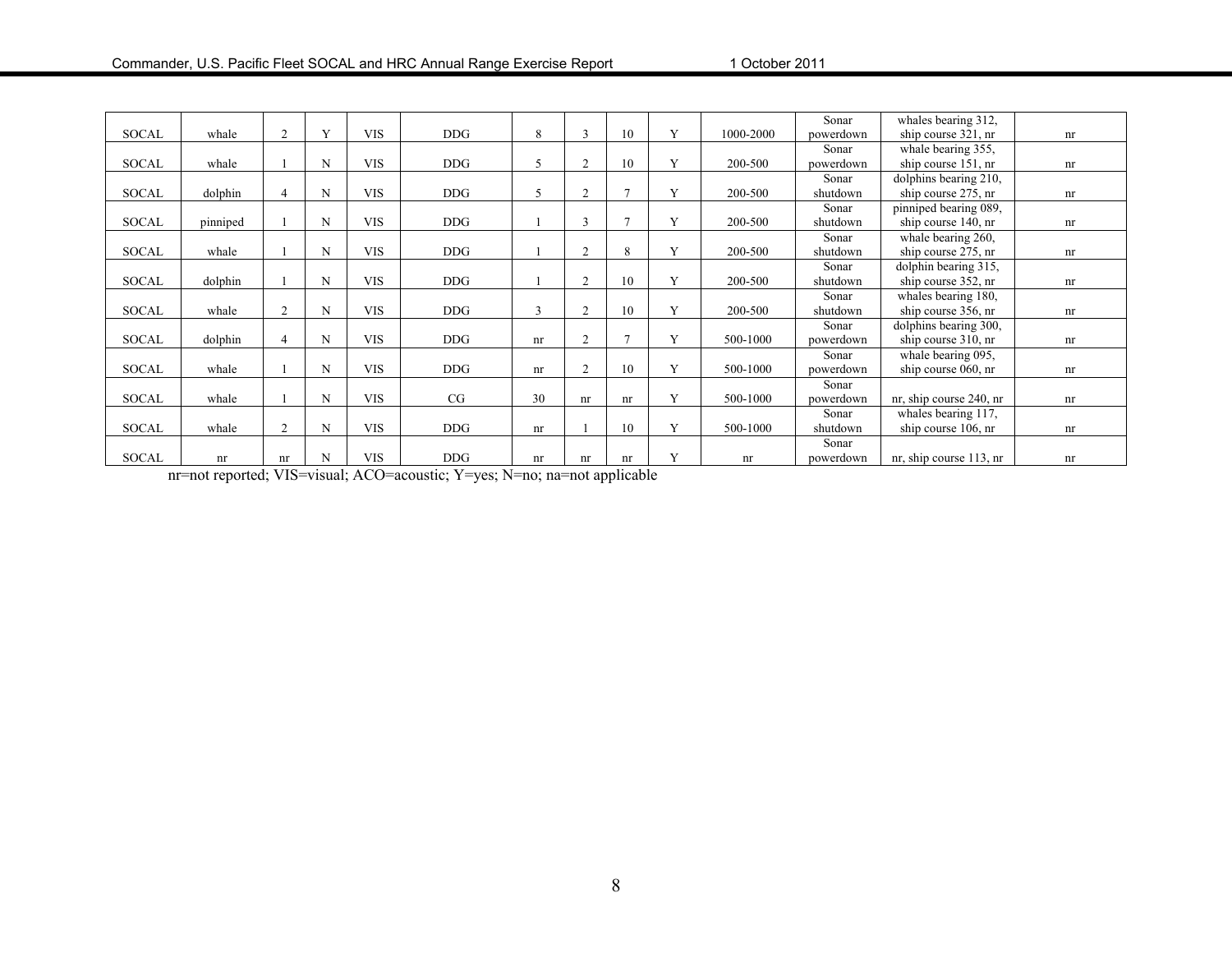| (A) Location | (B) Species | $(C)$ # of individuals | (D) Calves observed (y/n) | (E) Initial detection sensor | (F) Platform detection from | (G) Length of time observed<br>(imin) | (H) Wave height (ft) | (I) Visibility (nm) | (J) Sonar source in use $(y/n)$ | (K) Range (yds) | (L) Mitigation implemented | hull-mounted, true bearing<br>and estimation of animal's<br>(M) If source in use (J) is<br>of animal from ship, true<br>direction of ship's travel,<br>motion relative to ship | (N) Observed behavior |
|--------------|-------------|------------------------|---------------------------|------------------------------|-----------------------------|---------------------------------------|----------------------|---------------------|---------------------------------|-----------------|----------------------------|--------------------------------------------------------------------------------------------------------------------------------------------------------------------------------|-----------------------|
| <b>SOCAL</b> |             |                        | N                         | <b>VIS</b>                   | <b>DDG</b>                  | $\mathfrak{Z}$                        | 1                    | 10                  | Y                               | $<$ 200         |                            | dolphins bearing 180,<br>ship course 170,                                                                                                                                      |                       |
|              | dolphin     | 25                     |                           |                              |                             |                                       |                      |                     |                                 |                 | na                         | paralleling ship                                                                                                                                                               | Paralleling ship      |
| <b>SOCAL</b> | whale       | $\overline{c}$         | Y                         | <b>VIS</b>                   | $\rm CG$                    | 3                                     | 1                    | 10                  | N                               | >2000           | na                         | na                                                                                                                                                                             | <b>Blowing</b>        |
| <b>SOCAL</b> | dolphin     | 70                     | $\mathbf N$               | <b>VIS</b>                   | <b>DDG</b>                  | $\sqrt{5}$                            | 3                    | 10                  | $\mathbf N$                     | >2000           | na                         | na                                                                                                                                                                             | Paralleling ship      |
| SOCAL        | whale       | $\overline{4}$         | $\mathbf N$               | <b>VIS</b>                   | $\rm{CG}$                   | $\overline{7}$                        | 3                    | $10\,$              | N                               | 1000-2000       | na<br>Sonar                | na                                                                                                                                                                             | Blowing               |
| <b>SOCAL</b> | dolphin     | 15                     | N                         | <b>VIS</b>                   | <b>MPRA</b>                 | $\overline{2}$                        | 5                    | $7\phantom{.0}$     | $\mathbf N$                     | 1000-2000       | shutdown                   | na                                                                                                                                                                             | Swimming              |
| <b>SOCAL</b> | whale       | $\mathbf{1}$           | N                         | <b>VIS</b>                   | CG                          | 5                                     | 3                    | 10                  | N                               | 500-1000        | na                         | na                                                                                                                                                                             | Blowing               |
| <b>SOCAL</b> | whale       | 1                      | $\mathbf N$               | <b>VIS</b>                   | non-ASW ship                | $\overline{1}$                        | 1                    | 10                  | na                              | >2000           | na                         | na                                                                                                                                                                             | Blowing               |
| SOCAL        | whale       | 1                      | $\mathbf N$               | <b>VIS</b>                   | non-ASW ship                | 1                                     | $\overline{2}$       | $10\,$              | na                              | >2000           | na                         | na                                                                                                                                                                             | Blowing               |
| <b>SOCAL</b> | whale       | -1                     | N                         | <b>VIS</b>                   | non-ASW ship                | 3                                     | $\overline{2}$       | 10                  | na                              | >2000           | na                         | na                                                                                                                                                                             | Blowing               |
| <b>SOCAL</b> | whale       | $\overline{c}$         | $\mathbf N$               | <b>VIS</b>                   | non-ASW ship                | -1                                    | 3                    | 10                  | na                              | >2000           | na                         | na                                                                                                                                                                             | Blowing               |
| <b>SOCAL</b> | whale       | 1                      | N                         | <b>VIS</b>                   | non-ASW ship                |                                       |                      | 10                  | na                              | 1000-2000       | na                         | na                                                                                                                                                                             | Blowing               |
| SOCAL        | whale       | 1                      | $\mathbf N$               | <b>VIS</b>                   | non-ASW ship                | $\overline{4}$                        | -1                   | 10                  | na                              | 1000-2000       | na                         | na                                                                                                                                                                             | Blowing               |
| <b>SOCAL</b> | whale       | 1                      | N                         | <b>VIS</b>                   | non-ASW ship                |                                       |                      | 10                  | na                              | 1000-2000       | na                         | na                                                                                                                                                                             | Blowing               |
| <b>SOCAL</b> | whale       | 1                      | $\mathbf N$               | <b>VIS</b>                   | non-ASW ship                |                                       |                      | 10                  | na                              | 1000-2000       | na                         | na                                                                                                                                                                             | Blowing               |
| <b>SOCAL</b> | whale       | $\overline{c}$         | $\mathbf N$               | <b>VIS</b>                   | non-ASW ship                |                                       |                      | 10                  | na                              | 1000-2000       | na                         | na                                                                                                                                                                             | Blowing               |
| <b>SOCAL</b> | whale       |                        | $\mathbf N$               | <b>VIS</b>                   | non-ASW ship                | $\overline{2}$                        |                      | 10                  | na                              | 1000-2000       | na                         | na                                                                                                                                                                             | Blowing               |
|              |             |                        |                           |                              |                             |                                       |                      |                     |                                 |                 |                            |                                                                                                                                                                                |                       |
| SOCAL        | whale       |                        | $\mathbf N$               | <b>VIS</b>                   | non-ASW ship                | $\overline{c}$                        | $\overline{2}$       | $10\,$              | na                              | 1000-2000       | na                         | na                                                                                                                                                                             | Blowing               |

**Table S1-ii-2. SOCAL MTE – Individual Marine Mammal Sighting Information: SUSTEX 5 – 20 Aug 2010.**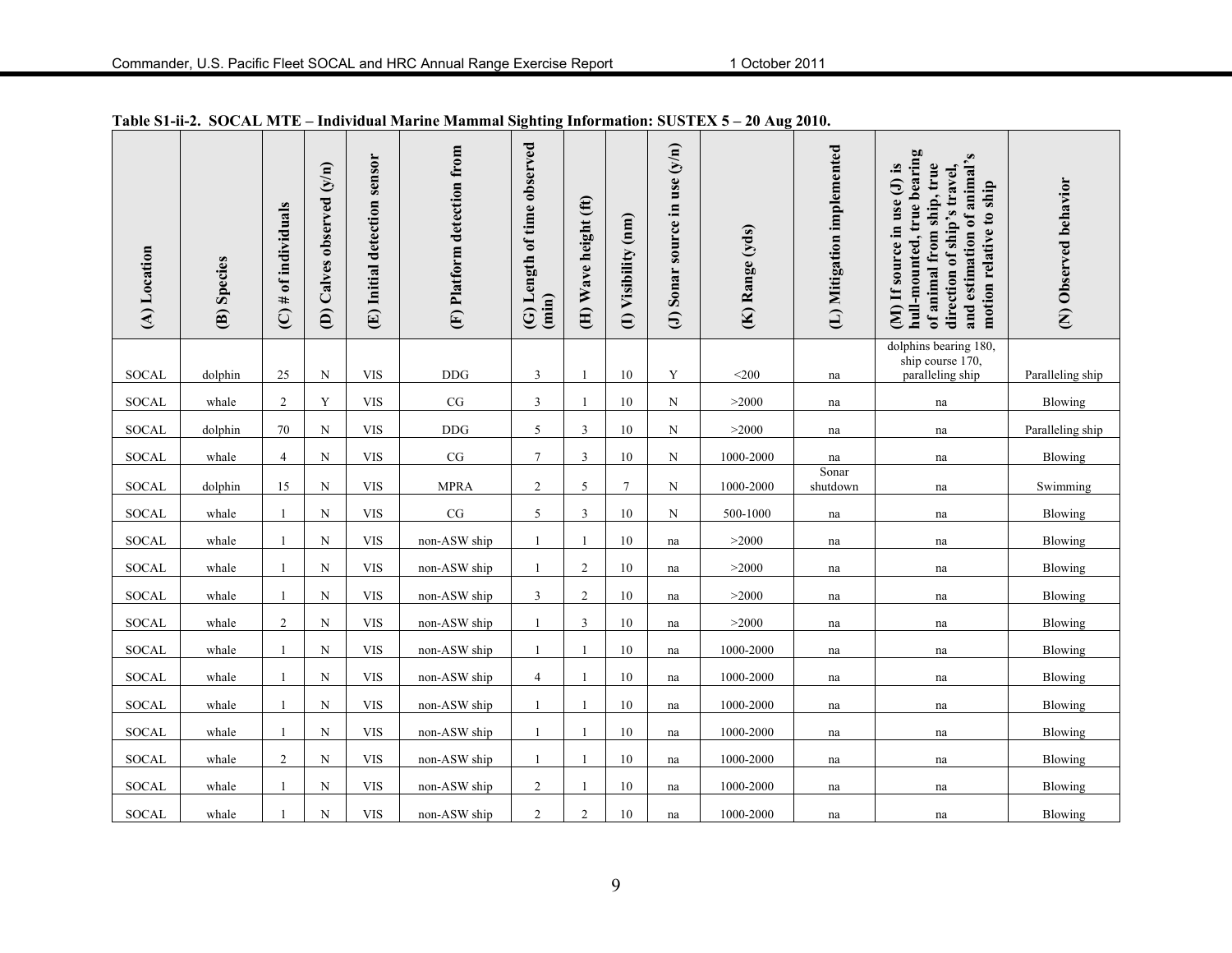| SOCAL        | whale    |                | $_{\rm N}$  | <b>VIS</b> | non-ASW ship | $\overline{2}$ | $\overline{2}$ | 10     | na | 1000-2000     | na                  | na                                                            | <b>Blowing</b>   |
|--------------|----------|----------------|-------------|------------|--------------|----------------|----------------|--------|----|---------------|---------------------|---------------------------------------------------------------|------------------|
| SOCAL        | whale    | 1              | $\mathbf N$ | <b>VIS</b> | non-ASW ship | $\overline{2}$ | $\overline{2}$ | 10     | na | 1000-2000     | na                  | na                                                            | Blowing          |
| <b>SOCAL</b> | whale    | 1              | N           | <b>VIS</b> | non-ASW ship | 5              | $\overline{2}$ | 10     | na | 1000-2000     | na                  | na                                                            | Blowing          |
| SOCAL        | whale    |                | N           | <b>VIS</b> | non-ASW ship | $\overline{1}$ | 3              | 10     | na | 1000-2000     | na                  | na                                                            | Blowing          |
| <b>SOCAL</b> | whale    | 1              | $\mathbf N$ | <b>VIS</b> | non-ASW ship | $\overline{c}$ | 6              | 10     | na | 1000-2000     | na                  | na                                                            | Blowing          |
| <b>SOCAL</b> | whale    | $\overline{2}$ | N           | <b>VIS</b> | non-ASW ship | 2              | $\overline{2}$ | 10     | na | 1000-2000     | na                  | na                                                            | Surfacing        |
| <b>SOCAL</b> | whale    |                | $\mathbf N$ | <b>VIS</b> | non-ASW ship | $\mathbf{1}$   | 3              | 10     | na | 1000-2000     | na                  | na                                                            | Surfacing        |
| <b>SOCAL</b> | dolphin  | 5              | $\mathbf N$ | <b>VIS</b> | non-ASW ship | $\sqrt{2}$     | $\mathbf{1}$   | 10     | na | 200-500       | na                  | na                                                            | Paralleling ship |
| <b>SOCAL</b> | whale    | -1             | $\mathbf N$ | <b>VIS</b> | non-ASW ship | $\mathbf{1}$   | $\overline{2}$ | 10     | na | 200-500       | na                  | na                                                            | Surfacing        |
| <b>SOCAL</b> | whale    | $\overline{2}$ | N           | <b>VIS</b> | non-ASW ship | 4              | $\overline{2}$ | 10     | na | 500-1000      | na                  | na                                                            | Blowing          |
| <b>SOCAL</b> | whale    | $\overline{c}$ | $_{\rm N}$  | <b>VIS</b> | non-ASW ship | 5              | $\overline{c}$ | 10     | na | 500-1000      | na                  | na                                                            | Blowing          |
| SOCAL        | dolphin  | 16             | $\mathbf N$ | <b>VIS</b> | non-ASW ship | 3              | $\overline{2}$ | $10\,$ | na | 500-1000      | na                  | na                                                            | Bowriding        |
| <b>SOCAL</b> | dolphin  | 30             | $\mathbf N$ | <b>VIS</b> | non-ASW ship | 2              | 3              | 10     | na | 500-1000      | na                  | na                                                            | Bowriding        |
| <b>SOCAL</b> | whale    | 1              | N           | <b>VIS</b> | non-ASW ship | $\overline{1}$ | $\mathbf{1}$   | 10     | na | 500-1000      | na                  | na                                                            | Surfacing        |
| <b>SOCAL</b> | pinniped | 1              | $\mathbf N$ | <b>VIS</b> | <b>DDG</b>   | 3              | $\overline{4}$ | 10     | Y  | $<$ 200       | Sonar<br>shutdown   | pinniped bearing 060,<br>ship course 193,<br>opening ship     | Floating         |
| SOCAL        | whale    | $\mathfrak{Z}$ | ${\bf N}$   | <b>VIS</b> | <b>DDG</b>   | 5              | $\overline{4}$ | 10     | Y  | >2000         | $\operatorname{na}$ | whales bearing 030,<br>ship course 297,<br>paralleling ship   | Blowing          |
| <b>SOCAL</b> | dolphin  | $20\,$         | $\mathbf N$ | <b>VIS</b> | <b>DDG</b>   | 5              | $\overline{4}$ | 10     | Y  | >2000         | $\operatorname{na}$ | dolphins bearing 230,<br>ship course 210,<br>closing ship     | Closing          |
| <b>SOCAL</b> | dolphin  | 100            | $\mathbf N$ | <b>VIS</b> | DDG          | 5              | $\overline{3}$ | 10     | Y  | >2000         | na                  | dolphins bearing 000,<br>ship course 335,<br>paralleling ship | Paralleling ship |
|              |          |                |             |            |              |                |                |        |    |               |                     | dolphins bearing 145.<br>ship course 339,                     |                  |
| SOCAL        | dolphin  | 30             | $\mathbf N$ | <b>VIS</b> | $DDG$        | 5              | $\mathbf{3}$   | 10     | Y  | >2000         | na                  | paralleling ship                                              | Paralleling ship |
|              |          |                |             |            |              |                |                |        |    |               |                     | dolphins bearing 010,<br>ship course 000,                     |                  |
| SOCAL        | dolphin  | 20             | $\mathbf N$ | <b>VIS</b> | DDG          | 5              | $\mathbf{1}$   | 10     | Y  | $1000 - 2000$ | na                  | paralleling ship<br>dolphins bearing 090,                     | Paralleling ship |
|              |          |                |             |            |              |                |                |        |    |               |                     | ship course 006.                                              |                  |
| <b>SOCAL</b> | dolphin  | 150            | $\mathbf N$ | <b>VIS</b> | <b>DDG</b>   | 3              | 3              | 10     | Y  | 1000-2000     | na                  | paralleling ship                                              | Paralleling ship |
| SOCAL        | pinniped | $\mathbf{3}$   | $\mathbf N$ | <b>VIS</b> | <b>DDG</b>   | 5              | $\overline{4}$ | 10     | Y  | 500-1000      | Sonar<br>powerdown  | pinnipeds bearing 230,<br>ship course 190,                    | Floating         |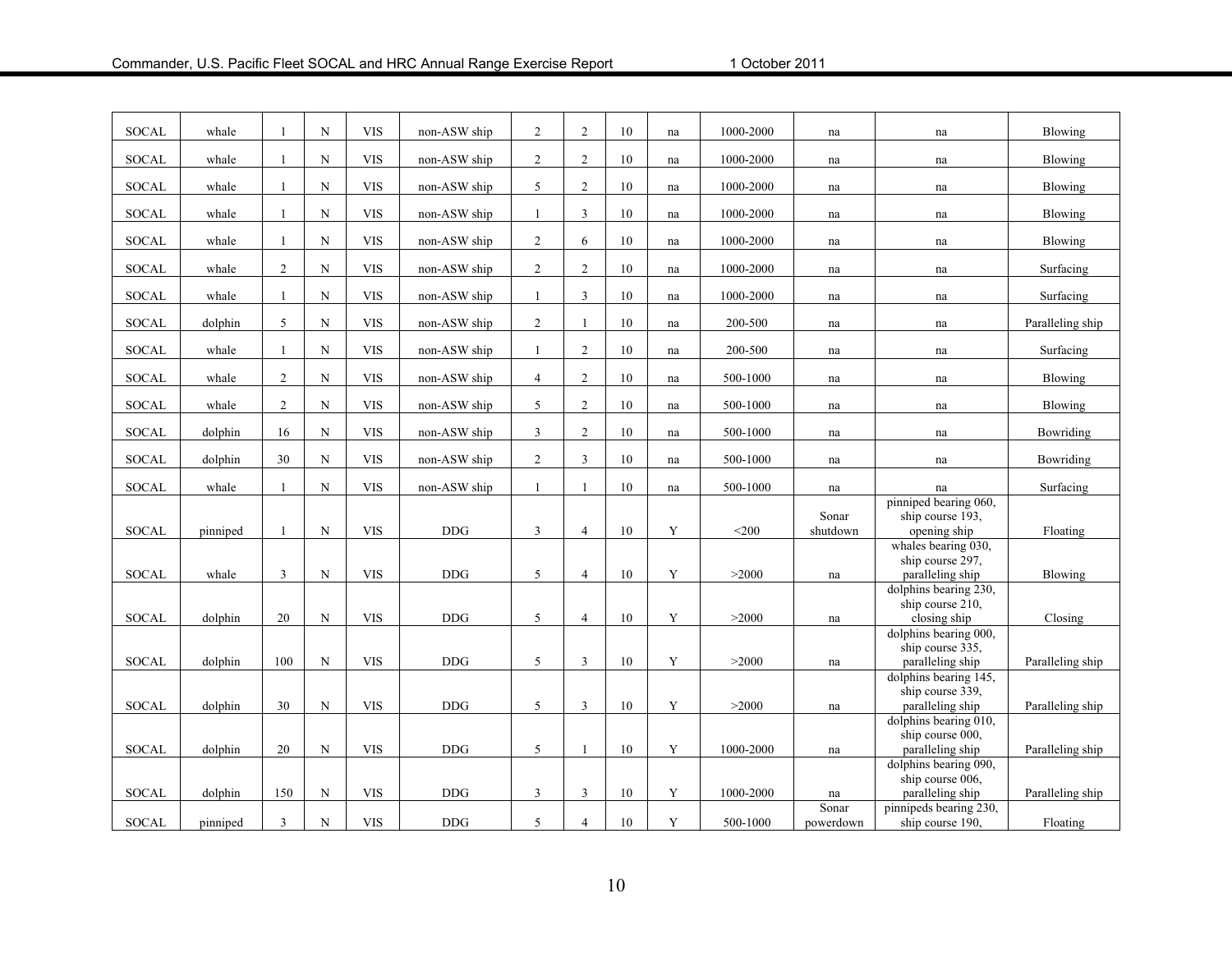|              |          |    |            |            |  |    |     |          |                    | paralleling ship                                               |          |
|--------------|----------|----|------------|------------|--|----|-----|----------|--------------------|----------------------------------------------------------------|----------|
| <b>SOCAL</b> | pinniped | 20 | <b>VIS</b> | <b>DDG</b> |  | 10 | - - | 500-1000 | Sonar<br>powerdown | pinnipeds bearing 295.<br>ship course 210.<br>paralleling ship | Floating |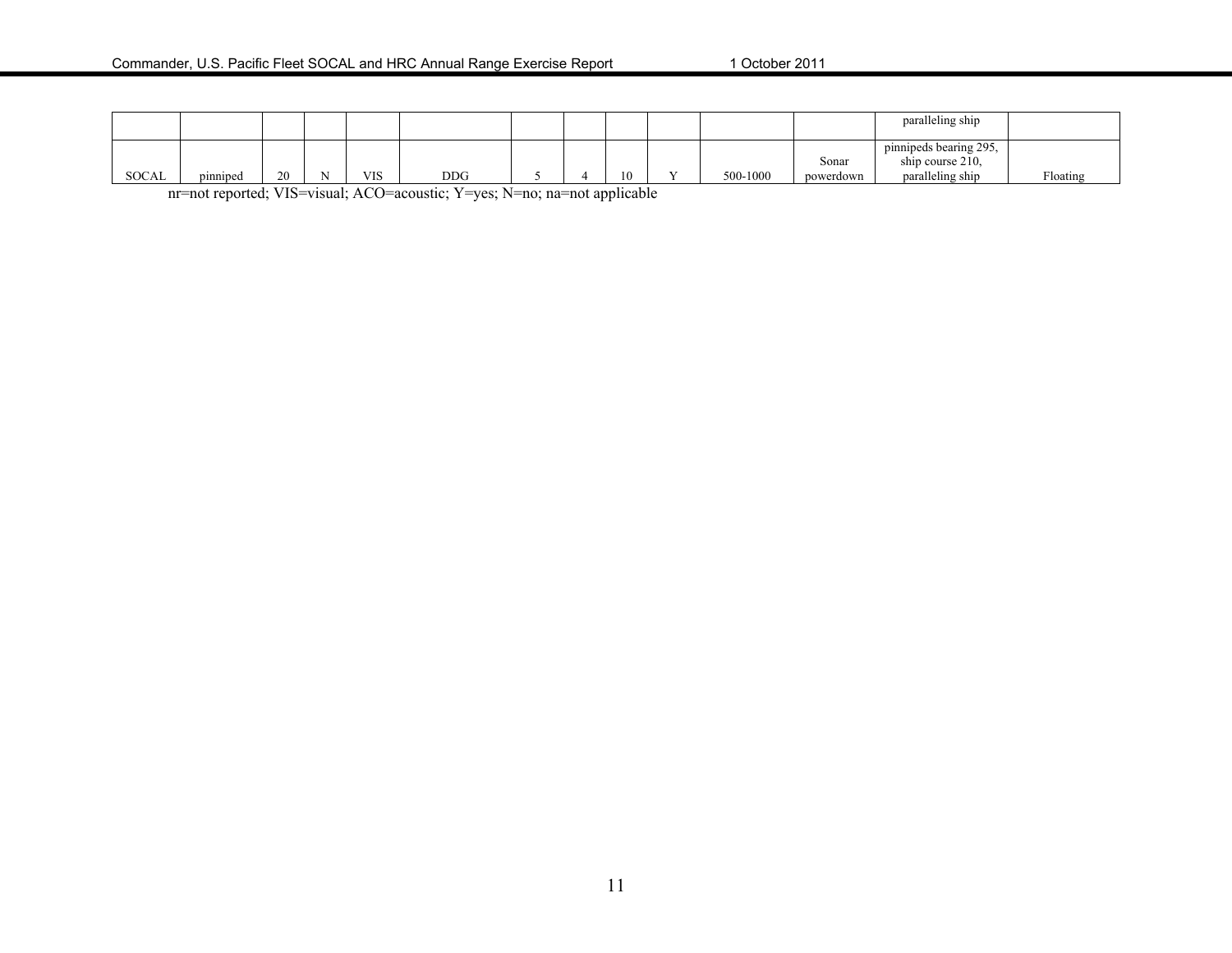| (A) Location | (B) Species | $(C)$ # of individuals | Calves observed (y/n)<br>$\widehat{e}$ | sensor<br>Initial detection<br>$\bigoplus$ | (F) Platform detection from | (G) Length of time observed<br>(imin) | (H) Wave height (ft) | (I) Visibility (nm) | source in use (y/n)<br>Sonar<br>$\Theta$ | (K) Range (yds)            | (L) Mitigation implemented | hull-mounted, true bearing<br>and estimation of animal's<br>(M) If source in use (J) is<br>of animal from ship, true<br>direction of ship's travel,<br>motion relative to ship | (N) Observed behavior              |
|--------------|-------------|------------------------|----------------------------------------|--------------------------------------------|-----------------------------|---------------------------------------|----------------------|---------------------|------------------------------------------|----------------------------|----------------------------|--------------------------------------------------------------------------------------------------------------------------------------------------------------------------------|------------------------------------|
| <b>SOCAL</b> | dolphin     | 25                     | $\mathbf N$                            | <b>VIS</b>                                 | <b>DDG</b>                  | $\boldsymbol{2}$                      | $\overline{3}$       | 5                   | Y                                        | 500-1000                   | na                         | dolphins bearing 030,<br>ship course 010, nr                                                                                                                                   | Pod of dolphins<br>bowriding       |
| <b>SOCAL</b> | dolphin     | 10                     | N                                      | <b>VIS</b>                                 | CG                          | $\mathfrak{Z}$                        | $\overline{2}$       | 10                  | N                                        | $<$ 200 $\,$               | na                         | na                                                                                                                                                                             | $\mathop{\rm nr}\nolimits$         |
| <b>SOCAL</b> | dolphin     | $\overline{2}$         | $\mathbf N$                            | <b>VIS</b>                                 | $\rm CG$                    | $\overline{7}$                        | $\overline{2}$       | 10                  | N                                        | 1000-2000                  | na                         | na                                                                                                                                                                             | $\mathop{\rm nr}\nolimits$         |
| <b>SOCAL</b> | dolphin     | $20\,$                 | ${\bf N}$                              | <b>VIS</b>                                 | ${\rm FFG}$                 | 5                                     |                      | nr                  | N                                        | 1000-2000                  | na                         | na                                                                                                                                                                             | nr                                 |
| <b>SOCAL</b> | dolphin     | 30                     | N                                      | <b>VIS</b>                                 | CG                          | $\overline{4}$                        | $\sqrt{2}$           | 10                  | N                                        | 200-500                    | na                         | na                                                                                                                                                                             | nr                                 |
| SOCAL        | dolphin     | 10                     | N                                      | <b>VIS</b>                                 | $\rm{CG}$                   | $\overline{4}$                        |                      | 10                  | N                                        | 500-1000                   | na                         | na                                                                                                                                                                             | nr                                 |
| <b>SOCAL</b> | nr          | nr                     | N                                      | <b>ACO</b>                                 | $\rm{CG}$                   | $\mathfrak{Z}$                        |                      | 10                  | $\mathbf N$                              | $\mathop{\rm nr}\nolimits$ | na                         | na                                                                                                                                                                             | $\mathop{\rm nr}\nolimits$         |
| <b>SOCAL</b> | dolphin     | nr                     | N                                      | <b>VIS</b>                                 | ${\rm FFG}$                 | nr                                    | nr                   | nr                  | nr                                       | 1000-2000                  | nr                         | na                                                                                                                                                                             | nr                                 |
| <b>SOCAL</b> | dolphin     | nr                     | N                                      | <b>VIS</b>                                 | ${\rm FFG}$                 | nr                                    | nr                   | nr                  | nr                                       | nr                         | nr                         | na                                                                                                                                                                             | $\mathop{\rm nr}\nolimits$         |
|              |             |                        |                                        |                                            |                             |                                       |                      |                     |                                          |                            |                            |                                                                                                                                                                                |                                    |
| <b>SOCAL</b> | dolphin     | nr                     | N                                      | <b>VIS</b>                                 | ${\rm FFG}$                 | nr                                    | nr                   | nr                  | nr                                       | nr                         | nr<br>Sonar                | na<br>pinniped bearing 270,                                                                                                                                                    | $\mathop{\rm nr}\nolimits$         |
| <b>SOCAL</b> | pinniped    | $\overline{1}$         | N                                      | <b>VIS</b>                                 | <b>DDG</b>                  | 5                                     | $\overline{2}$       | 10                  | Y                                        | $<$ 200                    | shutdown                   | ship course 270, nr                                                                                                                                                            | Dead seal                          |
|              |             |                        |                                        |                                            |                             |                                       |                      |                     |                                          |                            | Sonar                      | Acoustic detection                                                                                                                                                             |                                    |
| <b>SOCAL</b> | nr          | nr                     | N                                      | <b>ACO</b>                                 | $\rm CG$                    | nr                                    | $\overline{2}$       | 10                  | Y                                        | 1000-2000                  | powerdown                  | only<br>whales bearing 280,                                                                                                                                                    | Heard over UWT<br>Adult fin whales |
|              |             |                        |                                        |                                            |                             |                                       |                      |                     |                                          |                            | Sonar                      | ship course 170,                                                                                                                                                               | swimming,                          |
| <b>SOCAL</b> | whale       | $\overline{2}$         | N                                      | <b>VIS</b>                                 | $\rm{CG}$                   | $\,$ 8 $\,$                           | $\overline{2}$       | 10                  | Y                                        | 1000-2000                  | shutdown                   | closing ship                                                                                                                                                                   | spouting                           |
|              |             |                        |                                        |                                            |                             |                                       |                      |                     |                                          |                            |                            | dolphins bearing 250,                                                                                                                                                          |                                    |
| <b>SOCAL</b> | dolphin     | 25                     | N                                      | <b>VIS</b>                                 | CG                          | 3                                     | 2                    | 10                  | Y                                        | 1000-2000                  | na                         | ship course 270, nr                                                                                                                                                            | nr                                 |
| <b>SOCAL</b> | whale       |                        | $\mathbf N$                            | <b>ACO</b>                                 | CG                          | 10                                    | $\overline{2}$       | 10                  | Y                                        |                            | Sonar<br>powerdown         | Acoustic detection                                                                                                                                                             | Heard over UWT                     |
|              |             | nr                     |                                        |                                            |                             |                                       |                      |                     |                                          | nr                         |                            | only                                                                                                                                                                           |                                    |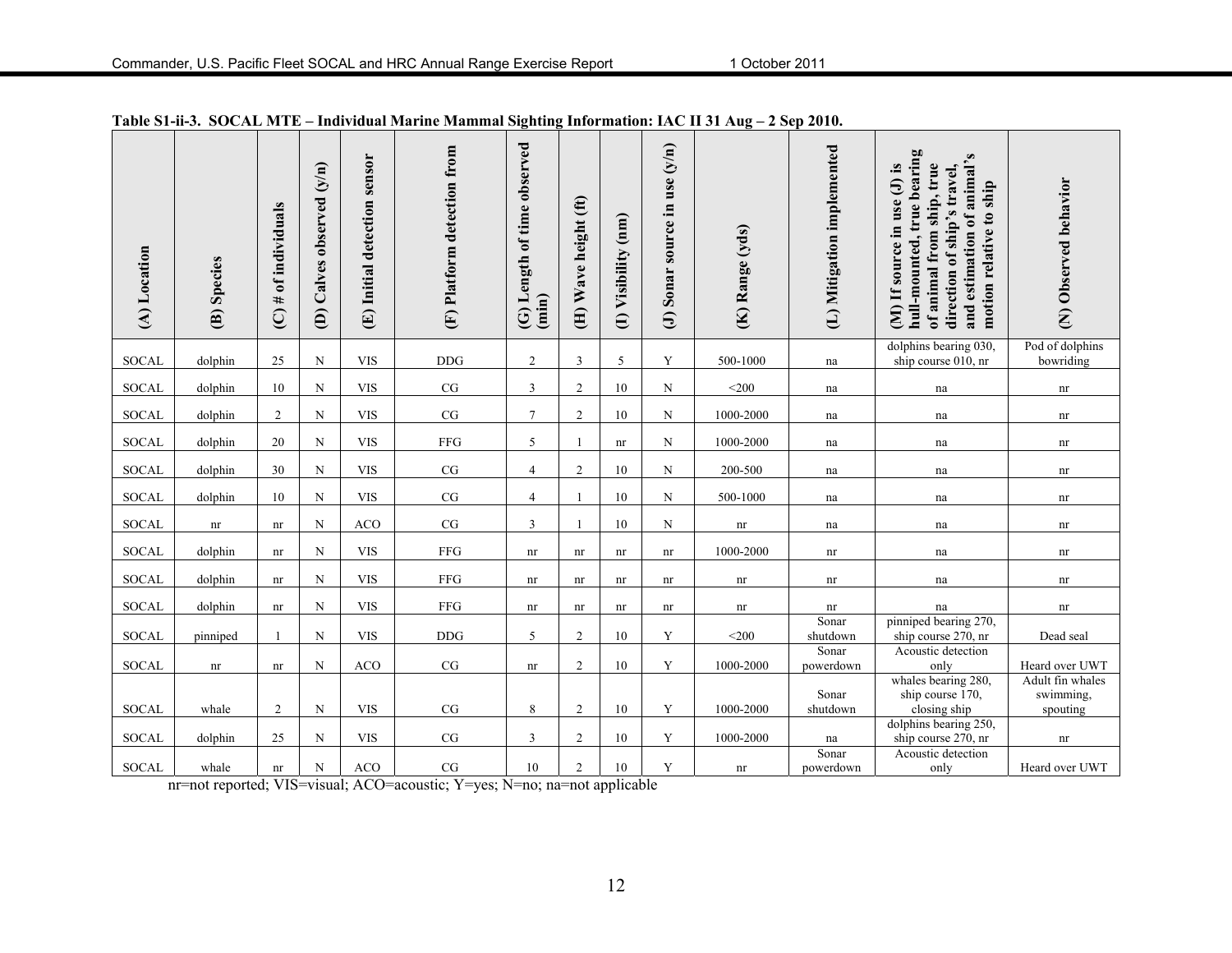| (A) Location | (B) Species | $(C)$ # of individuals | (D) Calves observed (y/n) | (E) Initial detection sensor | (F) Platform detection from | (G) Length of time observed<br>(imin) | (H) Wave height (ft) | (I) Visibility (nm) | (J) Sonar source in use $(y/n)$ | (K) Range (yds)            | (L) Mitigation implemented | hull-mounted, true bearing<br>and estimation of animal's<br>of animal from ship, true<br>(M) If source in use (J) is<br>direction of ship's travel,<br>motion relative to ship | (N) Observed behavior                                    |
|--------------|-------------|------------------------|---------------------------|------------------------------|-----------------------------|---------------------------------------|----------------------|---------------------|---------------------------------|----------------------------|----------------------------|--------------------------------------------------------------------------------------------------------------------------------------------------------------------------------|----------------------------------------------------------|
| <b>SOCAL</b> | dolphin     | 15                     | ${\bf N}$                 | <b>VIS</b>                   | <b>FFG</b>                  | $\overline{1}$                        | $\overline{2}$       | 10                  | Y                               | 500-1000                   | na                         | dolphins bearing 340,<br>ship course 120,<br>paralleling ship                                                                                                                  | Breaching                                                |
| <b>SOCAL</b> | dolphin     | 10                     | ${\bf N}$                 | <b>VIS</b>                   | FFG                         | $\mathbf{1}$                          | $\mathfrak{Z}$       | 10                  | Y                               | 500-1000                   | na                         | dolphins bearing 030,<br>ship course 025,<br>closing ship                                                                                                                      | <b>Breaching</b>                                         |
| <b>SOCAL</b> | dolphin     | 15                     | ${\bf N}$                 | <b>VIS</b>                   | $\rm{CG}$                   | $\mathfrak{Z}$                        | $\sqrt{2}$           | 10                  | Y                               | 500-1000                   | $\operatorname{na}$        | dolphins bearing 035,<br>nr, nr                                                                                                                                                | Dolphins seen off<br>the bow                             |
| <b>SOCAL</b> | dolphin     | 100                    | ${\bf N}$                 | <b>VIS</b>                   | $\rm{CG}$                   | $10\,$                                | 5                    | 9                   | N                               | $<$ 200                    | na                         | na                                                                                                                                                                             | Bowriding                                                |
| <b>SOCAL</b> | dolphin     | 150                    | $\mathbf N$               | <b>VIS</b>                   | <b>FFG</b>                  | $\overline{2}$                        | $\overline{4}$       | 10                  | N                               | $<$ 200                    | na                         | na                                                                                                                                                                             | Breaching                                                |
| SOCAL        | pinniped    | 20                     | ${\bf N}$                 | <b>VIS</b>                   | $\rm{CG}$                   | $\sqrt{5}$                            | $\sqrt{2}$           | 10                  | N                               | $<$ 200                    | na                         | na                                                                                                                                                                             | $\mathop{\rm nr}\nolimits$                               |
| <b>SOCAL</b> | dolphin     | 100                    | $\mathbf N$               | <b>VIS</b>                   | CG                          | 10                                    | 5                    | 10                  | N                               | $200$                      | na                         | na                                                                                                                                                                             | Sighted off the<br>bow, crossed bow<br>port to starboard |
| SOCAL        | dolphin     |                        | ${\bf N}$                 | <b>VIS</b>                   | $\rm{DDG}$                  |                                       | $\overline{2}$       | 10                  | N                               | $<$ 200                    | na                         | na                                                                                                                                                                             | nr                                                       |
| SOCAL        | dolphin     | 50                     | ${\bf N}$                 | <b>VIS</b>                   | <b>DDG</b>                  | $10\,$                                | $\overline{2}$       | 10                  | $\mathbf N$                     | $<$ 200                    | na                         | na                                                                                                                                                                             | nr                                                       |
| <b>SOCAL</b> | whale       | -1                     | $\mathbf N$               | <b>VIS</b>                   | CG                          | $\overline{2}$                        | $\overline{2}$       | 10                  | N                               | >2000                      | na                         | na                                                                                                                                                                             | Breaching,<br>blowing                                    |
| SOCAL        | whale       | -1                     | $\mathbf N$               | <b>VIS</b>                   | <b>FFG</b>                  | -1                                    | $\mathfrak{Z}$       | 10                  | ${\bf N}$                       | 1000-2000                  | na                         | na                                                                                                                                                                             | Blowing                                                  |
| SOCAL        | dolphin     | 20                     | ${\bf N}$                 | <b>VIS</b>                   | $\rm{CG}$                   | $10\,$                                | $\overline{3}$       | 10                  | N                               | 1000-2000                  | na                         | na                                                                                                                                                                             | Dolphins seen<br>jumping                                 |
| <b>SOCAL</b> | dolphin     | 30                     | ${\bf N}$                 | <b>VIS</b>                   | ${\rm FFG}$                 | $\sqrt{5}$                            | $\overline{2}$       | 10                  | N                               | 200-500                    | na                         | na                                                                                                                                                                             | Breaching                                                |
| <b>SOCAL</b> | dolphin     | 20                     | ${\bf N}$                 | <b>VIS</b>                   | ${\rm FFG}$                 | $\mathfrak{Z}$                        | $\sqrt{2}$           | $10\,$              | N                               | 200-500                    | na                         | na                                                                                                                                                                             | Feeding                                                  |
| <b>SOCAL</b> | dolphin     | $\overline{4}$         | N                         | <b>VIS</b>                   | ${\rm FFG}$                 | $\overline{c}$                        | 3                    | 10                  | N                               | 500-1000                   | na                         | na                                                                                                                                                                             | Opening                                                  |
| <b>SOCAL</b> | dolphin     | 250                    | ${\bf N}$                 | <b>VIS</b>                   | <b>HELO</b>                 | 5                                     | 5                    | $10\,$              | $\mathbf N$                     | $\mathop{\rm nr}\nolimits$ | Sonar<br>shutdown          | na                                                                                                                                                                             | $\mathop{\rm nr}\nolimits$                               |

**Table S1-ii-4. SOCAL MTE – Individual Marine Mammal Sighting Information: IAC II 20 – 22 Oct 2010.**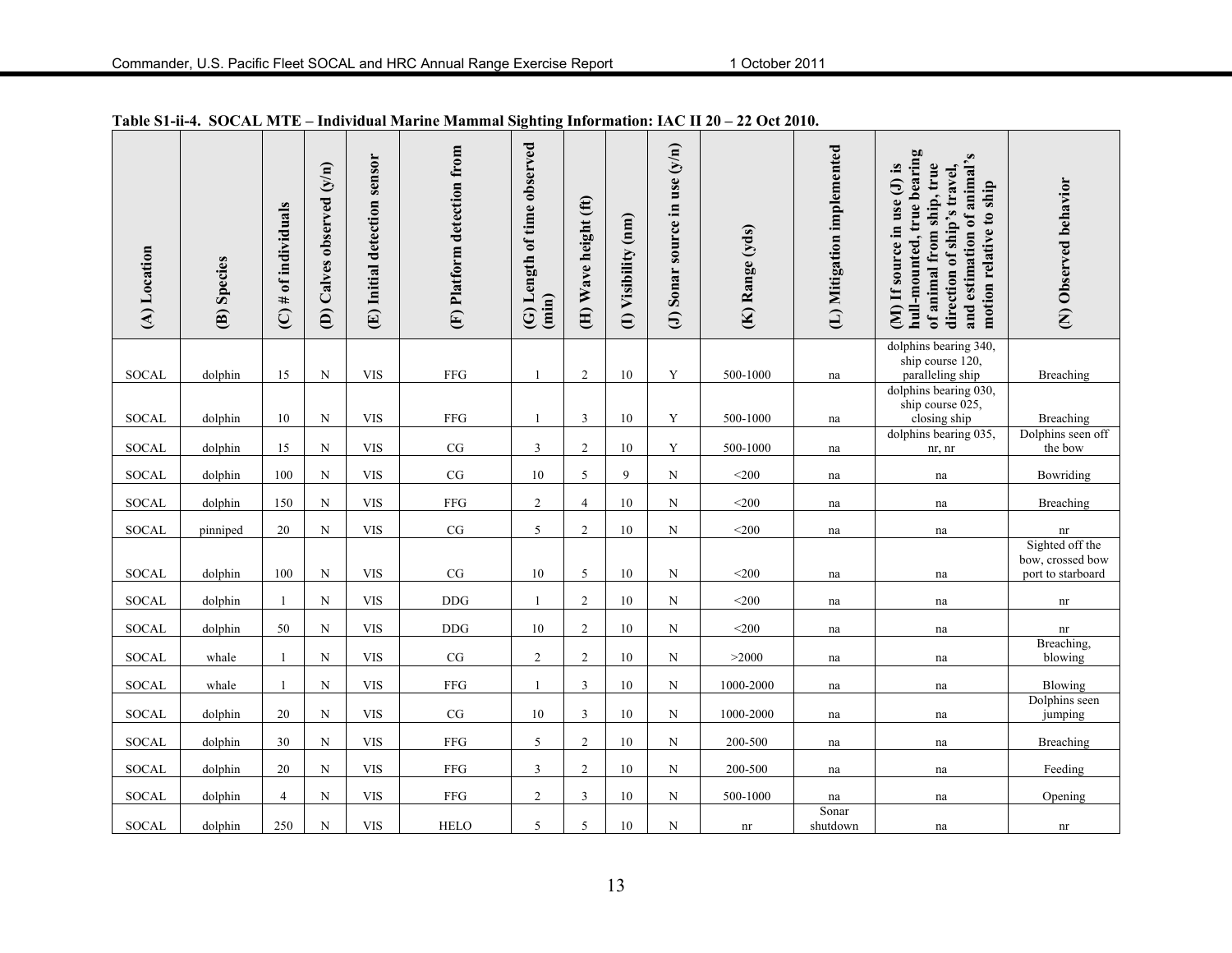| <b>SOCAL</b> | whale   |                | N            | <b>VIS</b> | non-ASW ship | $\overline{2}$ | $\overline{c}$ | 10 | na | >2000     | na                 | na                                                                   | Blowing                  |
|--------------|---------|----------------|--------------|------------|--------------|----------------|----------------|----|----|-----------|--------------------|----------------------------------------------------------------------|--------------------------|
|              |         |                |              |            |              |                |                |    |    |           |                    |                                                                      |                          |
| <b>SOCAL</b> | whale   | $\overline{2}$ | N            | <b>VIS</b> | non-ASW ship |                | $\overline{c}$ | 5  | na | 1000-2000 | na                 | na                                                                   | Blowing                  |
| <b>SOCAL</b> | whale   | 3              | N            | <b>VIS</b> | non-ASW ship | 5              | $\overline{c}$ | 10 | na | 1000-2000 | na                 | na                                                                   | Blowing                  |
| <b>SOCAL</b> | whale   | $\overline{c}$ | $\mathbf{v}$ | <b>VIS</b> | non-ASW ship | 10             | $\overline{c}$ | 10 | na | 1000-2000 | na                 | na                                                                   | Paralleling ship         |
| <b>SOCAL</b> | dolphin | 15             | N            | <b>VIS</b> | non-ASW ship | 3              | $\overline{c}$ | 6  | na | 1000-2000 | na                 | na                                                                   | Swimming in a<br>group   |
| <b>SOCAL</b> | dolphin | 20             | N            | <b>VIS</b> | non-ASW ship | 6              | $\overline{c}$ | 6  | na | 1000-2000 | na                 | na                                                                   | Swimming in a<br>group   |
| <b>SOCAL</b> | whale   | 5              | N            | <b>VIS</b> | non-ASW ship | $\mathcal{I}$  | $\overline{2}$ | 10 | na | 500-1000  | na                 | na                                                                   | Blowing                  |
| <b>SOCAL</b> | dolphin | 35             | N            | <b>VIS</b> | <b>FFG</b>   | $\overline{2}$ | $\overline{c}$ | 10 | Y  | $<$ 200   | Sonar<br>shutdown  | dolphins bearing 280,<br>ship course 290,<br>closing ship            | Feeding                  |
| <b>SOCAL</b> | whale   |                | N            | <b>VIS</b> | <b>DDG</b>   | 9              | 3              | 10 | Y  | $<$ 200   | Sonar<br>shutdown  | whale bearing $\overline{150}$ ,<br>ship course 180,<br>closing ship | nr                       |
| <b>SOCAL</b> | dolphin | 200            | N            | <b>VIS</b> | <b>FFG</b>   | 3              | 3              | 10 | Y  | $<$ 200   | Sonar<br>shutdown  | dolphins bearing 050,<br>nr, nr                                      | nr                       |
| <b>SOCAL</b> | dolphin | 100            | N            | <b>VIS</b> | CG           | 10             | $\overline{2}$ | 10 | Y  | 200-500   | Sonar<br>powerdown | dolphins bearing 270,<br>nr, opening ship                            | Dolphins seen<br>jumping |
| <b>SOCAL</b> | dolphin |                | N            | <b>VIS</b> | <b>FFG</b>   |                | $\overline{c}$ | 10 | Y  | 500-1000  | Sonar<br>shutdown  | dolphin bearing 140,<br>ship course 050,<br>paralleling ship         | Breaching                |
| <b>SOCAL</b> | dolphin | 10             | N            | <b>VIS</b> | <b>DDG</b>   | 3              | $\overline{c}$ | 10 | Y  | 500-1000  | Sonar<br>shutdown  | dolphins bearing 030,<br>ship course 035,<br>closing ship            | nr                       |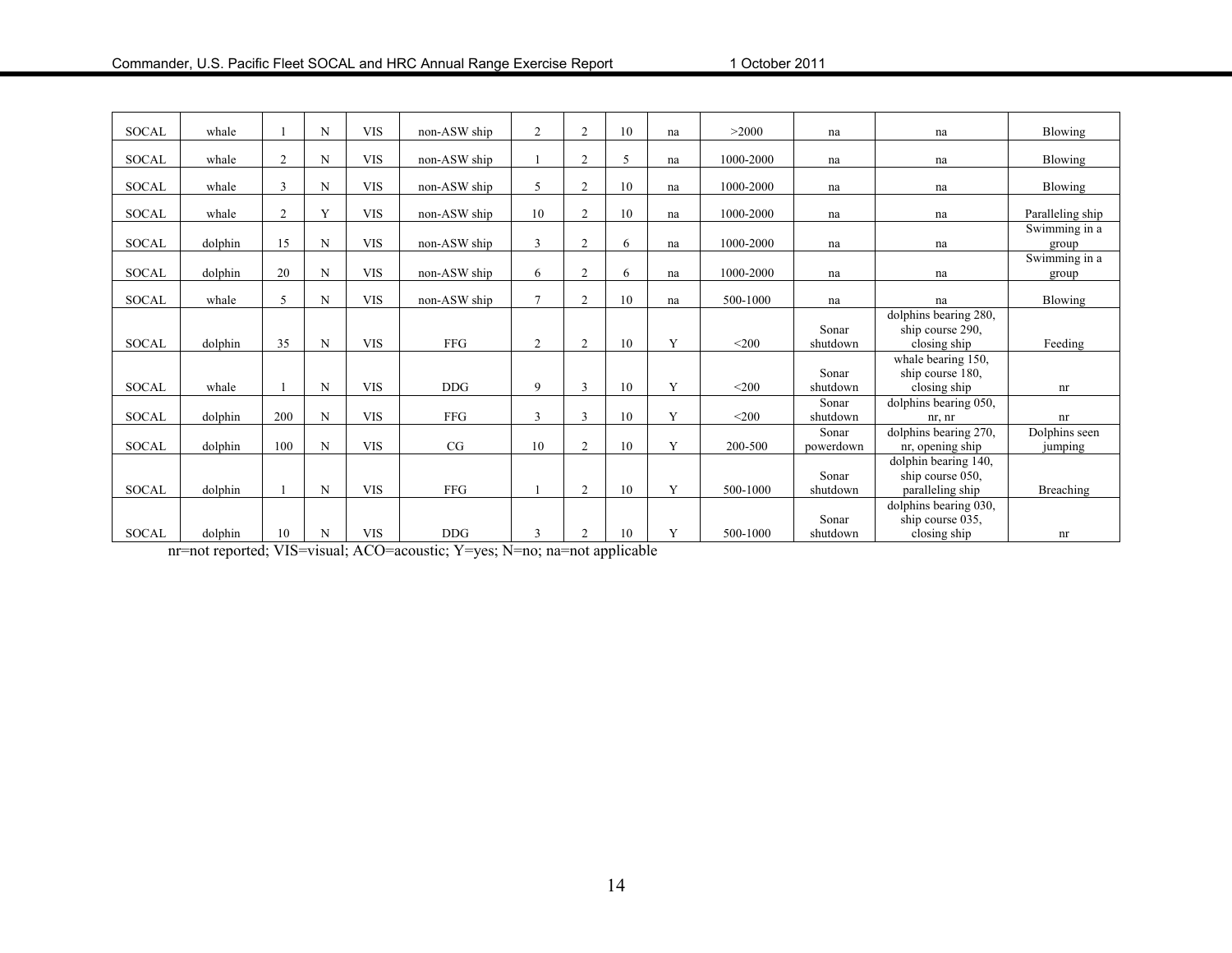| (A) Location | (B) Species | $(C)$ # of individuals | (D) Calves observed (y/n) | (E) Initial detection sensor | (F) Platform detection from | (G) Length of time observed<br>(imin) | (H) Wave height (ft) | (I) Visibility (nm)    | (J) Sonar source in use $(y/n)$ | (K) Range (yds) | (L) Mitigation implemented | hull-mounted, true bearing<br>and estimation of animal's<br>of animal from ship, true<br>(M) If source in use (J) is<br>direction of ship's travel,<br>motion relative to ship | (N) Observed behavior         |
|--------------|-------------|------------------------|---------------------------|------------------------------|-----------------------------|---------------------------------------|----------------------|------------------------|---------------------------------|-----------------|----------------------------|--------------------------------------------------------------------------------------------------------------------------------------------------------------------------------|-------------------------------|
| <b>SOCAL</b> | dolphin     | 20                     | $\mathbf N$               | <b>VIS</b>                   | <b>DDG</b>                  | $\sqrt{5}$                            | 1                    | 10                     | Y                               | 500-1000        | na                         | dolphins bearing 150,<br>nr, nr                                                                                                                                                | $\mathop{\rm nr}\nolimits$    |
| SOCAL        | dolphin     | 5                      | N                         | <b>VIS</b>                   | <b>DDG</b>                  | 5                                     | $\overline{2}$       | nr                     | N                               | $<$ 200         | na                         | na                                                                                                                                                                             | Bowriding parallel<br>to ship |
| <b>SOCAL</b> | dolphin     | 5                      | N                         | <b>VIS</b>                   | FFG                         | $\mathbf{1}$                          | 5                    | 10                     | N                               | $<$ 200 $\,$    | na                         | na                                                                                                                                                                             | Breaching                     |
| SOCAL        | pinniped    | $\overline{2}$         | N                         | <b>VIS</b>                   | <b>FFG</b>                  | $\mathfrak{Z}$                        | 5                    | 10                     | N                               | $<$ 200 $\,$    | na                         | na                                                                                                                                                                             | Breaching                     |
| <b>SOCAL</b> | dolphin     | 150                    | $\mathbf N$               | $_{\rm VIS}$                 | ${\rm FFG}$                 | 5                                     | 5                    | 10                     | N                               | $<$ 200 $\,$    | na                         | na                                                                                                                                                                             | Breaching                     |
| SOCAL        | whale       | $\mathbf{1}$           | $\mathbf N$               | <b>VIS</b>                   | ${\rm FFG}$                 | $\mathfrak{Z}$                        | $\mathfrak{Z}$       | 10                     | N                               | 1000-2000       | na                         | na                                                                                                                                                                             | Blowing                       |
| <b>SOCAL</b> | dolphin     | 20                     | N                         | <b>VIS</b>                   | $\rm{DDG}$                  | 3                                     | $\overline{2}$       | 10                     | N                               | 1000-2000       | na                         | na                                                                                                                                                                             | Bowriding                     |
| SOCAL        | dolphin     | 12                     | $\mathbf N$               | <b>VIS</b>                   | ${\rm FFG}$                 | 5                                     | 3                    | $10\,$                 | N                               | 1000-2000       | na                         | na                                                                                                                                                                             | Breaching                     |
| <b>SOCAL</b> | dolphin     | 15                     | $\mathbf N$               | <b>VIS</b>                   | $\rm{CG}$                   | 6                                     | $\overline{2}$       | $10\,$                 | N                               | 1000-2000       | $\operatorname{na}$        | na                                                                                                                                                                             | Jumping                       |
| SOCAL        | dolphin     | 20                     | N                         | <b>VIS</b>                   | $\rm{DDG}$                  | 5                                     | $\overline{2}$       | $\mathop{\mathrm{nr}}$ | N                               | 1000-2000       | na                         | na                                                                                                                                                                             | nr                            |
| <b>SOCAL</b> | dolphin     | 100                    | $\mathbf N$               | <b>VIS</b>                   | $\rm{DDG}$                  | $\mathop{\rm nr}\nolimits$            | $\overline{c}$       | 9                      | N                               | 1000-2000       | $\operatorname{na}$        | na                                                                                                                                                                             | Paralleling ship              |
| SOCAL        | dolphin     | 20                     | $\mathbf N$               | <b>VIS</b>                   | $\rm{DDG}$                  | 5                                     | $\overline{4}$       | 10                     | N                               | 1000-2000       | na                         | na                                                                                                                                                                             | nr                            |
| <b>SOCAL</b> | whale       |                        | $\mathbf N$               | <b>VIS</b>                   | ${\rm FFG}$                 | $\mathbf{1}$                          |                      | $10\,$                 | N                               | 200-500         | na                         | na                                                                                                                                                                             | Blowing                       |
| <b>SOCAL</b> | dolphin     | 50                     | $\mathbf N$               | $_{\rm VIS}$                 | ${\rm FFG}$                 | $\overline{c}$                        |                      | 10                     | N                               | 200-500         | na                         | na                                                                                                                                                                             | Breaching                     |
| SOCAL        | dolphin     | 20                     | $\mathbf N$               | <b>VIS</b>                   | ${\rm FFG}$                 | $\overline{c}$                        | $\mathfrak{Z}$       | 10                     | N                               | 200-500         | na                         | na                                                                                                                                                                             | Breaching                     |
| <b>SOCAL</b> | dolphin     | 50                     | N                         | <b>VIS</b>                   | FFG                         | $\mathfrak{2}$                        | 3                    | 10                     | N                               | 200-500         | na                         | na                                                                                                                                                                             | Breaching                     |
| <b>SOCAL</b> | dolphin     | 6                      | N                         | <b>VIS</b>                   | ${\rm FFG}$                 | 5                                     | $\overline{4}$       | 10                     | N                               | 200-500         | na                         | na                                                                                                                                                                             | Breaching                     |
| <b>SOCAL</b> | dolphin     | 60                     | $\mathbf N$               | <b>VIS</b>                   | <b>FFG</b>                  |                                       | 6                    | 10                     | N                               | 200-500         | na                         | na                                                                                                                                                                             | Breaching                     |

**Table S1-ii-5. SOCAL MTE – Individual Marine Mammal Sighting Information: C2X 25 Oct – 15 Nov 2010.**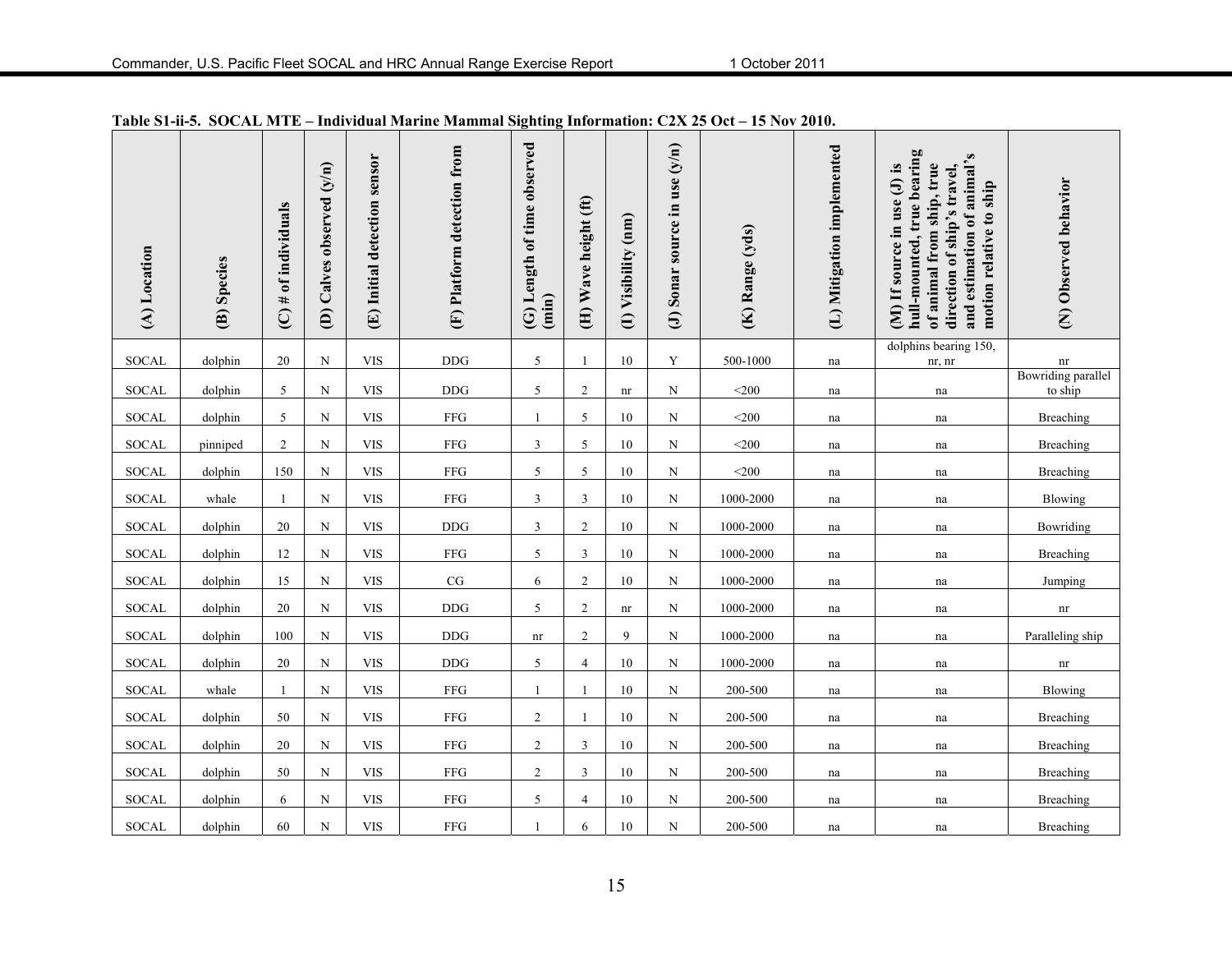| SOCAL        | dolphin  | 15             | N           | <b>VIS</b> | <b>DDG</b>   |                | 2              | nr              | N                   | 500-1000  | Sonar<br>powerdown  | na | Bowriding                          |
|--------------|----------|----------------|-------------|------------|--------------|----------------|----------------|-----------------|---------------------|-----------|---------------------|----|------------------------------------|
| SOCAL        | whale    | 10             | $\mathbf N$ | <b>VIS</b> | CG           | 5              | $\mathbf{1}$   | 10              | N                   | 500-1000  | na                  | na | Breaching                          |
|              |          |                |             |            |              |                |                |                 |                     |           |                     |    |                                    |
| <b>SOCAL</b> | dolphin  | 5              | N           | <b>VIS</b> | <b>FFG</b>   | 5              | 5              | 10              | N                   | 500-1000  | na                  | na | Breaching                          |
| <b>SOCAL</b> | dolphin  | 20             | $\mathbf N$ | <b>VIS</b> | $\rm{CG}$    | 5              | $\mathbf{1}$   | 10              | $\mathbf N$         | 500-1000  | na                  | na | Jumping                            |
| <b>SOCAL</b> | dolphin  | 6              | $\mathbf N$ | <b>VIS</b> | $\rm{CG}$    | 3              | $\overline{2}$ | 8               | $\mathbf N$         | 500-1000  | na                  | na | Paralleling ship                   |
| <b>SOCAL</b> | whale    |                | N           | <b>VIS</b> | <b>DDG</b>   | 5              | $\overline{c}$ | 9               | N                   | 500-1000  | na                  | na | Paralleling ship                   |
|              |          |                |             |            |              |                |                |                 |                     |           |                     |    | Swimming off<br>port and starboard |
| <b>SOCAL</b> | dolphin  | 100            | Y           | <b>VIS</b> | non-ASW ship | $\overline{2}$ | 5              | 10              | na                  | $<$ 200   | na                  | na | bow                                |
| SOCAL        | dolphin  | 20             | $\mathbf N$ | <b>VIS</b> | non-ASW ship | $\overline{2}$ | $\overline{2}$ | 8               | na                  | $<$ 200   | na                  | na | Bowriding                          |
| <b>SOCAL</b> | dolphin  | 5              | $\mathbf N$ | <b>VIS</b> | non-ASW ship | 5              | $\mathbf{1}$   | 5               | na                  | $200$     | na                  | na | Swimming                           |
| SOCAL        | whale    | $\overline{2}$ | $\mathbf Y$ | <b>VIS</b> | non-ASW ship | $\mathbf{1}$   | $\overline{2}$ | $\overline{7}$  | na                  | >2000     | $\operatorname{na}$ | na | Blowing                            |
| <b>SOCAL</b> | whale    | $\overline{4}$ | $_{\rm N}$  | <b>VIS</b> | non-ASW ship | $\overline{2}$ | $\overline{2}$ | $7\phantom{.0}$ | na                  | >2000     | na                  | na | Blowing                            |
| SOCAL        | whale    | 1              | $\mathbf N$ | <b>VIS</b> | non-ASW ship | $\mathbf{1}$   | $\overline{2}$ | 10              | na                  | >2000     | na                  | na | Blowing                            |
| <b>SOCAL</b> | whale    | -1             | $\mathbf N$ | <b>VIS</b> | non-ASW ship | 3              | 8              | 10              | na                  | >2000     | na                  | na | Blowing                            |
| <b>SOCAL</b> | whale    | -1             | $\mathbf N$ | <b>VIS</b> | non-ASW ship | $\mathbf{1}$   | $\mathbf{1}$   | 10              | na                  | >2000     | na                  | na | Blowing                            |
| SOCAL        | whale    |                | $\mathbf N$ | <b>VIS</b> | non-ASW ship | 1              | 1              | 10              | $\operatorname{na}$ | >2000     | na                  | na | Blowing                            |
| SOCAL        | whale    | $\overline{c}$ | Y           | <b>VIS</b> | non-ASW ship | -1             | 1              | 10              | na                  | >2000     | na                  | na | Blowing                            |
| <b>SOCAL</b> | whale    |                | $_{\rm N}$  | <b>VIS</b> | non-ASW ship | $\mathbf{1}$   | $\overline{4}$ | 10              | na                  | >2000     | na                  | na | Blowing                            |
| <b>SOCAL</b> | whale    | 1              | N           | <b>VIS</b> | non-ASW ship | $\mathbf{1}$   | 5              | 10              | na                  | >2000     | na                  | na | Blowing                            |
| <b>SOCAL</b> | whale    | $\overline{2}$ | N           | <b>VIS</b> | non-ASW ship | $\mathbf{1}$   | $\overline{2}$ | 10              | na                  | >2000     | na                  | na | Surfaced                           |
| <b>SOCAL</b> | whale    | 10             | N           | <b>VIS</b> | non-ASW ship | 2              | $\overline{2}$ | 10              | na                  | >2000     | na                  | na | Swimming aft                       |
|              |          |                |             |            |              |                |                |                 |                     |           |                     |    |                                    |
| SOCAL        | whale    |                | $\mathbf N$ | <b>VIS</b> | non-ASW ship | -1             | -1             | 10              | na                  | 1000-2000 | na                  | na | Blowing                            |
| SOCAL        | whale    | $\overline{2}$ | $\mathbf N$ | <b>VIS</b> | non-ASW ship | $\overline{4}$ | $\overline{4}$ | 10              | na                  | 1000-2000 | na                  | na | Blowing                            |
| <b>SOCAL</b> | whale    |                | N           | <b>VIS</b> | non-ASW ship | $\mathbf{1}$   | 5              | 10              | na                  | 1000-2000 | na                  | na | Crossed bow port<br>to starboard   |
| SOCAL        | pinniped | 50             | $\mathbf Y$ | <b>VIS</b> | non-ASW ship | -1             | 5              | $10\,$          | na                  | 1000-2000 | na                  | na | Paralleling ship                   |
| <b>SOCAL</b> | whale    | $\overline{2}$ | $\mathbf N$ | <b>VIS</b> | non-ASW ship |                | $\overline{2}$ | 10              | na                  | 1000-2000 | na                  | na | Surfacing                          |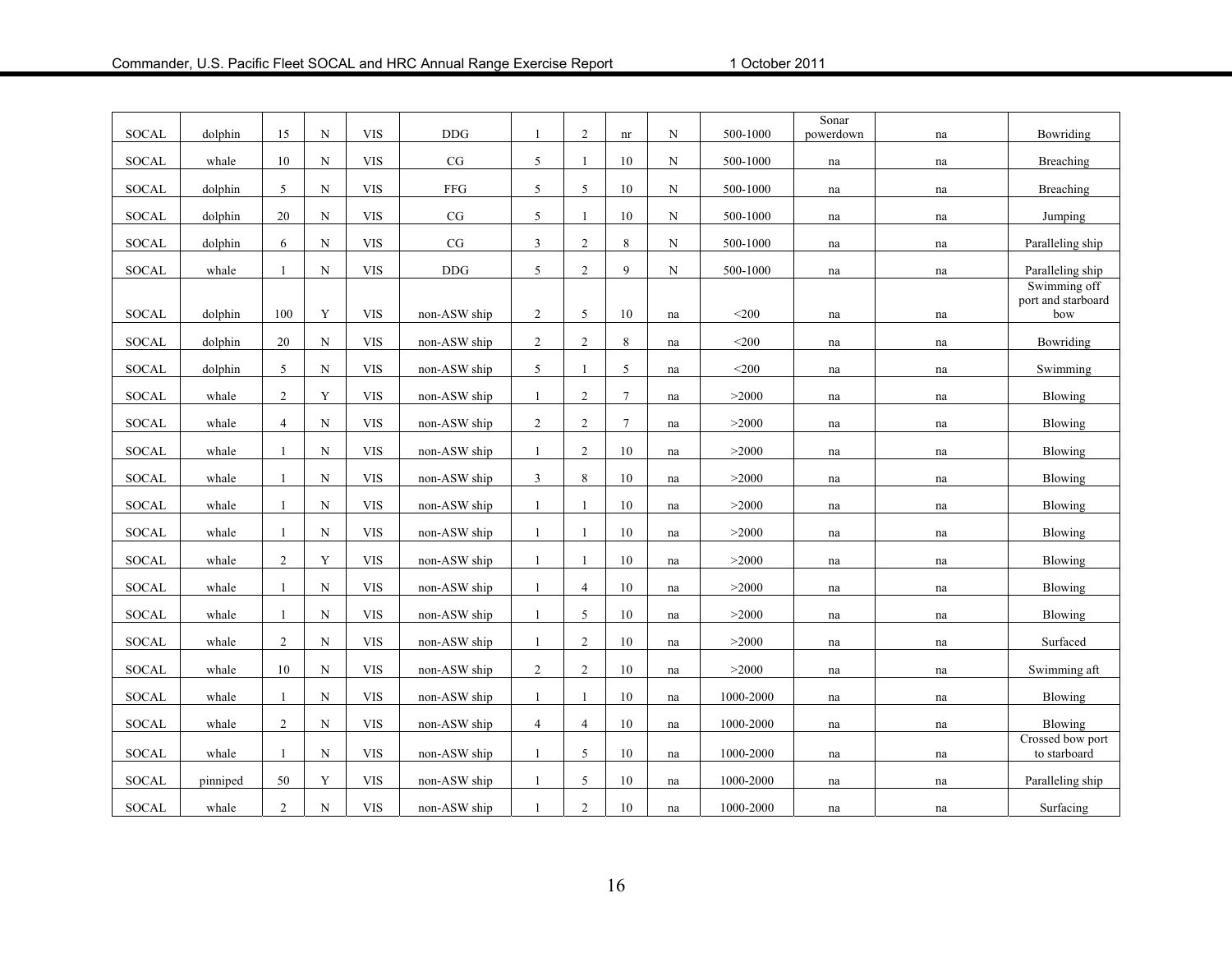| <b>SOCAL</b> | whale    | $\overline{2}$ | N           | <b>VIS</b> | non-ASW ship | 2              | 2              | 10     | na | 1000-2000   | na                | na                                        | Surfacing                     |
|--------------|----------|----------------|-------------|------------|--------------|----------------|----------------|--------|----|-------------|-------------------|-------------------------------------------|-------------------------------|
| <b>SOCAL</b> | pinniped | 15             | ${\bf N}$   | <b>VIS</b> | non-ASW ship | 5              | $\overline{4}$ | 10     | na | 1000-2000   | na                | na                                        | Swimming port to<br>starboard |
| <b>SOCAL</b> | dolphin  | 5              | $\mathbf Y$ | <b>VIS</b> | non-ASW ship | $\overline{2}$ | $\overline{c}$ | 10     | na | 1000-2000   | na                | na                                        | Swimming                      |
| <b>SOCAL</b> | dolphin  | 20             | Y           | <b>VIS</b> | non-ASW ship | 2              | $\overline{4}$ | 10     | na | 1000-2000   | na                | na                                        | Swimming                      |
| SOCAL        | dolphin  | 10             | Y           | <b>VIS</b> | non-ASW ship | 1              | 6              | 10     | na | 1000-2000   | na                | na                                        | Swimming                      |
| <b>SOCAL</b> | dolphin  | 25             | Y           | <b>VIS</b> | non-ASW ship | $\mathbf{1}$   | $\overline{2}$ | 10     | na | 1000-2000   | na                | na                                        | Swimming                      |
| <b>SOCAL</b> | whale    | $\overline{2}$ | ${\bf N}$   | <b>VIS</b> | non-ASW ship | 5              | $\overline{4}$ | 10     | na | 1000-2000   | na                | na                                        | Swimming aft                  |
| <b>SOCAL</b> | dolphin  | 15             | $\mathbf Y$ | <b>VIS</b> | non-ASW ship | $\overline{2}$ | $\mathfrak{Z}$ | 10     | na | 1000-2000   | na                | na                                        | Swimming and<br>jumping       |
| SOCAL        | dolphin  | 10             | $_{\rm N}$  | <b>VIS</b> | non-ASW ship | 5              | $\mathbf{1}$   | 10     | na | $200 - 500$ | na                | na                                        | Closing stern                 |
| <b>SOCAL</b> | whale    |                | $_{\rm N}$  | <b>VIS</b> | non-ASW ship | $\overline{2}$ | 2              | $10\,$ | na | 200-500     | na                | na                                        | Surfacing                     |
| <b>SOCAL</b> | dolphin  | 21             | Y           | <b>VIS</b> | non-ASW ship | 2              | 2              | 10     | na | 500-1000    | na                | na                                        | Swimming                      |
| <b>SOCAL</b> | whale    | $\overline{2}$ | $_{\rm N}$  | <b>VIS</b> | non-ASW ship | $\overline{1}$ | $\overline{3}$ | 10     | na | 500-1000    | na                | na                                        | Blowing                       |
| <b>SOCAL</b> | whale    | 1              | N           | <b>VIS</b> | non-ASW ship | -1             | $\overline{4}$ | 10     | na | 500-1000    | na                | na                                        | Blowing                       |
| <b>SOCAL</b> | whale    | 5              | N           | <b>VIS</b> | non-ASW ship | 3              | $\mathbf{1}$   | 10     | na | 500-1000    | na                | na                                        | Blowing                       |
| <b>SOCAL</b> | whale    | 35             | Y           | <b>VIS</b> | non-ASW ship | $\sqrt{2}$     | $\overline{2}$ | $10\,$ | na | 500-1000    | na                | na                                        | Surfacing                     |
| <b>SOCAL</b> | pinniped | $\tau$         | $\mathbf N$ | <b>VIS</b> | non-ASW ship | 1              | 6              | 10     | na | 500-1000    | na                | na                                        | Swimming port to<br>starboard |
| <b>SOCAL</b> | dolphin  | 30             | Y           | <b>VIS</b> | non-ASW ship | 2              | $\overline{4}$ | 5      | na | 500-1000    | na                | na                                        | Swimming                      |
| <b>SOCAL</b> | whale    |                | ${\bf N}$   | <b>VIS</b> | <b>MPRA</b>  | nr             | nr             | nr     | nr | nr          | na                | na                                        | Floating carcass              |
| <b>SOCAL</b> | dolphin  | 30             | $\mathbf N$ | <b>VIS</b> | <b>DDG</b>   | 15             | 2              | 10     | Y  | $<$ 200     | Sonar<br>shutdown | dolphins bearing 000,<br>nr, nr           | $\mathop{\rm nr}\nolimits$    |
|              |          |                |             |            |              |                |                |        |    |             |                   | dolphins bearing 220,<br>ship course 235, |                               |
| <b>SOCAL</b> | dolphin  | 20             | $\mathbf N$ | <b>VIS</b> | <b>DDG</b>   | 2              | 2              | nr     | Y  | >2000       | na                | opening ship                              | nr                            |
|              |          |                |             |            |              |                |                |        |    |             |                   | dolphins bearing 120,<br>ship course 090. |                               |
| <b>SOCAL</b> | dolphin  | 15             | $\mathbf N$ | <b>VIS</b> | <b>DDG</b>   | 10             | 2              | nr     | Y  | >2000       | na                | opening ship                              | nr                            |
|              |          |                |             |            |              |                |                |        |    |             | Sonar             | dolphins bearing 115,<br>ship course 150. |                               |
| SOCAL        | dolphin  | 10             | $\mathbf N$ | <b>VIS</b> | <b>DDG</b>   | 5              | $\overline{2}$ | nr     | Y  | 500-1000    | powerdown         | closing ship                              | Bowriding                     |
|              |          |                |             |            |              |                |                |        |    |             | Sonar             | dolphins bearing 340,                     |                               |
| <b>SOCAL</b> | dolphin  | 5              | N           | <b>VIS</b> | <b>DDG</b>   | 5              | 6              | 10     | Y  | 500-1000    | powerdown         | nr, nr                                    | nr                            |
|              |          |                |             |            |              |                |                |        |    |             | Sonar             | dolphins bearing 310,                     |                               |
| <b>SOCAL</b> | dolphin  | 10             | ${\bf N}$   | <b>VIS</b> | <b>DDG</b>   | $\mathbf{1}$   | 2              | 9      | Y  | 500-1000    | shutdown          | nr, opening ship                          | nr                            |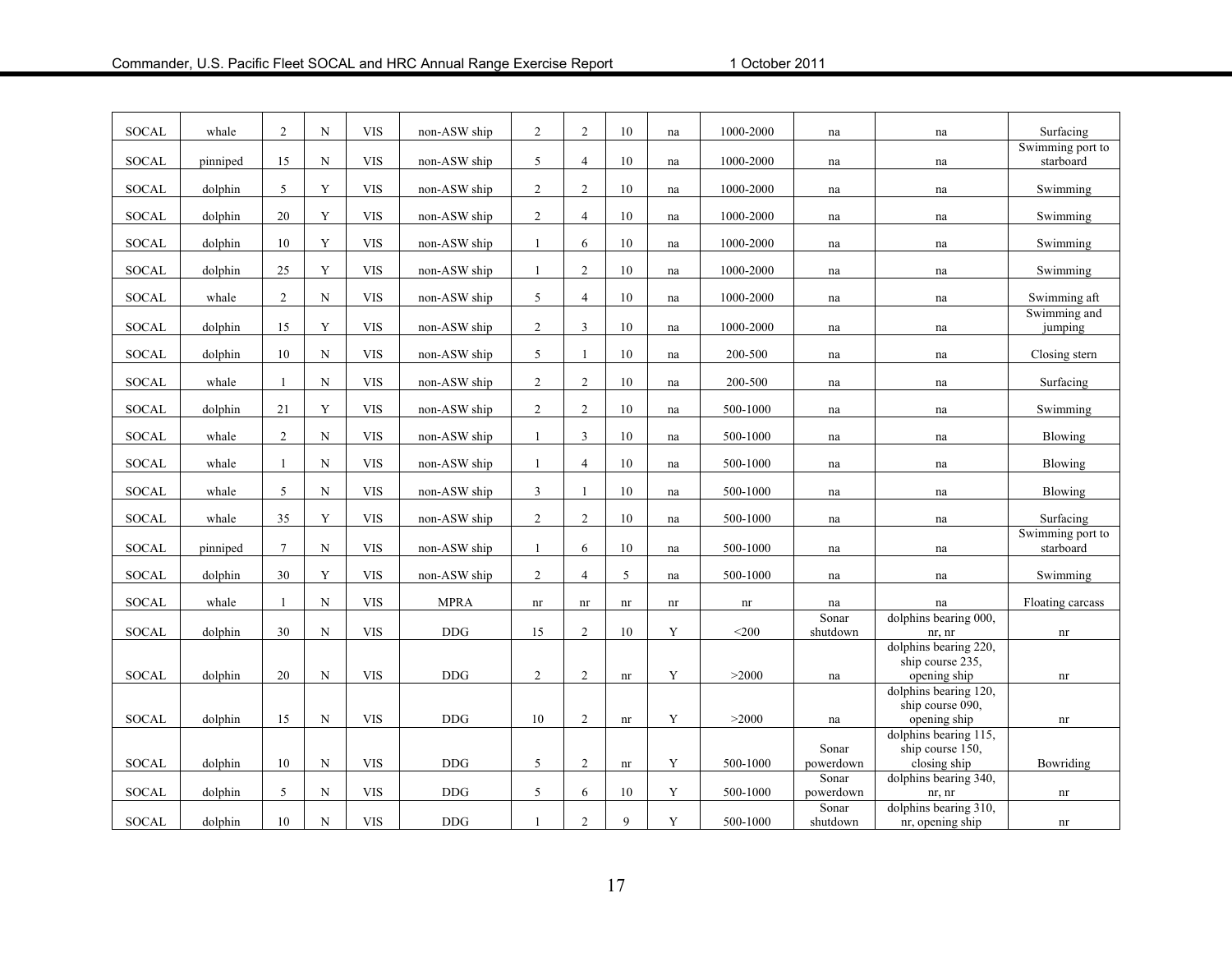|                               |                  |                     |                   |                                                     |       |                     |    | Sonar    |    |    |
|-------------------------------|------------------|---------------------|-------------------|-----------------------------------------------------|-------|---------------------|----|----------|----|----|
| $\sim$ $\sim$ $\sim$<br>SUCAL | whale            |                     | <b>TTC</b><br>ึ⊥∪ | MPR                                                 | nı    | 10                  | n+ | shutdown | na | nı |
|                               | nr=not renorted: | $VIS = vi \text{ }$ | $\sim$<br>^ *     | $V = V \rho e$<br>$l = 9$ $\alpha$ $\alpha$ $\beta$ | ∴∩ ⊏n | ∩ na=n∩t annlıeahle |    |          |    |    |

#### **Table S1-ii-6. SOCAL MTE – Individual Marine Mammal Sighting Information: C2X 4 – 19 Nov 2010.**

| $\overline{\mathbf{e}}$<br>Locati<br>$\widehat{\mathcal{E}}$ | Species<br>$\mathbf{\widehat{e}}$ | $\omega$<br>dividual<br>Ē.<br>ัธ<br>#<br>ପ୍ର | $\binom{N}{N}$<br>g<br>⋗<br>obser<br>alves<br>◡<br>$\widehat{e}$ | $\mathbf{S}$<br>ens<br>$\bar{a}$<br>detection<br>Initial<br>$\bigoplus$ | $\mathbf{m}$<br>detection<br>Platform<br>E | ರ<br>ه<br>ь<br>≻<br>obsei<br>time<br>$\mathfrak{b}$<br>gth<br>$\mathbf{e}$<br>$\widehat{a}$<br>▬<br>Ë<br>$\widehat{\mathfrak{S}}$ | $\mathbf{f}$<br>ٮ<br>$\overline{\phantom{0}}$<br>height<br>$\bullet$<br>$\approx$<br>≶<br>Ê | (mn)<br>Visibility<br>$\ominus$ | $\mathbf{m}$<br>$\mathcal{S}$<br>$\mathbf{s}$<br>$\blacksquare$<br>.크<br>$\omega$<br>ں<br>٤<br>$\blacksquare$<br>$\bullet$<br>$\boldsymbol{\omega}$<br>$\approx$<br>$\ddot{\mathbf{g}}$<br>$\bar{a}$<br>$\Theta$ | yds)<br>$\mathbf{g}$<br>an<br>≃<br>$\mathbf{\widehat{K}}$ | implemented<br>Mitigation<br>$\ominus$ | ring<br>$\omega$<br>$\omega$<br>$\mathbf{e}$<br>animal<br>ಕ<br>$-1$<br>$\mathbf{a}$<br>€<br>$\tilde{\mathbf{a}}$<br>ship<br>$\bullet$<br>$\mathbf{g}$<br>$\mathbf{e}$<br>ur.<br>$\mathbf{c}$<br>Ξ<br>ð<br>$\tilde{\mathbf{p}}$<br>.트<br>relative<br>$\mathbf{m}$<br>estimation<br>$\ddot{=}$<br>ted<br>d.<br>ے<br>ᅙ<br>moun<br>$\overline{\text{a}}$<br>ction<br>$\mathbf{S}$<br>motion<br>Ħ<br>ani<br>dire<br>and<br>$\mathbf{u}$<br>$\widehat{\mathbf{z}}$<br>ᅙ | behavior<br>Observed<br>$\epsilon$ |
|--------------------------------------------------------------|-----------------------------------|----------------------------------------------|------------------------------------------------------------------|-------------------------------------------------------------------------|--------------------------------------------|-----------------------------------------------------------------------------------------------------------------------------------|---------------------------------------------------------------------------------------------|---------------------------------|------------------------------------------------------------------------------------------------------------------------------------------------------------------------------------------------------------------|-----------------------------------------------------------|----------------------------------------|-------------------------------------------------------------------------------------------------------------------------------------------------------------------------------------------------------------------------------------------------------------------------------------------------------------------------------------------------------------------------------------------------------------------------------------------------------------------|------------------------------------|
| <b>SOCAL</b>                                                 | dolphin                           | 30                                           | N                                                                | <b>VIS</b>                                                              | <b>MPRA</b>                                | 10                                                                                                                                | $\sim$<br>$\rightarrow$                                                                     | 10                              | N                                                                                                                                                                                                                | >2000                                                     | na                                     | na                                                                                                                                                                                                                                                                                                                                                                                                                                                                | nr                                 |
| <b>SOCAL</b>                                                 | dolphin                           | 80                                           | N                                                                | <b>VIS</b>                                                              | <b>MPRA</b>                                | 10                                                                                                                                | $\sim$<br>$\rightarrow$                                                                     | 10                              | N                                                                                                                                                                                                                | >2000                                                     | na                                     | na                                                                                                                                                                                                                                                                                                                                                                                                                                                                | nr                                 |
|                                                              |                                   |                                              |                                                                  |                                                                         |                                            |                                                                                                                                   |                                                                                             |                                 |                                                                                                                                                                                                                  |                                                           |                                        |                                                                                                                                                                                                                                                                                                                                                                                                                                                                   |                                    |
| <b>SOCAL</b>                                                 | dolphin                           | 150                                          | N                                                                | <b>VIS</b>                                                              | <b>MPRA</b>                                | nr                                                                                                                                |                                                                                             | 10                              | N                                                                                                                                                                                                                | nr                                                        | na                                     | na                                                                                                                                                                                                                                                                                                                                                                                                                                                                | nr                                 |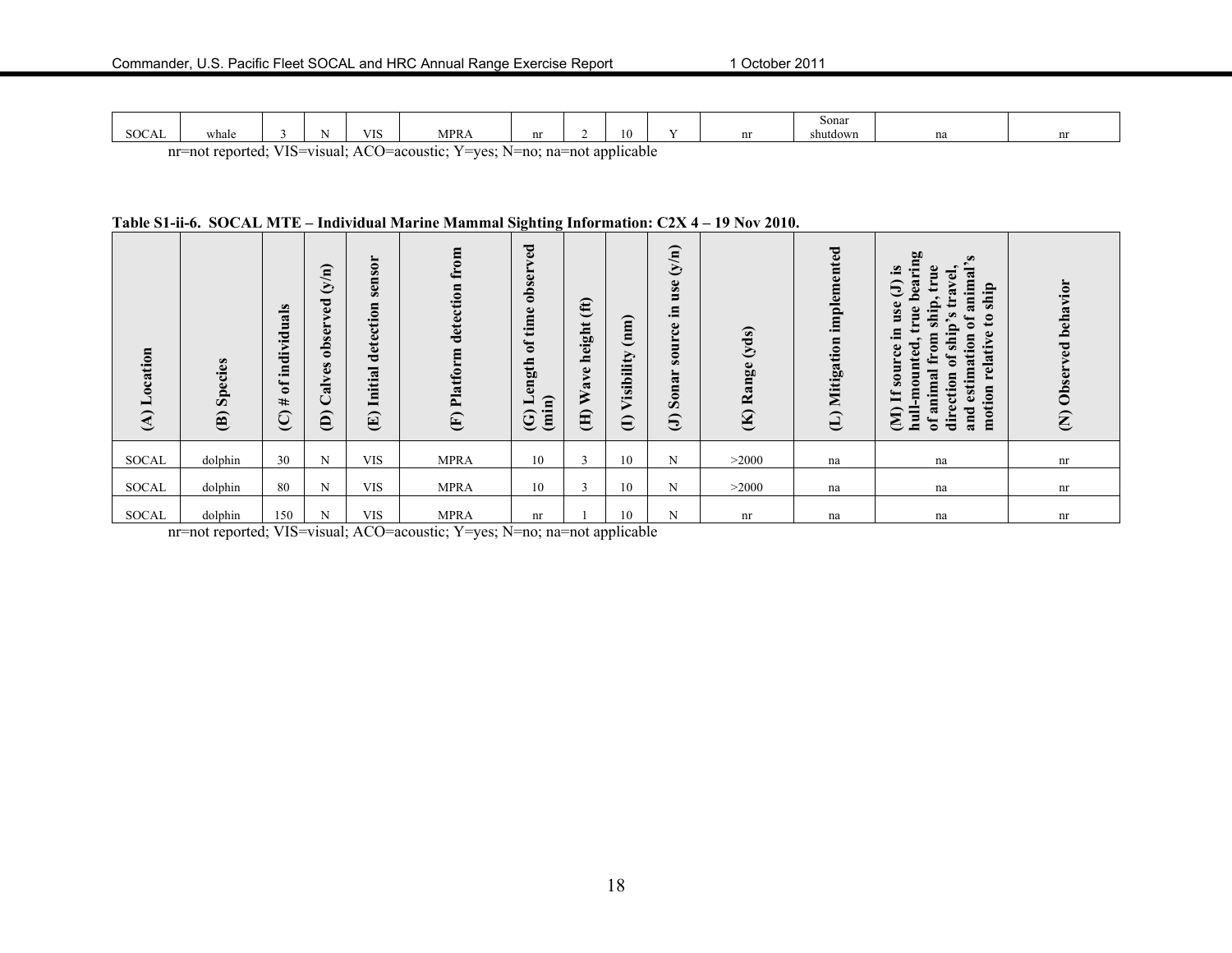| (A) Location | (B) Species | $(C)$ # of individuals | (D) Calves observed (y/n) | (E) Initial detection sensor | (F) Platform detection from | (G) Length of time observed<br>(imin) | (H) Wave height (ft) | (I) Visibility (nm) | (J) Sonar source in use $(y/n)$ | (K) Range (yds)            | (L) Mitigation implemented | hull-mounted, true bearing<br>and estimation of animal's<br>of animal from ship, true<br>(M) If source in use (J) is<br>direction of ship's travel,<br>motion relative to ship | (N) Observed behavior      |
|--------------|-------------|------------------------|---------------------------|------------------------------|-----------------------------|---------------------------------------|----------------------|---------------------|---------------------------------|----------------------------|----------------------------|--------------------------------------------------------------------------------------------------------------------------------------------------------------------------------|----------------------------|
| <b>SOCAL</b> | dolphin     | 5                      | ${\bf N}$                 | <b>VIS</b>                   | <b>DDG</b>                  | 3                                     | $\boldsymbol{2}$     | 10                  | Y                               | 200-500                    | na                         | dolphins bearing 141,<br>ship course 141, nr                                                                                                                                   | $\mathop{\rm nr}\nolimits$ |
| <b>SOCAL</b> | dolphin     | 20                     | $\mathbf N$               | <b>VIS</b>                   | <b>DDG</b>                  | $\overline{c}$                        | $\overline{7}$       | 10                  | N                               | $<$ 200                    | na                         | na                                                                                                                                                                             | Bowriding                  |
| <b>SOCAL</b> | whale       | $\overline{2}$         | N                         | <b>VIS</b>                   | <b>DDG</b>                  |                                       | 6                    | 8                   | N                               | >2000                      | na                         | na                                                                                                                                                                             | nr                         |
| <b>SOCAL</b> | dolphin     | $\overline{2}$         | ${\bf N}$                 | <b>VIS</b>                   | <b>MPRA</b>                 | 5                                     | 3                    | 10                  | N                               | >2000                      | na                         | na                                                                                                                                                                             | nr                         |
| <b>SOCAL</b> | whale       |                        | ${\bf N}$                 | <b>VIS</b>                   | <b>DDG</b>                  |                                       | $\mathbf{1}$         | 10                  | N                               | 1000-2000                  | na                         | na                                                                                                                                                                             | nr                         |
| <b>SOCAL</b> | whale       | $\mathbf{1}$           | ${\bf N}$                 | <b>VIS</b>                   | <b>DDG</b>                  | $\mathbf{1}$                          | 2                    | 10                  | $\mathbf N$                     | 1000-2000                  | na                         | na                                                                                                                                                                             | nr                         |
| <b>SOCAL</b> | whale       | 12                     | Y                         | <b>VIS</b>                   | $\rm{DDG}$                  | 10                                    | 1                    | 10                  | N                               | 500-1000                   | na                         | na                                                                                                                                                                             | Minke whales               |
| SOCAL        | dolphin     | 10                     | N                         | <b>VIS</b>                   | $\rm{CG}$                   | 5                                     | 5                    | 10                  | N                               | nr                         | na                         | na                                                                                                                                                                             | Bowriding                  |
| <b>SOCAL</b> | dolphin     | 10                     | N                         | <b>VIS</b>                   | $\rm{CG}$                   | 5                                     | 5                    | 10                  | N                               | nr                         | na                         | na                                                                                                                                                                             | Bowriding                  |
| <b>SOCAL</b> | dolphin     | 5                      | ${\bf N}$                 | <b>VIS</b>                   | $\rm{CG}$                   | nr                                    | 5                    | 10                  | N                               | nr                         | na                         | na                                                                                                                                                                             | Bowriding                  |
| SOCAL        | dolphin     | 5                      | $\mathbf N$               | <b>VIS</b>                   | $\rm{CG}$                   | nr                                    | 5                    | 10                  | N                               | nr                         | na                         | na                                                                                                                                                                             | Bowriding                  |
| <b>SOCAL</b> | dolphin     | 20                     | $\mathbf N$               | <b>VIS</b>                   | $\rm{CG}$                   | nr                                    | 5                    | 10                  | N                               | nr                         | na                         | na                                                                                                                                                                             | Bowriding                  |
| SOCAL        | whale       |                        | N                         | <b>VIS</b>                   | $\rm CG$                    | nr                                    | 5                    | 10                  | N                               | nr                         | na                         | na                                                                                                                                                                             | Floating                   |
| <b>SOCAL</b> | whale       |                        | ${\bf N}$                 | <b>VIS</b>                   | $\rm CG$                    | 5                                     | 5                    | 10                  | N                               | $\mathop{\rm nr}\nolimits$ | na                         | na                                                                                                                                                                             | Orca, floating             |
| SOCAL        | whale       | 6                      | ${\bf N}$                 | <b>VIS</b>                   | $\rm CG$                    | 5                                     | 5                    | 10                  | N                               | nr                         | na                         | na                                                                                                                                                                             | Pilot whale,<br>floating   |
| <b>SOCAL</b> | dolphin     | 20                     | ${\bf N}$                 | <b>VIS</b>                   | ${\rm FFG}$                 | 10                                    | $\overline{2}$       | 10                  | N                               | 1000-2000                  | na                         | na                                                                                                                                                                             | Tail observed              |
| <b>SOCAL</b> | dolphin     | 20                     | Y                         | <b>VIS</b>                   | non-ASW ship                | 10                                    | $\overline{2}$       | 10                  | na                              | >2000                      | na                         | na                                                                                                                                                                             | Bowriding                  |
| <b>SOCAL</b> | nr          |                        | ${\bf N}$                 | <b>VIS</b>                   | non-ASW ship                |                                       | $\overline{4}$       | $\overline{7}$      | na                              | >2000                      | na                         | na                                                                                                                                                                             | Floating                   |

**Table S1-ii-7. SOCAL MTE – Individual Marine Mammal Sighting Information: C2X 30 Nov – 20 Dec 2010.**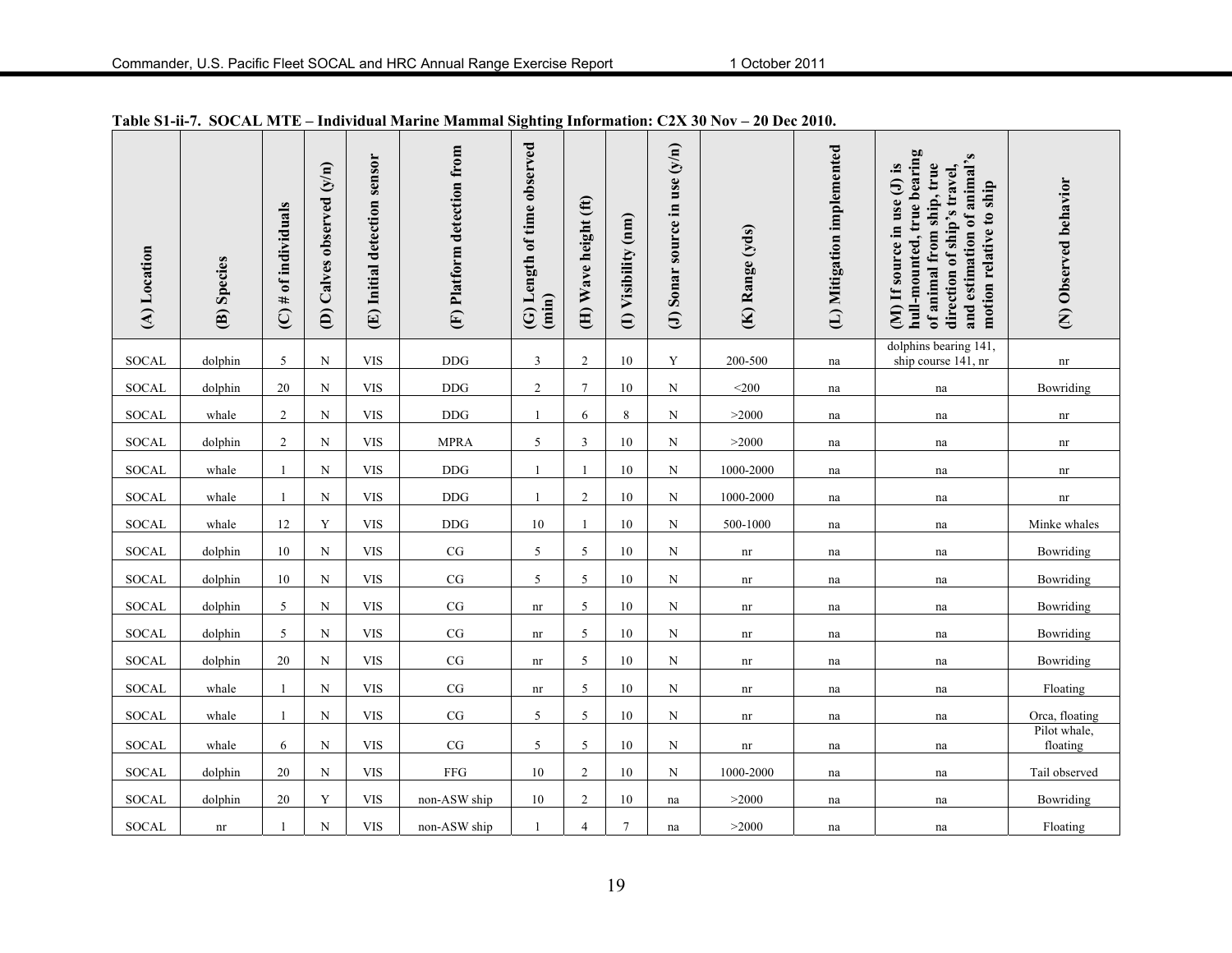| <b>SOCAL</b> | whale   | 1              | N           | <b>VIS</b> | non-ASW ship | 1              |                            | 10                         | na          | >2000        | na                | na                                                            | Floating                   |
|--------------|---------|----------------|-------------|------------|--------------|----------------|----------------------------|----------------------------|-------------|--------------|-------------------|---------------------------------------------------------------|----------------------------|
| <b>SOCAL</b> | whale   | 1              | $\mathbf N$ | <b>VIS</b> | non-ASW ship | 1              | 1                          | 10                         | na          | >2000        | na                | na                                                            | Floating                   |
| <b>SOCAL</b> | whale   | 1              | $\mathbf N$ | <b>VIS</b> | non-ASW ship | $\overline{2}$ | 1                          | 10                         | na          | >2000        | na                | na                                                            | Floating                   |
| <b>SOCAL</b> | whale   | 1              | $\mathbf N$ | <b>VIS</b> | non-ASW ship | 1              | 3                          | 10                         | na          | >2000        | na                | na                                                            | Floating                   |
| <b>SOCAL</b> | whale   | 3              | $\mathbf N$ | <b>VIS</b> | non-ASW ship | $\mathfrak{Z}$ | $\mathfrak{Z}$             | 10                         | na          | >2000        | na                | na                                                            | Floating                   |
| <b>SOCAL</b> | whale   | $\overline{2}$ | $\mathbf N$ | <b>VIS</b> | non-ASW ship | $\mathbf{1}$   |                            | 10                         | na          | >2000        | na                | na                                                            | Paralleling ship           |
| <b>SOCAL</b> | whale   | $\mathbf{1}$   | $\mathbf N$ | <b>VIS</b> | non-ASW ship | $\mathbf{1}$   | $\overline{2}$             | 10                         | na          | >2000        | na                | na                                                            | Paralleling ship           |
| <b>SOCAL</b> | dolphin | $\mathbf{1}$   | $_{\rm N}$  | <b>VIS</b> | non-ASW ship | nr             | $\overline{4}$             | 10                         | na          | >2000        | na                | na                                                            | nr                         |
| <b>SOCAL</b> | whale   | $\mathbf{1}$   | $\mathbf N$ | <b>VIS</b> | non-ASW ship | $\overline{c}$ | $\mathbf{1}$               | 10                         | na          | 1000-2000    | na                | na                                                            | Floating                   |
| <b>SOCAL</b> | whale   | $\mathbf{1}$   | $\mathbf N$ | <b>VIS</b> | non-ASW ship | $\mathbf{1}$   | 1                          | 10                         | na          | 1000-2000    | na                | na                                                            | Floating                   |
| <b>SOCAL</b> | whale   | $\overline{2}$ | $\mathbf N$ | <b>VIS</b> | non-ASW ship | 3              | $\overline{2}$             | 10                         | na          | 1000-2000    | na                | na                                                            | Floating                   |
| <b>SOCAL</b> | whale   | 1              | $\mathbf N$ | <b>VIS</b> | non-ASW ship | 5              | $\mathfrak{Z}$             | 10                         | na          | 1000-2000    | na                | na                                                            | Floating                   |
| <b>SOCAL</b> | whale   | 1              | $_{\rm N}$  | <b>VIS</b> | non-ASW ship | 1              | 1                          | 10                         | na          | 1000-2000    | na                | na                                                            | Paralleling ship           |
| <b>SOCAL</b> | whale   | 5              | $_{\rm N}$  | <b>VIS</b> | non-ASW ship | $\mathbf{1}$   | 1                          | 10                         | na          | 1000-2000    | na                | na                                                            | Paralleling ship           |
| <b>SOCAL</b> | dolphin | 15             | Y           | <b>VIS</b> | non-ASW ship | $\overline{4}$ | 1                          | $10\,$                     | na          | 200-500      | na                | na                                                            | Bowriding                  |
| SOCAL        | whale   |                | N           | <b>VIS</b> | non-ASW ship |                |                            | $\mathbf{Q}$               | na          | $500 - 1000$ | na                | na                                                            | Floating                   |
| <b>SOCAL</b> | whale   | 2              | $\mathbf N$ | <b>VIS</b> | non-ASW ship | 15             | 1                          | 10                         | na          | 500-1000     | na                | na                                                            | Floating                   |
| <b>SOCAL</b> | dolphin | 20             | $\mathbf N$ | <b>VIS</b> | $\rm{CG}$    | 3              | $\overline{4}$             | 9                          | Y           | $<$ 200      | Sonar<br>shutdown | dolphins bearing 010,<br>ship course 335,<br>opening ship     | Bowriding                  |
| <b>SOCAL</b> | dolphin | 5              | $\mathbf N$ | <b>VIS</b> | $\rm{DDG}$   | 110            | nr                         | nr                         | Y           | $<$ 200      | Sonar<br>shutdown | dolphins bearing 165,<br>ship course 329.<br>paralleling ship | Bowriding                  |
| <b>SOCAL</b> | whale   | $\overline{2}$ | $_{\rm N}$  | <b>VIS</b> | <b>DDG</b>   | $\overline{2}$ | 5                          | 10                         | Y           | $<$ 200      | Sonar<br>shutdown | whales bearing 355.<br>ship course 349,<br>opening ship       | $\mathop{\rm nr}\nolimits$ |
| <b>SOCAL</b> | whale   | $\overline{4}$ | $_{\rm N}$  | <b>VIS</b> | $\rm{CG}$    | 49             | 3                          | 10                         | Y           | $<$ 200      | Sonar<br>shutdown | whales bearing 020,<br>ship course 225, nr                    | nr                         |
| <b>SOCAL</b> | dolphin | 1              | N           | <b>VIS</b> | $\rm{DDG}$   | $\overline{4}$ | $\mathop{\rm nr}\nolimits$ | $\mathop{\rm nr}\nolimits$ | $\mathbf Y$ | $<$ 200      | Sonar<br>shutdown | nr, ship course 290,<br>opening ship                          | Dolphin heading<br>south   |
|              |         |                |             |            |              |                |                            |                            |             |              | Sonar             | dolphins bearing 214,<br>ship course 329,                     |                            |
| <b>SOCAL</b> | dolphin | 50             | Y           | <b>VIS</b> | <b>DDG</b>   | 10             | 1                          | $\,$ 8 $\,$                | Y           | >2000        | shutdown          | closing ship                                                  | Bowriding                  |
| <b>SOCAL</b> | whale   | $\overline{2}$ | ${\bf N}$   | <b>VIS</b> | <b>DDG</b>   | $\mathbf{1}$   | 1                          | $10\,$                     | Y           | >2000        | na                | whales bearing 128,<br>ship course 359, nr                    | $\mathop{\rm nr}\nolimits$ |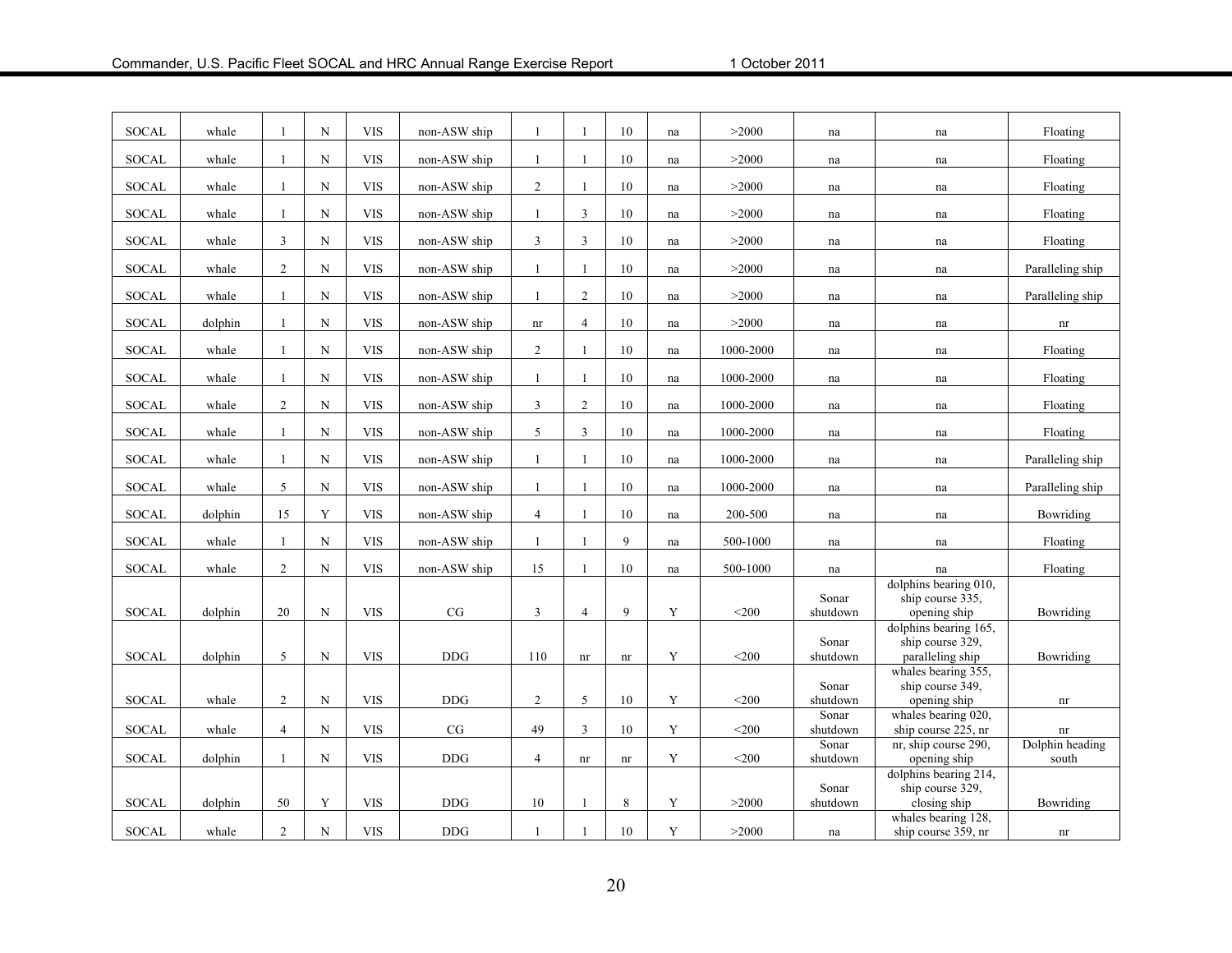|              |         |                |             |            |            |                  |                |    |             |           |           | whale bearing 345,      |           |
|--------------|---------|----------------|-------------|------------|------------|------------------|----------------|----|-------------|-----------|-----------|-------------------------|-----------|
| SOCAL        | whale   |                | $\mathbf N$ | <b>VIS</b> | <b>DDG</b> | 3                | 5              | 10 | Y           | >2000     | na        | ship course 000, nr     | nr        |
|              |         |                |             |            |            |                  |                |    |             |           |           | whales bearing 220,     |           |
| <b>SOCAL</b> | whale   | $\overline{2}$ | $\mathbf N$ | <b>VIS</b> | <b>DDG</b> | nr               | nr             | nr | Y           | >2000     | na        | ship course 339, nr     | nr        |
|              |         |                |             |            |            |                  |                |    |             |           | Sonar     | whale bearing 020, nr,  |           |
| <b>SOCAL</b> | whale   |                | ${\bf N}$   | <b>VIS</b> | <b>DDG</b> |                  | $\overline{3}$ | 9  | $\mathbf Y$ | 1000-2000 | powerdown | paralleling ship        | One spout |
|              |         |                |             |            |            |                  |                |    |             |           |           | whales bearing 270,     |           |
|              |         |                |             |            |            |                  |                |    |             |           | Sonar     | ship course 210,        |           |
| <b>SOCAL</b> | whale   | $\overline{2}$ | ${\bf N}$   | <b>VIS</b> | $\rm{DDG}$ | $\overline{1}$   | $\mathbf{1}$   | 9  | Y           | 1000-2000 | powerdown | paralleling ship        | nr        |
|              |         |                |             |            |            |                  |                |    |             |           |           | whale bearing 160,      |           |
|              |         |                |             |            |            |                  |                |    |             |           | Sonar     | ship course 233,        |           |
| <b>SOCAL</b> | whale   | $\mathbf{1}$   | $\mathbf N$ | <b>VIS</b> | <b>DDG</b> | $\overline{1}$   | $\overline{1}$ | 9  | $\mathbf Y$ | 1000-2000 | powerdown | opening ship            | nr        |
|              |         |                |             |            |            |                  |                |    |             |           |           | dolphins bearing 045,   |           |
|              |         |                |             |            |            |                  |                |    |             |           | Sonar     | ship course 155,        |           |
| <b>SOCAL</b> | dolphin | 20             | ${\bf N}$   | <b>VIS</b> | <b>DDG</b> | 12               | $\overline{2}$ | -1 | Y           | 1000-2000 | shutdown  | opening ship            | nr        |
|              |         |                |             |            |            |                  |                |    |             |           |           | whale bearing 208,      |           |
|              |         |                |             |            |            |                  |                |    |             |           | Sonar     | ship course 208,        |           |
| SOCAL        | whale   |                | ${\bf N}$   | <b>VIS</b> | <b>DDG</b> | nr               | nr             | nr | Y           | 1000-2000 | powerdown | closing ship            | nr        |
|              |         |                |             |            |            |                  |                |    |             |           | Sonar     |                         |           |
| SOCAL        | dolphin | 100            | ${\bf N}$   | <b>VIS</b> | $\rm{DDG}$ | 20               | 6              | 8  | Y           | 1000-2000 | shutdown  | nr, ship course 328, nr | nr        |
|              |         |                |             |            |            |                  |                |    |             |           | Sonar     | whale bearing 160,      |           |
| SOCAL        | whale   |                | $\mathbf N$ | <b>VIS</b> | <b>DDG</b> | $7\phantom{.0}$  | $\mathbf{1}$   | 9  | Y           | 1000-2000 | powerdown | ship course 233, nr     | nr        |
|              |         |                |             |            |            |                  |                |    |             |           |           | whale bearing 010,      |           |
|              |         |                |             |            |            |                  |                |    |             |           | Sonar     | ship course 005,        |           |
| <b>SOCAL</b> | whale   |                | ${\bf N}$   | <b>VIS</b> | <b>DDG</b> | 5                | $\overline{1}$ | 10 | Y           | 200-500   | powerdown | paralleling ship        | One spout |
|              |         |                |             |            |            |                  |                |    |             |           |           | dolphins bearing 270,   |           |
|              |         |                |             |            |            |                  |                |    |             |           | Sonar     | ship course 008,        |           |
| <b>SOCAL</b> | dolphin | 20             | ${\bf N}$   | <b>VIS</b> | $\rm{CG}$  | 10               | $\overline{2}$ | 10 | Y           | 200-500   | shutdown  | paralleling ship        | Bowriding |
|              |         |                |             |            |            |                  |                |    |             |           |           | whale bearing 319,      |           |
|              |         |                |             |            |            |                  |                |    |             |           | Sonar     | ship course 329,        |           |
| <b>SOCAL</b> | whale   | $\mathbf{1}$   | ${\bf N}$   | <b>VIS</b> | $\rm{DDG}$ | $\overline{1}$   | 3              | 10 | Y           | 200-500   | shutdown  |                         |           |
|              |         |                |             |            |            |                  |                |    |             |           |           | opening ship            | nr        |
|              |         |                |             |            |            |                  |                |    |             |           |           | whales bearing 100,     |           |
|              |         |                | $\mathbf N$ |            |            |                  | $\overline{2}$ | 10 | Y           |           | Sonar     | ship course 240,        |           |
| <b>SOCAL</b> | whale   |                |             | <b>VIS</b> | $\rm{DDG}$ | 2                |                |    |             | 200-500   | shutdown  | opening ship            | nr        |
|              |         |                |             |            |            |                  |                |    |             |           |           | whales bearing 000,     |           |
|              |         |                |             |            |            |                  |                |    |             |           | Sonar     | ship course 349,        |           |
| <b>SOCAL</b> | whale   | $\overline{2}$ | ${\bf N}$   | <b>VIS</b> | <b>DDG</b> | $\sqrt{2}$       | 5              | 10 | Y           | 200-500   | shutdown  | opening ship            | nr        |
|              |         |                |             |            |            |                  |                |    |             |           | Sonar     | dolphins bearing 165,   |           |
| <b>SOCAL</b> | dolphin | 15             | $\mathbf N$ | <b>VIS</b> | <b>DDG</b> | 30               | nr             | nr | Y           | 200-500   | powerdown | ship course 151, nr     | nr        |
|              |         |                |             |            |            |                  |                |    |             |           |           | whale bearing 165,      |           |
|              |         |                |             |            |            |                  |                |    |             |           | Sonar     | ship course 329,        |           |
| <b>SOCAL</b> | whale   | $\mathbf{1}$   | $\mathbf N$ | <b>VIS</b> | $\rm{DDG}$ | 23               | nr             | nr | Y           | 200-500   | shutdown  | opening ship            | nr        |
|              |         |                |             |            |            |                  |                |    |             |           |           | whales bearing 180,     |           |
|              |         |                |             |            |            |                  |                |    |             |           | Sonar     | ship course 239,        |           |
| <b>SOCAL</b> | whale   | 3              | ${\bf N}$   | <b>VIS</b> | <b>DDG</b> | 10               | -1             | 10 | Y           | 500-1000  | powerdown | paralleling ship        | One spout |
|              |         |                |             |            |            |                  |                |    |             |           |           | whale bearing 080,      |           |
|              |         |                |             |            |            |                  |                |    |             |           | Sonar     | ship course 340,        |           |
| <b>SOCAL</b> | whale   |                | ${\bf N}$   | <b>VIS</b> | CG         | $\boldsymbol{2}$ | $\mathfrak{Z}$ | 8  | $\mathbf Y$ | 500-1000  | shutdown  | opening ship            | Floating  |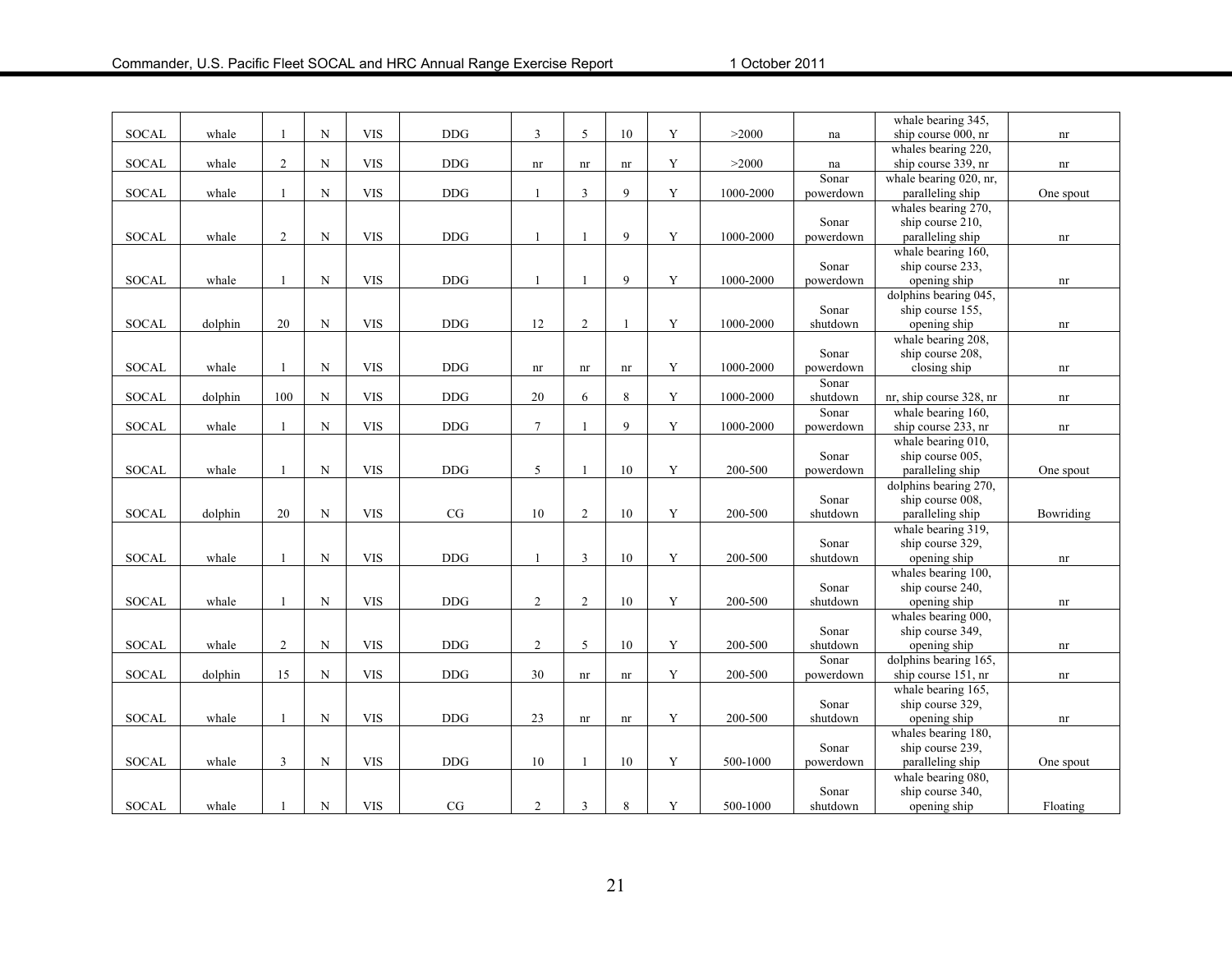|              |         |    |   |            |            |                |                |    |              |          |           | whale bearing 010,      |          |
|--------------|---------|----|---|------------|------------|----------------|----------------|----|--------------|----------|-----------|-------------------------|----------|
|              |         |    |   |            |            |                |                |    |              |          | Sonar     | ship course 165,        |          |
| <b>SOCAL</b> | whale   |    | N | <b>VIS</b> | CG         | $\overline{2}$ | 3              | 10 | Y            | 500-1000 | shutdown  | opening ship            | Floating |
|              |         |    |   |            |            |                |                |    |              |          |           | dolphins bearing 180,   |          |
|              |         |    |   |            |            |                |                |    |              |          | Sonar     | ship course 155,        |          |
| <b>SOCAL</b> | dolphin | 30 | N | <b>VIS</b> | DDG        | $\overline{2}$ | 2              |    | Y            | 500-1000 | powerdown | opening ship            | nr       |
|              |         |    |   |            |            |                |                |    |              |          |           | dolphins bearing 256,   |          |
|              |         |    |   |            |            |                |                |    |              |          | Sonar     | ship course 003,        |          |
| <b>SOCAL</b> | dolphin | 2  | N | <b>VIS</b> | <b>DDG</b> | 5              | $\mathbf{3}$   | 8  | $\mathbf{v}$ | 500-1000 | powerdown | paralleling ship        | nr       |
|              |         |    |   |            |            |                |                |    |              |          | Sonar     | whale bearing 048,      |          |
| <b>SOCAL</b> | whale   |    | N | <b>VIS</b> | DDG.       | $\mathcal{R}$  | nr             | nr | $\mathbf{V}$ | 500-1000 | powerdown | ship course 343, nr     | nr       |
|              |         |    |   |            |            |                |                |    |              |          | Sonar     |                         |          |
| <b>SOCAL</b> | dolphin | 10 | N | <b>VIS</b> | DDG        | 30             | nr             | nr | Y            | 500-1000 | powerdown | nr, ship course 309, nr | nr       |
|              |         |    |   |            |            |                |                |    |              |          |           | whale bearing 064,      |          |
|              |         |    |   |            |            |                |                |    |              |          | Sonar     | ship course 094,        |          |
| <b>SOCAL</b> | whale   |    | N | <b>VIS</b> | DDG        | nr             | nr             | nr | V            | 500-1000 | powerdown | closing ship            | nr       |
|              |         |    |   |            |            |                |                |    |              |          | Sonar     | whale bearing 345,      |          |
| <b>SOCAL</b> | whale   |    | N | <b>VIS</b> | DDG        | nr             | 6              | 8  | $\mathbf{v}$ | 500-1000 | shutdown  | ship course 344, nr     | nr       |
|              |         |    |   |            |            |                |                |    |              |          | Sonar     |                         |          |
| <b>SOCAL</b> | dolphin |    | N | <b>VIS</b> | DDG        | 26             | $\overline{2}$ | 8  | Y            | nr       | powerdown | nr, ship course 336, nr | nr       |
|              |         |    |   |            |            |                |                |    |              |          | Sonar     |                         |          |
| <b>SOCAL</b> | nr      |    | N | <b>VIS</b> | <b>FFG</b> | nr             | nr             | nr | Y            | nr       | powerdown | nr, ship course 328, nr | nr       |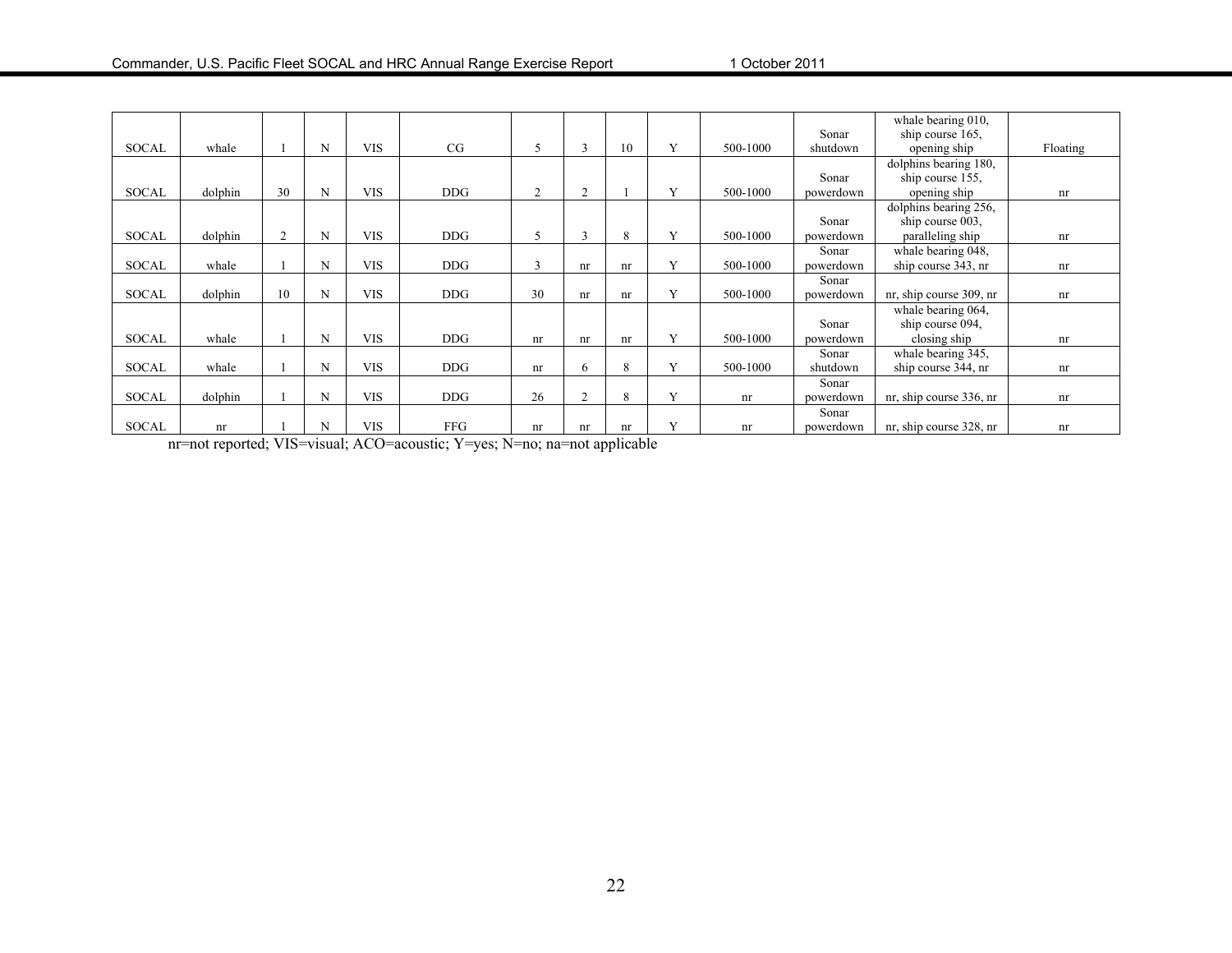| (A) Location | Species<br>$\mathbf{\widehat{e}}$ | individuals<br>$\mathbf{f}$<br>#<br>$\overline{C}$ | $\binom{N}{N}$<br>observed<br>alves<br>$\cup$<br>$\widehat{e}$ | sensor<br>detection<br>Initial<br>$\bigoplus$ | Platform detection from<br>E | observed<br>time<br>Length of<br>(imin)<br>$\odot$ | (f)<br>height<br>ave<br>⋗<br>$\bigoplus$ | (mm)<br>(I) Visibility | (y/n)<br>use<br>Ξ.<br>source<br>Sonar<br>$\Theta$ | (K) Range (yds) | (L) Mitigation implemented | true bearing<br>$\omega$<br>animal'<br><u>ୁ</u><br>true<br>$\bullet$<br>ship's travel<br>$\Theta$<br>ship<br>ship,<br>use<br>$\mathbf{c}$<br>estimation of<br>,≊<br>relative<br>from<br>$\bullet$<br>source<br>-mounted<br>бf<br>animal<br>direction<br>motion<br>$\mathbf{H}$<br>and<br>$\mathbf{\widehat{E}}$<br>È<br>ð | (N) Observed behavior |
|--------------|-----------------------------------|----------------------------------------------------|----------------------------------------------------------------|-----------------------------------------------|------------------------------|----------------------------------------------------|------------------------------------------|------------------------|---------------------------------------------------|-----------------|----------------------------|---------------------------------------------------------------------------------------------------------------------------------------------------------------------------------------------------------------------------------------------------------------------------------------------------------------------------|-----------------------|
| SOCAL        | dolphin                           | 50                                                 | $_{\rm N}$                                                     | <b>VIS</b>                                    | <b>MPRA</b>                  | 10                                                 |                                          | 5                      | N                                                 | >2000           | na                         | na                                                                                                                                                                                                                                                                                                                        | nr                    |
| <b>SOCAL</b> | dolphin                           | 15                                                 | N                                                              | <b>VIS</b>                                    | FFG                          | 5                                                  | $\overline{c}$                           | 10                     | N                                                 | 1000-2000       | na                         | na                                                                                                                                                                                                                                                                                                                        | nr                    |
| <b>SOCAL</b> | whale                             |                                                    | N                                                              | <b>VIS</b>                                    | CG                           | 2                                                  | 6                                        | 10                     | N                                                 | 1000-2000       | na                         | na                                                                                                                                                                                                                                                                                                                        | Passing               |
| SOCAL        | whale                             |                                                    | ${\bf N}$                                                      | <b>VIS</b>                                    | CG                           | 5                                                  | 2                                        | 10                     | $\mathbf N$                                       | 1000-2000       | na                         | na                                                                                                                                                                                                                                                                                                                        | nr                    |
| SOCAL        | dolphin                           | 20                                                 | N                                                              | <b>VIS</b>                                    | CG                           | 5                                                  |                                          | 10                     | N                                                 | 200-500         | na                         | na                                                                                                                                                                                                                                                                                                                        | nr                    |
| <b>SOCAL</b> | dolphin                           | 5                                                  | N                                                              | <b>VIS</b>                                    | CG                           | 5                                                  | $\overline{c}$                           | 10                     | N                                                 | 200-500         | na                         | na                                                                                                                                                                                                                                                                                                                        | nr                    |
| SOCAL        | dolphin                           | 100                                                | $_{\rm N}$                                                     | <b>VIS</b>                                    | FFG                          | 5                                                  | 3                                        | 10                     | N                                                 | 500-1000        | na                         | na                                                                                                                                                                                                                                                                                                                        | nr                    |
| SOCAL        | dolphin                           | 3                                                  | N                                                              | <b>VIS</b>                                    | CG                           | 2                                                  | 3                                        | 10                     | N                                                 | nr              | na                         | na                                                                                                                                                                                                                                                                                                                        | nr                    |

**Table S1-ii-8. SOCAL MTE – Individual Marine Mammal Sighting Information: JTFEX 4 – 9 Feb 2011.**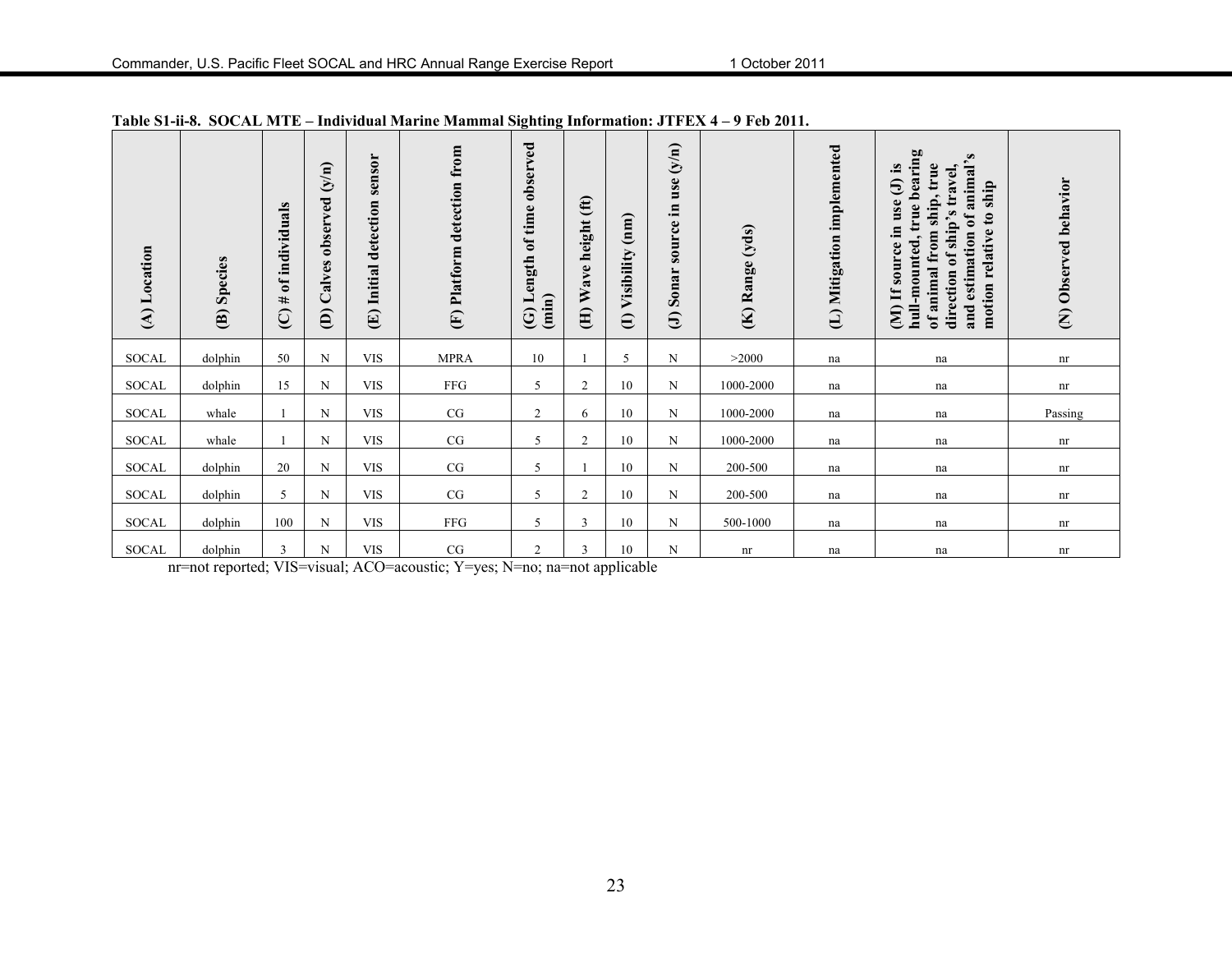| (A) Location | (B) Species | $(C)$ # of individuals     | (D) Calves observed (y/n) | (E) Initial detection sensor | (F) Platform detection from | (G) Length of time observed<br>(imin) | (H) Wave height (ft)       | (I) Visibility (nm)        | (J) Sonar source in use $(y/n)$ | (K) Range (yds) | (L) Mitigation implemented | hull-mounted, true bearing<br>and estimation of animal's<br>of animal from ship, true<br>(M) If source in use (J) is<br>direction of ship's travel,<br>motion relative to ship | (N) Observed behavior                                                                                                                                                                       |
|--------------|-------------|----------------------------|---------------------------|------------------------------|-----------------------------|---------------------------------------|----------------------------|----------------------------|---------------------------------|-----------------|----------------------------|--------------------------------------------------------------------------------------------------------------------------------------------------------------------------------|---------------------------------------------------------------------------------------------------------------------------------------------------------------------------------------------|
| SOCAL        | dolphin     | $\mathop{\rm nr}\nolimits$ | ${\bf N}$                 | <b>VIS</b>                   | <b>DDG</b>                  | nr                                    | $\mathop{\rm nr}\nolimits$ | $\sqrt{5}$                 | Y                               | $<$ 200         | na                         | dolphins bearing 270,<br>nr, paralleling ship                                                                                                                                  | Pod of dolphins<br>bowriding                                                                                                                                                                |
| <b>SOCAL</b> | dolphin     | 30                         | Y                         | <b>VIS</b>                   | <b>DDG</b>                  | 30                                    | 6                          | 10                         | $\mathbf N$                     | $<$ 200         | Maneuvered<br>away         | na                                                                                                                                                                             | Dolphins were<br>displaying<br>bowriding<br>behavior                                                                                                                                        |
| <b>SOCAL</b> | dolphin     | 150                        | $\mathbf N$               | <b>VIS</b>                   | <b>DDG</b>                  | 30                                    | $\overline{4}$             | 10                         | N                               | 500-1000        | na                         | na                                                                                                                                                                             | 150 dolphins<br>oberved<br>proceeding<br>inbound at 700 yds<br>bearing 230T.<br>Continued to play<br>just off bow and<br>down port side of<br>the ship displaying<br>bow riding<br>behavior |
| <b>SOCAL</b> | dolphin     | nr                         | N                         | <b>ACO</b>                   | <b>DDG</b>                  | 220                                   | nr                         | nr                         | N                               | nr              | na                         | na                                                                                                                                                                             | Dolphins heard<br>over UWT and<br>passive sonar<br>audio                                                                                                                                    |
| <b>SOCAL</b> | dolphin     | $\,$ 8 $\,$                | $\overline{\rm N}$        | <b>VIS</b>                   | $\rm{CG}$                   | 5                                     | $\overline{4}$             | 10                         | Y                               | $<$ 200         | Sonar<br>shutdown          | dolphins bearing 170,<br>ship course 267,<br>closing ship                                                                                                                      | Sighted dolphins<br>on the port beam<br>closing the ship                                                                                                                                    |
| <b>SOCAL</b> | whale       |                            | ${\bf N}$                 | <b>VIS</b>                   | CG                          | 5                                     | $\overline{2}$             | 10                         | Y                               | 1000-2000       | Sonar<br>powerdown         | whale bearing 030,<br>ship course 107,<br>paralleling ship                                                                                                                     | 1 whale sighted at<br>030T 1kyds<br>spouting parallel<br>to ship                                                                                                                            |
| <b>SOCAL</b> | whale       | $\overline{2}$             | N                         | <b>VIS</b>                   | $\rm{CG}$                   | 5                                     | 5                          | 10                         | Y                               | 1000-2000       | Sonar<br>powerdown         | whales bearing 265,<br>ship course 325,<br>paralleling ship                                                                                                                    | 2 whales sighted at<br>265T 1kyds<br>spouting parallel<br>to ship                                                                                                                           |
| <b>SOCAL</b> | whale       |                            | $\mathbf N$               | <b>VIS</b>                   | <b>DDG</b>                  | 24                                    | $\mathop{\rm nr}\nolimits$ | $\mathop{\rm nr}\nolimits$ | Y                               | 200-500         | Sonar<br>shutdown          | whale bearing 150,<br>ship course 180, nr                                                                                                                                      | nr                                                                                                                                                                                          |

**Table S1-ii-9. SOCAL MTE – Individual Marine Mammal Sighting Information: IAC II 18 – 20 Feb 2011.**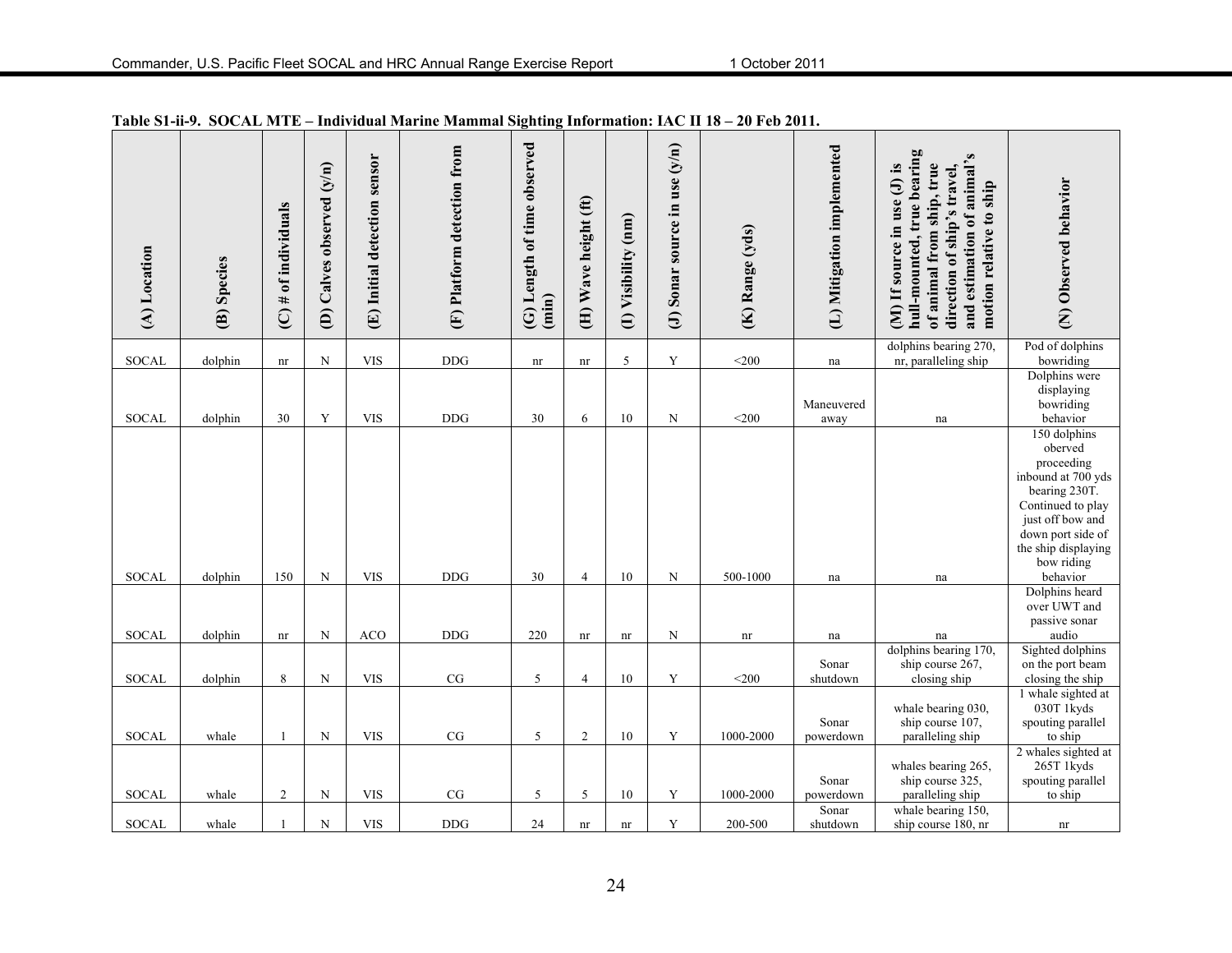|              |         |    |            |     |    |    |          |          | dolphins bearing 045. | 15 dolphins        |
|--------------|---------|----|------------|-----|----|----|----------|----------|-----------------------|--------------------|
|              |         |    |            |     |    |    |          | Sonar    | ship course 060.      | continued to close |
| SOCAL        | dolphin |    | <b>VIS</b> | DDG |    | 10 | 500-1000 | shutdown | closing ship          | and ride bow wake  |
|              |         |    |            |     |    |    |          |          | Acoustic detection    | Dolphins heard     |
| <b>SOCAL</b> | dolphin | nr | ACO.       | DDG | nr | nr |          | na       | only                  | over UWT           |
|              |         |    |            |     |    |    |          |          | Acoustic detection    | Pod of dolphins    |
| <b>SOCAL</b> | dolphin | nr | ACO        | DDG | nr | nr | nr       | na       | only                  | heard over UWT     |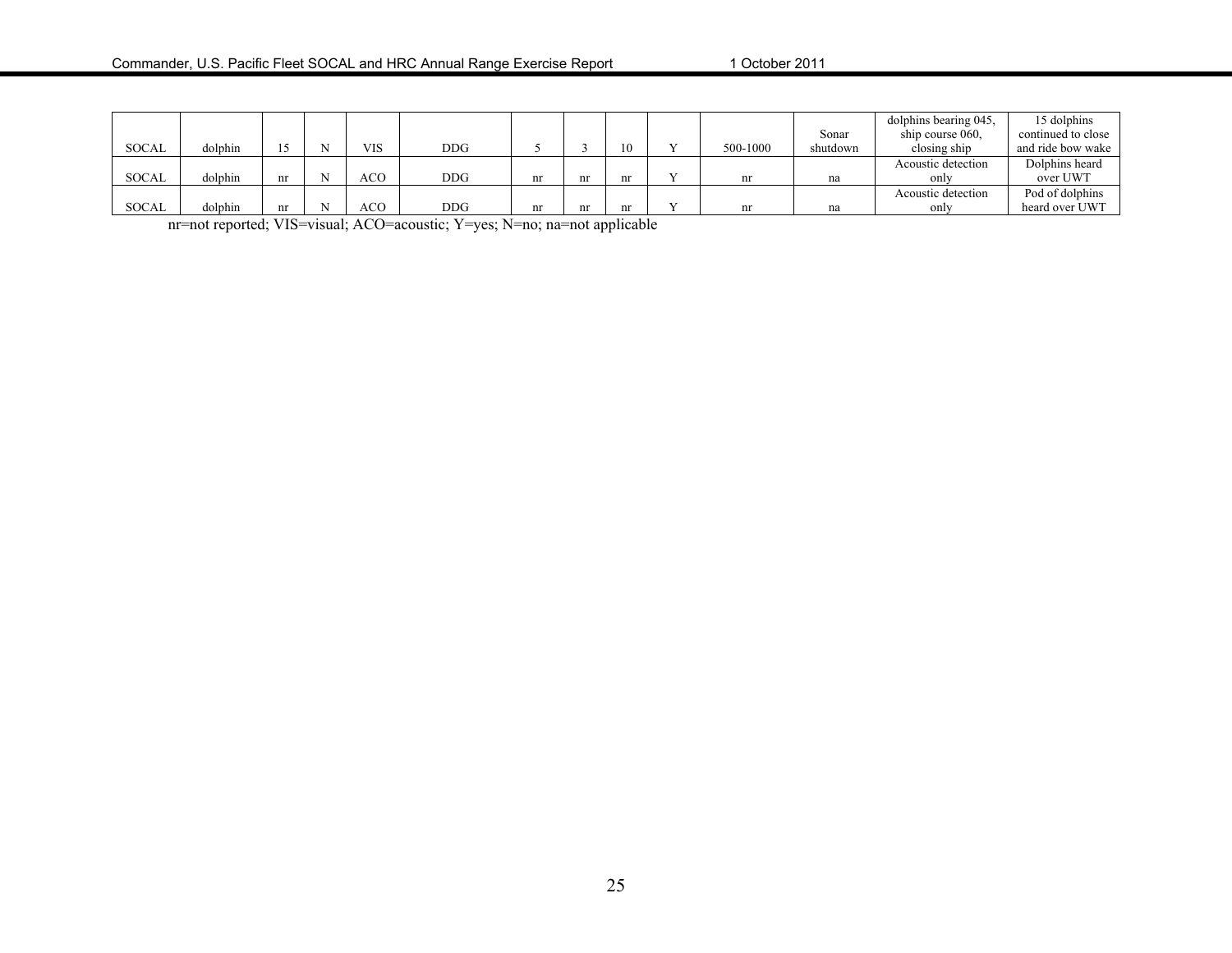| (A) Location | (B) Species | $(C)$ # of individuals | (D) Calves observed (y/n) | (E) Initial detection sensor | (F) Platform detection from | Length of time observed<br>(imin)<br>$\odot$ | (H) Wave height (ft) | (I) Visibility (nm) | (J) Sonar source in use $(y/n)$ | (K) Range (yds) | (L) Mitigation implemented | hull-mounted, true bearing<br>and estimation of animal's<br>of animal from ship, true<br>(M) If source in use (J) is<br>direction of ship's travel,<br>motion relative to ship | (N) Observed behavior                  |
|--------------|-------------|------------------------|---------------------------|------------------------------|-----------------------------|----------------------------------------------|----------------------|---------------------|---------------------------------|-----------------|----------------------------|--------------------------------------------------------------------------------------------------------------------------------------------------------------------------------|----------------------------------------|
| <b>SOCAL</b> | dolphin     | $\mathbf{1}$           | N                         | <b>VIS</b>                   | <b>FFG</b>                  | $\overline{c}$                               | $\overline{2}$       | 10                  | N                               | $<$ 200         | na                         | na                                                                                                                                                                             | Bowriding                              |
| <b>SOCAL</b> | dolphin     | 100                    | N                         | <b>VIS</b>                   | <b>DDG</b>                  | 1                                            | 6                    | 10                  | N                               | $<$ 200         | na                         | na                                                                                                                                                                             | Breaching                              |
| SOCAL        | dolphin     | $\overline{c}$         | $\mathbf N$               | <b>VIS</b>                   | ${\rm FFG}$                 | $\overline{c}$                               |                      | 10                  | N                               | $<$ 200         | na                         | na                                                                                                                                                                             | Closing to<br>bowride                  |
| <b>SOCAL</b> | whale       | $\mathbf{1}$           | ${\bf N}$                 | <b>VIS</b>                   | ${\rm FFG}$                 | $\mathbf{1}$                                 | 2                    | $10\,$              | N                               | $<$ 200         | Maneuvered<br>away         | na                                                                                                                                                                             | Floating, blowing                      |
| SOCAL        | dolphin     | $\overline{c}$         | $\mathbf N$               | <b>VIS</b>                   | ${\rm FFG}$                 | $\mathbf{1}$                                 | 5                    | 10                  | N                               | $<$ 200         | na                         | na                                                                                                                                                                             | Paralleling ship                       |
| <b>SOCAL</b> | pinniped    | 3                      | $_{\rm N}$                | <b>VIS</b>                   | ${\rm FFG}$                 | 5                                            |                      | 10                  | N                               | $<$ 200         | na                         | na                                                                                                                                                                             | Sea lion diving in<br>and out of water |
| SOCAL        | pinniped    | 5                      | ${\bf N}$                 | <b>VIS</b>                   | ${\rm FFG}$                 | $\mathfrak{Z}$                               |                      | $10\,$              | N                               | $<$ 200         | na                         | na                                                                                                                                                                             | Seal diving in and<br>out of water     |
| SOCAL        | pinniped    | 1                      | $\mathbf N$               | <b>VIS</b>                   | ${\rm FFG}$                 |                                              |                      | $\,$ 8 $\,$         | N                               | $<$ 200         | na                         | na                                                                                                                                                                             | Seal passed by<br>starboard side       |
| <b>SOCAL</b> | whale       | 6                      | ${\bf N}$                 | <b>VIS</b>                   | <b>DDG</b>                  | 10                                           | 5                    | 10                  | N                               | >2000           | Sonar<br>powerdown         | na                                                                                                                                                                             | Blowing                                |
| SOCAL        | whale       | 3                      | $\mathbf N$               | <b>VIS</b>                   | ${\rm FFG}$                 | $20\,$                                       | 3                    | 10                  | N                               | >2000           | Maneuvered<br>away         | na                                                                                                                                                                             | Crossing in front<br>of ship, blowing  |
| <b>SOCAL</b> | whale       | $\mathbf{1}$           | $\mathbf N$               | <b>VIS</b>                   | DDG                         | $\mathfrak{Z}$                               | 5                    | $\,8\,$             | ${\bf N}$                       | 1000-2000       | na                         | na                                                                                                                                                                             | Blowing                                |
| SOCAL        | whale       | $\mathbf{1}$           | ${\bf N}$                 | <b>VIS</b>                   | ${\rm FFG}$                 | $\overline{c}$                               | -1                   | $10\,$              | N                               | 1000-2000       | na                         | na                                                                                                                                                                             | Blowing                                |
| <b>SOCAL</b> | whale       | $\mathbf{1}$           | ${\bf N}$                 | <b>VIS</b>                   | DDG                         | 5                                            | $\mathfrak{Z}$       | 10                  | N                               | 1000-2000       | na                         | na                                                                                                                                                                             | Blowing                                |
| <b>SOCAL</b> | whale       | $\overline{2}$         | ${\bf N}$                 | <b>VIS</b>                   | <b>DDG</b>                  | $\mathbf{1}$                                 | $\mathbf{3}$         | 10                  | N                               | 1000-2000       | na                         | na                                                                                                                                                                             | Floating on<br>surface                 |
| SOCAL        | whale       |                        | ${\bf N}$                 | <b>VIS</b>                   | ${\rm FFG}$                 | $\overline{c}$                               | $\mathfrak{Z}$       | 10                  | N                               | 1000-2000       | na                         | na                                                                                                                                                                             | nr                                     |
| <b>SOCAL</b> | nr          | $\overline{2}$         | $\mathbf N$               | <b>VIS</b>                   | <b>DDG</b>                  | nr                                           | nr                   | nr                  | $\mathbf N$                     | 1000-2000       | na                         | na                                                                                                                                                                             | nr                                     |
| <b>SOCAL</b> | whale       |                        | ${\bf N}$                 | <b>VIS</b>                   | <b>DDG</b>                  | 14                                           | 5                    | $10\,$              | N                               | 200-500         | na                         | na                                                                                                                                                                             | Blowing                                |

|  |  | Table S1-ii-10. SOCAL MTE – Individual Marine Mammal Sighting Information: C2X 6 – 27 May 2011. |  |
|--|--|-------------------------------------------------------------------------------------------------|--|
|  |  |                                                                                                 |  |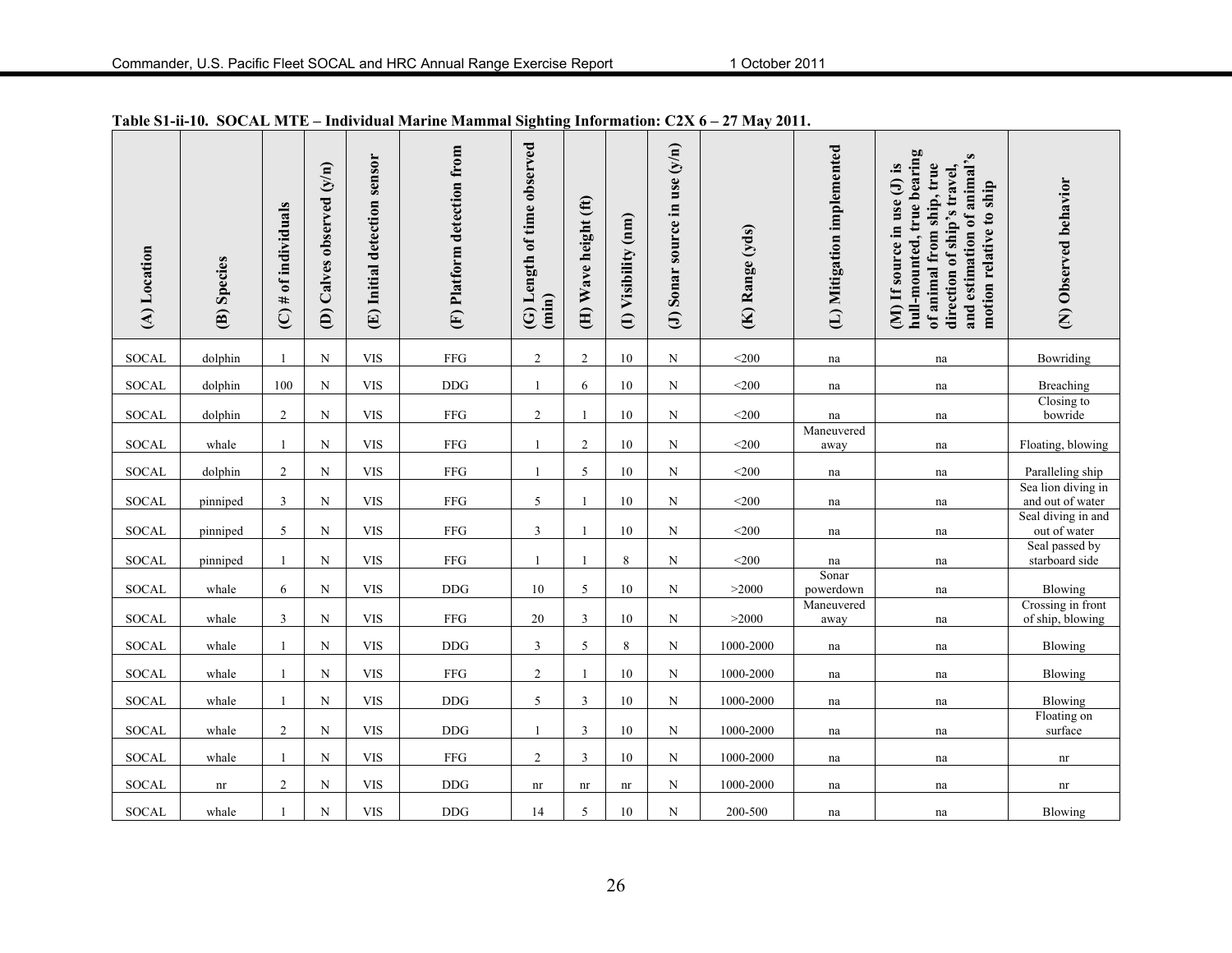| <b>SOCAL</b> | dolphin  | 4              | $_{\rm N}$  | <b>VIS</b>   | <b>FFG</b>   | $\overline{c}$             | 2                          | $10\,$           | N           | 200-500                    | na                  | na | Closing to<br>bowride              |
|--------------|----------|----------------|-------------|--------------|--------------|----------------------------|----------------------------|------------------|-------------|----------------------------|---------------------|----|------------------------------------|
| SOCAL        | whale    | $\mathbf{1}$   | $_{\rm N}$  | <b>VIS</b>   | FFG          | $\mathbf{1}$               | 3                          | $\,8\,$          | $\mathbf N$ | 200-500                    | na                  | na | Floating                           |
| SOCAL        | whale    | $\mathbf{1}$   | $\mathbf N$ | <b>VIS</b>   | <b>DDG</b>   | $\mathbf{1}$               | 3                          | 10               | ${\bf N}$   | 200-500                    | na                  | na | Floating on<br>surface             |
|              |          |                |             |              |              |                            |                            |                  |             |                            |                     |    |                                    |
| <b>SOCAL</b> | dolphin  | $\overline{2}$ | N           | <b>VIS</b>   | $\rm{DDG}$   | 1                          | $\mathfrak{Z}$             | 10               | N           | 200-500                    | na                  | na | Jumping                            |
| <b>SOCAL</b> | whale    | $\mathbf{1}$   | N           | <b>VIS</b>   | $\rm{DDG}$   | $\mathbf{1}$               | $\overline{2}$             | $10\,$           | N           | $200 - 500$                | $\operatorname{na}$ | na | $\mathop{\rm nr}\nolimits$         |
| <b>SOCAL</b> | pinniped | 1              | $_{\rm N}$  | <b>VIS</b>   | $\rm{DDG}$   | 3                          | 1                          | 10               | N           | 200-500                    | na                  | na | Seal                               |
| <b>SOCAL</b> | pinniped | 1              | $\mathbf N$ | <b>VIS</b>   | FFG          | 3                          | $\mathbf{1}$               | $10\,$           | $\mathbf N$ | 200-500                    | na                  | na | Seal diving in and<br>out of water |
| <b>SOCAL</b> | whale    | $\mathbf{1}$   | $\mathbf N$ | <b>VIS</b>   | ${\rm FFG}$  | $\,$ $\,$                  | $\overline{2}$             | $10\,$           | N           | 200-500                    |                     |    | Whale closed in<br>on ship         |
|              |          |                |             |              |              |                            |                            |                  |             |                            | na                  | na |                                    |
| <b>SOCAL</b> | whale    | $\mathbf{1}$   | $\mathbf N$ | <b>VIS</b>   | FFG          | $\mathop{\rm nr}\nolimits$ | nr                         | nr               | $\mathbf N$ | 200-500                    | na<br>Maneuvered    | na | nr                                 |
| <b>SOCAL</b> | whale    | $\mathbf{1}$   | $\mathbf N$ | <b>VIS</b>   | $DDG$        | $\overline{c}$             | 6                          | $10\,$           | $\mathbf N$ | 500-1000                   | away                | na | Blowing                            |
| <b>SOCAL</b> | whale    | $\overline{2}$ | ${\bf N}$   | <b>VIS</b>   | $DDG$        | 5                          | $\overline{4}$             | $10\,$           | $\mathbf N$ | 500-1000                   | Maneuvered<br>away  | na | Blowing                            |
| <b>SOCAL</b> | whale    | 1              | $_{\rm N}$  | <b>VIS</b>   | $\rm{DDG}$   | $\overline{c}$             | $\overline{2}$             | 10               | $\mathbf N$ | 500-1000                   | na                  | na | Blowing                            |
| <b>SOCAL</b> | whale    | 2              | $\mathbf N$ | <b>VIS</b>   | <b>DDG</b>   | 6                          | 3                          | 10               | N           | 500-1000                   | na                  | na | Crossed the bow                    |
| <b>SOCAL</b> | dolphin  | 200            | Y           | <b>VIS</b>   | <b>DDG</b>   | 20                         | $\overline{4}$             | 10               | N           | 500-1000                   | Maneuvered<br>away  | na | Bowriding                          |
| <b>SOCAL</b> | whale    | $\mathbf{1}$   | N           | <b>VIS</b>   | $DDG$        | $\sqrt{2}$                 | $\overline{2}$             | $10\,$           | N           | 500-1000                   | na                  | na | Spouting                           |
| <b>SOCAL</b> | whale    | $\mathfrak{Z}$ | $\mathbf N$ | <b>VIS</b>   | ${\rm FFG}$  | 5                          | $\mathbf{3}$               | 10               | $\mathbf N$ | 500-1000                   | na                  | na | nr                                 |
|              |          |                |             | <b>VIS</b>   | ${\rm FFG}$  |                            |                            | 10               |             |                            |                     |    | Closing along port                 |
| <b>SOCAL</b> | whale    | $\mathbf{1}$   | $\mathbf N$ |              |              | $\overline{c}$             | $\overline{2}$             |                  | N           | $\mathop{\rm nr}\nolimits$ | na                  | na | side                               |
| <b>SOCAL</b> | whale    | 1              | $\mathbf N$ | <b>ACO</b>   | FFG          | nr                         | $\mathop{\rm nr}\nolimits$ | nr               | N           | nr                         | na                  | na | $\mathop{\rm nr}\nolimits$         |
| <b>SOCAL</b> | whale    | $\mathbf{1}$   | $_{\rm N}$  | ACO          | ${\rm FFG}$  | nr                         | $\mathop{\rm nr}\nolimits$ | nr               | N           | $\mathop{\rm nr}\nolimits$ | na                  | na | $\mathop{\rm nr}\nolimits$         |
| <b>SOCAL</b> | dolphin  | $\overline{2}$ | N           | <b>VIS</b>   | non-ASW ship | 3                          | 10                         | $\overline{7}$   | na          | $<$ 200                    | na                  | na | Bowriding                          |
| <b>SOCAL</b> | whale    | $\mathbf{1}$   | $\mathbf N$ | <b>VIS</b>   | non-ASW ship | $\overline{2}$             | 6                          | $7\phantom{.0}$  | na          | >2000                      | na                  | na | Blowing                            |
| <b>SOCAL</b> | whale    | 1              | $\mathbf N$ | <b>VIS</b>   | non-ASW ship | $\overline{4}$             | 6                          | $\boldsymbol{7}$ | na          | $>2000$                    | $\operatorname{na}$ | na | Swimming                           |
| <b>SOCAL</b> | whale    | $\overline{c}$ | $_{\rm N}$  | <b>VIS</b>   | non-ASW ship | $\overline{3}$             | 6                          | $7\phantom{.0}$  | na          | >2000                      | na                  | na | nr                                 |
| <b>SOCAL</b> | whale    | $\mathbf{1}$   | $\mathbf N$ | $_{\rm VIS}$ | non-ASW ship | 1                          | 3                          | $7\phantom{.0}$  | na          | 1000-2000                  | na                  | na | Normal behavior                    |
| <b>SOCAL</b> | whale    |                | $_{\rm N}$  | <b>VIS</b>   | non-ASW ship | nr                         | 5                          | $\tau$           | na          | 1000-2000                  | na                  | na | nr                                 |
| <b>SOCAL</b> | whale    | 3              | $\mathbf Y$ | $_{\rm VIS}$ | non-ASW ship | 3                          | $\overline{c}$             | $\sqrt{5}$       | na          | 500-1000                   | na                  | na | Flukes, blowing                    |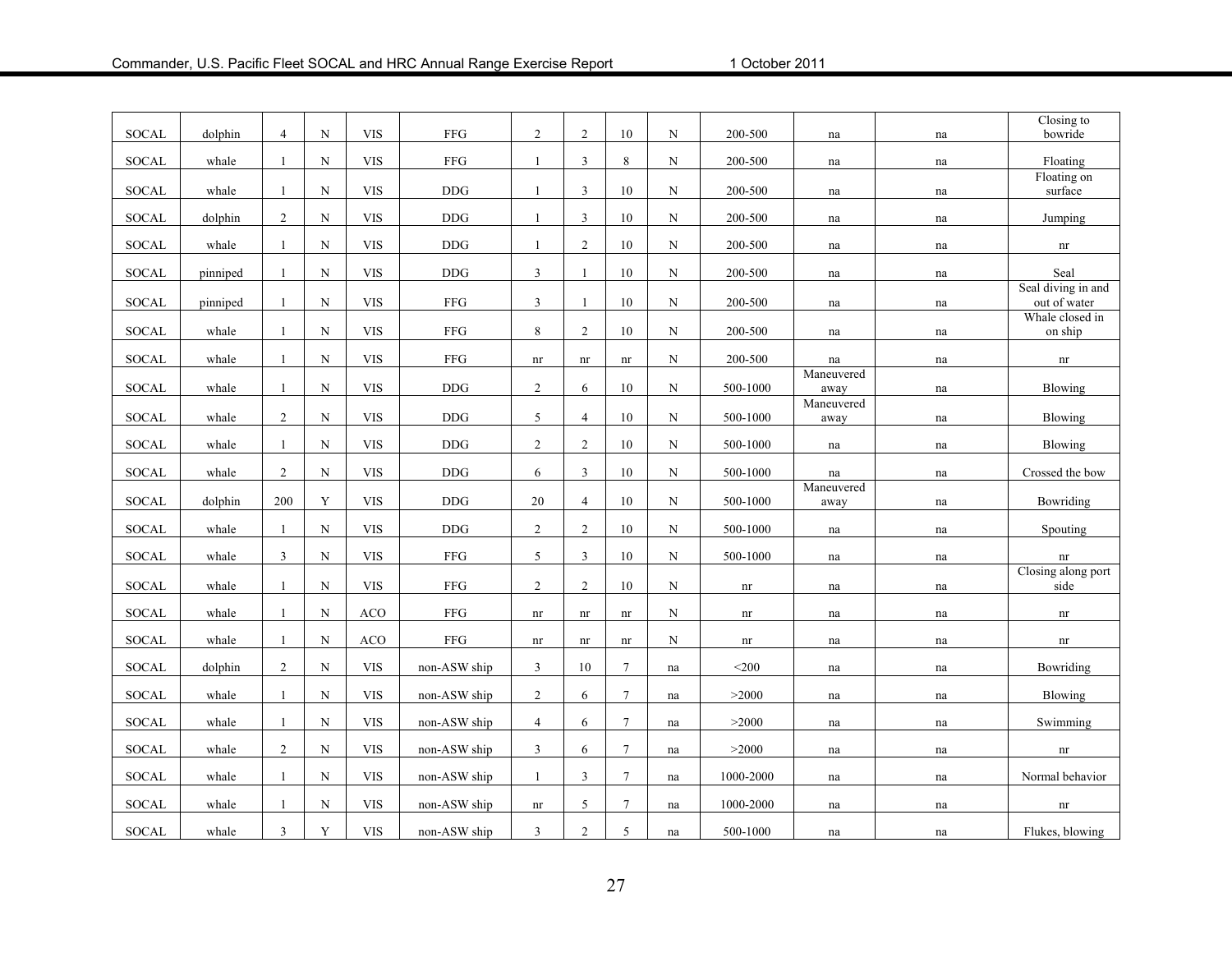|              |                            |                |                    |            |                      |                            |                            |                            |                            |                            | Maneuvered          |                         | Passed in front of         |
|--------------|----------------------------|----------------|--------------------|------------|----------------------|----------------------------|----------------------------|----------------------------|----------------------------|----------------------------|---------------------|-------------------------|----------------------------|
| <b>SOCAL</b> | whale                      | 1              | ${\bf N}$          | <b>VIS</b> | non-ASW ship         | $\overline{2}$             | $\overline{2}$             | 5                          | na                         | 200-500                    | away                | na                      | ship                       |
|              | whale                      | 1              | ${\bf N}$          | <b>VIS</b> |                      |                            |                            | $\tau$                     |                            |                            |                     |                         |                            |
| SOCAL        |                            |                |                    |            | non-ASW ship         | nr                         | nr                         |                            | na                         | $\mathop{\rm nr}\nolimits$ | na                  | na                      | $\mathop{\rm nr}\nolimits$ |
| SOCAL        | nr                         | $\overline{2}$ | $\mathbf N$        | <b>VIS</b> | <b>DDG</b>           | nr                         | nr                         | nr                         | nr                         | 1000-2000                  | na                  | na                      | nr                         |
|              |                            |                |                    |            |                      |                            |                            |                            |                            |                            |                     |                         |                            |
| <b>SOCAL</b> | $\mathop{\rm nr}\nolimits$ | $\overline{2}$ | $\mathbf N$        | <b>VIS</b> | $\rm{DDG}$           | nr                         | $\mathop{\rm nr}\nolimits$ | $\mathop{\rm nr}\nolimits$ | $\mathop{\rm nr}\nolimits$ | 1000-2000                  | na                  | na                      | nr                         |
| SOCAL        | whale                      | $\mathbf{1}$   | $\mathbf N$        | <b>VIS</b> | $\operatorname{DDG}$ | nr                         | $\mathop{\rm nr}\nolimits$ | $\mathop{\rm nr}\nolimits$ | nr                         | nr                         | nr                  | na                      | $\mathop{\rm nr}\nolimits$ |
|              |                            |                |                    |            |                      |                            |                            |                            |                            |                            |                     | whale bearing 010,      |                            |
|              |                            |                |                    |            |                      |                            |                            |                            |                            |                            | Sonar               | ship course 045.        |                            |
| <b>SOCAL</b> | whale                      | 1              | N                  | <b>VIS</b> | ${\rm FFG}$          | $10\,$                     | 3                          | 8                          | Y                          | $<$ 200                    | shutdown            | paralleling ship        | Paralleling ship           |
|              |                            |                |                    |            |                      |                            |                            |                            |                            |                            |                     | whale bearing 160,      |                            |
|              |                            |                |                    |            |                      |                            |                            |                            |                            |                            |                     | ship course 125,        |                            |
| SOCAL        | whale                      | $\mathbf{1}$   | ${\bf N}$          | <b>VIS</b> | <b>DDG</b>           | 5                          | $\overline{4}$             | 8                          | $\mathbf Y$                | >2000                      | $\operatorname{na}$ | paralleling ship        | Blowing                    |
|              |                            |                |                    |            |                      |                            |                            |                            |                            |                            |                     | whales bearing 356,     |                            |
|              |                            |                |                    |            |                      |                            |                            |                            |                            |                            |                     | ship course 346,        |                            |
| <b>SOCAL</b> | whale                      | $\overline{2}$ | $\mathbf N$        | <b>VIS</b> | <b>DDG</b>           | $\mathbf{1}$               | 6                          | 10                         | Y                          | >2000                      | na                  | opening ship            | Blowing                    |
|              |                            |                |                    |            |                      |                            |                            |                            |                            |                            |                     | whales bearing 065,     |                            |
|              |                            |                |                    |            |                      |                            |                            |                            |                            |                            |                     | ship course 080,        |                            |
| <b>SOCAL</b> | whale                      | $\mathfrak{Z}$ | $\mathbf N$        | <b>VIS</b> | <b>DDG</b>           | 10                         | 3                          | 10                         | Y                          | >2000                      | na                  | opening ship            | Blowing                    |
|              |                            |                |                    |            |                      |                            |                            |                            |                            |                            |                     | whale bearing 350,      |                            |
|              |                            |                |                    |            |                      |                            |                            |                            |                            |                            |                     | ship course 000,        |                            |
| <b>SOCAL</b> | whale                      | $\mathbf{1}$   | ${\bf N}$          | <b>VIS</b> | <b>DDG</b>           | $\overline{c}$             | 5                          | 10                         | Y                          | >2000                      | na                  | closing ship            | Blowing                    |
|              |                            |                |                    |            |                      |                            |                            |                            |                            |                            |                     | whale bearing 220,      |                            |
|              |                            |                |                    |            |                      |                            |                            |                            |                            |                            | Sonar               | ship course 250,        |                            |
| <b>SOCAL</b> | whale                      | $\mathbf{1}$   | $\mathbf N$        | <b>VIS</b> | FFG                  | 5                          | 6                          | 10                         | Y                          | >2000                      | shutdown            | paralleling ship        | <b>Blowing</b>             |
|              |                            |                |                    |            |                      |                            |                            |                            |                            |                            |                     | whales bearing 310,     |                            |
|              |                            |                |                    |            |                      |                            |                            |                            |                            |                            |                     | ship course 270,        |                            |
| <b>SOCAL</b> | whale                      | $\overline{2}$ | ${\bf N}$          | <b>VIS</b> | <b>DDG</b>           | $10\,$                     | $\overline{3}$             | 10                         | $\mathbf Y$                | 1000-2000                  | na                  | opening ship            | Blowing                    |
|              |                            |                |                    |            |                      |                            |                            |                            |                            |                            |                     | whales bearing 340,     |                            |
|              |                            |                |                    |            |                      |                            |                            |                            |                            |                            |                     | ship course 320,        |                            |
| <b>SOCAL</b> | whale                      | $\overline{2}$ | $\mathbf N$        | <b>VIS</b> | FFG                  | $\sqrt{5}$                 | $\overline{4}$             | 10                         | Y                          | 1000-2000                  | na                  | paralleling ship        | Blowing                    |
|              |                            |                |                    |            |                      |                            |                            |                            |                            |                            |                     | whales bearing 190,     |                            |
|              |                            |                |                    |            |                      |                            |                            |                            |                            |                            | Sonar               | ship course 267,        |                            |
| <b>SOCAL</b> | whale                      | $\overline{c}$ | $\mathbf N$        | <b>VIS</b> | <b>DDG</b>           | $\sqrt{5}$                 | $\,8\,$                    | 10                         | $\mathbf Y$                | 1000-2000                  | powerdown           | opening ship            | Blowing                    |
|              |                            |                |                    |            |                      |                            |                            |                            |                            |                            |                     | whale bearing 355,      |                            |
|              |                            |                |                    |            |                      |                            |                            |                            |                            |                            | Maneuvered          | ship course 290,        | Blowing, not               |
| <b>SOCAL</b> | whale                      | $\mathbf{1}$   | ${\bf N}$          | <b>VIS</b> | FFG                  | $\overline{4}$             | $\overline{4}$             | 10                         | Y                          | 1000-2000                  | away                | closing ship            | moving                     |
|              |                            |                |                    |            |                      |                            |                            |                            |                            |                            | Sonar               |                         |                            |
| <b>SOCAL</b> | $\mathop{\rm nr}\nolimits$ | $\overline{2}$ | ${\bf N}$          | <b>VIS</b> | <b>DDG</b>           | $\mathop{\rm nr}\nolimits$ | $\mathop{\rm nr}\nolimits$ | $\mathop{\rm nr}\nolimits$ | Y                          | 1000-2000                  | powerdown           | nr, ship course 338, nr | nr                         |
|              |                            |                |                    |            |                      |                            |                            |                            |                            |                            |                     | whale bearing 335,      |                            |
|              |                            |                |                    |            |                      |                            |                            |                            |                            |                            | Sonar               | ship course 321,        |                            |
| <b>SOCAL</b> | whale                      | $\mathbf{1}$   | $\overline{\rm N}$ | <b>VIS</b> | <b>DDG</b>           | 20                         | 5                          | 10                         | $\mathbf Y$                | 200-500                    | shutdown            | closing ship            | $\mathop{\rm nr}\nolimits$ |
|              |                            |                |                    |            |                      |                            |                            |                            |                            |                            |                     | whale bearing 340,      |                            |
|              |                            |                |                    |            |                      |                            |                            |                            |                            |                            | Sonar               | ship course 014,        |                            |
| <b>SOCAL</b> | whale                      | -1             | ${\bf N}$          | <b>VIS</b> | FFG                  | 2                          | $\tau$                     | 10                         | Y                          | 200-500                    | shutdown            | paralleling ship        | Paralleling ship           |
|              |                            |                |                    |            |                      |                            |                            |                            |                            |                            | Sonar               |                         |                            |
| <b>SOCAL</b> | nr                         | $\overline{2}$ | ${\bf N}$          | <b>VIS</b> | <b>DDG</b>           | nr                         | nr                         | nr                         | $\mathbf Y$                | 500-1000                   | powerdown           | nr, ship course 320, nr | nr                         |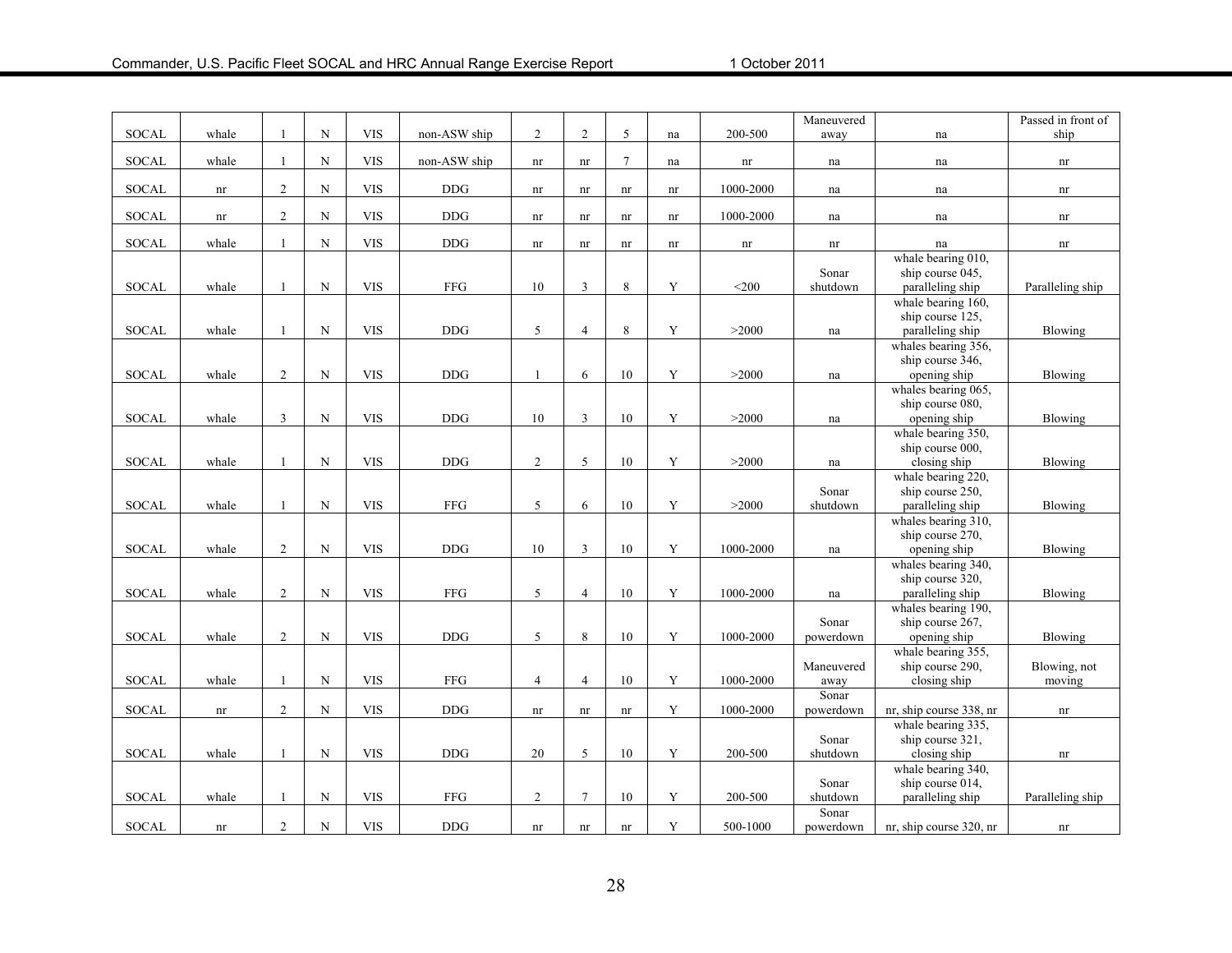|              |         |   |            |            |    |        |    |              |          |           | whale bearing 240,      |                |
|--------------|---------|---|------------|------------|----|--------|----|--------------|----------|-----------|-------------------------|----------------|
|              |         |   |            |            |    |        |    |              |          | Sonar     | ship course 230,        |                |
| SOCAL        | whale   | N | <b>VIS</b> | DDG        |    | 6      | 10 | $\mathbf{v}$ | 500-1000 | powerdown | opening ship            | Blowing        |
|              |         |   |            |            |    |        |    |              |          |           | whale bearing 000,      |                |
|              |         |   |            |            |    |        |    |              |          | Sonar     | ship course 270,        |                |
| SOCAL        | whale   | N | <b>VIS</b> | <b>DDG</b> | 2  |        | 9  | v            | 500-1000 | powerdown | closing ship            | Blowing        |
|              |         |   |            |            |    |        |    |              |          |           | whale bearing 010,      |                |
|              |         |   |            |            |    |        |    |              |          | Sonar     | ship course 030.        |                |
| SOCAL        | whale   | N | <b>VIS</b> | <b>DDG</b> |    |        | 10 |              | 500-1000 | powerdown | closing ship            | Blowing        |
|              |         |   |            |            |    |        |    |              |          |           | whales bearing 330,     |                |
|              |         |   |            |            |    |        |    |              |          | Sonar     | ship course 300,        |                |
| <b>SOCAL</b> | whale   | N | <b>VIS</b> | DDG        |    |        | 10 |              | 500-1000 | powerdown | closing ship            | Blowing        |
|              |         |   |            |            |    |        |    |              |          |           | dolphins bearing 060,   |                |
|              |         |   |            |            |    |        |    |              |          | Sonar     | ship course 150,        |                |
| <b>SOCAL</b> | dolphin | N | <b>VIS</b> | DDG        | 6  | $\sim$ | 10 | $\mathbf{v}$ | 500-1000 | shutdown  | closing ship            | Played off bow |
|              |         |   |            |            |    |        |    |              |          | Sonar     |                         |                |
| <b>SOCAL</b> | whale   | N | <b>VIS</b> | DDG        | nr | nr     | nr | $\mathbf{v}$ | nr       | powerdown | nr, ship course 160, nr | nr             |
|              |         |   |            |            |    |        |    |              |          | Sonar     |                         |                |
| <b>SOCAL</b> | whale   |   | <b>VIS</b> | DDG        | nr | nr     | nr | $\mathbf{v}$ | nr       | shutdown  | nr, ship course 300, nr | nr             |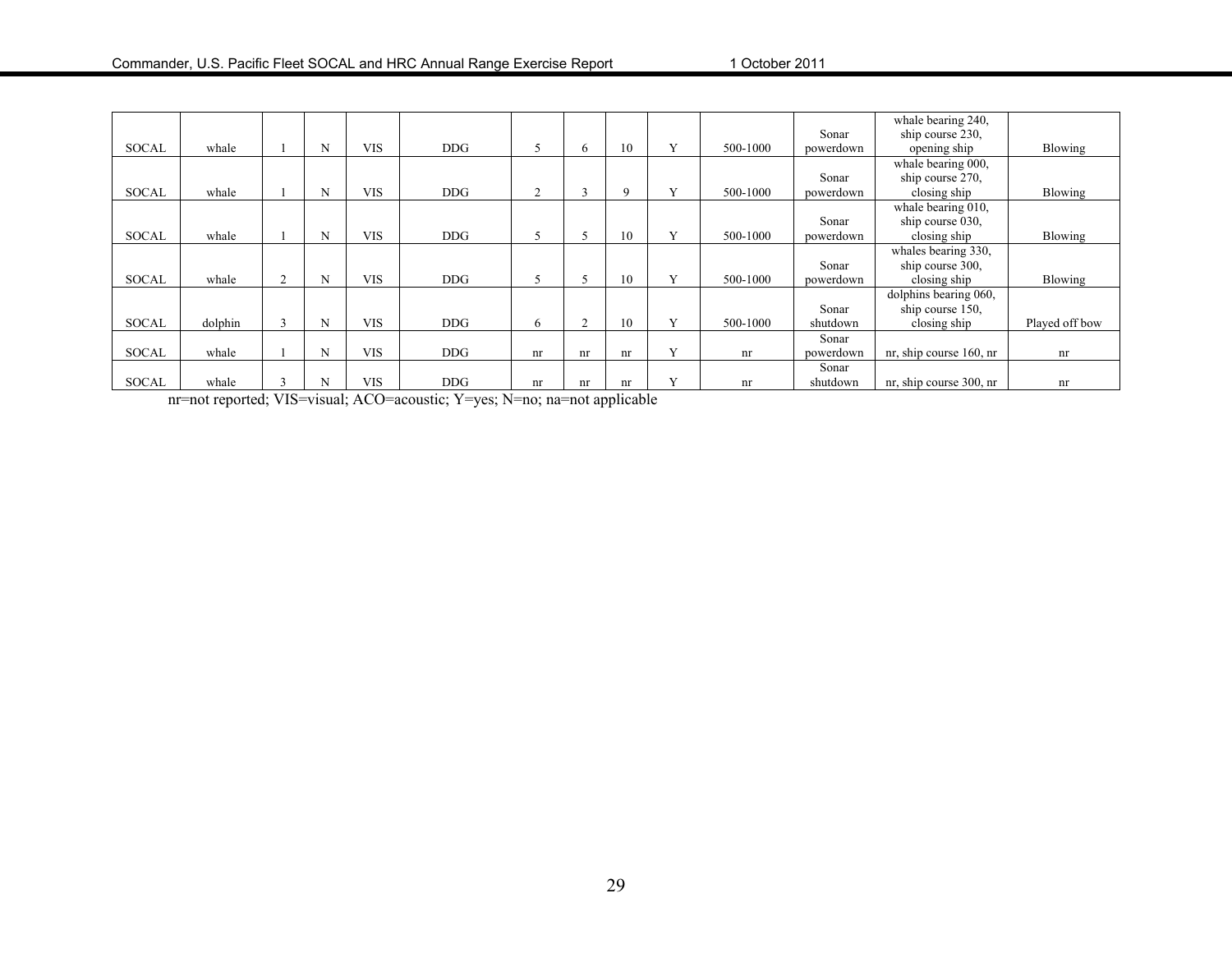| (A) Location | (B) Species | $(C)$ # of individuals | (D) Calves observed (y/n) | (E) Initial detection sensor | (F) Platform detection from | Length of time observed<br>(imin)<br>$\ddot{\bm{\theta}}$ | (H) Wave height (ft) | (I) Visibility (nm) | (J) Sonar source in use $(y/n)$ | (K) Range (yds) | (L) Mitigation implemented | hull-mounted, true bearing<br>and estimation of animal's<br>of animal from ship, true<br>(M) If source in use (J) is<br>direction of ship's travel,<br>motion relative to ship | (N) Observed behavior            |
|--------------|-------------|------------------------|---------------------------|------------------------------|-----------------------------|-----------------------------------------------------------|----------------------|---------------------|---------------------------------|-----------------|----------------------------|--------------------------------------------------------------------------------------------------------------------------------------------------------------------------------|----------------------------------|
| <b>SOCAL</b> | dolphin     | $\mathfrak{Z}$         | N                         | <b>VIS</b>                   | ${\rm FFG}$                 | 8                                                         | 6                    | 10                  | N                               | $<$ 200         | na                         | na                                                                                                                                                                             | Paralleling ship on<br>surface   |
| <b>SOCAL</b> | dolphin     | 30                     | ${\bf N}$                 | <b>VIS</b>                   | <b>SSN</b>                  | $\sqrt{5}$                                                | $\overline{3}$       | $\sqrt{5}$          | $\mathbf N$                     | 1000-2000       | na                         | na                                                                                                                                                                             | Bowriding                        |
| <b>SOCAL</b> | dolphin     | $\overline{3}$         | ${\bf N}$                 | <b>VIS</b>                   | ${\rm FFG}$                 | $\overline{3}$                                            | 10                   | 10                  | $\mathbf N$                     | 1000-2000       | na                         | na                                                                                                                                                                             | Closing to<br>bowride            |
| <b>SOCAL</b> | whale       | $\mathbf{1}$           | ${\bf N}$                 | <b>VIS</b>                   | ${\rm FFG}$                 | $\mathfrak{Z}$                                            | 10                   | 10                  | N                               | 1000-2000       | na                         | na                                                                                                                                                                             | Paralleling ship on<br>surface   |
| <b>SOCAL</b> | whale       | $\mathbf{1}$           | $_{\rm N}$                | <b>VIS</b>                   | ${\rm FFG}$                 | 3                                                         | 10                   | 10                  | N                               | 1000-2000       | na                         | na                                                                                                                                                                             | Paralleling ship on<br>surface   |
| <b>SOCAL</b> | dolphin     | 20                     | ${\bf N}$                 | <b>VIS</b>                   | <b>DDG</b>                  | $\sqrt{2}$                                                | 1                    | 10                  | $\mathbf N$                     | 1000-2000       | na                         | na                                                                                                                                                                             | Reciprocal course                |
| <b>SOCAL</b> | whale       | 3                      | N                         | <b>VIS</b>                   | ${\rm FFG}$                 |                                                           | 3                    | 10                  | N                               | 1000-2000       | na                         | na                                                                                                                                                                             | Surfacing for air                |
| <b>SOCAL</b> | whale       | 3                      | ${\bf N}$                 | <b>VIS</b>                   | ${\rm HELO}$                | $\mathbf{1}$                                              | nr                   | 10                  | $\mathbf N$                     | 200-500         | na                         | na                                                                                                                                                                             | Paralleling ship                 |
| <b>SOCAL</b> | pinniped    | 1                      | ${\bf N}$                 | <b>VIS</b>                   | ${\rm FFG}$                 | $\overline{2}$                                            | 6                    | $10\,$              | $\mathbf N$                     | 200-500         | na                         | na                                                                                                                                                                             | Sea otter floating<br>on surface |
| <b>SOCAL</b> | whale       | $\overline{2}$         | ${\bf N}$                 | <b>VIS</b>                   | ${\rm FFG}$                 | 5                                                         | $\overline{2}$       | 10                  | N                               | 200-500         | Maneuvered<br>away         | na                                                                                                                                                                             | Swimming close<br>to surface     |
| <b>SOCAL</b> | dolphin     | 100                    | Y                         | <b>VIS</b>                   | <b>DDG</b>                  | 20                                                        | 6                    | 10                  | N                               | 500-1000        | na                         | na                                                                                                                                                                             | Bowriding                        |
| <b>SOCAL</b> | whale       | $\overline{2}$         | ${\bf N}$                 | <b>VIS</b>                   | non-ASW ship                | 5                                                         | $\overline{4}$       | $\tau$              | na                              | >2000           | na                         | na                                                                                                                                                                             | Logging                          |
| <b>SOCAL</b> | whale       | $\mathbf{1}$           | ${\bf N}$                 | <b>VIS</b>                   | non-ASW ship                |                                                           | 3                    | $\tau$              | na                              | 1000-2000       | na                         | na                                                                                                                                                                             | Blowing                          |
| <b>SOCAL</b> | whale       | $\mathbf{1}$           | ${\bf N}$                 | <b>VIS</b>                   | non-ASW ship                | 15                                                        | 3                    | $\tau$              | na                              | 1000-2000       | na                         | na                                                                                                                                                                             | Blowing                          |
| <b>SOCAL</b> | whale       | $\mathbf{1}$           | $\mathbf N$               | <b>VIS</b>                   | non-ASW ship                |                                                           | 5                    | $\tau$              | na                              | 1000-2000       | na                         | na                                                                                                                                                                             | Normal behavior                  |
| <b>SOCAL</b> | whale       | 8                      | ${\bf N}$                 | <b>VIS</b>                   | non-ASW ship                | $\overline{c}$                                            | 5                    | $\overline{7}$      | na                              | 1000-2000       | na                         | na                                                                                                                                                                             | Normal behavior                  |
| <b>SOCAL</b> | whale       | 1                      | ${\bf N}$                 | <b>VIS</b>                   | non-ASW ship                | $\mathbf{1}$                                              | 3                    | $\overline{7}$      | na                              | 200-500         | na                         | na                                                                                                                                                                             | Diving                           |

**Table S1-ii-11. SOCAL MTE – Individual Marine Mammal Sighting Information: JTFEX 3 – 8 Jun 2011.**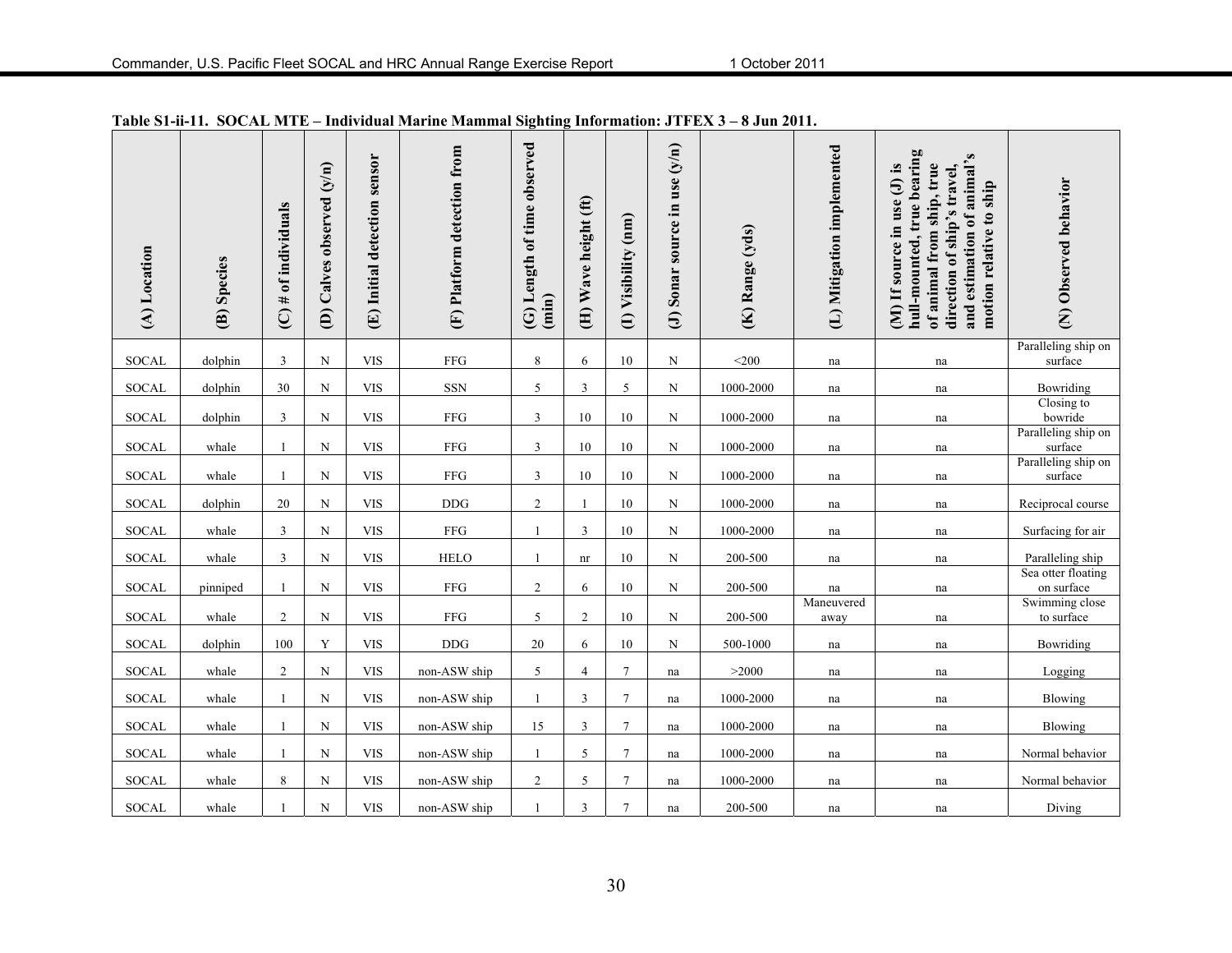| <b>SOCAL</b> | whale                      |                | ${\bf N}$   | <b>VIS</b> | non-ASW ship | $\mathbf{1}$               | 3              | $7\phantom{.0}$            | na          | 500-1000     | na                 | na                                                            | Diving          |
|--------------|----------------------------|----------------|-------------|------------|--------------|----------------------------|----------------|----------------------------|-------------|--------------|--------------------|---------------------------------------------------------------|-----------------|
| <b>SOCAL</b> | whale                      | $\overline{2}$ | ${\bf N}$   | <b>VIS</b> | non-ASW ship | -1                         | $\mathfrak{Z}$ | $7\phantom{.0}$            | na          | 500-1000     | na                 | na                                                            | Diving          |
| <b>SOCAL</b> | whale                      | 3              | $\mathbf N$ | <b>VIS</b> | non-ASW ship | -1                         | nr             | nr                         | na          | 500-1000     | na                 | na                                                            | Normal behavior |
| <b>SOCAL</b> | whale                      | $\mathbf{1}$   | ${\bf N}$   | <b>VIS</b> | <b>DDG</b>   | $\overline{1}$             | $\overline{4}$ | 10                         | Y           | $<$ 200      | Sonar<br>shutdown  | whale bearing 180,<br>ship course 090,<br>paralleling ship    | Blowing         |
| <b>SOCAL</b> | dolphin                    | 5              | $\mathbf N$ | <b>VIS</b> | <b>DDG</b>   | $\boldsymbol{2}$           | 5              | 10                         | Y           | $<$ 200 $\,$ | Sonar<br>shutdown  | dolphins bearing 180,<br>ship course 270,<br>opening ship     | Bowriding       |
|              |                            |                |             |            |              |                            |                |                            |             |              | Sonar              | dolphins bearing 325,                                         |                 |
| <b>SOCAL</b> | dolphin                    | 30             | Y           | <b>VIS</b> | <b>DDG</b>   | 8                          | 5              | $\tau$                     | Y           | $<$ 200      | shutdown           | ship course 270, nr<br>whale bearing 000,<br>ship course 270, | nr              |
| <b>SOCAL</b> | whale                      |                | ${\bf N}$   | <b>VIS</b> | <b>DDG</b>   | $\mathbf{1}$               | $\overline{4}$ | 10                         | $\mathbf Y$ | >2000        | na                 | opening ship<br>whale bearing 180,                            | <b>Blowing</b>  |
| <b>SOCAL</b> | whale                      |                | ${\bf N}$   | <b>VIS</b> | <b>DDG</b>   | $\overline{2}$             | $\mathfrak{Z}$ | 10                         | Y           | 1000-2000    | Maneuvered<br>away | ship course 090,<br>paralleling ship                          | Blowing         |
| <b>SOCAL</b> | whale                      | $\sqrt{2}$     | ${\bf N}$   | <b>VIS</b> | <b>DDG</b>   | $\mathfrak{Z}$             | $\mathbf{1}$   | 10                         | $\mathbf Y$ | 1000-2000    | na                 | whales bearing 010,<br>ship course 090,<br>opening ship       | Blowing         |
| <b>SOCAL</b> | whale                      | -1             | ${\bf N}$   | <b>VIS</b> | <b>DDG</b>   | 5                          | $\overline{4}$ | 10                         | Y           | 1000-2000    | Sonar<br>shutdown  | whale bearing 140,<br>ship course 130,<br>closing ship        | Blowing         |
| <b>SOCAL</b> | whale                      | 3              | ${\bf N}$   | <b>VIS</b> | <b>DDG</b>   | 5                          | $\overline{1}$ | 10                         | Y           | 1000-2000    | na                 | whales bearing 345,<br>ship course 122.<br>paralleling ship   | Transiting      |
| <b>SOCAL</b> | whale                      | $\overline{4}$ | ${\bf N}$   | <b>VIS</b> | <b>DDG</b>   | 13                         | $\mathfrak{Z}$ | 10                         | Y           | 1000-2000    | Sonar<br>powerdown | nr, ship course 285,<br>paralleling ship                      | Transiting      |
| SOCAL        | whale                      |                | ${\bf N}$   | <b>VIS</b> | $\rm{DDG}$   | $\mathbf{1}$               | $\mathbf{1}$   | 10                         | Y           | 1000-2000    | Sonar<br>powerdown | whale bearing 075,<br>ship course 122, nr                     | nr              |
| SOCAL        | whale                      |                | N           | <b>VIS</b> | <b>DDG</b>   | 5                          | $\overline{1}$ | 10                         | Y           | 1000-2000    | Sonar<br>powerdown | whale bearing 250,<br>ship course 132, nr                     | nr              |
|              |                            |                |             |            |              |                            |                |                            |             |              | Sonar              | whale bearing 040,                                            |                 |
| SOCAL        | whale                      |                | ${\bf N}$   | <b>VIS</b> | CG           | 3                          | nr             | nr                         | Y           | 1000-2000    | powerdown          | ship course 129, nr                                           | nr              |
| <b>SOCAL</b> | nr                         | $\overline{3}$ | ${\bf N}$   | <b>VIS</b> | DDG          | nr                         | nr             | nr                         | Y           | 200-500      | Sonar<br>shutdown  | nr, ship course 337, nr                                       | nr              |
| <b>SOCAL</b> | $\mathop{\rm nr}\nolimits$ | $\overline{3}$ | ${\bf N}$   | <b>VIS</b> | <b>DDG</b>   | $\mathop{\rm nr}\nolimits$ | nr             | $\mathop{\rm nr}\nolimits$ | $\mathbf Y$ | 200-500      | Sonar<br>shutdown  | nr, ship course 181, nr                                       | nr              |
|              |                            |                |             |            |              |                            |                |                            |             |              |                    | whales bearing 200,                                           |                 |
| <b>SOCAL</b> | whale                      | 3              | ${\bf N}$   | <b>VIS</b> | <b>DDG</b>   | 3                          | $\overline{4}$ | 10                         | Y           | 500-1000     | Sonar<br>shutdown  | ship course 190,<br>paralleling ship                          | Blowing         |
|              |                            |                |             |            |              |                            |                |                            |             |              | Sonar              | nr, ship course 300,                                          |                 |
| SOCAL        | whale                      | 3              | ${\bf N}$   | <b>VIS</b> | <b>DDG</b>   | $\,8\,$                    | 3              | 10                         | Y           | 500-1000     | powerdown          | paralleling ship                                              | Transiting      |
| <b>SOCAL</b> | whale                      | 2              | ${\bf N}$   | <b>VIS</b> | <b>DDG</b>   | $\overline{1}$             | $\mathbf{1}$   | 10                         | Y           | 500-1000     | Sonar<br>powerdown | whales bearing 250,<br>ship course 132, nr                    | nr              |
|              |                            |                | $\mathbf N$ | <b>VIS</b> | $\rm{CG}$    |                            |                |                            | $\mathbf Y$ |              | Sonar              | whale bearing 180,                                            |                 |
| <b>SOCAL</b> | whale                      |                |             |            |              | $\mathfrak{Z}$             | nr             | nr                         |             | 500-1000     | shutdown           | ship course 039, nr                                           | nr              |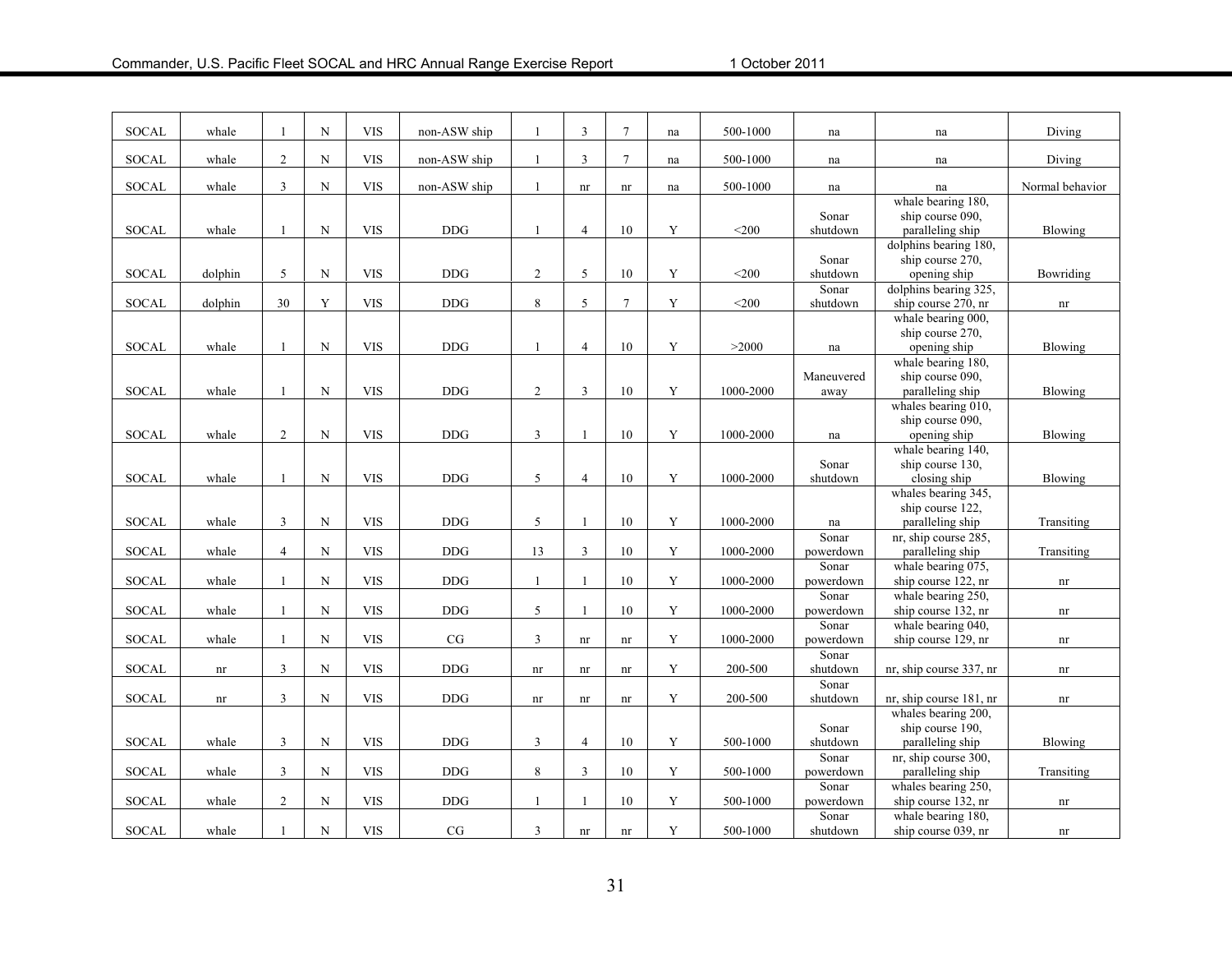|                                                                                                                                            |  |  |              |            |            |          |  |    |  | Sonar    |                            |   |
|--------------------------------------------------------------------------------------------------------------------------------------------|--|--|--------------|------------|------------|----------|--|----|--|----------|----------------------------|---|
| 00017<br>SUCAL                                                                                                                             |  |  | $\mathbf{v}$ | <b>VIS</b> | <b>DDG</b> | $\cdots$ |  | nr |  | shutdown | course 230, nr<br>nr. ship | m |
| T T T C<br>$\sim$<br>/IS=visual∶<br>applicable<br>reported:<br>nr=not<br>J=acoustic:<br>$v = \frac{1}{2}$<br>$N=no$<br>na=not<br>ΑO<br>-15 |  |  |              |            |            |          |  |    |  |          |                            |   |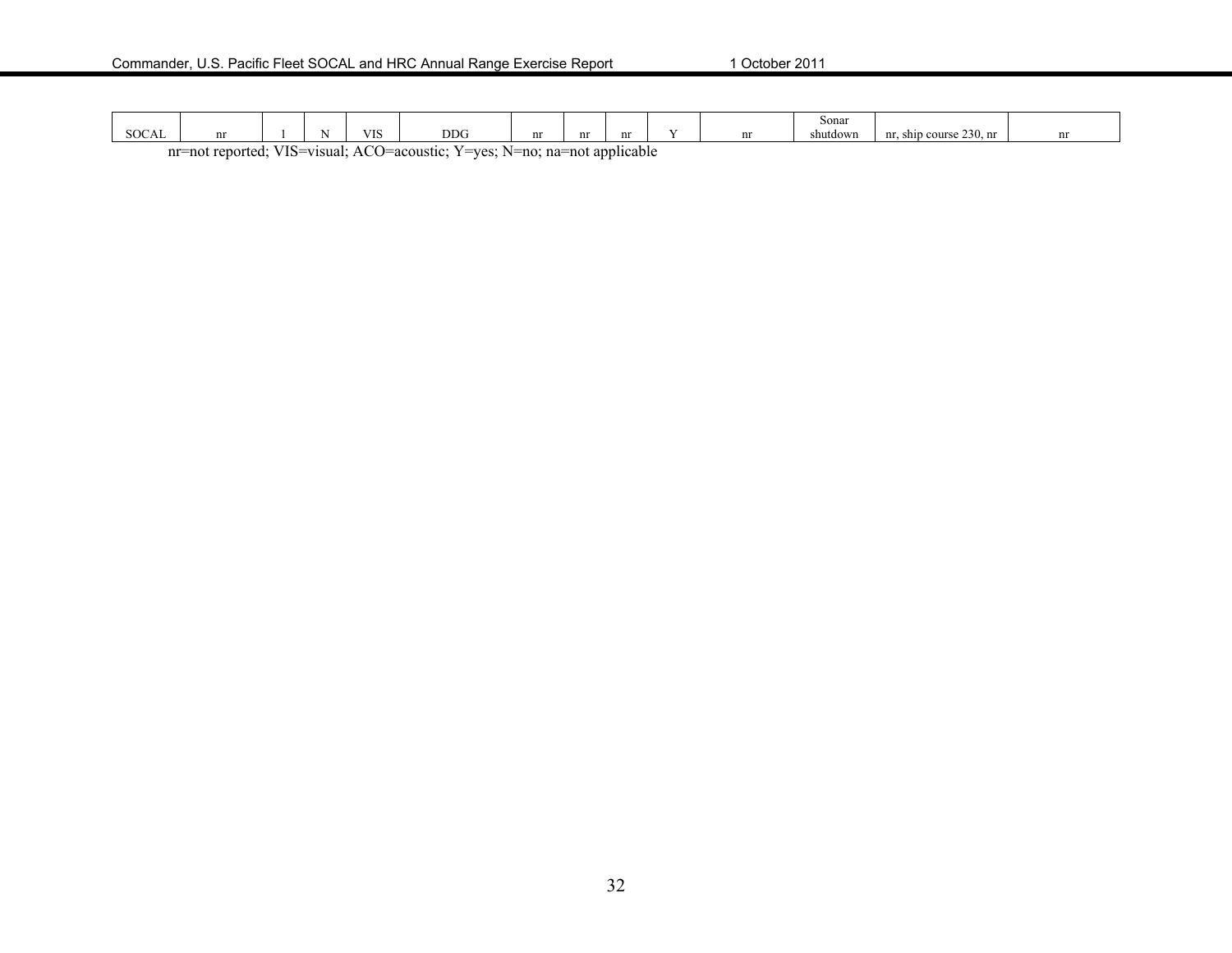#### **(iii) Evaluation of effectiveness (based on data gathered during all MTEs)**

For the eleven major training exercises conducted in the Southern California Range Complex this reporting period (2 Aug 2010 to 1 Aug 2011), the Navy conducted over 9,755 hours of Marine Species Awareness Training for 7,537 Navy personnel prior to beginning the training events. In addition, over the 134 non-consecutive major training event days in this same period (**Table S1-iii-1**), the Navy performed over 86,871 hours of visual observation (when counting the number of individual watchstanders engaged in lookout or navigation duties times the number of ships involved times the number of days at sea).

| <b>MTE</b><br><b>Type</b> | <b>Dates</b>           | $#$ of<br>Days | # of<br><b>Ships</b><br><b>Involved</b> | # of Marine<br><b>Mammal</b><br><b>Sightings</b> | # of Marine<br><b>Mammals</b> |
|---------------------------|------------------------|----------------|-----------------------------------------|--------------------------------------------------|-------------------------------|
| C2X                       | 23 JUL - 12 AUG 2010 * | 11             | 10                                      | 77                                               | 1,049                         |
| <b>SUSTEX</b>             | 5 AUG - 20 AUG 2010    | 16             | 5                                       | 40                                               | 541                           |
| IAC II                    | 31 AUG - 2 SEP 2010    | 3              | 7                                       | 15                                               | 131                           |
| <b>IAC II</b>             | 20 OCT - 22 OCT 2010   | 3              | 5                                       | 29                                               | 1,184                         |
| C2X                       | 25 OCT - 15 NOV 2010   | 22             | 5                                       | 68                                               | 1,121                         |
| C2X                       | 4 NOV - 19 NOV 2010    | 21             | $\overline{4}$                          | 3                                                | 261                           |
| C2X                       | 30 NOV - 20 DEC 2010   | 21             | 7                                       | 69                                               | 488                           |
| <b>JTFEX</b>              | 4 FEB - 9 FEB 2011     | 6              | 8                                       | 8                                                | 195                           |
| IAC II                    | 18 FEB - 20 FEB 2011   | 3              | 7                                       | 11                                               | 211                           |
| C2X                       | 6 MAY - 27 MAY 2011    | 22             | 11                                      | 69                                               | 413                           |
| <b>JTFEX</b>              | 3 JUN - 8 JUN 2011     | 6              | 8                                       | 39                                               | 254                           |
|                           | <b>Total</b>           | 134            | 77                                      | 428                                              | 5,848                         |

#### **Table S1-iii-1. SOCAL Range Complex major training exercises from 2 August 2010 to 1 August 2011.**

Note: \* This exercise was conducted over two reporting periods (2010 Annual Exercise Report and 2011 Annual Exercise Report). The data shown in this table reflects only the numbers from this reporting period (2011).

Key: C2X= Composite Training Unit Exercise; IAC II= Integrated Anti-Submarine Warfare Course; JTFEX= Joint Task Force Exercise; SUSTEX= Sustainment Exercise

#### **SOCAL Range Complex Major Training Exercise Marine Mammal Observations**

There were approximately 428 sightings of an estimated 5,848 marine mammals over the course of the eleven major training exercises in the Southern California Range Complex. A breakdown of sightings by species type is shown in **Table S1-iii-2** and **Figure S1-iii-1**.

Dolphin species in Southern California typically occur in larger pods than whales, hence the higher number of dolphins and larger percentage of total numbers seen in these counts.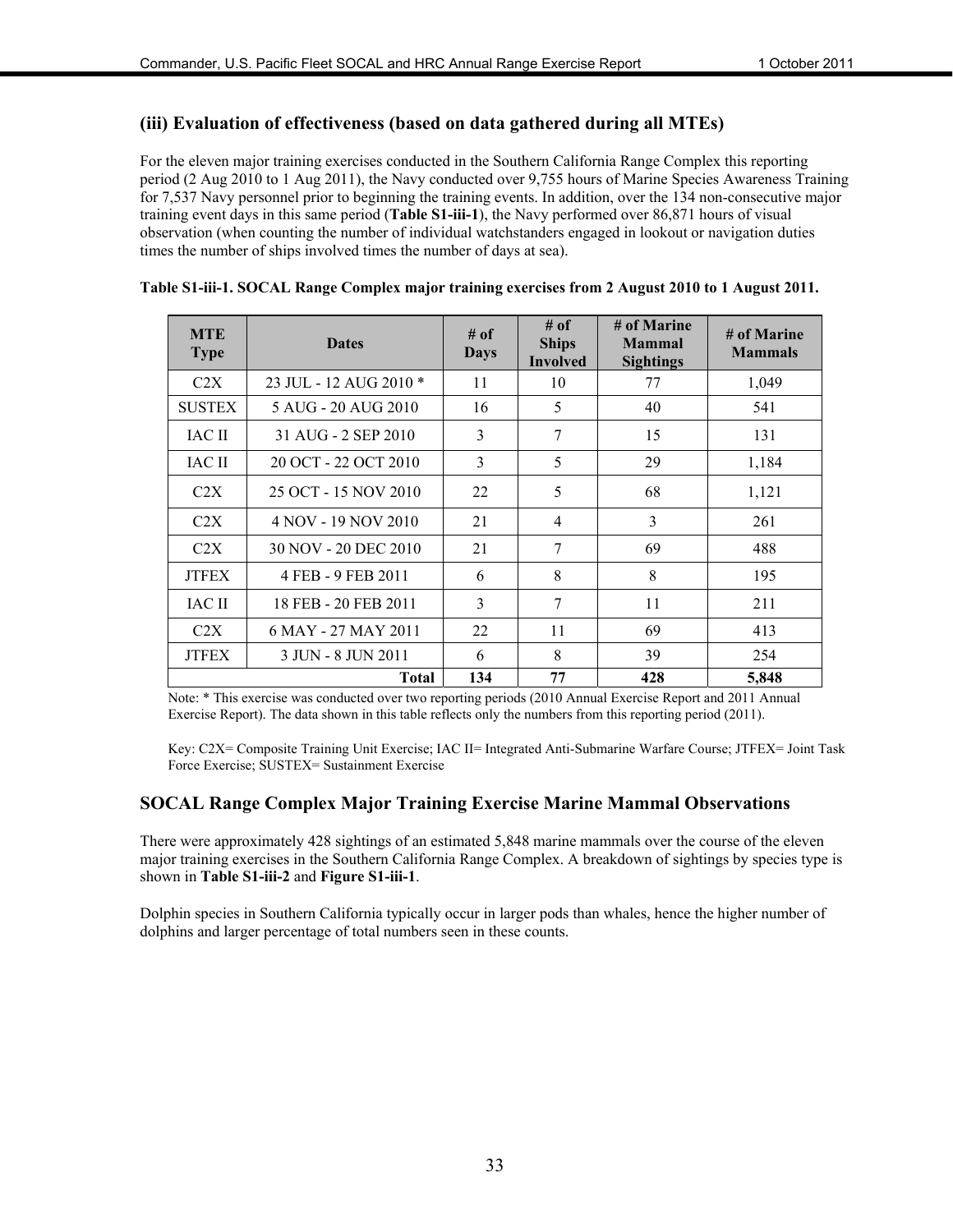| Table S1-iii-2. Total number of marine mammal sightings observed from Navy platforms during SOCAL |  |
|---------------------------------------------------------------------------------------------------|--|
| Range Complex major training exercises from 2 August 2010 to 1 August 2011.                       |  |

| <b>Species Type</b> | $#$ of<br><b>Sightings</b> | $%$ of<br><b>Total</b><br><b>Sightings</b> | # of<br><b>Marine</b><br><b>Mammals</b> | % of Total<br><b>Number of</b><br><b>Marine Mammals</b> |
|---------------------|----------------------------|--------------------------------------------|-----------------------------------------|---------------------------------------------------------|
| Dolphins            | 172                        | 40%                                        | 5,255                                   | 90%                                                     |
| Whales              | 223                        | 52%                                        | 435                                     | 8%                                                      |
| Pinnipeds           | 20                         | $5\%$                                      | 136                                     | $2\%$                                                   |
| Not recorded        | 13                         | 3%                                         | 22                                      | $<1\%$                                                  |
| <b>Totals:</b>      | 428                        |                                            | 5,844                                   |                                                         |

Note: Totals represent sum of observations during both MFAS/explosives events and during non-MFAS/explosives training periods.

**Figure S1-iii-1. Chart of marine mammal sightings (left) and number of individuals by species categories (right) during SOCAL Range Complex major training exercises from 2 August 2010 to 1 August 2011.** 



#### **SOCAL Range Complex Major Training Event Mitigations**

From **Table S1-iii-2**, of the 428 Navy marine mammal sightings during major training exercises this reporting period, there were 110 sightings within 1,000 yards that qualified as mitigation events. In other words, midfrequency active sonar units had their sonar on, and followed the appropriate mitigation (secure or power down) depending on the range to the marine mammal. There were 59 sonar shutdowns at ranges <200 yards (**Table S1 iii-3**), and 51 sonar powerdowns at ranges between 200-1,000 yards.

There were also 12 instances of Navy ships actively maneuvering to avoid marine mammals. Of these 12 maneuvers, 10 were to avoid whales (n=14 whales), and 2 were to avoid pods of dolphins (one pod of 30 and another of 200).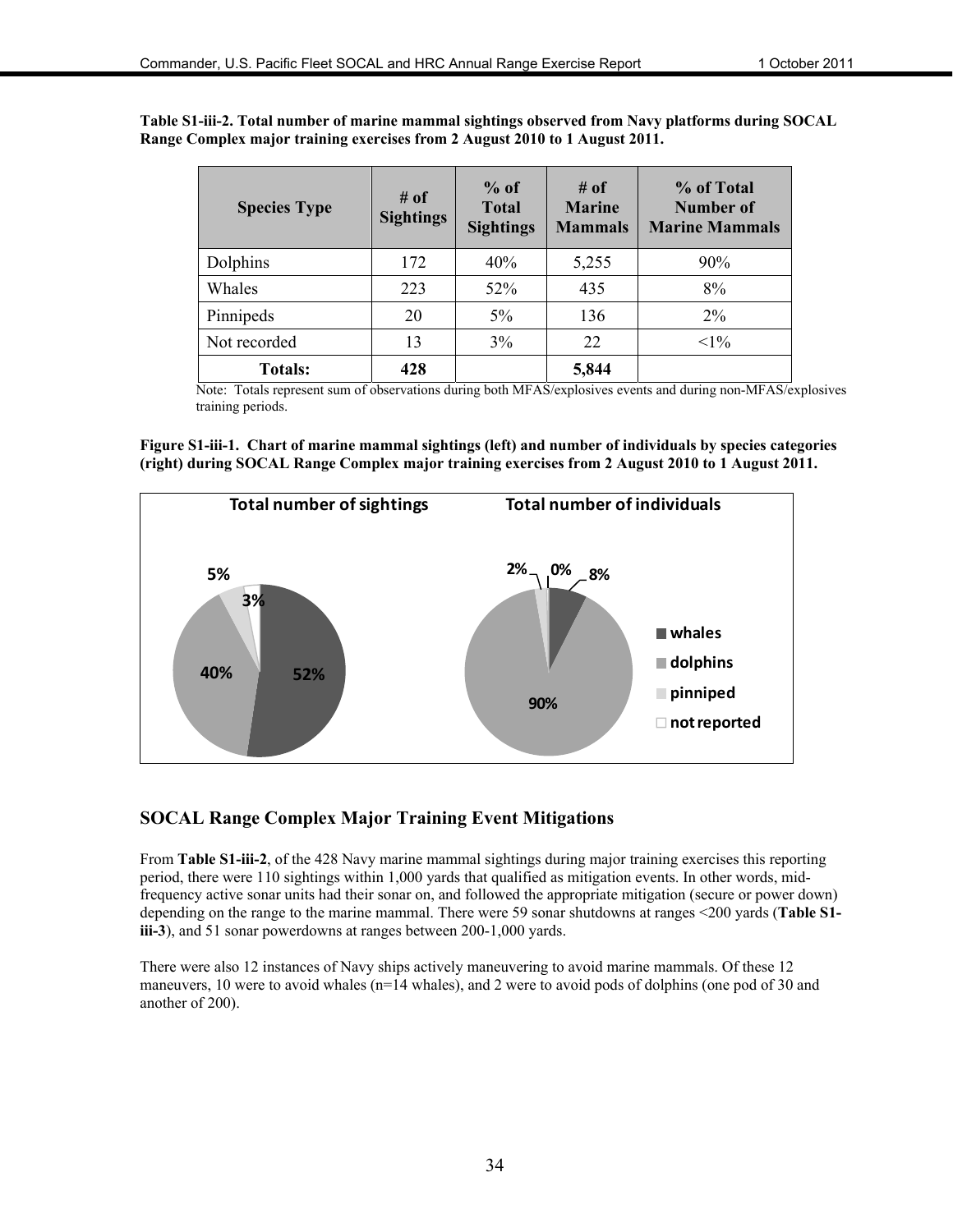**Table S1-iii-3. Number of marine mammal sightings at ranges less than 200 yards observed from Navy platforms during major training exercises concurrent with sonar shutdown mitigation from 2 August 2010 to 1 August 2011.** 

| <b>Shutdown</b>            |                                | Total $#$ of                    |                           |                              | <b>Breakdown by species type</b> |                              |
|----------------------------|--------------------------------|---------------------------------|---------------------------|------------------------------|----------------------------------|------------------------------|
| <b>Mitigation</b><br>Range | Total # of<br><b>Sightings</b> | <b>Marine</b><br><b>Mammals</b> | # of<br><b>Whales</b>     | $#$ of<br><b>Dolphins</b>    | $#$ of<br><b>Pinnipeds</b>       | # of Not<br><b>Reported</b>  |
| $\leq$ 200 yards           | 59                             | 890                             | 28 times for<br>41 whales | 24 times for 838<br>dolphins | 4 times for<br>4 pinnipeds       | 3 times for<br>7 individuals |

## **SUMMARY: Mitigation Effectiveness and Navy Safety Zone Adherence**

During this year's major training exercises in the Southern California Range Complex, proscribed NMFS safety zones were effectively applied greater than 99% of the time in cases of observation of marine mammals within the applicable safety zone. There was only one instance of a ship powering down vice turning sonar off when a group of 10 dolphins were sighted at a range of 200 yards. There were 9 instances this reporting period of bowriding dolphins. In accordance with the bowriding exception, there is no sonar powerdown or shutdown requirement in the case of dolphins deliberately closing to ride a vessel's bow wave.

The three categories of mitigation measures (Personnel Training, Lookout and Watchstander Responsibility, and Operating Procedures) outlined in the SOCAL Final Environmental Impact Statement/Overseas Environmental Impact Statement of December 2008 and approved by NMFS in subsequent Letters of Authorization in 2009, 2010 and 2011 were effective in appropriately mitigating exposure of marine mammals to mid-frequency sonar. During this year's major training exercises, the proscribed NMFS safety zones were adhered to, and vessels and aircraft applied mitigation measures when marine mammals were visually observed within the requisite zone. Fleet commanders, aircrews and ship watch teams continue to improve individual awareness and enhance reporting practices. This improvement can be attributed to the various pre-event conferences, mandatory Marine Species Awareness Training, adherence to required MFAS mitigation zones, and application of lessons learned in marine mammal sighting and reporting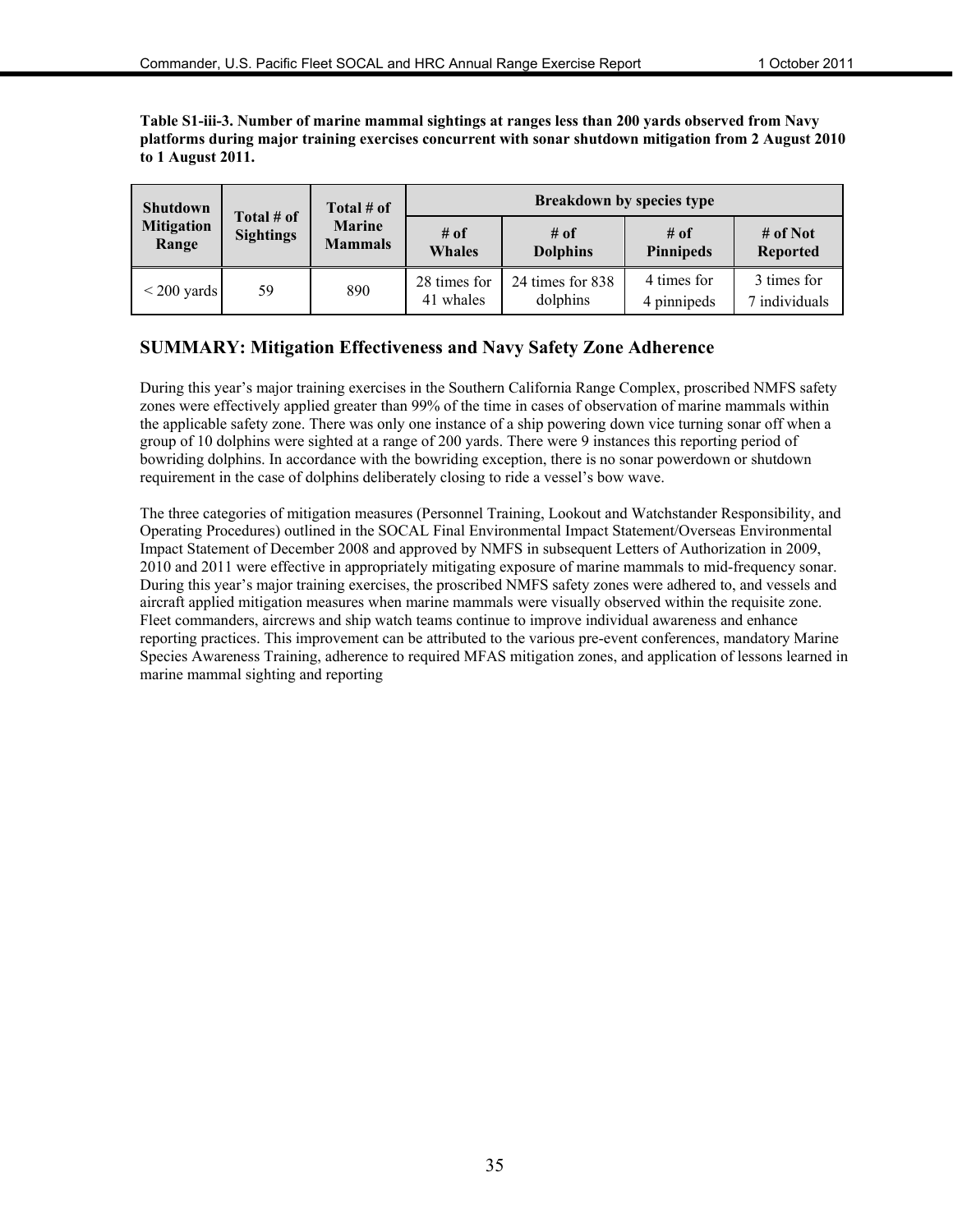| 1) Range [SOCAL (S)] | <b>MTE</b><br>$\widehat{a}$ | 3) Month             | 4) Species sighted | 5) $\#$ of marine mammals<br>sighted | 6) Platform | 7) Length of time observed<br>(imin) | at which marine<br>mammal sighted<br>8) Range | power down (PD); maneuver<br>9) Mitigation [secure (SD);<br>ship (MAN) <sup>1</sup> ] | 10) Estimate MAX exposure<br>PRIOR to mitigation (dB re<br>1uPa) <sup>2</sup> | sonar<br>Number of minutes<br>mitigation applied<br>$\overline{11}$ | 12) Estimate exposure AFTER<br>mitigation (dB re 1uPa) <sup>2</sup> | have moved given length of<br>13) DISTANCE ship would<br>mitigation and nominal 10-<br>knot ship speed $(\mathrm{yds})$ | hull-mounted, true bearing<br>and estimation of animal's<br>(M) If source in use (J) is<br>of animal from ship, true<br>direction of ship's travel,<br>motion relative to ship | 15) Observed behavior      |
|----------------------|-----------------------------|----------------------|--------------------|--------------------------------------|-------------|--------------------------------------|-----------------------------------------------|---------------------------------------------------------------------------------------|-------------------------------------------------------------------------------|---------------------------------------------------------------------|---------------------------------------------------------------------|-------------------------------------------------------------------------------------------------------------------------|--------------------------------------------------------------------------------------------------------------------------------------------------------------------------------|----------------------------|
| S                    | C2X                         | $\operatorname{AUG}$ | whale              |                                      | CG          | 30                                   | 500-1000                                      | PD                                                                                    | $<$ 175-181                                                                   | 30                                                                  | $<169-175$                                                          | 10,000                                                                                                                  | nr, ship course 240, nr                                                                                                                                                        | $\mathop{\rm nr}\nolimits$ |
| S                    | C2X                         | AUG                  | dolphin            | 25                                   | <b>DDG</b>  | 3                                    | $<$ 200                                       | na                                                                                    | < 189                                                                         | na                                                                  | < 189                                                               | na                                                                                                                      | dolphins bearing 180,<br>ship course 170,<br>paralleling ship                                                                                                                  | Paralleling<br>ship        |
| S                    | C2X                         | AUG                  | dolphin            | 10                                   | <b>DDG</b>  | $\mathop{\rm nr}\nolimits$           | $<$ 200                                       | PD                                                                                    | < 189                                                                         | 2                                                                   | <179                                                                | 667                                                                                                                     | dolphins bearing 005,<br>ship course 351, nr                                                                                                                                   | nr                         |
| S                    | C2X                         | <b>AUG</b>           | pinniped           |                                      | <b>DDG</b>  | 5                                    | $<$ 200                                       | <b>SD</b>                                                                             | < 189                                                                         | 5                                                                   | none                                                                | 1,667                                                                                                                   | pinniped bearing 015,<br>ship course 349, nr                                                                                                                                   | nr                         |
| S                    | C2X                         | AUG                  | dolphin            |                                      | <b>DDG</b>  |                                      | $<$ 200                                       | ${\rm SD}$                                                                            | < 189                                                                         | 33                                                                  | none                                                                | 11,000                                                                                                                  | dolphin bearing 005, ship<br>course 256, nr                                                                                                                                    | nr                         |
| ${\bf S}$            | C2X                         | $\operatorname{AUG}$ | dolphin            | 20                                   | <b>DDG</b>  | 5                                    | $<$ 200                                       | ${\rm SD}$                                                                            | < 189                                                                         | 5                                                                   | none                                                                | 1,667                                                                                                                   | dolphins bearing 315,<br>ship course 314, nr                                                                                                                                   | nr                         |
| S                    | C2X                         | $\operatorname{AUG}$ | whale              |                                      | $\rm{DDG}$  | $\mathop{\rm nr}\nolimits$           | $<$ 200 $\,$                                  | ${\rm SD}$                                                                            | < 189                                                                         | 18                                                                  | none                                                                | 6,000                                                                                                                   | whale bearing 248, ship<br>course 133, nr                                                                                                                                      | nr                         |
| S                    | C2X                         | <b>AUG</b>           | whale              |                                      | $\rm{DDG}$  | nr                                   | $<$ 200                                       | <b>SD</b>                                                                             | < 189                                                                         | 27                                                                  | none                                                                | 9,000                                                                                                                   | whale bearing 030, ship<br>course 284, nr                                                                                                                                      | $\mathop{\rm nr}\nolimits$ |
| S                    | C2X                         | $\operatorname{AUG}$ | whale              |                                      | <b>DDG</b>  | 5                                    | 200-500                                       | PD                                                                                    | $< 181 - 189$                                                                 | 37                                                                  | $<171-179$                                                          | 12,333                                                                                                                  | whale bearing 355, ship<br>course 151, nr                                                                                                                                      | nr                         |
| S                    | C2X                         | <b>AUG</b>           | dolphin            | $\overline{4}$                       | <b>DDG</b>  | 5                                    | 200-500                                       | <b>SD</b>                                                                             | $< 181 - 189$                                                                 | $\overline{2}$                                                      | none                                                                | 667                                                                                                                     | dolphins bearing 210,<br>ship course 275, nr                                                                                                                                   | nr                         |
| S                    | C2X                         | <b>AUG</b>           | pinniped           |                                      | <b>DDG</b>  |                                      | 200-500                                       | SD                                                                                    | $< 181 - 189$                                                                 | 6                                                                   | none                                                                | 2,000                                                                                                                   | pinniped bearing 089,<br>ship course 140, nr                                                                                                                                   | nr                         |
| S                    | C2X                         | <b>AUG</b>           | whale              |                                      | <b>DDG</b>  |                                      | 200-500                                       | <b>SD</b>                                                                             | $< 181 - 189$                                                                 | $\overline{2}$                                                      | none                                                                | 667                                                                                                                     | whale bearing 260, ship<br>course 275, nr                                                                                                                                      | nr                         |
| S                    | C2X                         | $\operatorname{AUG}$ | dolphin            |                                      | $\rm DDG$   |                                      | 200-500                                       | ${\rm SD}$                                                                            | $< 181 - 189$                                                                 | 30                                                                  | none                                                                | 10,000                                                                                                                  | dolphin bearing 315, ship<br>course 352, nr                                                                                                                                    | nr                         |

**Table S1-iii-4. SOCAL MTEs where sonar was on during detection of marine mammals at ranges less than 1,000 yards, and mitigation conducted.**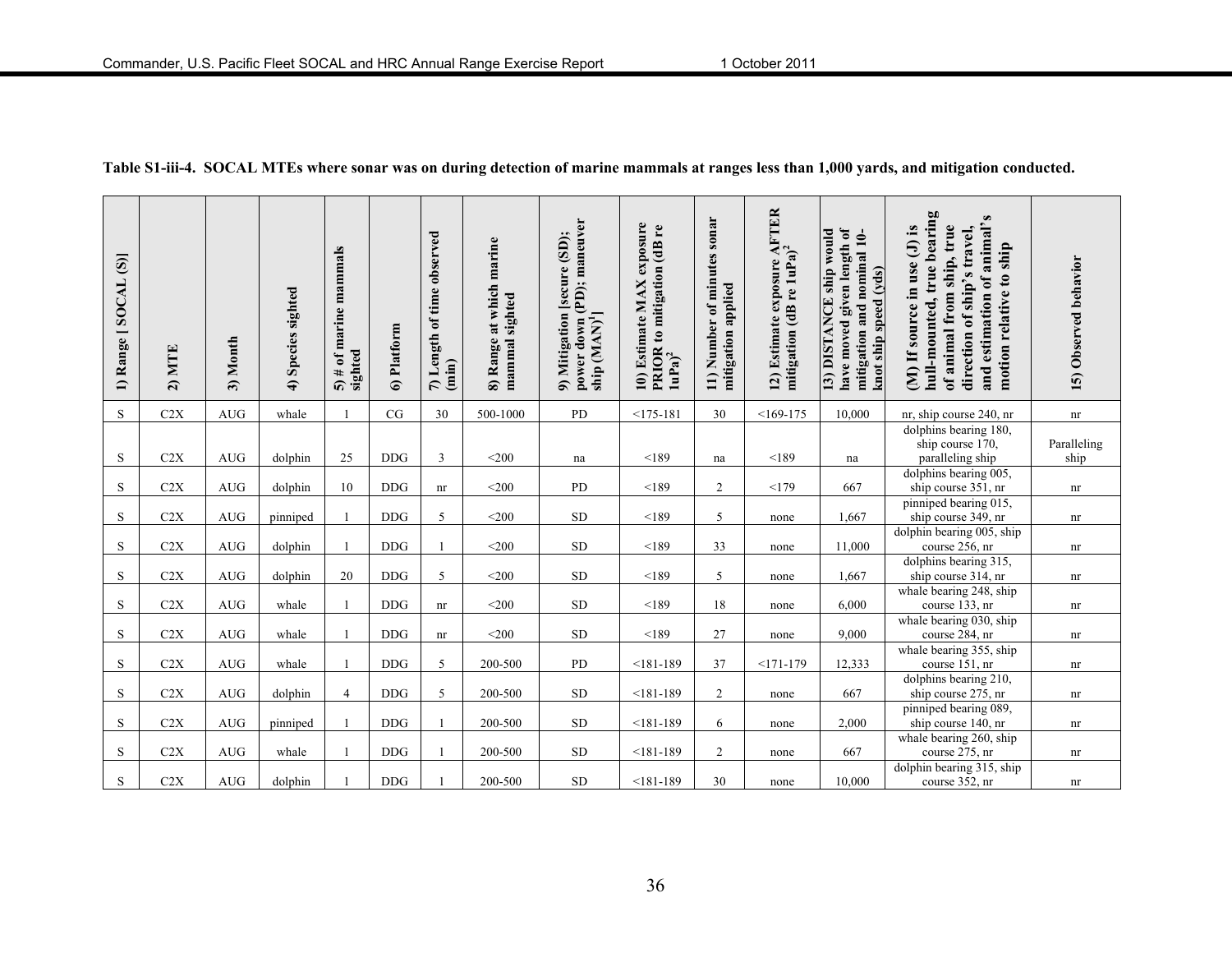| S           | C2X | AUG        | dolphin | $\overline{4}$ | <b>DDG</b> | 3              | $<$ 200  | <b>SD</b> | < 189         | 3              | none          | 1,000  | nr, nr, nr                                 | nr            |
|-------------|-----|------------|---------|----------------|------------|----------------|----------|-----------|---------------|----------------|---------------|--------|--------------------------------------------|---------------|
|             |     |            |         |                |            |                |          |           |               |                |               |        | whales bearing 180, ship                   |               |
| S.          | C2X | <b>AUG</b> | whale   | 2              | <b>DDG</b> | 3              | 200-500  | <b>SD</b> | $< 181 - 189$ | $\overline{4}$ | none          | 1,333  | course 356, nr                             | nr            |
|             |     |            |         |                |            |                |          |           |               |                |               |        | dolphins bearing 300,                      |               |
| S           | C2X | <b>AUG</b> | dolphin | $\overline{4}$ | <b>DDG</b> | nr             | 500-1000 | PD        | $<175-181$    | 5              | $<169-175$    | 1,667  | ship course 310, nr                        | nr            |
|             |     |            |         |                |            |                |          |           |               | 30             |               |        | whale bearing 095, ship                    |               |
| S           | C2X | <b>AUG</b> | whale   |                | $\rm{DDG}$ | nr             | 500-1000 | PD        | $<$ 175-181   |                | $<169-175$    | 10,000 | course 060, nr<br>whales bearing 117, ship | nr            |
| S           | C2X | <b>AUG</b> | whale   | 2              | <b>DDG</b> | nr             | 500-1000 | na        | $<$ 175-181   | 5              | none          | 1,667  | course 106, nr                             | nr            |
|             |     |            |         |                |            |                |          |           |               |                |               |        | dolphins bearing 000, nr,                  |               |
| S           | C2X | <b>NOV</b> | dolphin | 30             | <b>DDG</b> | 15             | $<$ 200  | SD        | < 189         | 15             | none          | 5,000  | nr                                         | nr            |
|             |     |            |         |                |            |                |          |           |               |                |               |        | dolphins bearing 150, nr,                  |               |
| S           | C2X | <b>NOV</b> | dolphin | 20             | <b>DDG</b> | 5              | 500-1000 | na        | $<$ 175-181   | na             | $<175-181$    | na     | nr                                         | nr            |
|             |     |            |         |                |            |                |          |           |               |                |               |        | dolphins bearing 115.                      |               |
|             |     |            |         |                |            |                |          |           |               |                |               |        | ship course 150, closing                   |               |
| S           | C2X | <b>NOV</b> | dolphin | 10             | <b>DDG</b> | 5              | 500-1000 | <b>PD</b> | $<175-181$    | 5              | $<169-175$    | 1,667  | ship                                       | Bowriding     |
|             |     |            |         |                |            |                |          |           |               |                |               |        | dolphins bearing 340, nr,                  |               |
| S           | C2X | <b>NOV</b> | dolphin | 5              | <b>DDG</b> | 5              | 500-1000 | PD        | $<175-181$    | 27             | $<169-175$    | 9,000  | nr                                         | nr            |
|             |     |            |         |                |            |                |          |           |               |                |               |        | dolphins bearing 310, nr,                  |               |
| S           | C2X | <b>NOV</b> | dolphin | $10\,$         | <b>DDG</b> |                | 500-1000 | <b>SD</b> | $<175-181$    | $\mathbf{1}$   | none          | 333    | opening ship                               | nr            |
|             |     |            |         |                |            |                |          |           |               |                |               |        | dolphins bearing 010,                      |               |
|             |     |            |         |                |            |                |          |           |               |                |               |        | ship course 335, opening                   |               |
| S           | C2X | <b>DEC</b> | dolphin | 20             | CG         | 3              | $<$ 200  | <b>SD</b> | < 189         | 30             | none          | 10,000 | ship                                       | Bowriding     |
|             | C2X | <b>DEC</b> |         |                | CG         | 49             | $<$ 200  | <b>SD</b> |               | 49             |               |        | whales bearing 020, ship                   |               |
| S           |     |            | whale   | $\overline{4}$ |            |                |          |           | < 189         |                | none          | 16,333 | course 225, nr                             | nr            |
|             |     |            |         |                |            |                |          |           |               |                |               |        | dolphins bearing 270,<br>ship course 008.  |               |
| S           | C2X | <b>DEC</b> | dolphin | 20             | CG         | 10             | 200-500  | <b>SD</b> | $< 181 - 189$ | 30             | none          | 10,000 | paralleling ship                           | Bowriding     |
|             |     |            |         |                |            |                |          |           |               |                |               |        | whale bearing 080, ship                    |               |
| S           | C2X | <b>DEC</b> | whale   |                | CG         | $\overline{2}$ | 500-1000 | <b>SD</b> | $<$ 175-181   | 30             | none          | 10,000 | course 340, opening ship                   | Floating      |
|             |     |            |         |                |            |                |          |           |               |                |               |        | whale bearing 010, ship                    |               |
| S           | C2X | DEC        | whale   |                | CG         | 5              | 500-1000 | <b>SD</b> | $<175-181$    | 30             | none          | 10,000 | course 165, opening ship                   | Floating      |
|             |     |            |         |                |            |                |          |           |               |                |               |        | dolphins bearing 165,                      |               |
|             |     |            |         |                |            |                |          |           |               |                |               |        | ship course 329,                           |               |
| $\mathbf S$ | C2X | DEC        | dolphin | 5              | <b>DDG</b> | 110            | $<$ 200  | <b>SD</b> | < 189         | 117            | none          | 39,000 | paralleling ship                           | Bowriding     |
|             |     |            |         |                |            |                |          |           |               |                |               |        | whales bearing 355, ship                   |               |
| S           | C2X | <b>DEC</b> | whale   | $\overline{2}$ | <b>DDG</b> | $\overline{2}$ | $<$ 200  | <b>SD</b> | < 189         | $\overline{2}$ | none          | 667    | course 349, opening ship                   | nr            |
|             |     |            |         |                |            |                |          |           |               |                |               |        | nr, ship course 290,                       | Dolphin       |
| S.          | C2X | <b>DEC</b> | dolphin | $\mathbf{1}$   | <b>DDG</b> | $\overline{4}$ | $<$ 200  | <b>SD</b> | < 189         | 8              | none          | 2,667  | opening ship                               | heading south |
|             |     |            |         |                |            |                |          |           |               |                |               |        | dolphins bearing 141,                      |               |
| S           | C2X | DEC        | dolphin | 5              | <b>DDG</b> | 3              | 200-500  | na        | $< 181 - 189$ | na             | $< 181 - 189$ | na     | ship course 141, nr                        | nr            |
|             |     |            |         |                |            |                |          |           |               |                |               |        | whale bearing 020, nr,                     |               |
| S           | C2X | DEC        | whale   |                | <b>DDG</b> | 5              | 200-500  | PD        | $< 181 - 189$ | 5              | $<171-179$    | 1,667  | paralleling ship                           | One spout     |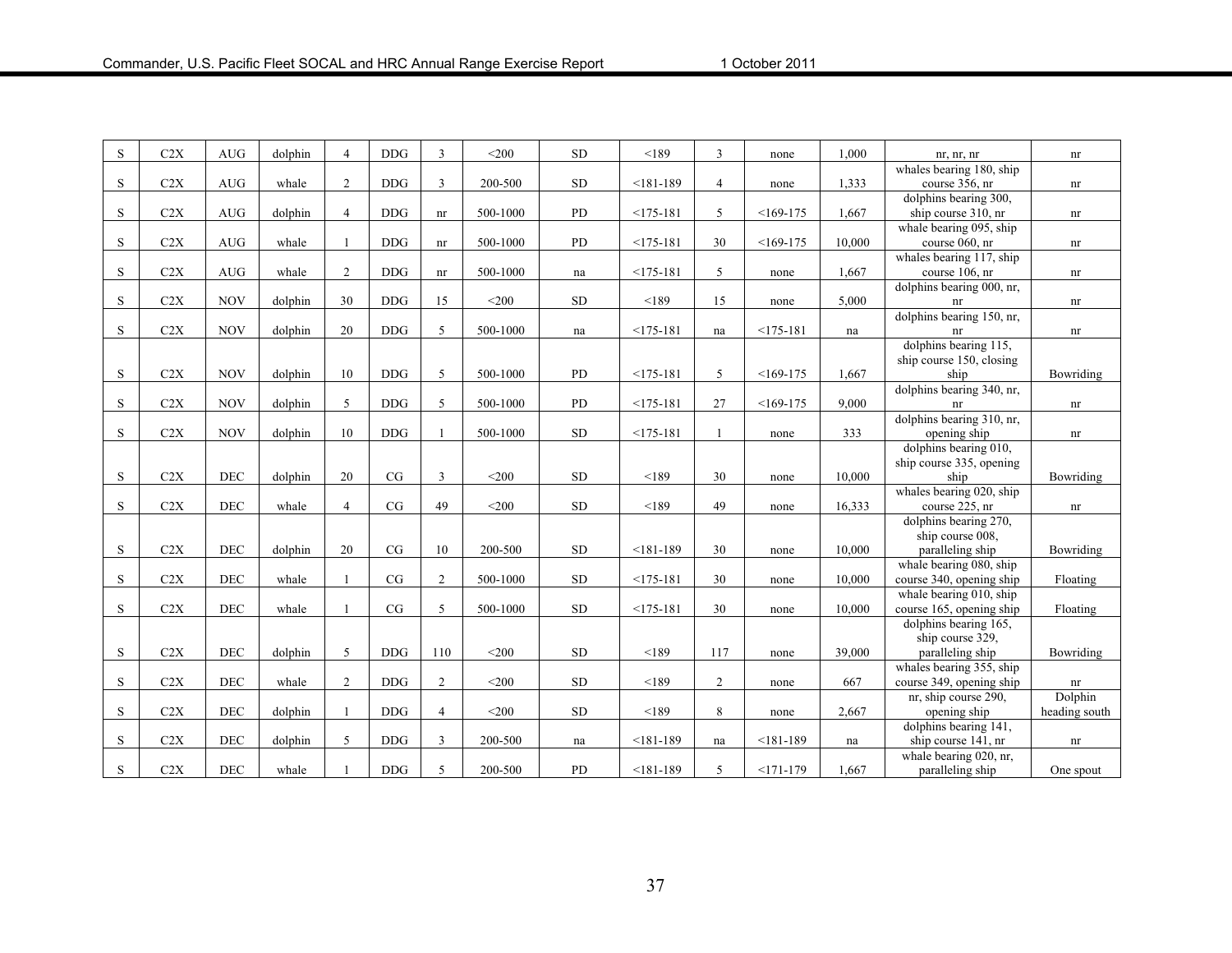|           |           |            |                            |                |            |                |          |           |               |                |            |        | whale bearing 319, ship  |                            |
|-----------|-----------|------------|----------------------------|----------------|------------|----------------|----------|-----------|---------------|----------------|------------|--------|--------------------------|----------------------------|
| S         | C2X       | <b>DEC</b> | whale                      |                | <b>DDG</b> |                | 200-500  | <b>SD</b> | $< 181 - 189$ | 90             | none       | 30,000 | course 329, opening ship | nr                         |
|           |           |            |                            |                |            |                |          |           |               |                |            |        | whales bearing 100, ship |                            |
| S         | C2X       | <b>DEC</b> | whale                      |                | <b>DDG</b> | $\overline{2}$ | 200-500  | <b>SD</b> | $< 181 - 189$ | 10             | none       | 3,333  | course 240, opening ship | nr                         |
|           |           |            |                            |                |            |                |          |           |               |                |            |        | whales bearing 000, ship |                            |
| S         | C2X       | <b>DEC</b> | whale                      | 2              | <b>DDG</b> | $\overline{2}$ | 200-500  | <b>SD</b> | $< 181 - 189$ | $\overline{2}$ | none       | 667    | course 349, opening ship | nr                         |
|           |           |            |                            |                |            |                |          |           |               |                |            |        | dolphins bearing 165,    |                            |
| S         | C2X       | <b>DEC</b> | dolphin                    | 15             | <b>DDG</b> | 30             | 200-500  | PD        | $< 181 - 189$ | 30             | $<171-179$ | 10,000 | ship course 151, nr      | $\mathop{\rm nr}\nolimits$ |
|           |           |            |                            |                |            |                |          |           |               |                |            |        | whale bearing 165, ship  |                            |
| ${\bf S}$ | C2X       | <b>DEC</b> | whale                      |                | <b>DDG</b> | 23             | 200-500  | <b>SD</b> | $< 181 - 189$ | 32             | none       | 10,667 | course 329, opening ship | nr                         |
|           |           |            |                            |                |            |                |          |           |               |                |            |        | whales bearing 180, ship |                            |
|           |           |            |                            |                |            |                |          |           |               |                |            |        | course 239, paralleling  |                            |
| S         | C2X       | DEC        | whale                      | 3              | <b>DDG</b> | 10             | 500-1000 | PD        | $<$ 175-181   | 23             | $<169-175$ | 7,667  | ship                     | One spout                  |
|           |           |            |                            |                |            |                |          |           |               |                |            |        | dolphins bearing 180,    |                            |
|           |           |            |                            |                |            |                |          |           |               |                |            |        | ship course 155, opening |                            |
| S         | $\rm C2X$ | <b>DEC</b> | dolphin                    | 30             | <b>DDG</b> | 2              | 500-1000 | PD        | $<175-181$    | 5              | $<169-175$ | 1,667  | ship                     | $\mathop{\rm nr}\nolimits$ |
|           |           |            |                            |                |            |                |          |           |               |                |            |        | dolphins bearing 256,    |                            |
|           |           |            |                            |                |            |                |          |           |               |                |            |        | ship course 003,         |                            |
| S         | C2X       | <b>DEC</b> | dolphin                    | 2              | <b>DDG</b> | 5              | 500-1000 | <b>PD</b> | $<175-181$    | 15             | $<169-175$ | 5,000  | paralleling ship         | nr                         |
|           |           |            |                            |                |            |                |          |           |               |                |            |        | whale bearing 048, ship  |                            |
| S         | C2X       | DEC        | whale                      |                | <b>DDG</b> | 3              | 500-1000 | PD        | $<$ 175-181   | 30             | $<169-175$ | 10,000 | course 343, nr           | nr                         |
| S         | C2X       | <b>DEC</b> | dolphin                    | 10             | <b>DDG</b> | 30             | 500-1000 | <b>PD</b> | $<175-181$    | 52             | $<169-175$ | 17,333 | nr, ship course 309, nr  | nr                         |
|           |           |            |                            |                |            |                |          |           |               |                |            |        | whale bearing 064, ship  |                            |
| S         | C2X       | <b>DEC</b> | whale                      |                | <b>DDG</b> | nr             | 500-1000 | PD        | $<$ 175-181   | 30             | $<169-175$ | 10,000 | course 094, closing ship | $\mathop{\rm nr}\nolimits$ |
|           |           |            |                            |                |            |                |          |           |               |                |            |        | whale bearing 345, ship  |                            |
| S         | C2X       | DEC        | whale                      |                | <b>DDG</b> | nr             | 500-1000 | <b>SD</b> | $<$ 175-181   | 30             | none       | 10,000 | course 344, nr           | nr                         |
|           |           |            |                            |                |            |                |          |           |               |                |            |        | whale bearing 335, ship  |                            |
| S         | C2X       | <b>MAY</b> | whale                      |                | <b>DDG</b> | 20             | 200-500  | <b>SD</b> | $< 181 - 189$ | 20             | none       | 6,667  | course 321, closing ship | nr                         |
|           |           |            |                            |                |            |                |          |           |               |                |            |        | whale bearing 240, ship  |                            |
| S         | C2X       | <b>MAY</b> | whale                      |                | <b>DDG</b> | 5              | 500-1000 | <b>PD</b> | $<175-181$    | 10             | $<169-175$ | 3,333  | course 230, opening ship | Blowing                    |
|           |           |            |                            |                |            |                |          |           |               |                |            |        | whale bearing 000, ship  |                            |
| S         | C2X       | <b>MAY</b> | whale                      |                | <b>DDG</b> | $\overline{2}$ | 500-1000 | PD        | $<$ 175-181   | 5              | $<169-175$ | 1,667  | course 270, closing ship | Blowing                    |
|           |           |            |                            |                |            |                |          |           |               |                |            |        | whale bearing 010, ship  |                            |
| S         | C2X       | <b>MAY</b> | whale                      |                | <b>DDG</b> | 5              | 500-1000 | PD        | $<175-181$    | 10             | $<169-175$ | 3,333  | course 030, closing ship | Blowing                    |
|           |           |            |                            |                |            |                |          |           |               |                |            |        | whales bearing 330, ship |                            |
| S         | $\rm C2X$ | <b>MAY</b> | whale                      | 2              | <b>DDG</b> | 5              | 500-1000 | PD        | $<175-181$    | 5              | $<169-175$ | 1,667  | course 300, closing ship | Blowing                    |
|           |           |            |                            |                |            |                |          |           |               |                |            |        | dolphins bearing 060,    |                            |
|           |           |            |                            |                |            |                |          |           |               |                |            |        | ship course 150, closing | Played off                 |
| S         | C2X       | <b>MAY</b> | dolphin                    | 3              | <b>DDG</b> | 6              | 500-1000 | <b>SD</b> | $<175-181$    | 24             | none       | 8,000  | ship                     | bow                        |
| S         | C2X       | <b>MAY</b> | $\mathop{\rm nr}\nolimits$ | $\overline{2}$ | <b>DDG</b> | nr             | 500-1000 | PD        | $<$ 175-181   | 30             | $<169-175$ | 10,000 | nr, ship course 320, nr  | nr                         |
|           |           |            |                            |                |            |                |          |           |               |                |            |        | whale bearing 010, ship  |                            |
|           |           |            |                            |                |            |                |          |           |               |                |            |        | course 045, paralleling  | Paralleling                |
| S         | C2X       | <b>MAY</b> | whale                      |                | <b>FFG</b> | 10             | $<$ 200  | <b>SD</b> | <179          | 20             | none       | 6,667  | ship                     | ship                       |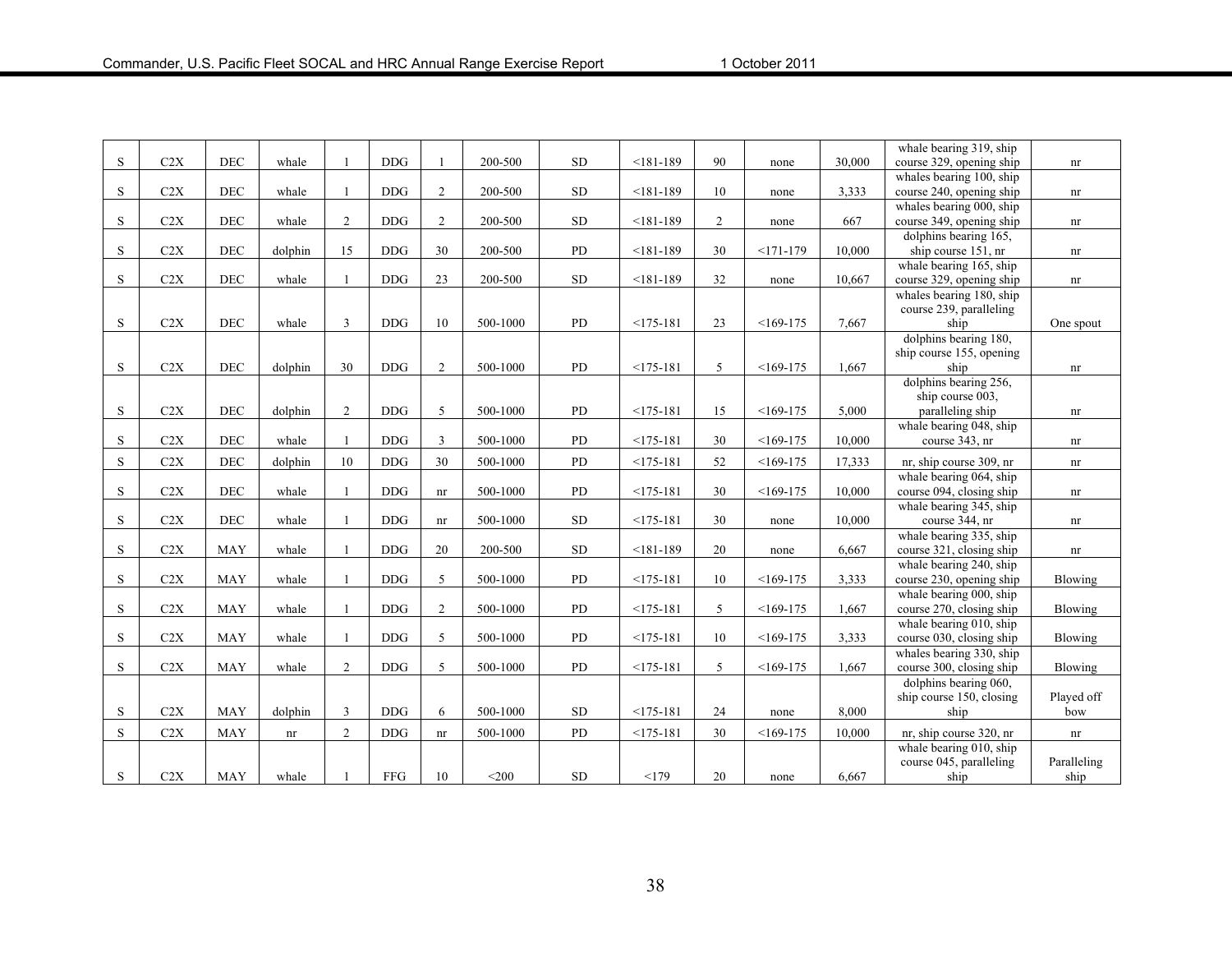|             |               |            |          |              |             |                |          |           |               |    |             |       | whales bearing 340, ship         |                    |
|-------------|---------------|------------|----------|--------------|-------------|----------------|----------|-----------|---------------|----|-------------|-------|----------------------------------|--------------------|
|             |               |            |          |              |             |                |          |           |               |    |             |       | course 320, paralleling          | Paralleling        |
| S           | C2X           | <b>MAY</b> | whale    |              | ${\rm FFG}$ | $\overline{2}$ | 200-500  | SD        | $<171-179$    | 20 | none        | 6,667 | ship                             | ship               |
|             |               |            |          |              |             |                |          |           |               |    |             |       | dolphins bearing 270, nr,        | Dolphins seen      |
| S           | <b>IAC II</b> | <b>OCT</b> | dolphin  | 100          | CG          | 10             | 200-500  | PD        | $< 181 - 189$ | 6  | $<171-179$  | 2,000 | opening ship                     | jumping            |
|             |               |            |          |              |             |                |          |           |               |    |             |       | dolphins bearing 035, nr,        | Dolphins seen      |
| S           | <b>IAC II</b> | OCT        | dolphin  | 15           | CG          | $\overline{3}$ | 500-1000 | na        | $<$ 175-181   | na | $<$ 175-181 | na    | nr                               | off the bow        |
|             |               |            |          |              |             |                |          |           |               |    |             |       | whale bearing 150, ship          |                    |
| S           | IAC II        | OCT        | whale    | $\mathbf{1}$ | <b>DDG</b>  | 9              | $<$ 200  | SD        | < 189         | 9  | none        | 3,000 | course 180, closing ship         | nr                 |
|             |               |            |          |              |             |                |          |           |               |    |             |       | dolphins bearing 030,            |                    |
| S           | <b>IAC II</b> | OCT        | dolphin  | 10           | <b>DDG</b>  | 3              | 500-1000 | <b>SD</b> | $<175-181$    | 10 | none        | 3,333 | ship course 035, closing<br>ship |                    |
|             |               |            |          |              |             |                |          |           |               |    |             |       | dolphins bearing 280,            | nr                 |
|             |               |            |          |              |             |                |          |           |               |    |             |       | ship course 290, closing         |                    |
| S           | IAC II        | OCT        | dolphin  | 35           | FFG         | 2              | $<$ 200  | SD        | <179          | 15 | none        | 5,000 | ship                             | Feeding            |
|             |               |            |          |              |             |                |          |           |               |    |             |       | dolphins bearing 050, nr,        |                    |
| S           | <b>IAC II</b> | <b>OCT</b> | dolphin  | 200          | <b>FFG</b>  | $\overline{3}$ | $<$ 200  | SD        | <179          | 6  | none        | 2,000 | nr                               | nr                 |
|             |               |            |          |              |             |                |          |           |               |    |             |       | dolphins bearing 340,            |                    |
|             |               |            |          |              |             |                |          |           |               |    |             |       | ship course 120,                 |                    |
| S           | <b>IAC II</b> | OCT        | dolphin  | 15           | <b>FFG</b>  |                | 500-1000 | na        | $<165-171$    | na | $<165-171$  | na    | paralleling ship                 | Breaching          |
|             |               |            |          |              |             |                |          |           |               |    |             |       | dolphins bearing 030,            |                    |
|             |               |            |          |              |             |                |          |           |               |    |             |       | ship course 025, closing         |                    |
| $\mathbf S$ | <b>IAC II</b> | OCT        | dolphin  | 10           | <b>FFG</b>  |                | 500-1000 | na        | $<165-171$    | na | $<165-171$  | na    | ship                             | Breaching          |
|             |               |            |          |              |             |                |          |           |               |    |             |       | dolphin bearing 140, ship        |                    |
|             |               |            |          |              |             |                |          |           |               |    |             |       | course 050, paralleling          |                    |
| S           | <b>IAC II</b> | OCT        | dolphin  |              | <b>FFG</b>  |                | 500-1000 | <b>SD</b> | $<165-171$    | 3  | none        | 1,000 | ship                             | Breaching          |
|             |               |            |          |              |             |                |          |           |               |    |             |       | pinniped bearing 270,            |                    |
| S           | <b>IAC II</b> | <b>AUG</b> | pinniped |              | <b>DDG</b>  | 5              | $<$ 200  | <b>SD</b> | < 189         | 10 | none        | 3,333 | ship course 270, nr              | Dead seal          |
|             |               |            |          |              |             |                |          |           |               |    |             |       | dolphins bearing 030,            | Pod of<br>dolphins |
| S           | <b>IAC II</b> | <b>SEP</b> | dolphin  | 25           | <b>DDG</b>  | $\overline{2}$ | 500-1000 | na        | $<175-181$    | na | $<$ 175-181 | na    | ship course 010, nr              | bowriding          |
|             |               |            |          |              |             |                |          |           |               |    |             |       |                                  | Sighted            |
|             |               |            |          |              |             |                |          |           |               |    |             |       |                                  | dolphins on        |
|             |               |            |          |              |             |                |          |           |               |    |             |       | dolphins bearing 170,            | the port beam      |
|             |               |            |          |              |             |                |          |           |               |    |             |       | ship course 267, closing         | closing the        |
| S           | IAC II        | <b>FEB</b> | dolphin  | 8            | CG          | 5              | $<$ 200  | <b>SD</b> | < 189         | 12 | none        | 4,000 | ship                             | ship               |
|             |               |            |          |              |             |                |          |           |               |    |             |       |                                  | Pod of             |
|             |               |            |          |              |             |                |          |           |               |    |             |       | dolphins bearing 270, nr,        | dolphins           |
| S           | IAC II        | <b>FEB</b> | dolphin  | nr           | <b>DDG</b>  | nr             | $<$ 200  | na        | < 189         | na | < 189       | na    | paralleling ship                 | bowriding          |
|             |               |            |          |              |             |                |          |           |               |    |             |       | whale bearing 150, ship          |                    |
| S           | IAC II        | <b>FEB</b> | whale    |              | <b>DDG</b>  | 24             | 200-500  | <b>SD</b> | $< 181 - 189$ | 25 | none        | 8,333 | course 180, nr                   | nr                 |
|             |               |            |          |              |             |                |          |           |               |    |             |       |                                  | 15 dolphins        |
|             |               |            |          |              |             |                |          |           |               |    |             |       | dolphins bearing 045,            | continued to       |
|             |               |            |          |              |             |                |          |           |               |    |             |       | ship course 060, closing         | close and ride     |
| S           | <b>IAC II</b> | <b>FEB</b> | dolphin  | 15           | <b>DDG</b>  | 5              | 500-1000 | SD        | $<175-181$    | 5  | none        | 1,667 | ship                             | bow wake           |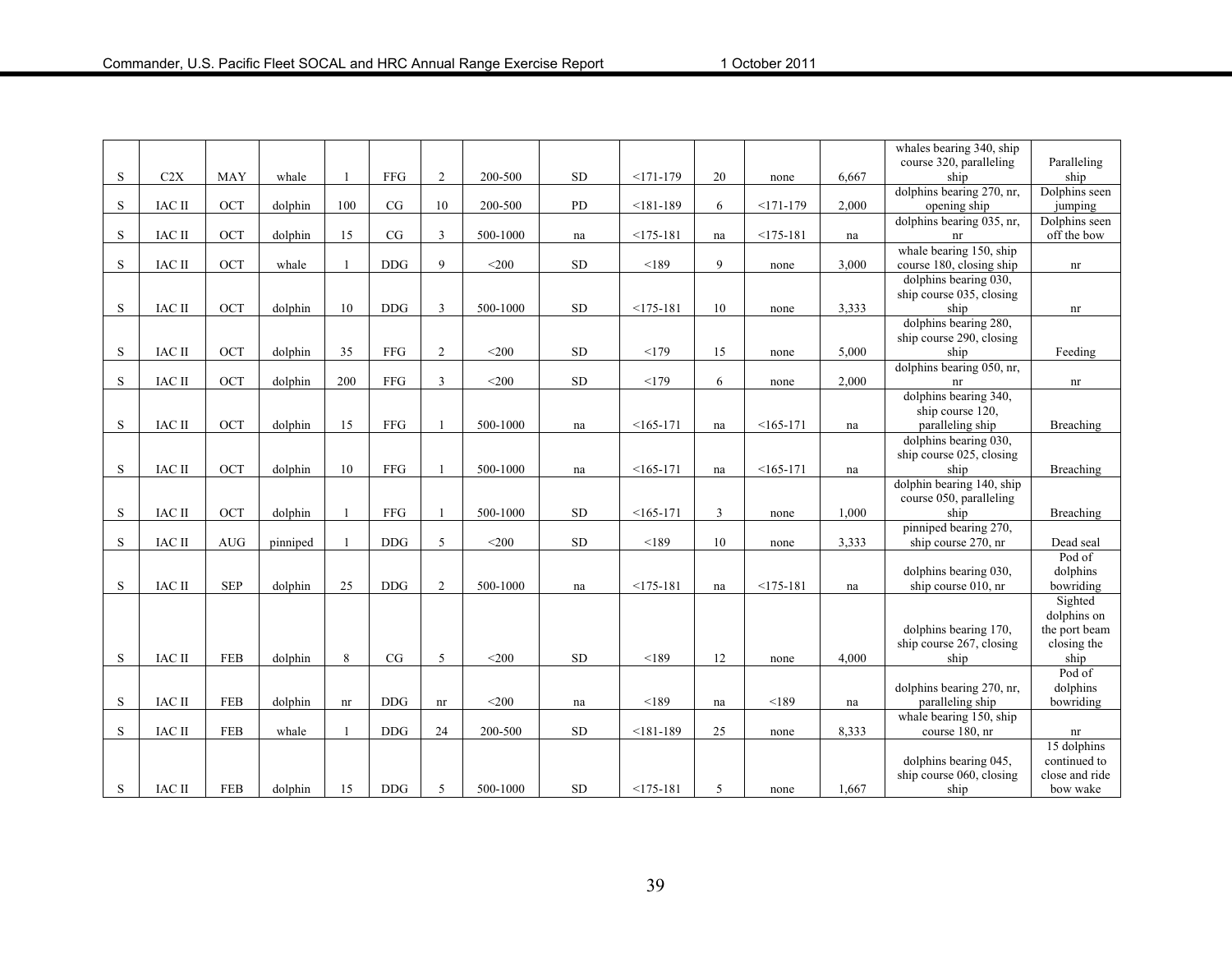|    |               |            |          |                |            |                |          |           |               |    |            |        | whale bearing 180, ship              |             |
|----|---------------|------------|----------|----------------|------------|----------------|----------|-----------|---------------|----|------------|--------|--------------------------------------|-------------|
| S  | <b>JTFEX</b>  | <b>JUN</b> | whale    |                | CG         | 3              | 500-1000 | <b>SD</b> | $<$ 175-181   | 30 | none       | 10.000 | course 039. nr                       | nr          |
|    |               |            |          |                |            |                |          |           |               |    |            |        | whale bearing 180, ship              |             |
|    |               |            |          |                |            |                |          |           |               |    |            |        | course 090, paralleling              |             |
| S  | <b>JTFEX</b>  | <b>JUN</b> | whale    |                | <b>DDG</b> |                | $<$ 200  | <b>SD</b> | < 189         | 10 | none       | 3,333  | ship                                 | Blowing     |
|    |               |            |          |                |            |                |          |           |               |    |            |        | dolphins bearing 180,                |             |
|    |               |            |          |                |            |                |          |           |               |    |            |        | ship course 270, opening             |             |
| S. | <b>JTFEX</b>  | <b>JUN</b> | dolphin  | 5              | <b>DDG</b> | $\overline{c}$ | $<$ 200  | <b>SD</b> | < 189         | 10 | none       | 3,333  | ship                                 | Bowriding   |
|    |               |            |          |                |            |                |          |           |               |    |            |        | dolphins bearing 325,                |             |
| S  | <b>JTFEX</b>  | <b>JUN</b> | dolphin  | 30             | <b>DDG</b> | 8              | $<$ 200  | <b>SD</b> | < 189         | 27 | none       | 9,000  | ship course 270, nr                  | nr          |
| S. | <b>JTFEX</b>  | <b>JUN</b> | nr       | 3              | <b>DDG</b> | nr             | 200-500  | <b>SD</b> | $< 181 - 189$ | 17 | none       | 5,667  | nr, ship course 337, nr              | nr          |
| S. | <b>JTFEX</b>  | <b>JUN</b> | nr       | 3              | <b>DDG</b> | nr             | 200-500  | <b>SD</b> | $< 181 - 189$ | 27 | none       | 9,000  | nr, ship course 181, nr              | nr          |
|    |               |            |          |                |            |                |          |           |               |    |            |        | whales bearing 200, ship             |             |
|    |               |            |          |                |            |                |          |           |               |    |            |        | course 190, paralleling              |             |
| S  | <b>JTFEX</b>  | <b>JUN</b> | whale    | 3              | <b>DDG</b> | 3              | 500-1000 | <b>SD</b> | $<175-181$    | 3  | none       | 1.000  | ship                                 | Blowing     |
|    |               |            |          |                |            |                |          |           |               |    |            |        | nr, ship course 300,                 |             |
| S. | <b>JTFEX</b>  | <b>JUN</b> | whale    | 3              | <b>DDG</b> | 8              | 500-1000 | <b>PD</b> | $<175-181$    | nr | $<169-175$ | na     | paralleling ship                     | Transiting  |
|    |               |            |          |                |            |                |          |           |               |    |            |        |                                      |             |
|    |               |            |          |                |            |                |          |           |               |    |            |        | whales bearing 250, ship             |             |
| S  | <b>JTFEX</b>  | <b>JUN</b> | whale    | $\overline{2}$ | <b>DDG</b> |                | 500-1000 | <b>PD</b> | $<$ 175-181   |    | $<169-175$ | 333    | course 132, nr                       | nr          |
|    |               |            |          |                |            |                |          |           |               |    |            |        | dolphins bearing 180,                |             |
|    |               |            |          |                |            |                |          |           |               |    |            |        | ship course 170,                     | Paralleling |
| S. | <b>SUSTEX</b> | AUG        | dolphin  | 25             | <b>DDG</b> | 3              | $<$ 200  | na        | < 189         | na | < 189      | na     | paralleling ship                     | ship        |
|    |               |            |          |                |            |                |          |           |               |    |            |        | pinniped bearing 060,                |             |
|    |               |            |          |                |            |                |          |           |               |    |            |        | ship course 193, opening             |             |
| S  | <b>SUSTEX</b> | <b>AUG</b> | pinniped |                | <b>DDG</b> | 3              | $<$ 200  | <b>SD</b> | < 189         | 25 | none       | 8,333  | ship                                 | Floating    |
|    |               |            |          |                |            |                |          |           |               |    |            |        | pinnipeds bearing 230,               |             |
|    |               |            |          |                |            |                |          |           |               |    |            |        | ship course 190.                     |             |
| S  | <b>SUSTEX</b> | AUG        | pinniped | 3              | <b>DDG</b> | 5              | 500-1000 | PD        | $<175-181$    | 9  | $<169-175$ | 3,000  | paralleling ship                     | Floating    |
|    |               |            |          |                |            |                |          |           |               |    |            |        | pinnipeds bearing 295,               |             |
| S  | <b>SUSTEX</b> | <b>AUG</b> | pinniped | 20             | <b>DDG</b> | 5              | 500-1000 | <b>PD</b> | $<175-181$    | 19 | $<169-175$ | 6,333  | ship course 210.<br>paralleling ship | Floating    |

#### Notes:

 $<sup>1</sup>$  nr=not reported; na=not applicable; mitigation not applicable if dolphins were determined to be bowriding.</sup>

<sup>2</sup> Estimated exposure based on 20Long[R] spherical spreading propagation loss for ranges less than 1000 yards and where nominal MFAS Source Level (SL) assumed to be 235 dB for DDGs and 225 for FFGs. Actual operating parameters and oceanographic conditions likely result in lower exposures. This calculation assumes exposure prior to mitigation. Once animal was spotted at the range indicated, applied mitigation would have resulted in much lower to no exposures.

#### **Exposure assessment**

Estimated exposures within 2000 yards can be determined based on standard formulas of how sound propagates in water. Spherical spreading is generally valid within 1000 yards from the sound source, and can be expressed as spreading loss (in dB from a source) equals 20logR (with "R" being range from the source in yards). Spherical spreading loss in the first 1000 yards equates to 60 dB of loss. At ranges between 1000 and 2000 yards the sound waves can become trapped by the sea surface and bottom (depending on water depth and other sound propagation factors) and not expand vertically. The spreading wave then forms an expanding cylinder. Cylindrical spreading loss in dB between two points can be calculated by using the formula (10logR<sub>2</sub>/R<sub>1</sub>). Cylindrical spreading loss between 1000 and 2000 yards equates to an additional 3 dB of loss. By the time the sound wave has propagated to 2000 yards, the sonar signal strength has decreased by a total of at least 63 dB. Using the AN/SQS-53 sonar as an example transmitting at 235 dB subtracting the 63 dB of spreading loss equates to an estimated sonar Receive Level (RL) of 172 dB at 2000 yards. The spreading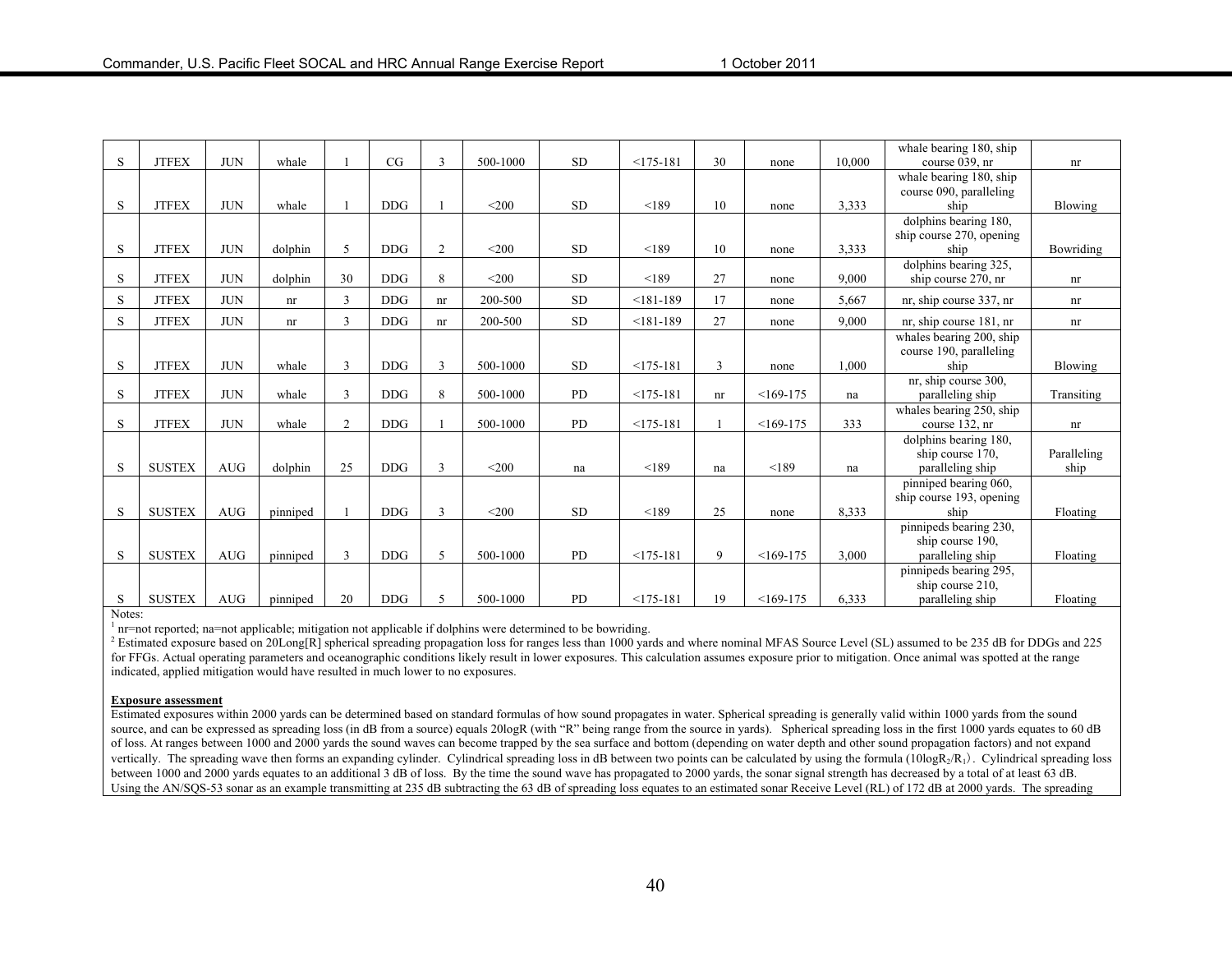loss formulas are used to make very conservative assumptions about potential exposure. The formula is an estimation of spreading losses only and does not take into account other factors that could increase the total propagation losses such as oceanographic conditions, attenuation losses, scattering losses, and Navy-unique MFAS operating parameters which would result in slightly lower sonar transmit levels. Use of this approach to estimate potential RL at any given animal assumes the horizontal range from a visual sighting accounts for an animal across all depths at which an animal travels to predict the maximum, worst case potential exposure. In other words, this estimated worst case exposure is presented independent of the animal's actual depth level, since a) time and depth of current and previous dives cannot be deduced from a limited surface sighting, and b) oceanographic and tactical conditions influence actual sound propagation at different depths. Given relative motion of ships and animals at sea, the time spent with any given exposure from surface ships is likely to be limited.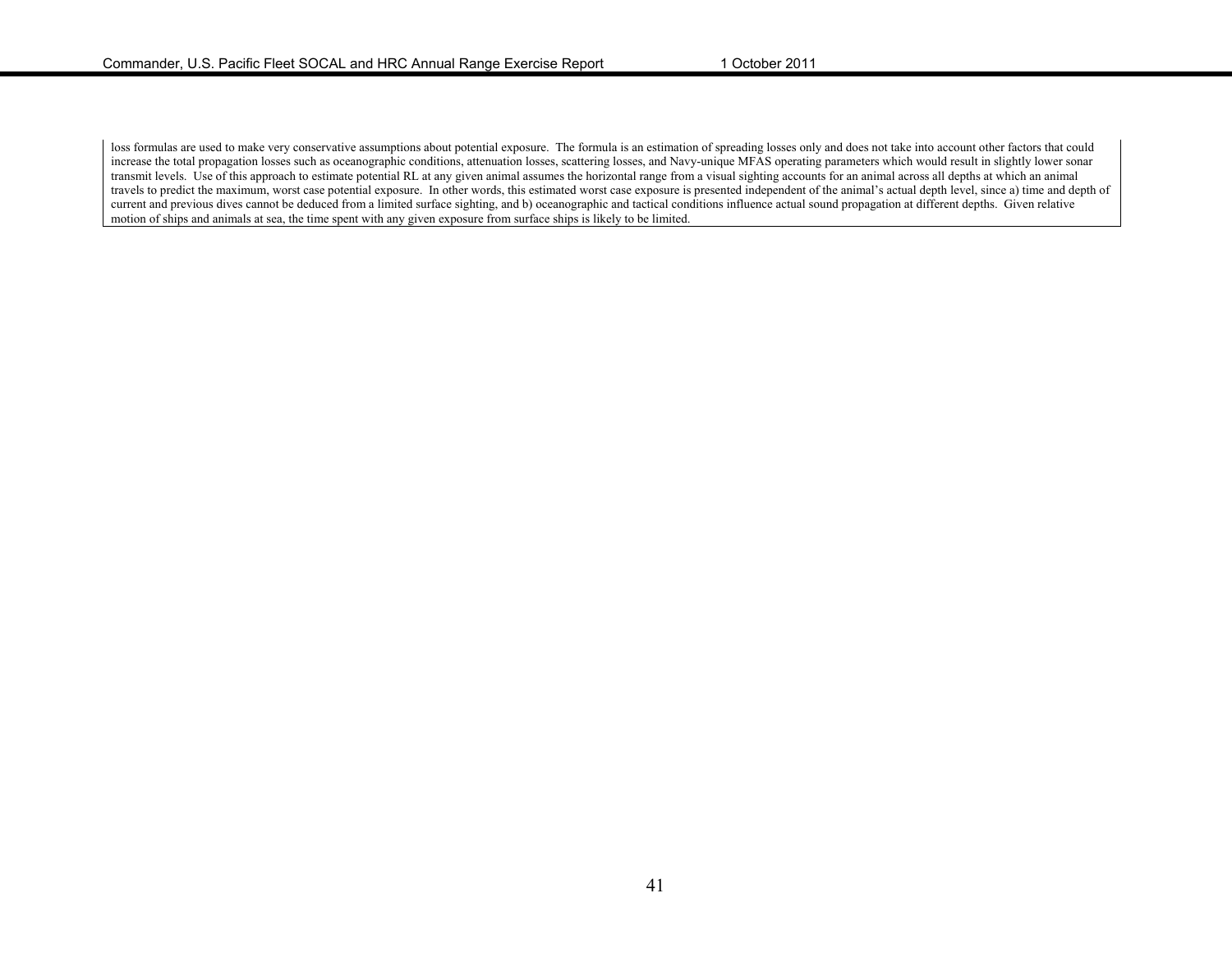#### **(2) SOCAL – ASW Summary**

This section summarizes information from MTEs and non-major training exercises such as unit level training.

#### **(i) Total annual hours of each type of sonar source**

Total annual hours of each type of sonar source used within the SOCAL Range Complex between 2 August 2010 and 1 August 2011 are presented in the classified version of this report. With the exception of SQS-53 and SLQ-25, system usage was less and sometimes significantly less than the amount authorized.

#### **Table S2-i-1. Sonar allocation within the SOCAL Range Complex by source.**

| Authorized MFAS sources §216.270 (c)(1) of NMFS SOCAL Final Rule and LOA     | Annually<br><b>Authorized</b> |
|------------------------------------------------------------------------------|-------------------------------|
| (i) AN/SQS-53 surface ship hull-mounted active sonar (hours)                 | 1,977                         |
| (ii) AN/SQS-56 surface ship hull-mounted active sonar (hours)                | 494                           |
| (iii) AN/BQQ-10 submarine active sonar (hours)                               | 815                           |
| (iv) AN/BQS-15 submarine navigational sonar (hours)                          | 122                           |
| (v) AN/AQS-22 helicopter active dipping sonar $(\# \text{ of } \text{dips})$ | 2,719                         |
| (vi) AN/SSQ-62 DICASS acoustic sonobuoy (# of buoys)                         | 4,256                         |
| (vii) SSQ-125 AEER sonobuoy (# of buoys)                                     | 1,150                         |
| (viii) Mk-48 heavyweight torpedoes (# of torpedoes)                          | 87                            |
| $(ix)$ Mk-46 lightweight torpedoes (# of torpedoes)                          | 84                            |
| $(x)$ AN/SLQ-25 NIXIE acoustic countermeasure (hours)                        | 1,600                         |

#### **(ii) Cumulative impact report**

From NMFS Final Rule: "*To the extent practicable, the Navy, in coordination with NMFS, shall develop and implement a method of annually reporting non-major (i.e., other than MTEs) training exercises utilizing hull-mounted sonar. The report shall present an annual (and seasonal, where practicable) depiction of non-major training exercises geographically across the SOCAL Range Complex. The Navy shall include (in the SOCAL Range Complex annual report) a brief annual progress update on the status of the development of an effective and unclassified method to report this information until an agreed-upon (with NMFS) method has been developed and implemented."*

The precise locations and frequency of ASW training is classified and is presented in the classified version of this report. There is currently no method to declassify the sensitivity of this data in order to publish this type of information in an unclassified report. For this reason the only available method for this information to be disseminated for the foreseeable future is in the classified version of this Annual Exercise Report.

#### **(3) SOCAL – SINKEXs**

No SINKEXs were conducted in the SOCAL Range Complex during the reporting period.

#### **(4) SOCAL – IEER Summary**

The annual summary of use within the SOCAL Range Complex for Improved Extended Echo-Ranging System (IEER) sonobuoys is deemed classified. Data requested from the Navy is presented in the classified version of this report. Reporting elements include (i) Total number of IEER events; (ii) Total expended/detonated rounds (buoys); and (iii) Total number of self-scuttled IEER rounds.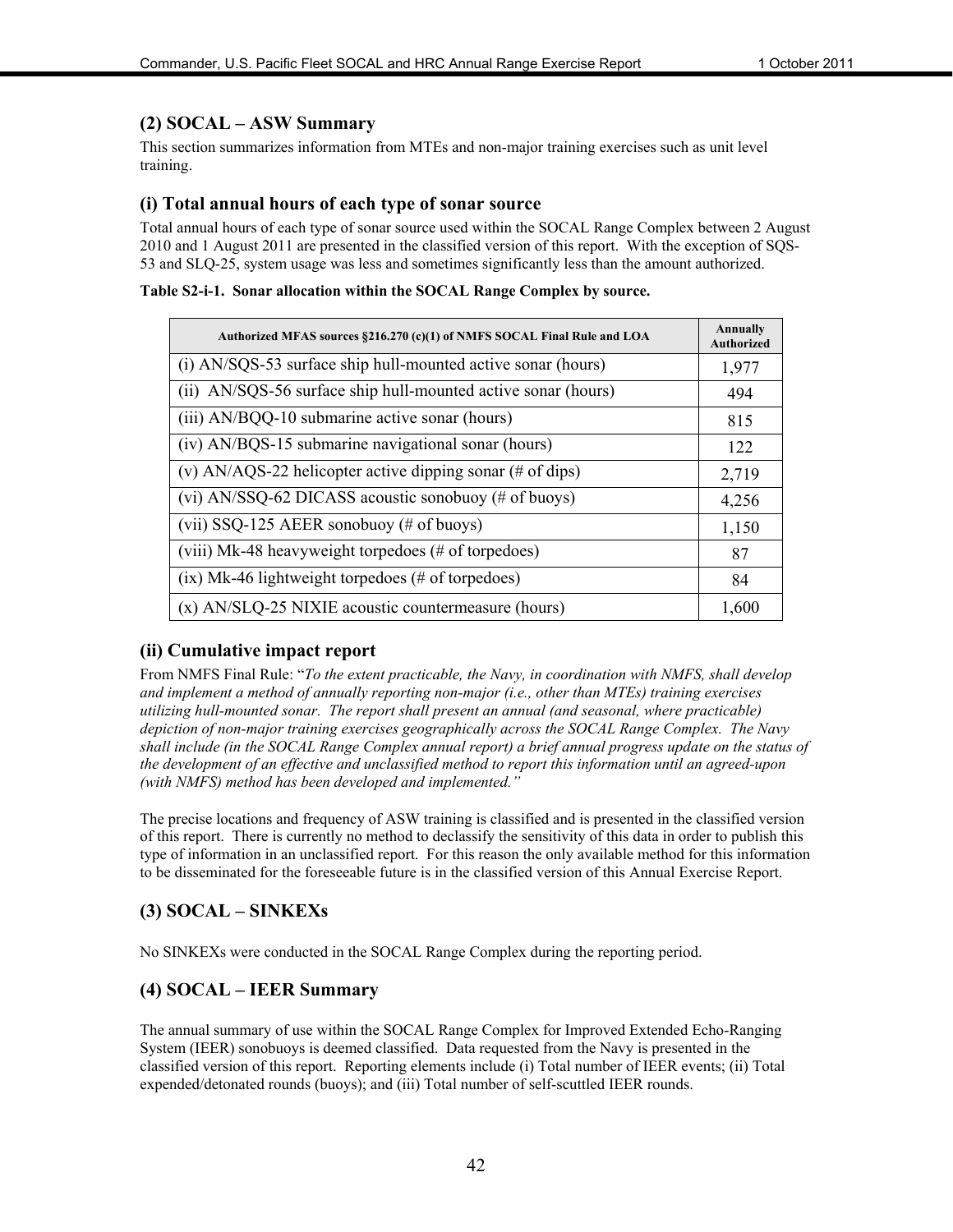#### **(5) SOCAL – Explosives Summary**

The Navy is in the process of improving the methods used to track explosives use within each range complex. Therefore, NMFS requested that the Navy report to the maximum extent practicable as defined in the SOCAL Range Complex Final Rule. The summary for maritime explosives use within the SOCAL Range Complex is presented below.

#### **Table S5-1. Explosives usage in the SOCAL Range Complex.**

| (i) Total annual number of each type of explosive exercise          |                        |                                         |                                                      |
|---------------------------------------------------------------------|------------------------|-----------------------------------------|------------------------------------------------------|
| <b>Authorized Exercise</b>                                          | <b>Total</b><br>Annual | Amount<br>Annually<br><b>Authorized</b> | % Total Used<br><b>To Total</b><br><b>Authorized</b> |
| (A) Surface-to-Surface Gunnery Exercise (S-S GUNNEX)                | $\theta$               | 402                                     | $0\%$                                                |
| (B) Air-to-Surface Missile Exercise (A-S MISSILEX)                  | 0                      | 50                                      | $0\%$                                                |
| (C) Bombing Exercise (BOMBEX)                                       | $\theta$               | 40                                      | $0\%$                                                |
| Sinking Exercise (SINKEX)<br>(D)                                    | $\theta$               | $\overline{2}$                          | $0\%$                                                |
| (E) EER/IEER/AEER Exercise                                          | 12                     | 30                                      | 40%                                                  |
| (ii) Total annual expended/detonated rounds for each explosive type |                        |                                         |                                                      |
| Category                                                            |                        |                                         | Quantity                                             |
| (A) 5" naval gunfire rounds                                         |                        |                                         | $\theta$                                             |
| (B) 76 mm naval gunfire rounds                                      |                        |                                         | $\theta$                                             |
| (C) Maverick missiles                                               |                        |                                         | $\theta$                                             |
| (D) Harpoon missiles                                                |                        |                                         | $\theta$                                             |
| (E) Mk-82 aerial bombs                                              |                        |                                         | $\theta$                                             |
| (F) Mk-83 aerial bombs                                              |                        |                                         | $\theta$                                             |
| (G) Mk-84 aerial bombs                                              |                        |                                         | $\theta$                                             |
| (H) Mk-48 torpedoes (detonations)                                   |                        |                                         | $\theta$                                             |
| (I) Demolition charges                                              |                        |                                         | 69                                                   |
| (J) EER/IEER explosive sonobuoys                                    |                        |                                         | 180                                                  |

These explosive numbers were collected manually from several different databases that are maintained by separate entities. The implementation of an automated database that was estimated to be operational for this year's explosive data collection has been delayed due to unanticipated technical and administrative issues. The Navy will continue the development of an automated system to track explosives use within the range complexes. This system will eventually reduce the manpower needed to collect this data and improve reporting accuracy within the SOCAL Range Complex.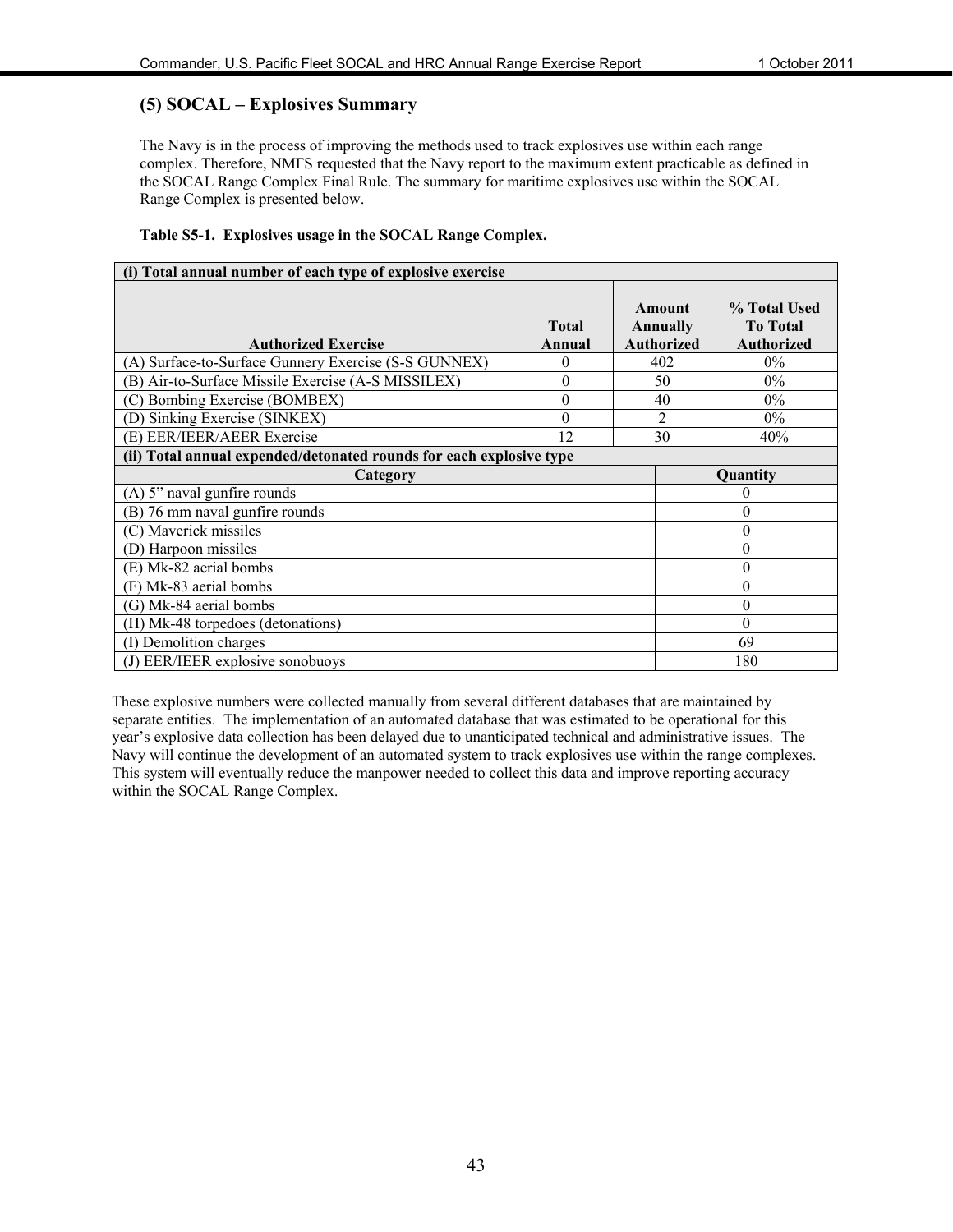# **HAWAII RANGE COMPLEX**

#### **INTRODUCTION**

The U.S. Navy prepared this Annual Range Complex Exercise Report covering the period from 2 August 2010 to 1 August 2011 in compliance with the National Marine Fisheries Service (NMFS) Final Rule under the Marine Mammal Protection Act (MMPA) for the Hawaii Range Complex (HRC).

In the Hawaii Range Complex Letter of Authorization "Requirements for monitoring and reporting", the following report subsections were specified and are present within this report for the HRC:

- (1) Mid-Frequency Active Sonar (MFAS)/High-Frequency Active Sonar (HFAS) Major Training Exercises (MTE).
	- (i) Exercise Information (for each MTE).
	- (ii) Individual Marine Mammal Sighting Information (for each MTE).
	- (iii) Evaluation (based on data gathered during all MTEs) of effectiveness of mitigation measures designed to avoid exposing marine mammals to MFAS. This evaluation shall identify the specific observations that support any conclusion the Navy reaches about the effectiveness of the mitigation.
- (2) Anti-Submarine Warfare (ASW) Summary
	- (i) Total annual hours of each type of sonar source
	- (ii) Total sonar hours (dense humpback areas)
	- (iii) Total sonar hours (humpback whale cautionary area)
	- (iv) Cumulative Impact Report
- (3) Sinking Exercises (SINKEX)
	- (i) Exercise information
	- (ii) Individual marine mammal observation information
- (4) Improved Extended Echo Ranging (IEER)/Advanced Extended Echo Ranging (AEER) Summary
	- (i) Total number of IEER/AEER events conducted in the HRC
	- (ii) Total expended/detonated rounds (buoys)
	- (iii) Total number of self-scuttled IEER rounds
- (5) Explosives Summary
	- (i) Total annual number of each type of explosive exercises
	- (ii) Total annual expended/detonated rounds for each explosive type

This Annual Report covers the period from 2 August 2010 to 1 August 2011, and the information represents the best practical data collection for this period. The data collection and reporting timeline differs from the actual LOA dates. In order to provide a better representation of annual exercise data for the HRC, the Navy has combined all exercise data from 2 August 2010 to 1 August 2011 and compared it to the annual allocations provided in the 7 February 2011 HRC Letter of Authorization. This representation of annual exercise data shall be repeated in future Annual Reports. To provide accounting for the entire five year period of the authorization, the Navy will also submit a final report at the end of the five years to provide comprehensive totals of authorized usage.

Finally, on review of accumulated reporting metrics, the Navy has determined that certain portions become classified by their summary. Information designated as classified in this report will be submitted to NMFS in a separate classified version of this report.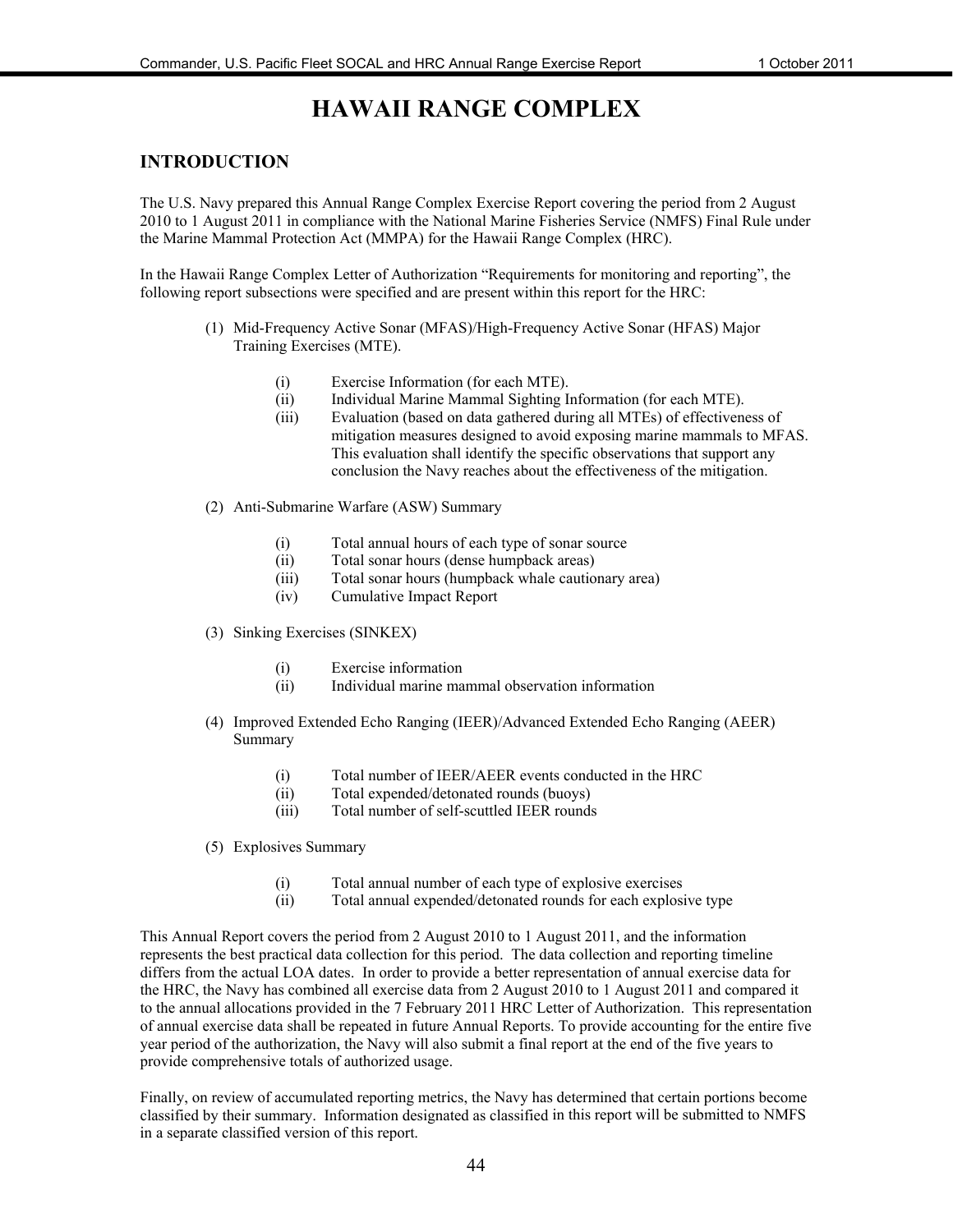#### **(1) HRC – MFAS/HFAS Major Training Exercises**

This section summarizes authorized sonar use and marine mammal observations from MTEs conducted within the HRC between 2 August 2010 and 1 August 2011. For the HRC, MTEs include Rim of the Pacific exercises (RIMPAC), Undersea Warfare Exercises (USWEX), and Multi Strike Group Exercises.

Between 2 August 2010 and 1 August 2011, there were two MTEs conducted within the HRC.

Exercise specific details as described in the HRC Final Rule  $\S216.175(f)(1)$  to iii and LOA include:

- (i) Exercise Information (for each MTE)
- (ii) Individual Marine Mammal Sighting Information (for each MTE)

(iii) Evaluation (based on data gathered during all MTEs) of the effectiveness of mitigation measures designed to avoid exposing marine mammals to MFAS. This evaluation shall identify the specific observations that support any conclusions the Navy reaches about the effectiveness of the mitigation.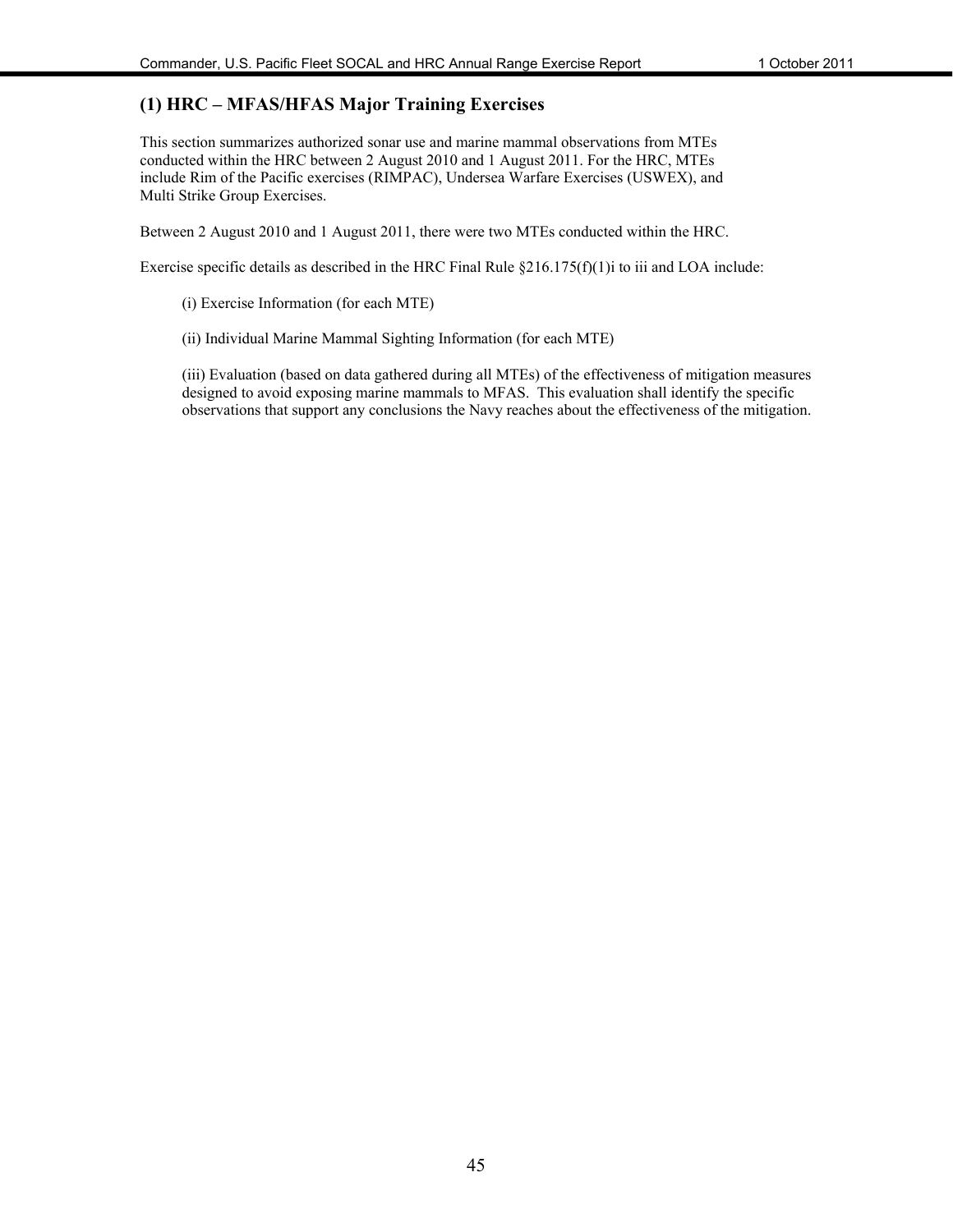## **(i) Exercise information**

**Table H1-i-1. MTEs conducted in the HRC.** 

|                           |                        |                                        |                                                |                          | (D) # and types of<br>active sources used |                         |                                                             |        |                                           | sources used  |                                        | $(E)$ # and types of passive                             |                                                              |        |              | $(F)$ # and types of vessels and aircraft<br>participating |                                                                                   |                                                                                       |            |                |                                                                       | Δy                                                                                                    | onar                                                                                                                                                           |        |        | (I) Total hours ea.<br>active source |                                          |                                     |                                                                                                                    |
|---------------------------|------------------------|----------------------------------------|------------------------------------------------|--------------------------|-------------------------------------------|-------------------------|-------------------------------------------------------------|--------|-------------------------------------------|---------------|----------------------------------------|----------------------------------------------------------|--------------------------------------------------------------|--------|--------------|------------------------------------------------------------|-----------------------------------------------------------------------------------|---------------------------------------------------------------------------------------|------------|----------------|-----------------------------------------------------------------------|-------------------------------------------------------------------------------------------------------|----------------------------------------------------------------------------------------------------------------------------------------------------------------|--------|--------|--------------------------------------|------------------------------------------|-------------------------------------|--------------------------------------------------------------------------------------------------------------------|
| Exercise<br>$\widehat{A}$ | (B) Date               | tion<br>ocai<br>$\widehat{\mathbb{C}}$ | $\mathbf{\omega}$<br><b>v</b><br>$\frac{2}{5}$ | $-56$<br>SQ <sub>S</sub> | 5/10<br>BQQ.                              | 3<br>ă<br>$-22$<br>AQS. | $\bullet$<br>$\mathbf{S}$<br>nob<br>$\mathcal{S}$<br>SSQ-62 | SQS-53 | $\frac{56}{5}$<br>$\overline{\text{SOS}}$ | <b>SQR-19</b> | $\mathbf{r}$<br>$\overline{5}$<br>BQQ. | $\mathbf{c}$<br>$\blacksquare$<br>ä<br>$-22$<br>$\infty$ | $\bullet$<br>Š<br>$_{\rm nob}$<br>$\mathbf{S}$<br>53<br>SSQ. | CG     | $_{\rm DDG}$ | FFG                                                        | helo<br>50<br>÷.<br>dip<br>60R<br><b>HIS</b><br>$\mathrm{SH}\text{-}60\mathrm{F}$ | $\overline{e}$<br>흐<br>$\overline{\mathbf{a}}$<br>İppi<br>ᄒ<br>non<br>$\text{SH-60B}$ | Submarines | MPR.<br>$P-3C$ | hips<br>$\bullet$<br>త<br>5ur<br>$\tilde{s}$<br>$\sum_{n=1}^{\infty}$ | ation<br>$\frac{1}{2}$<br>5<br>ā<br>E<br>ō<br>otal<br>sta<br>atcl<br>$\widehat{\mathbf{C}}$<br>$\geq$ | $\overline{a}$<br>$\bullet$<br>$\Rightarrow$<br>acti<br>$\overline{\mathbf{a}}$<br>$\bullet$<br>$\overline{u}$<br>$\bullet$<br>٠<br>otal<br>⊨<br>$\widehat{H}$ | SQS-53 | SQS-56 | <b>BQQ-5/10</b>                      | $\mathbf{\hat{z}}$<br>ö<br>$-22$<br>AQS. | $\bullet$<br>Von<br>Sonob<br>SSQ-62 | (ft)<br>rage)<br>Ġ.<br>heigh<br>and<br>low,<br>$\overline{\mathbf{a}}$<br>$\frac{1}{2}$ Wa<br>(high, $\frac{1}{2}$ |
| <b>USWEX</b>              | $19$ FEB $-$<br>23 FEB | H                                      | $\ast$                                         | $\ast$                   | $\ast$                                    | $\ast$                  | $\ast$                                                      | $\ast$ | $\ast$                                    | *             | $\ast$                                 | $\ast$                                                   | $\ast$                                                       | $\ast$ | $\ast$       | $\ast$                                                     | $\ast$                                                                            | $\ast$                                                                                | $\ast$     | $\ast$         | $\theta$                                                              | 3,600                                                                                                 | $\ast$                                                                                                                                                         | $\ast$ | $\ast$ | $\ast$                               | $\ast$                                   | $\ast$                              | 7,2,4                                                                                                              |
| USWEX**                   | $30$ MAR $-$<br>5 APR  | H                                      | $\ast$                                         | $\ast$                   | $\ast$                                    | $\ast$                  | $\ast$                                                      | $\ast$ | $\ast$                                    | $\ast$        | $\ast$                                 | $\ast$                                                   | $\ast$                                                       | $\ast$ | $\ast$       | ∗                                                          | $\ast$                                                                            | $\ast$                                                                                | $\ast$     | $\ast$         | $\theta$                                                              | 2,088                                                                                                 | $\ast$                                                                                                                                                         | $\ast$ | $\ast$ | $\ast$                               | *                                        | $\ast$                              | 6,2,4                                                                                                              |

USWEX=Undersea Warfare Exercise H=Hawaii Range Complex

\* Information is presented in the classified version of this report

\*\*Koa Kai Exercise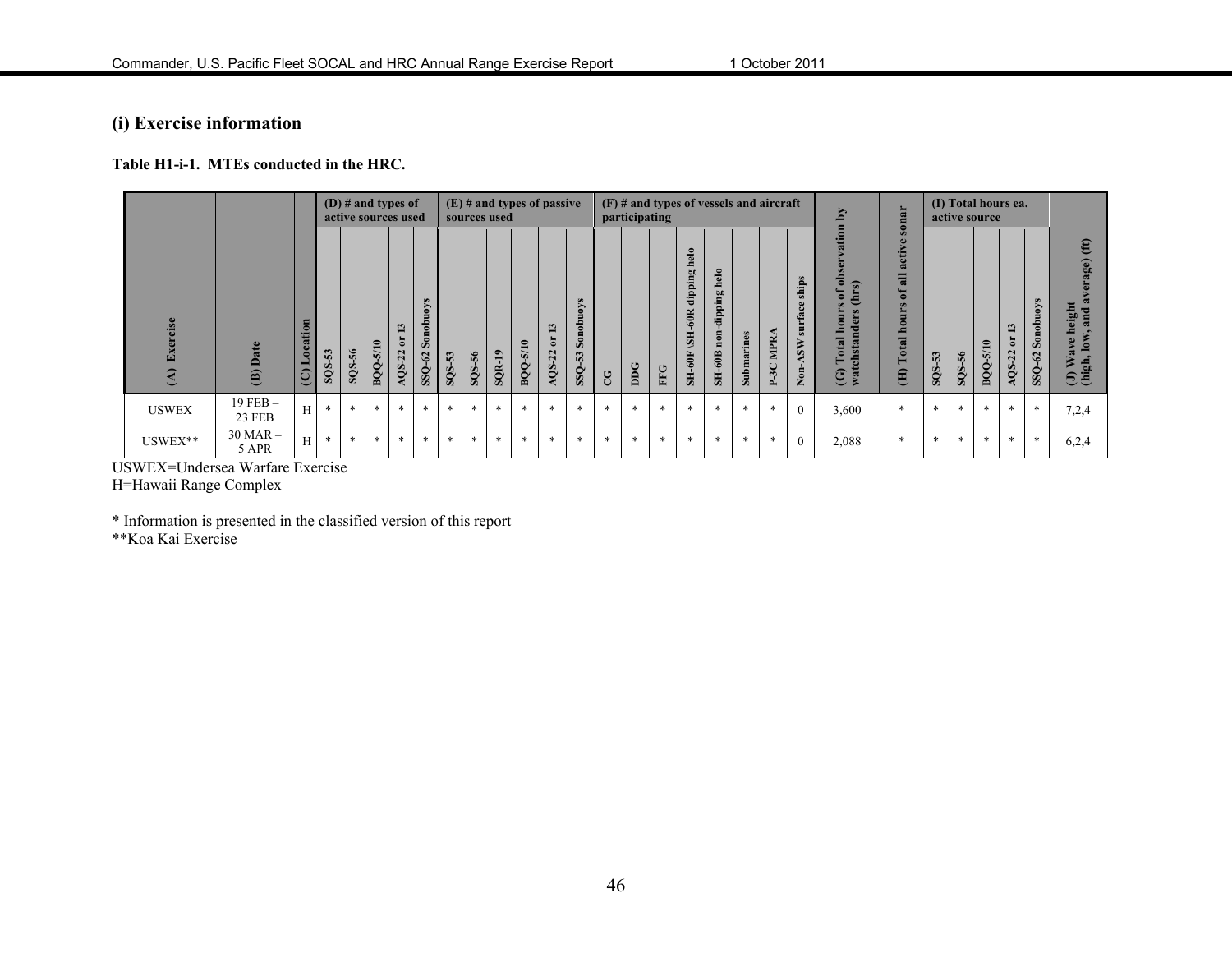## **(ii) Individual marine mammal sighting information by exercise**

| (A) Location | (B) Species                | $(C)$ # of individuals | Calves observed (y/n)<br>$\widehat{e}$ | sensor<br>(E) Initial detection | (F) Platform detection from | (G) Length of time observed<br>$(\min)$ | (H) Wave height (ft) | Visibility (nm)<br>$\oplus$ | use $(y/n)$<br>source in<br>Sonar<br>$\Theta$ | (K) Range (yds) | (L) Mitigation implemented | hull-mounted, true bearing<br>and estimation of animal's<br>of animal from ship, true<br>$(M)$ If source in use $(J)$ is<br>direction of ship's travel,<br>motion relative to ship | (N) Observed behavior              |
|--------------|----------------------------|------------------------|----------------------------------------|---------------------------------|-----------------------------|-----------------------------------------|----------------------|-----------------------------|-----------------------------------------------|-----------------|----------------------------|------------------------------------------------------------------------------------------------------------------------------------------------------------------------------------|------------------------------------|
|              |                            |                        |                                        |                                 |                             |                                         |                      |                             |                                               |                 |                            | dolphins bearing 160,<br>ship course 046,                                                                                                                                          |                                    |
| <b>HRC</b>   | dolphin                    | 20                     | $\mathbf N$                            | <b>VIS</b>                      | CG                          | 5                                       |                      | 10                          | Y                                             | 500-1000        | na<br>Maneuvered           | paralleling ship                                                                                                                                                                   | Bowriding                          |
| <b>HRC</b>   | dolphin                    | $\overline{c}$         | N                                      | <b>VIS</b>                      | <b>DDG</b>                  | 1                                       | $\overline{2}$       | 9                           | N                                             | $1000 - 2000$   | away                       | na                                                                                                                                                                                 | Paralleling ship                   |
| <b>HRC</b>   | $\mathop{\rm nr}\nolimits$ |                        | N                                      | <b>VIS</b>                      | <b>MPRA</b>                 | nr                                      | nr                   | $\mathop{\rm nr}\nolimits$  | N                                             | nr              | na                         | na                                                                                                                                                                                 | nr                                 |
|              |                            |                        |                                        |                                 |                             |                                         |                      |                             |                                               |                 |                            |                                                                                                                                                                                    |                                    |
| <b>HRC</b>   | nr                         |                        | N                                      | <b>VIS</b>                      | <b>MPRA</b>                 | nr                                      | nr                   | nr                          | N                                             | nr              | na                         | na                                                                                                                                                                                 | nr                                 |
| <b>HRC</b>   | nr                         | $\mathbf{1}$           | N                                      | <b>VIS</b>                      | <b>MPRA</b>                 | nr                                      | nr                   | nr                          | $\mathbf N$                                   | nr              | na                         | na                                                                                                                                                                                 | nr                                 |
| <b>HRC</b>   | $\mathop{\rm nr}\nolimits$ |                        | N                                      | <b>VIS</b>                      | <b>MPRA</b>                 | nr                                      | nr                   | nr                          | $\mathbf N$                                   | nr              | na                         | na                                                                                                                                                                                 | nr                                 |
|              |                            |                        |                                        |                                 |                             |                                         |                      |                             |                                               |                 |                            | whale bearing 065,<br>ship course 247,                                                                                                                                             |                                    |
| <b>HRC</b>   | whale                      |                        | N                                      | <b>VIS</b>                      | CG                          | 3                                       | $\overline{2}$       | 10                          | Y                                             | >2000           | na                         | opening ship                                                                                                                                                                       | nr                                 |
| <b>HRC</b>   | whale                      | $\overline{c}$         | Y                                      | <b>VIS</b>                      | <b>DDG</b>                  | 5                                       | $\overline{3}$       | 10                          | Y                                             | >2000           | na                         | whales bearing 217,<br>ship course 113, nr                                                                                                                                         | $\mathop{\rm nr}\nolimits$         |
|              |                            |                        |                                        |                                 |                             |                                         |                      |                             |                                               |                 |                            | whale bearing 300,                                                                                                                                                                 | Whale on                           |
|              |                            |                        |                                        |                                 |                             |                                         |                      |                             |                                               |                 | Sonar                      | ship course 297,                                                                                                                                                                   | reciprocal course                  |
| <b>HRC</b>   | whale                      |                        | N                                      | <b>VIS</b>                      | <b>DDG</b>                  | $\mathbf{1}$                            |                      | 10                          | Y                                             | 200-500         | shutdown                   | closing ship<br>dolphins bearing 055,                                                                                                                                              | of ship                            |
|              |                            |                        |                                        |                                 |                             |                                         |                      |                             |                                               |                 | Sonar                      | ship course 045,                                                                                                                                                                   |                                    |
| <b>HRC</b>   | dolphin                    | 10                     | N                                      | <b>VIS</b>                      | <b>DDG</b>                  | $\overline{4}$                          | 3                    | 10                          | Y                                             | 500-1000        | powerdown                  | paralleling ship                                                                                                                                                                   | nr                                 |
|              |                            |                        |                                        |                                 |                             |                                         |                      |                             |                                               |                 |                            |                                                                                                                                                                                    | Possible marine                    |
| <b>HRC</b>   | nr                         |                        | $\mathbf N$                            | <b>ACO</b>                      | <b>MPRA</b>                 | nr                                      | nr                   | nr                          | Y                                             | nr              | Sonar<br>shutdown          | na                                                                                                                                                                                 | mammal heard<br>over passive sonar |

#### **Table H1-ii-1. HRC MTE – Individual Marine Mammal Sighting Information: USWEX 19 – 23 Feb 2011.**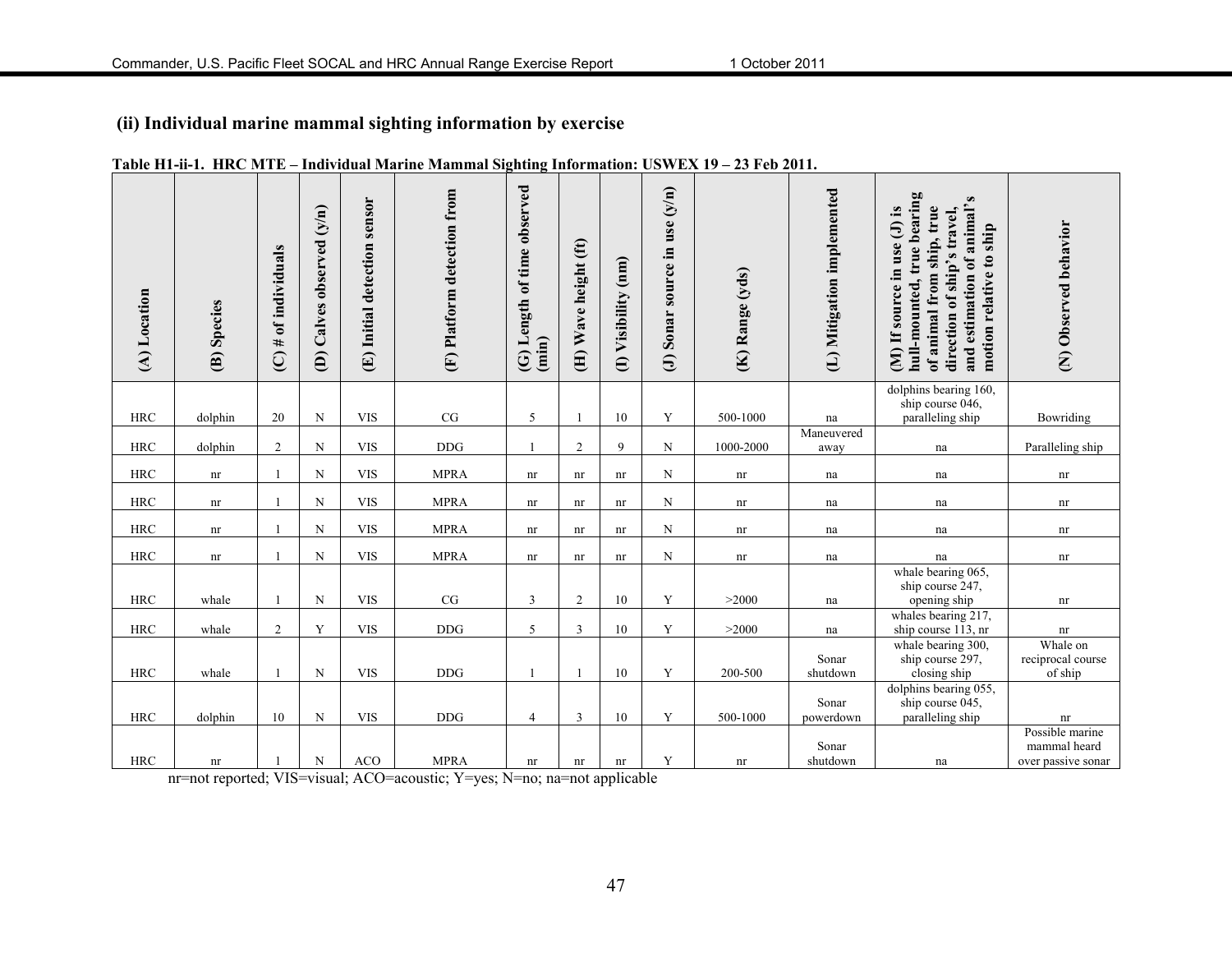| (A) Location | (B) Species | $(C)$ # of individuals     | (D) Calves observed (y/n) | sensor<br>Initial detection<br>$\bigoplus$ | (F) Platform detection from | (G) Length of time observed<br>(imin) | (H) Wave height (ft) | (I) Visibility (nm) | (J) Sonar source in use $(y/n)$ | (K) Range (yds) | (L) Mitigation implemented | hull-mounted, true bearing<br>and estimation of animal's<br>of animal from ship, true<br>(M) If source in use (J) is<br>direction of ship's travel,<br>motion relative to ship | (N) Observed behavior           |
|--------------|-------------|----------------------------|---------------------------|--------------------------------------------|-----------------------------|---------------------------------------|----------------------|---------------------|---------------------------------|-----------------|----------------------------|--------------------------------------------------------------------------------------------------------------------------------------------------------------------------------|---------------------------------|
| $\rm HRC$    | whale       | $\overline{2}$             | $\mathbf N$               | <b>VIS</b>                                 | <b>DDG</b>                  | 5                                     | 3                    | 10                  | N                               | >2000           | na                         | na                                                                                                                                                                             | Blowing                         |
| <b>HRC</b>   | whale       | $\overline{c}$             | N                         | <b>VIS</b>                                 | <b>DDG</b>                  | 5                                     | 3                    | 10                  | N                               | >2000           | na                         | na                                                                                                                                                                             | Blowing                         |
| <b>HRC</b>   | whale       | $\overline{4}$             | N                         | <b>VIS</b>                                 | $\rm{CG}$                   | 5                                     |                      | 10                  | N                               | >2000           | na                         | na                                                                                                                                                                             | Blowing                         |
| $\rm HRC$    | whale       | $\mathop{\rm nr}\nolimits$ | N                         | <b>VIS</b>                                 | $\rm{DDG}$                  | nr                                    | 3                    | 10                  | N                               | >2000           | na                         | $\operatorname{na}$                                                                                                                                                            | $\mathop{\rm nr}\nolimits$      |
| <b>HRC</b>   | whale       | -1                         | N                         | <b>VIS</b>                                 | <b>DDG</b>                  | $\overline{2}$                        | $\overline{2}$       | 10                  | N                               | >2000           | na                         | na                                                                                                                                                                             | Diving                          |
| <b>HRC</b>   | whale       | $\overline{2}$             | N                         | <b>VIS</b>                                 | $\rm{CG}$                   | 10                                    | 4                    | 10                  | N                               | >2000           | na                         | na                                                                                                                                                                             | Jumping, showing<br>flukes      |
| $\rm HRC$    | whale       | $\overline{1}$             | N                         | <b>VIS</b>                                 | $\rm{CG}$                   | 5                                     | $\overline{c}$       | 10                  | N                               | >2000           | na                         | na                                                                                                                                                                             | Surfaced,<br>transiting away    |
| <b>HRC</b>   | whale       | nr                         | N                         | <b>ACO</b>                                 | $\rm{CG}$                   | 10                                    | 2                    | 10                  | N                               | >2000           | na                         | na                                                                                                                                                                             | Surfaced,<br>transiting away    |
| <b>HRC</b>   | whale       | $\overline{1}$             | N                         | <b>VIS</b>                                 | $\rm{CG}$                   | 3                                     | 2                    | 10                  | N                               | 200-500         | na                         | na                                                                                                                                                                             | Blowing                         |
| <b>HRC</b>   | whale       | $\overline{1}$             | N                         | <b>VIS</b>                                 | <b>DDG</b>                  | -1                                    | 3                    | $10\,$              | N                               | 1000-2000       | na                         | na                                                                                                                                                                             | Blowing                         |
| <b>HRC</b>   | whale       | $\overline{2}$             | N                         | <b>VIS</b>                                 | $\rm{CG}$                   | 3                                     | $\overline{2}$       | 10                  | N                               | 1000-2000       | na                         | na                                                                                                                                                                             | Showing flukes                  |
| <b>HRC</b>   | whale       | 3                          | N                         | <b>VIS</b>                                 | <b>DDG</b>                  | $\overline{4}$                        | 3                    | 10                  | N                               | 1000-2000       | na                         | na                                                                                                                                                                             | Slapping, blowing,<br>breaching |
| $\rm HRC$    | whale       | 3                          | N                         | <b>VIS</b>                                 | $\rm{CG}$                   | 10                                    | $\overline{c}$       | 10                  | N                               | 1000-2000       | Maneuvered<br>away         | na                                                                                                                                                                             | Tail slapping                   |
| $\rm HRC$    | whale       | 3                          | N                         | <b>VIS</b>                                 | $\rm{CG}$                   | 10                                    | $\mathbf{1}$         | 10                  | N                               | 1000-2000       | na                         | na                                                                                                                                                                             | Tail slapping                   |
| $\rm HRC$    | whale       | 10                         | N                         | <b>VIS</b>                                 | $\rm{CG}$                   | 5                                     |                      | 10                  | N                               | 1000-2000       | na                         | na                                                                                                                                                                             | Tail slapping                   |
| $\rm HRC$    | whale       | $\overline{1}$             | N                         | <b>VIS</b>                                 | $\rm{CG}$                   | $\overline{4}$                        | $\overline{2}$       | 10                  | N                               | 500-1000        | na                         | na                                                                                                                                                                             | Blowing                         |
| $\rm HRC$    | dolphin     | $\overline{4}$             | N                         | <b>VIS</b>                                 | $\rm{CG}$                   | -1                                    | $\overline{2}$       | 10                  | N                               | 500-1000        | na                         | na                                                                                                                                                                             | Jumping                         |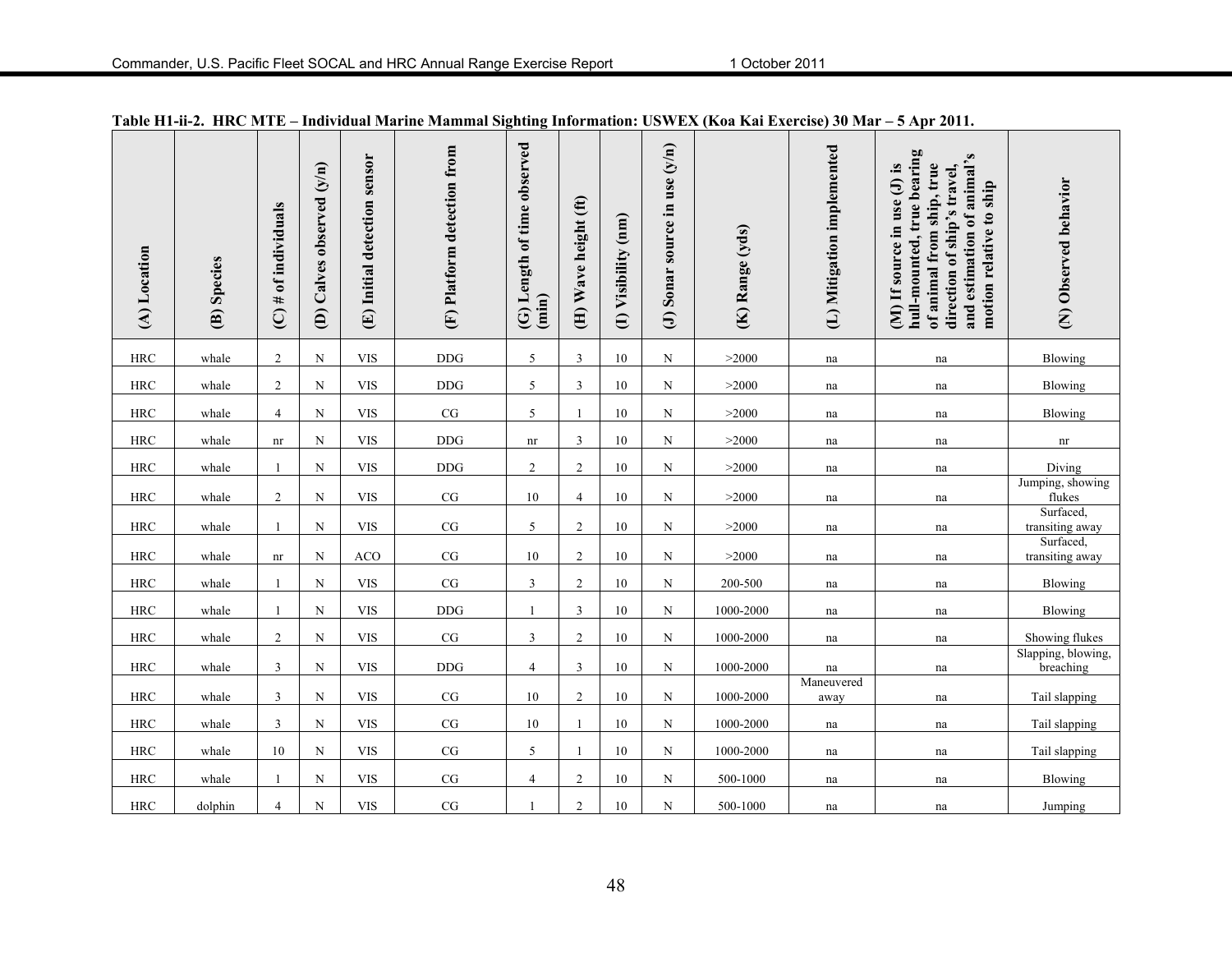| <b>HRC</b> | whale | nr | ACO | DDG | 45 | 10             | nr       | na       | na                                     | nr          |
|------------|-------|----|-----|-----|----|----------------|----------|----------|----------------------------------------|-------------|
|            |       |    |     |     |    |                |          | Sonar    | whale bearing 227,<br>ship course 180. |             |
| <b>HRC</b> | whale |    | VIS | DDG |    | $\overline{0}$ | >2000    | shutdown | opening ship                           | Transiting  |
|            |       |    |     |     |    |                |          |          | whales bearing 250,                    |             |
|            |       |    |     |     |    |                |          | Sonar    | ship course 060,                       | Floating on |
| <b>HRC</b> | whale |    | VIS | DDG |    | 10             | 500-1000 | shutdown | opening ship                           | surface     |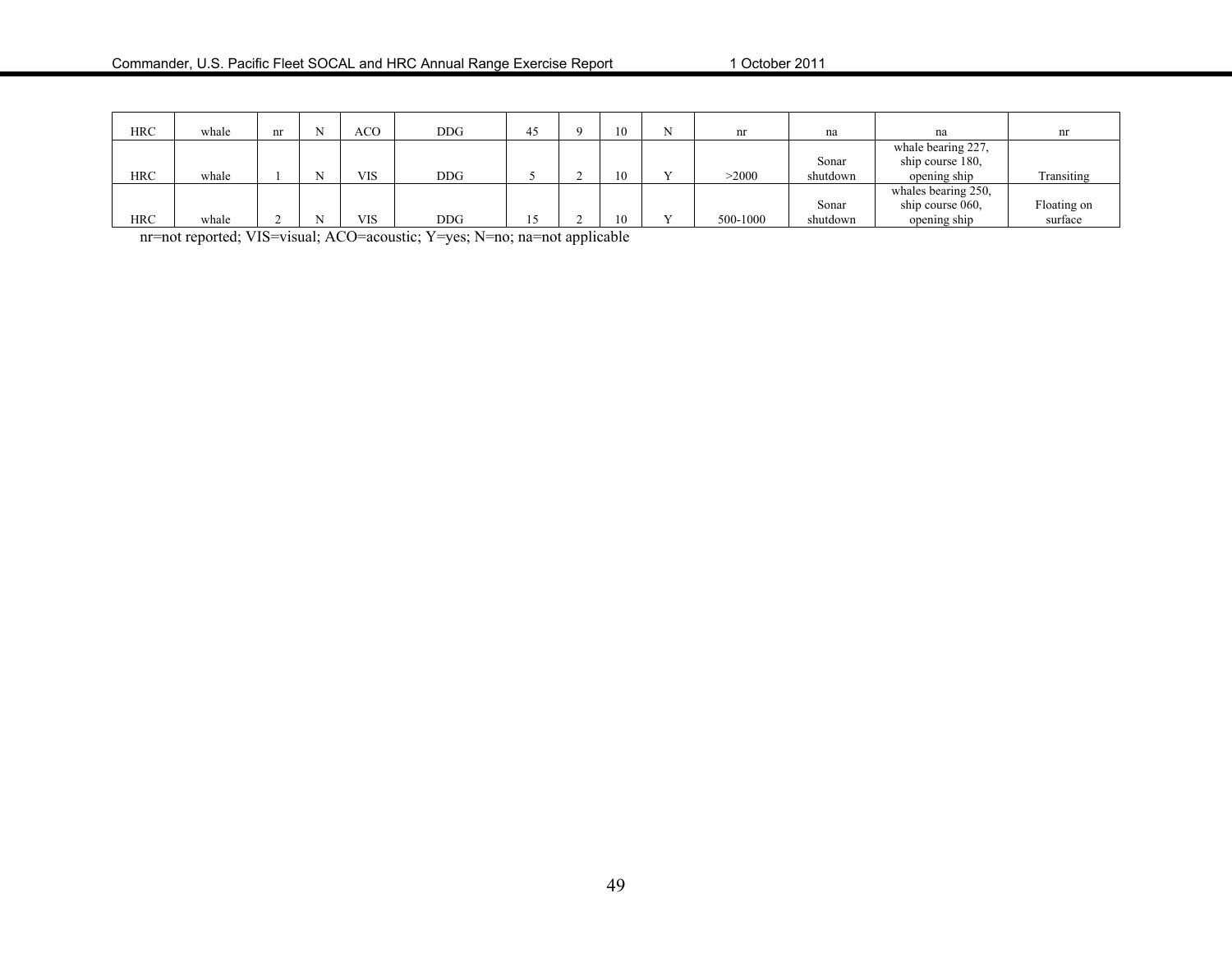#### **(iii) Evaluation of effectiveness (based on data gathered during all MTEs)**

For the two major training exercises conducted in the Hawaii Range Complex this reporting period (2 Aug 2010 to 1 Aug 2011), the Navy conducted over 2,583 hours of Marine Species Awareness Training for 1,032 Navy personnel prior to beginning the training events. In addition, over the 12 non-consecutive major training event days in this same period (**Table H1-iii-1**), the Navy performed over 5,688 hours of visual observation (when counting the number of individual watchstanders engaged in lookout or navigation duties times the number of ships involved times the number of days at sea).

|  | Table H1-iii-1. HRC MTEs from 2 August 2010 to 1 August 2011. |            |  |
|--|---------------------------------------------------------------|------------|--|
|  |                                                               | # of Ships |  |

| <b>MTE</b> Type | <b>Month</b>        | # of Exercise<br>Days | # of Ships<br><b>Involved</b><br>(MFAS and<br>non-MFAS) | # of Marine<br><b>Mammal</b><br><b>Sightings</b> | # of Marine<br><b>Mammals</b> |
|-----------------|---------------------|-----------------------|---------------------------------------------------------|--------------------------------------------------|-------------------------------|
| <b>USWEX</b>    | <b>FEB 2011</b>     |                       |                                                         |                                                  | 4 I                           |
| USWEX*          | <b>MAR-APR 2011</b> |                       |                                                         | 20                                               | 43                            |
|                 | <b>Totals:</b>      |                       | 17                                                      |                                                  | 84                            |

\*Koa Kai Exercise

#### **Hawaii Range Complex Major Training Exercise Marine Mammal Observations**

There were approximately 31 sightings of an estimated 84 marine mammals over the course of the two major training exercises in the Hawaii Range Complex. A breakdown of sightings by species type are shown in **Table H1-iii-2** and **Figure H1-iii-1**:

#### **Table H1-iii-2. Total number of marine mammal sightings observed from Navy platforms during Hawaii Range Complex major training exercises from 2 August 2010 to 1 August 2011.**

| <b>Species Type</b> | # of<br><b>Sightings</b> | % of Total<br><b>Sightings</b> | # of Marine<br><b>Mammals</b> | % of Total Number<br>of Marine Mammals |  |
|---------------------|--------------------------|--------------------------------|-------------------------------|----------------------------------------|--|
| Dolphins            |                          | 13%                            | 32                            | 38%                                    |  |
| Whales              | 22                       | 71%                            | 47                            | 56%                                    |  |
| Pinnipeds           |                          | $0\%$                          |                               | 0%                                     |  |
| Not reported        |                          | 16%                            |                               | 6%                                     |  |
| <b>Totals:</b>      |                          |                                | 84                            |                                        |  |

**Figure H1-iii-1. Chart of marine mammal sightings (left) and number of individuals by species categories (right) during Hawaii Range Complex major training exercises from 2 August 2010 to 1 August 2011.** 

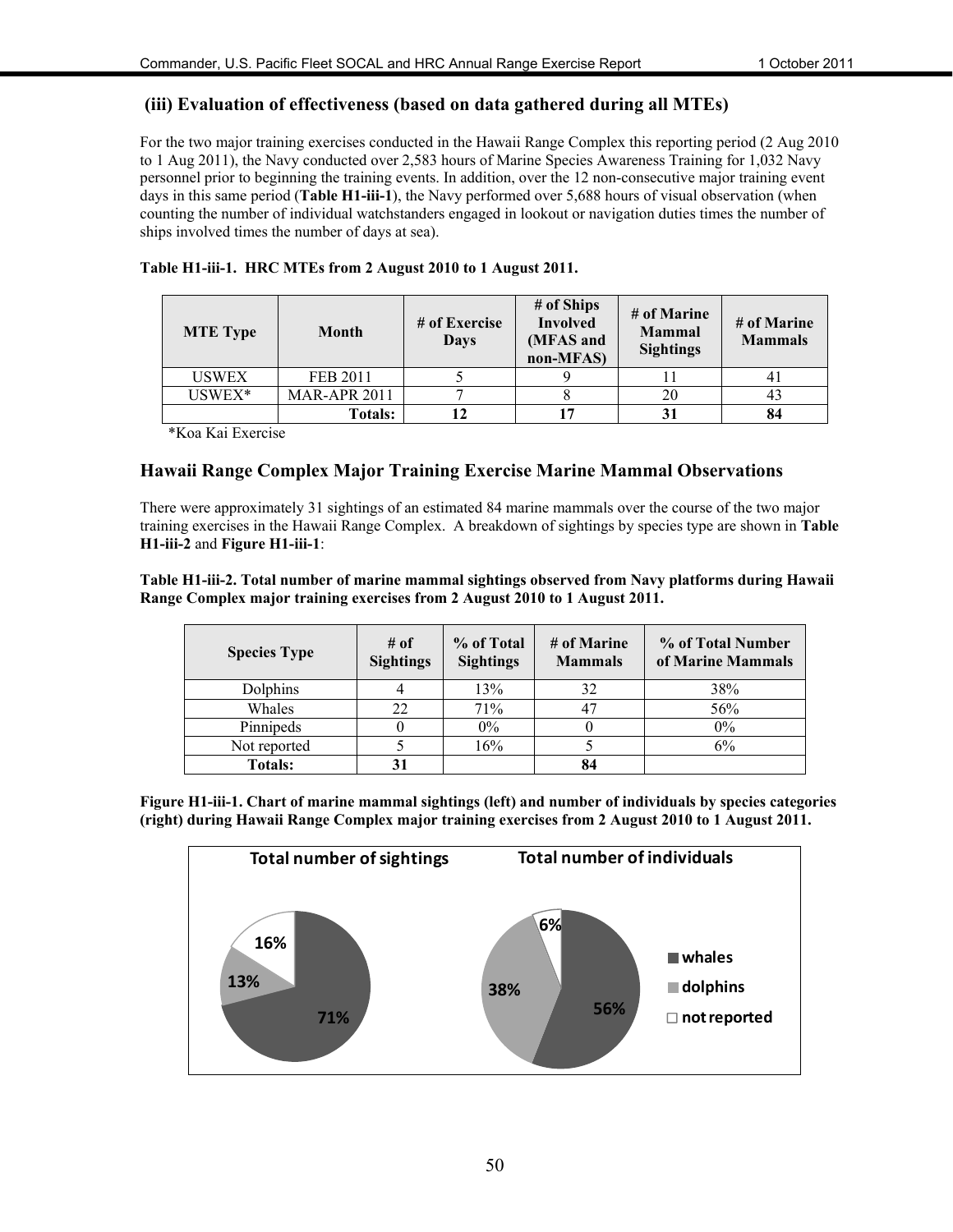#### **Hawaii Range Complex Major Training Event Mitigations**

From **Table H1-iii-2**, of the 31 Navy marine mammal sightings during major training exercises this reporting period, there were 4 sightings within 200 yards that qualified as mitigation events. In other words, mid-frequency active sonar units had their sonar on, and followed the appropriate mitigation (power down) depending on the range to the marine mammal (**Table H1-iii-3**).

There were also 2 instances of Navy ships actively maneuvering to avoid marine mammals. Of these 2 maneuvers, 1 was to avoid 3 whales and the other was to avoid 2 dolphins.

#### **Table H1-iii-3. Number of marine mammal sightings at ranges less than 200 yards observed from Navy platforms during major training exercises concurrent with sonar shutdown mitigation 2 August 2010 to 1 August 2011.**

| <b>Shutdown</b>            | Total # of       | Total # of                      | <b>Breakdown by species type</b> |                         |                            |                             |  |  |  |  |
|----------------------------|------------------|---------------------------------|----------------------------------|-------------------------|----------------------------|-----------------------------|--|--|--|--|
| <b>Mitigation</b><br>Range | <b>Sightings</b> | <b>Marine</b><br><b>Mammals</b> | # of<br><b>Whales</b>            | # of<br><b>Dolphins</b> | $#$ of<br><b>Pinnipeds</b> | # of Not<br><b>Reported</b> |  |  |  |  |
| $\leq$ 200 yards           | 4                |                                 | 3 times for<br>4 whales          |                         | $\theta$                   | 1 time for<br>individuals   |  |  |  |  |

#### **SUMMARY: Mitigation Effectiveness and Navy Safety Zone Adherence**

During this year's major training exercises in the Hawaii California Range Complex, proscribed NMFS safety zones were effectively applied 100% of the time in cases of observation of marine mammals within the applicable safety zone.

The three categories of mitigation measures (Personnel Training, Lookout and Watchstander Responsibility, and Operating Procedures) outlined in the Hawaii Final Environmental Impact Statement/Overseas Environmental Impact Statement of December 2008 and approved by NMFS in subsequent Letters of Authorization in 2009, 2010 and 2011 were effective in appropriately mitigating exposure of marine mammals to mid-frequency sonar. During this year's major training exercises, the proscribed NMFS safety zones were adhered to, and vessels and aircraft applied mitigation measures when marine mammals were visually observed within the requisite zone. Fleet commanders, aircrews and ship watch teams continue to improve individual awareness and enhance reporting practices. This improvement can be attributed to the various pre-event conferences, mandatory Marine Species Awareness Training, adherence to required MFAS mitigation zones, and application of lessons learned in marine mammal sighting and reporting.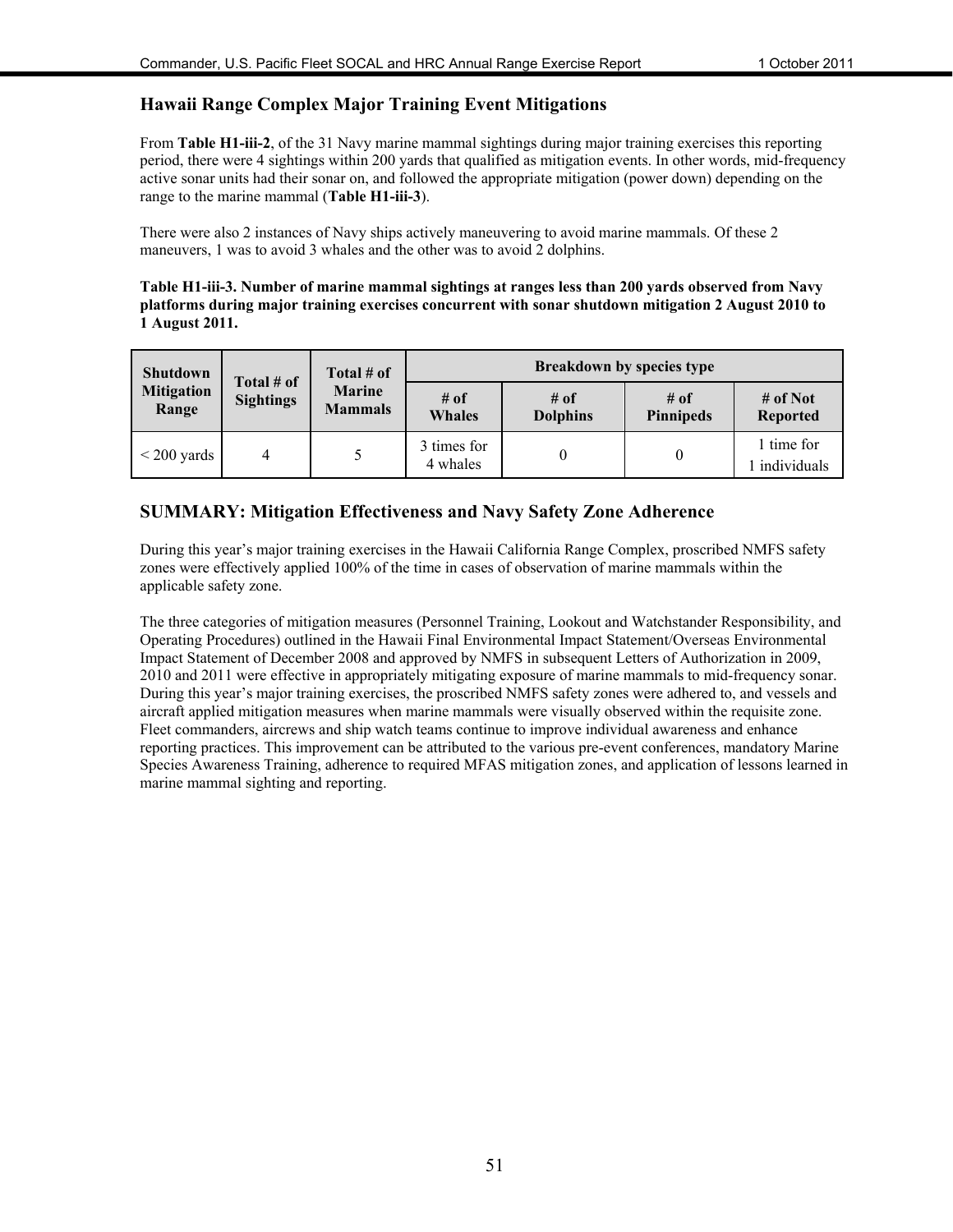| $\overline{E}$<br><b>HRC</b><br>─<br>Range<br>$\overline{1}$ | MTE<br>$\widehat{z}$ | Month<br>$\widehat{\mathfrak{g}}$ | sighted<br>Species<br>$\widehat{\mathbf{f}}$ | mammals<br>marine<br>sighted<br>ъ<br>$5)$ # | Platform<br>$\hat{\bullet}$ | ved<br>obser <sup>-</sup><br>time<br>$\mathbf{f}$<br>Length<br>(imin)<br>$\Gamma$ | marine<br>which<br>sighted<br>at<br>Range<br>mammal<br>බ | maneuver<br>(SD)<br>Mitigation [secure<br>(PD);<br>$\frac{1}{4}$<br>(MAN)<br>ರ<br>power<br>ship<br>వ్ | exposure<br>(dB re<br>mitigation<br>×<br>NN.<br>10) Estimate<br>PRIOR to 1<br>1uPa) <sup>2</sup> | sonar<br>$\bullet$<br>ute<br>min<br>applied<br>$\mathfrak{h}$<br>umber<br>mitigation<br>Z<br>$\Xi$ | <b>TER</b><br>$1uPa$ <sup>2</sup><br>exposure<br>Ľe<br>$\ddot{a}$<br><b>Estimate</b><br>mitigation<br>12) | given length of<br>would<br>ہے<br>nominal<br>(yds)<br>ship<br><b>ANCE</b><br>knot ship speed<br>and.<br>have moved<br>mitigation<br><b>I3) DIST</b> | bearing<br>$\boldsymbol{\omega}$<br>true<br>$\mathbf{S}$<br>travel,<br>animal<br>$\widehat{\mathbf{c}}$<br>ship<br>்<br>in use<br>$\bullet$<br>$\frac{1}{s}$<br>$\mathbf{c}$<br>ō<br>ship's<br>relative<br>$\mathbf{m}$<br>estimation<br>(M) If source<br>$_{\rm red}$<br>đ<br>of animal<br>direction<br>-mou<br>motion<br>$\mathbf{u}$<br>and | ved behavior<br>15) Obser                |
|--------------------------------------------------------------|----------------------|-----------------------------------|----------------------------------------------|---------------------------------------------|-----------------------------|-----------------------------------------------------------------------------------|----------------------------------------------------------|-------------------------------------------------------------------------------------------------------|--------------------------------------------------------------------------------------------------|----------------------------------------------------------------------------------------------------|-----------------------------------------------------------------------------------------------------------|-----------------------------------------------------------------------------------------------------------------------------------------------------|------------------------------------------------------------------------------------------------------------------------------------------------------------------------------------------------------------------------------------------------------------------------------------------------------------------------------------------------|------------------------------------------|
| H                                                            | <b>USWEX</b>         | <b>FEB</b>                        | whale                                        |                                             | <b>DDG</b>                  |                                                                                   | 200-500                                                  | <b>SD</b>                                                                                             | $< 181 - 189$                                                                                    | 18                                                                                                 | none                                                                                                      | 6,000                                                                                                                                               | whale bearing 300, ship<br>course 297, closing ship                                                                                                                                                                                                                                                                                            | Whale on<br>reciprocal<br>course of ship |
| H                                                            | <b>USWEX</b>         | <b>FEB</b>                        | dolphin                                      | 10                                          | <b>DDG</b>                  | 4                                                                                 | 500-1000                                                 | PD                                                                                                    | $<$ 175-181                                                                                      | 5                                                                                                  | $<169-175$                                                                                                | 1,667                                                                                                                                               | dolphins bearing 055,<br>ship course 045,<br>paralleling ship                                                                                                                                                                                                                                                                                  | nr                                       |
|                                                              |                      |                                   |                                              |                                             |                             |                                                                                   |                                                          |                                                                                                       |                                                                                                  |                                                                                                    |                                                                                                           |                                                                                                                                                     | dolphins bearing 160,<br>ship course 046,                                                                                                                                                                                                                                                                                                      |                                          |
| H                                                            | <b>USWEX</b>         | <b>FEB</b>                        | dolphin                                      | 20                                          | CG                          | 5                                                                                 | 500-1000                                                 | na                                                                                                    | $<175-181$                                                                                       | na                                                                                                 | $<175-181$                                                                                                | na                                                                                                                                                  | paralleling ship                                                                                                                                                                                                                                                                                                                               | Bowriding                                |
| H                                                            | <b>USWEX</b>         | <b>APR</b>                        | whale                                        | 2                                           | <b>DDG</b>                  | 15                                                                                | 500-1000                                                 | <b>SD</b>                                                                                             | $<$ 175-181                                                                                      | 15                                                                                                 | none                                                                                                      | 5,000                                                                                                                                               | whales bearing 250, ship<br>course 060, opening ship                                                                                                                                                                                                                                                                                           | Floating on<br>surface                   |

#### **Table H1-iii-4**. **HRC MTEs where sonar was on during detection of marine mammals at ranges less than 1,000 yards and mitigation conducted.**

Notes:

 $<sup>1</sup>$  nr=not reported; na=not applicable; mitigation not applicable if dolphins were determined to be bowriding.</sup>

<sup>2</sup> Estimated exposure based on 20Long[R] spherical spreading propagation loss for ranges less than 1000 yards and where nominal MFAS Source Level (SL) assumed to be 235 dB for DDGs and 225 for FFGs. Actual operating parameters and oceanographic conditions likely result in lower exposures. This calculation assumes exposure prior to mitigation. Once animal was spotted at the range indicated, applied mitigation would have resulted in much lower to no exposures.

#### **Exposure assessment**

Estimated exposures within 2000 yards can be determined based on standard formulas of how sound propagates in water. Spherical spreading is generally valid within 1000 yards from the sound source, and can be expressed as spreading loss (in dB from a source) equals 20logR (with "R" being range from the source in yards). Spherical spreading loss in the first 1000 yards equates to 60 dB of loss. At ranges between 1000 and 2000 yards the sound waves can become trapped by the sea surface and bottom (depending on water depth and other sound propagation factors) and not expand vertically. The spreading wave then forms an expanding cylinder. Cylindrical spreading loss in dB between two points can be calculated by using the formula  $(10\log R/R_1)$ . Cylindrical spreading loss between 1000 and 2000 yards equates to an additional 3 dB of loss. By the time the sound wave has propagated to 2000 yards, the sonar signal strength has decreased by a total of at least 63 dB. Using the AN/SQS-53 sonar as an example transmitting at 235 dB subtracting the 63 dB of spreading loss equates to an estimated sonar Receive Level (RL)of 172 dB at 2000 yards. The spreading loss formulas are used to make very conservative assumptions about potential exposure. The formula is an estimation of spreading losses only and does not take into account other factors that could increase the total propagation losses such as oceanographic conditions, attenuation losses, scattering losses, and Navy-unique MFAS operating parameters which would result in slightly lower sonar transmit levels. Use of this approach to estimate potential RL at any given animal assumes the horizontal range from a visual sighting accounts for an animal across all depths at which an animal travels to predict the maximum, worst case potential exposure. In other words, this estimated worst case exposure is presented independent of the animal's actual depth level, since a) time and depth of current and previous dives cannot be deduced from a limited surface sighting, and b) oceanographic and tactical conditions influence actual sound propagation at different depths. Given relative motion of ships and animals at sea, the time spent with any given exposure from surface ships is likely to be limited.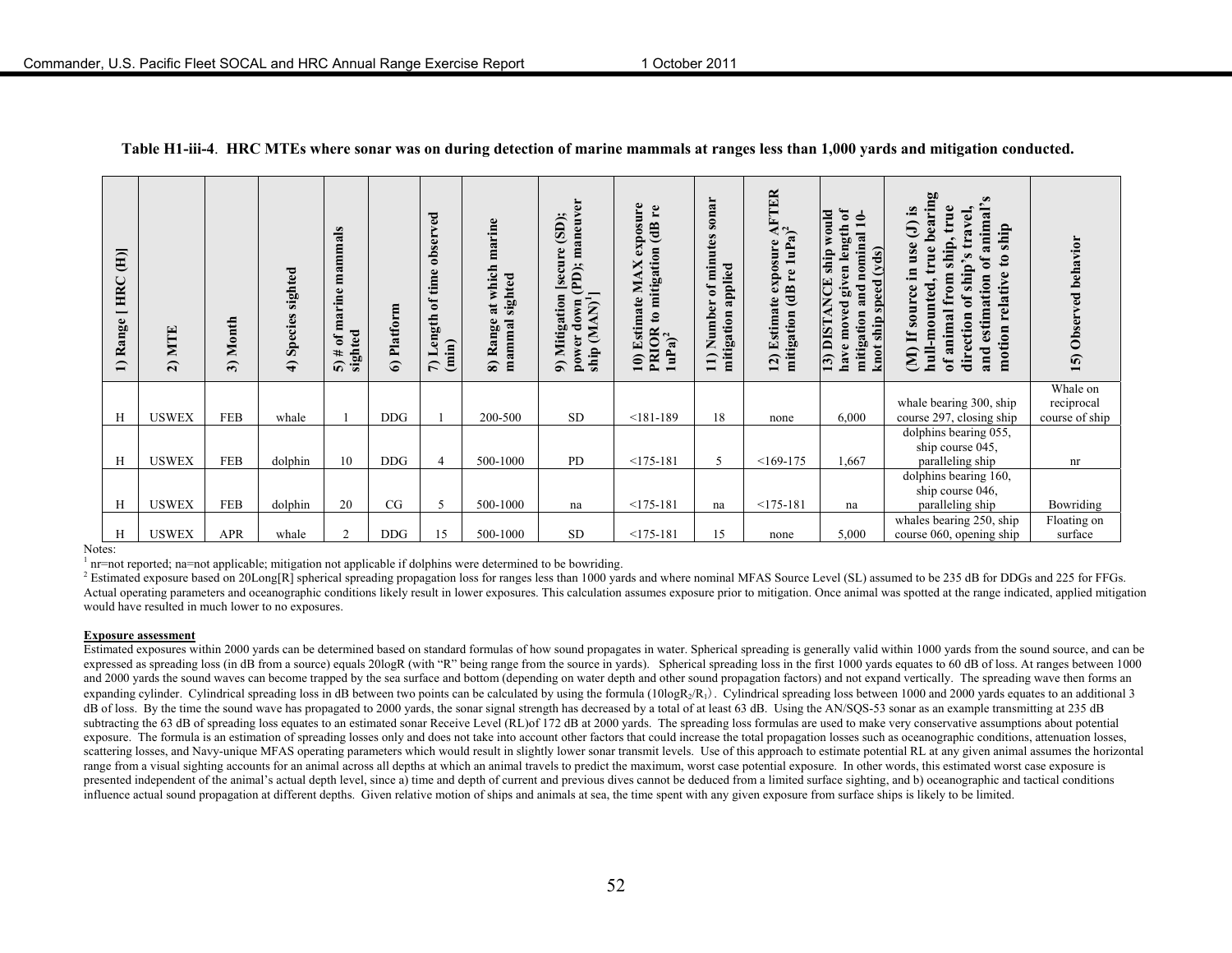#### **(2) HRC** – **ASW Summary**

This section summarizes information from MTEs and non-major training exercises such as unit level training.

#### **(i) Total annual hours of each type of sonar source**

Total annual hours of each type of sonar source used within the HRC between 2 August 2010 and 1 August 2011 are presented in the classified version of this report. All reporting metrics within the HRC were below the NMFS authorized amount.

#### **Table H2-i-1. Sonar authorization within the HRC by source.**

| Authorized MFAS sources §216.170 (c)(1) of NMFS HRC Final Rule and LOA        | Annually<br><b>Authorized</b> |
|-------------------------------------------------------------------------------|-------------------------------|
| (i) AN/SQS-53 surface ship hull-mounted active sonar (hours)                  | 1,284                         |
| (ii) AN/SQS-56 surface ship hull-mounted active sonar (hours)                 | 383                           |
| (iii) AN/AQS-22 or 13 helicopter active dipping sonar $(\# \text{ of } disp)$ | 1,010                         |
| (iv) AN/SSQ-62 DICASS acoustic sonobuoy (# of buoys)                          | 2,423                         |
| (v) Mk-48/Mk-46/Mk-54 torpedoes (# of torpedoes)                              | 313                           |
| (vi) AN/BQQ-5/10 submarine active sonar (hours)                               | 200                           |

#### **(ii) Total Sonar Hours (dense humpback areas)**

Hull-mounted active sonar use was not reported within the dense humpback areas plus a 5 km buffer between 15 December 2010 and 15 April 2011. The precise boundaries of these "dense humpback areas" have yet to be formalized by the U.S. Navy and NMFS.

#### **(iii) Total Sonar Hours (Humpback Whale Cautionary Area)**

Hull-mounted active sonar use was not reported within the Humpback Whale Cautionary Area between 15 December 2010 and 15 April 2011.

#### **(iv) Cumulative Impact Report**

From NMFS Final Rule: "*To the extent practicable, the Navy, in coordination with NMFS, shall develop and implement a method of annually reporting non-major (i.e. other than RIMPAC, USWEX, or Multi-Strike Group Exercises) training exercises utilizing hull-mounted sonar. The report shall present an annual (and seasonal, where practicable), depiction of non-major training exercises geographically across the HRC. The Navy shall include (in the HRC annual report) a brief annual progress update on the status of the development of an effective and unclassified method to report this information until an agreed-upon (with NMFS) method has been developed and implemented."*

Specific to the HRC only, seasonality refers to reporting of total hull-mounted use within Hawaii's "dense humpback areas" and Humpback Whale Cautionary Area between 15 December and 15 April.

Hull-mounted sonar was not used within the boundaries of the "dense humpback areas" or the "Humpback Whale Cautionary Area" between 15 December 2010 and 15 April 2011.

The precise locations and frequency of ASW training is classified and is presented in the classified version of this report. There is currently no method to declassify the sensitivity of this data in order to publish this type of information in an unclassified report. For this reason the only available method for this information to be disseminated for the foreseeable future is in the classified version of this Annual Exercise Report.